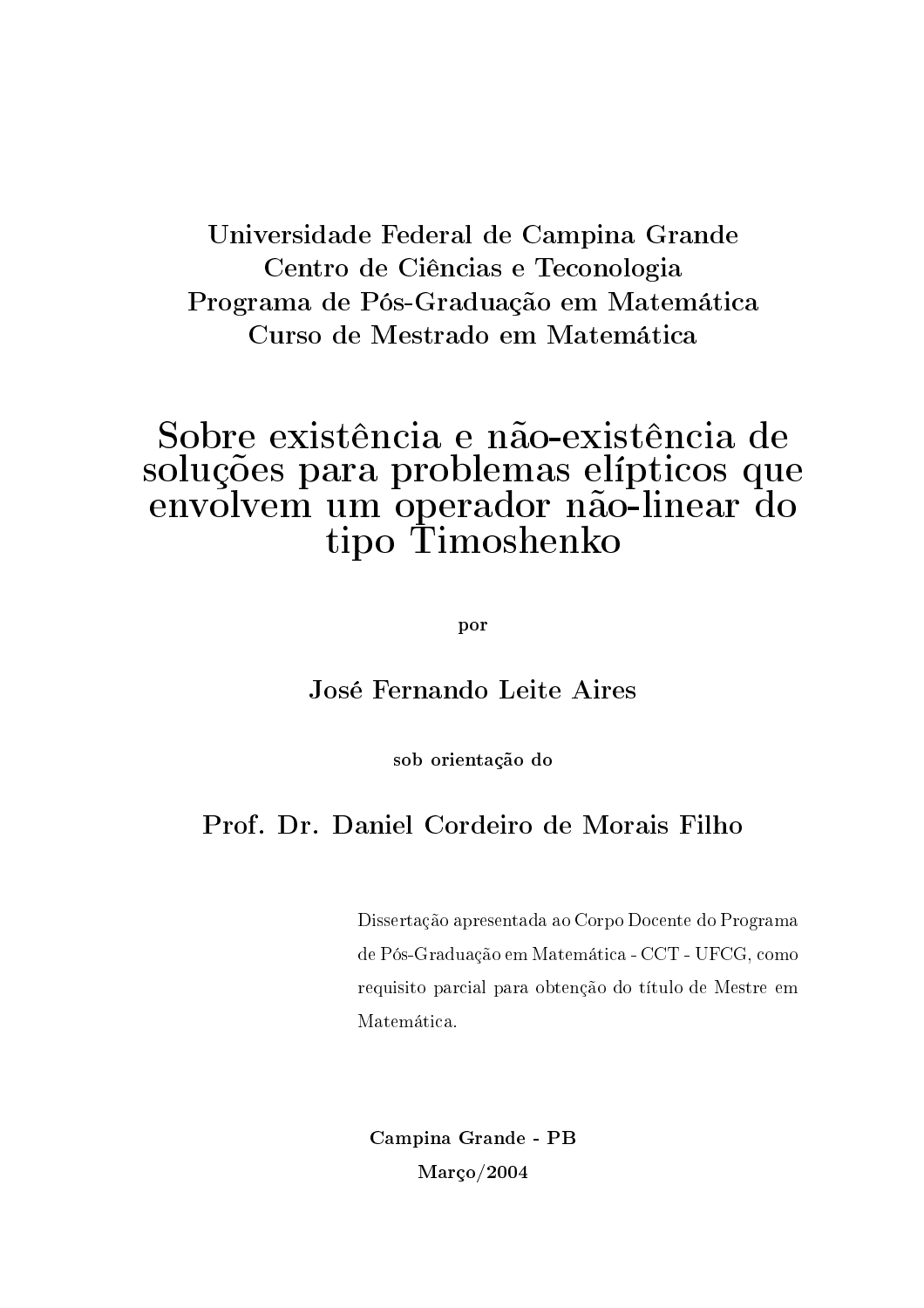### Sobre existência e não-existência de soluções para problemas elípticos que envolvem um operador não-linear do tipo Timoshenko

por

José Fernando Leite Aires

Dissertação apresentada ao Corpo Docente do Programa de Pós-Graduação em Matemática - CCT - UFCG, como requisito parcial para obtenção do título de Mestre em Matemática.

Área de Concentração: Matemática

Aprovada por:

Prof. Dr. Francisco Júlio S. de A. Corrêa

Prof. Dr. Marco Aurélio Soares Souto

Prof. Dr. Daniel Cordeiro de Morais Folho Orientador Universidade Federal de Campina Grande Centro de Ciências e Tecnologia Programa de Pós-Graduação em Matemática Curso de Mestrado em Matemática

Março/2004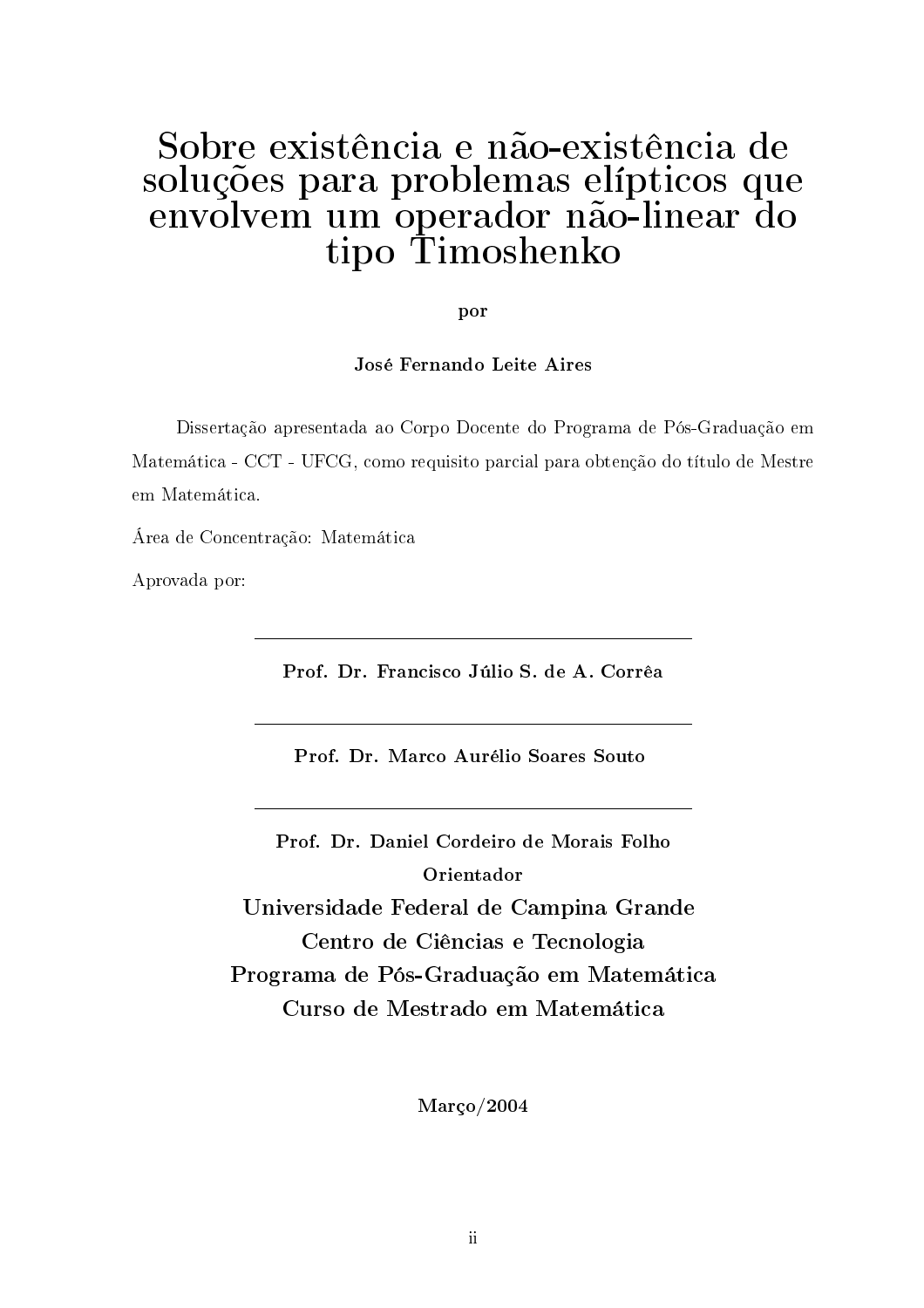# Agradecimentos

À Deus, pela graça de nossa existência.

A minha tia Vilani Aires por ter me acolhido em sua residência nos últimos dois anos.

Às minhas irmãs Patrícia, Magna, Coelly, Karla e Nyara, e demais familiares por sempre estarem ao meu lado.

Ao Prof. Daniel Cordeiro por ter acreditado em mim e pela excelente orientação durante essa caminhada.

À todos os professores do DME/UFCG, entre eles, os professores Claudianor Alves, Marco Aurélio, Braúlio Maia e Antonio José, pelo inestimável apoio recebido durante minha trajetória como aluno desta Instituição.

Aos colegas de mestrado Cícero, Luis Paulo, Orlando, Thiciany, Rúbia, Dorival e Robson Jesus pela amizade e companheirismo.

Ao amigo Aldo pelas noções de como utilizar o Latex, meu muito obrigado.

Ao Prof. Dr. Francisco Julio por sua disponibilidade em participar da banca, como também pelas correções e sugestões.

A todos os professores do Departamento de Matemática da UEPB, particularmente Samuel Duarte, Aldo Maciel e Osmundo Alves.

A todos os funcionários do DME/UFCG, entre eles destaco, Dona Argentina, Salete, Dalva, Valdir e Marcelino, pelos quais fui bem atendido quando os solicitei.

À Capes pelo suporte financeiro, que permitiu dedidar-me de modo integral e exclusivamente.

Por fim, agradeco a todos que, de alguma forma, contribuiram para a realização deste trabalho.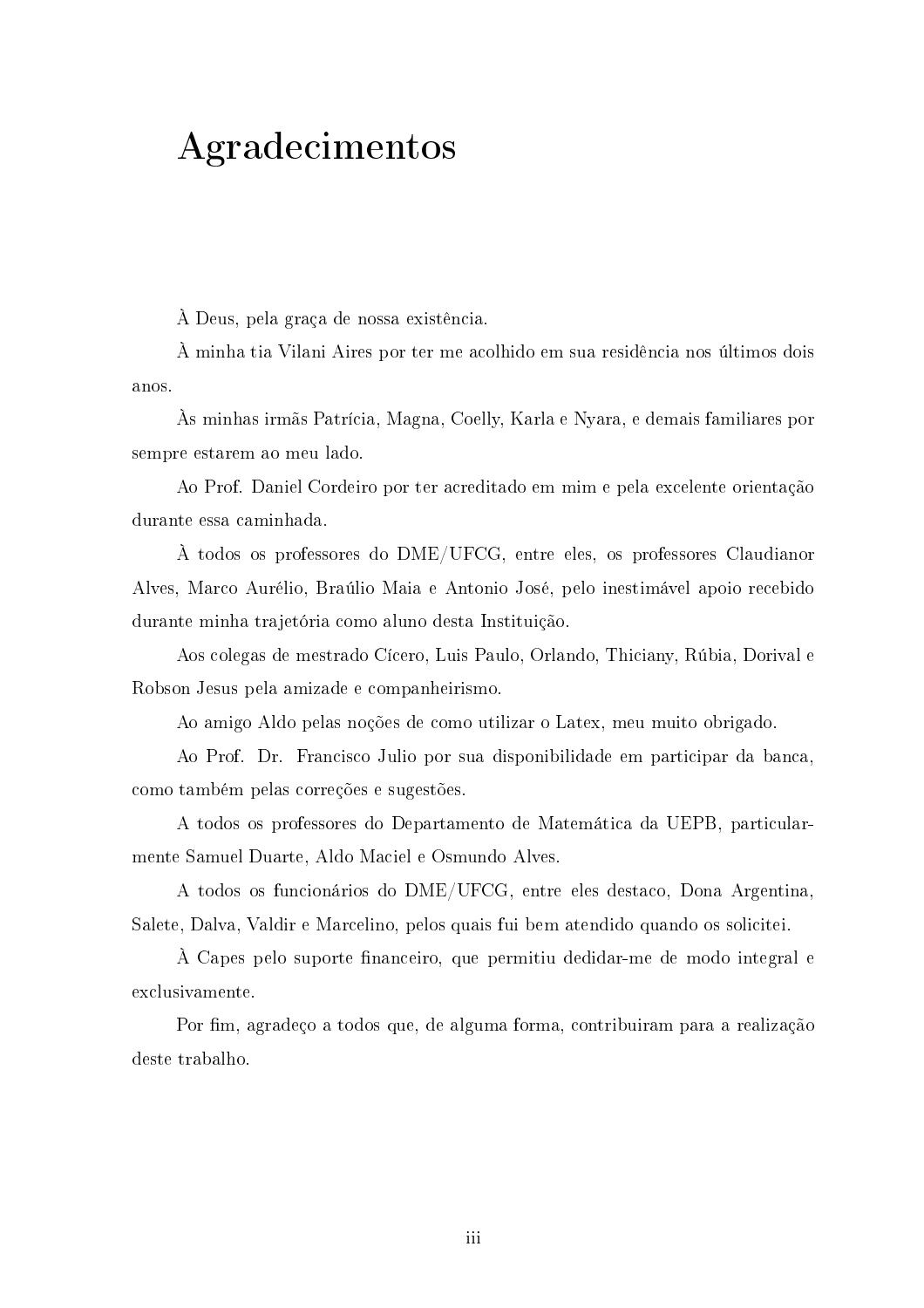# Dedicatória

Aos meus pais Antônio Fernando Aires (In Memoriam) e Maria José Leite Aires, que não mediram esforços em educar-me e pelo incansável apoio no dia-a-dia.

À minha filha Ana Flávia fonte de inspiração e a minha esposa Isolda pelo incentivo e, principalmente, por compreender a minha ausência.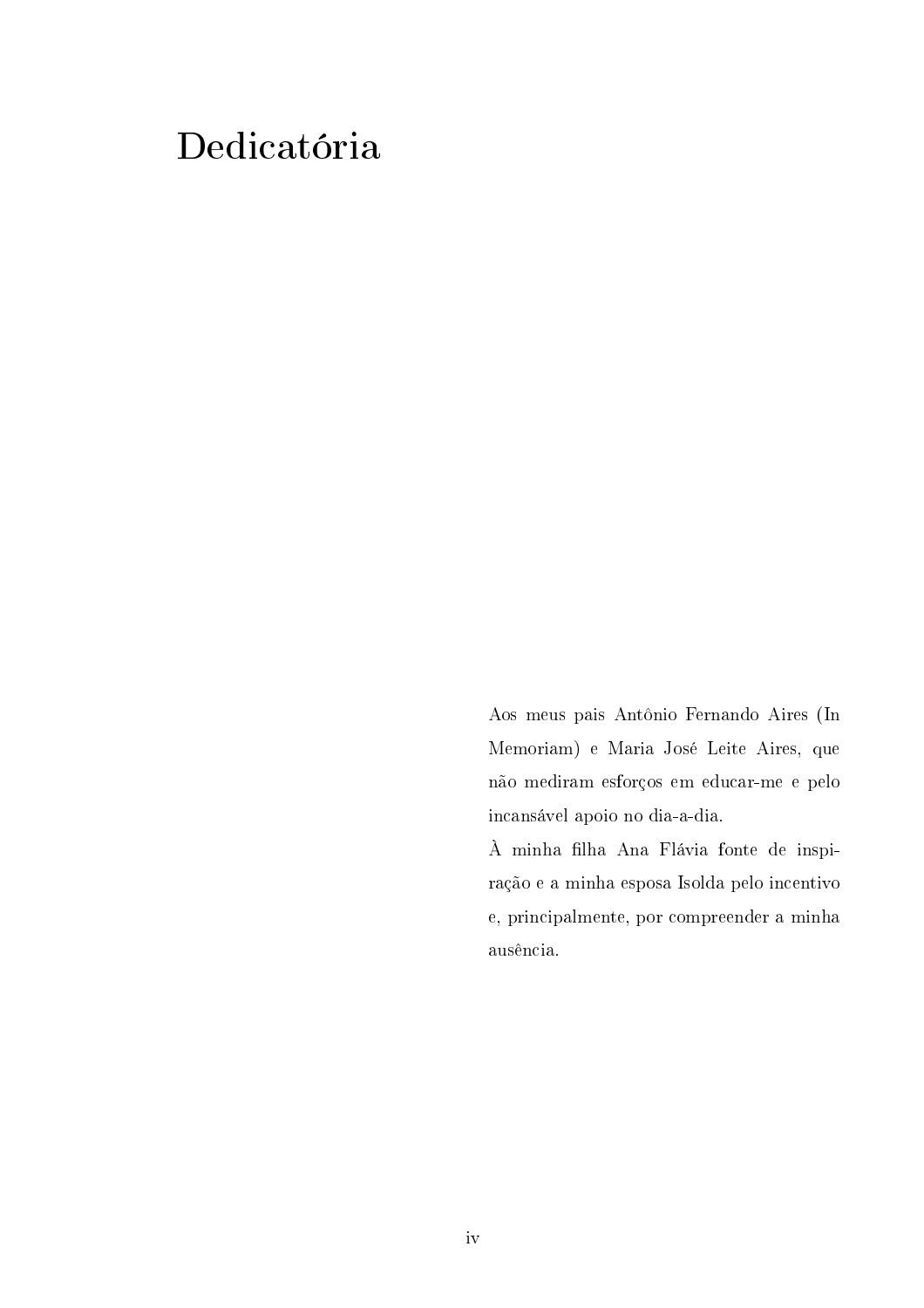## Resumo

Neste trabalho apresentamos alguns resultados relativos, tanto com a existência, como a não-existência de solução de certos problemas elípticos que envolvem o seguinte operador não-linear do tipo Timoshenko

$$
Lu = M\Bigl(\int_{\Omega} |\nabla u|^2 dx\Bigr)\Delta u,
$$

onde $\,M:\mathbb{R}\longrightarrow\mathbb{R}\,$ é uma função contínua e $\,\Omega\subseteq\mathbb{R}^N\,(N\geq2)$ é um domínio limitado com fronteira regular. As técnicas usadas foram o Método de Sub e Supersolução e Métodos Variacionais.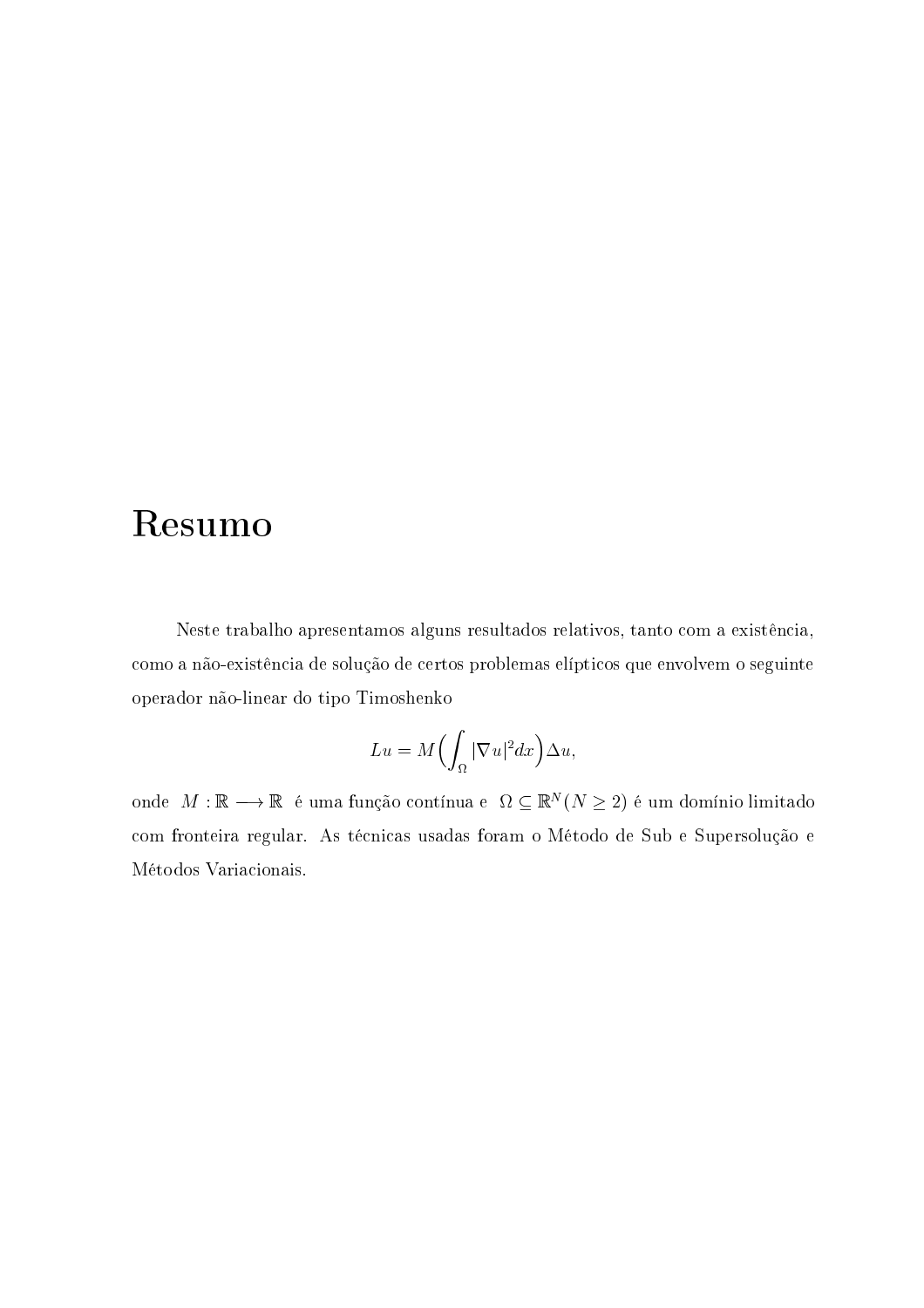## Abstract

In this work we study some questions related to assure the existence and nonexistence of solutions of some elliptic problems involving the following non-linear operator of Timoshenko type

$$
Lu = M\Bigl(\int_{\Omega} |\nabla u|^2 dx\Bigr)\Delta u,
$$

where  $M : \mathbb{R} \longrightarrow \mathbb{R}$  is a continuous functions and  $\Omega \subseteq \mathbb{R}^{N} (N \geq 2)$  is a smooth bounded domain. The techniques employed were the Sub and supersolution Method and Variational Methods.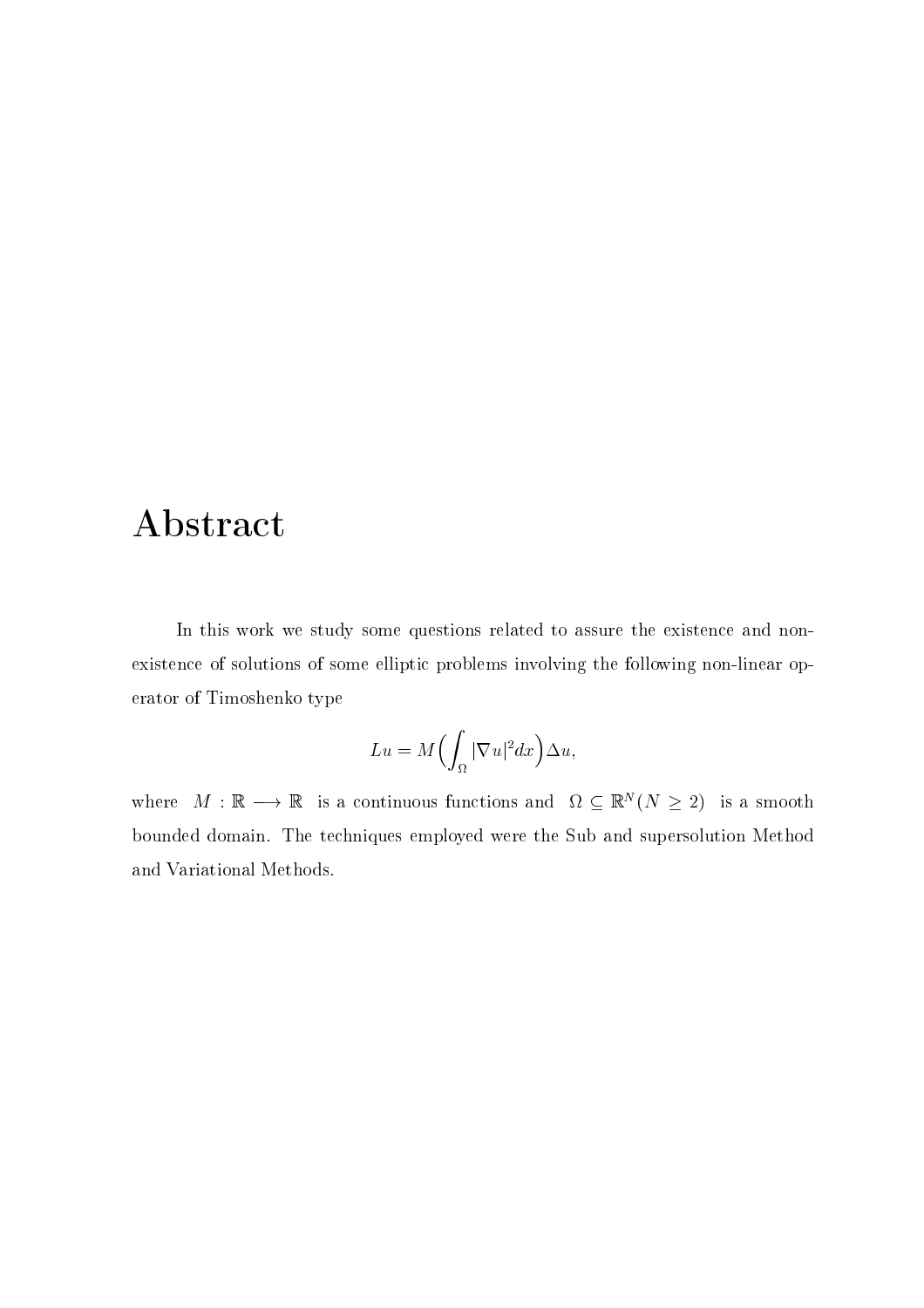# Conteúdo

|              |                                                                       |                                                           | 6  |
|--------------|-----------------------------------------------------------------------|-----------------------------------------------------------|----|
| $\mathbf{1}$ |                                                                       | Soluções de uma classe de equações elípticas não-lineares | 11 |
|              | 1.1                                                                   |                                                           | 11 |
|              | 1.2                                                                   |                                                           | 15 |
|              | 1.3                                                                   |                                                           | 18 |
|              | 1.4                                                                   | Aplicações do método de Sub e Supersoluções               | 26 |
|              | 1.5                                                                   |                                                           | 36 |
|              | 1.6                                                                   |                                                           | 37 |
| $\mathbf{2}$ | Soluções positivas para um problema de transmissão elíptico não-local |                                                           |    |
|              |                                                                       | e não-linear                                              | 39 |
|              | 2.1                                                                   |                                                           | 39 |
|              | 2.2                                                                   |                                                           | 41 |
|              | 2.3                                                                   | Provas dos Teoremas                                       | 57 |
| 3            |                                                                       | Regularização ou Bootstrap                                | 64 |
| $\mathbf{A}$ |                                                                       | Um pouco de Teoria Espectral                              | 72 |
| B            |                                                                       | Um Resultado de Unicidade                                 | 77 |
| $\mathbf C$  |                                                                       | Resultados Utilizados                                     | 81 |
|              | <b>Bibliografia</b><br>89                                             |                                                           |    |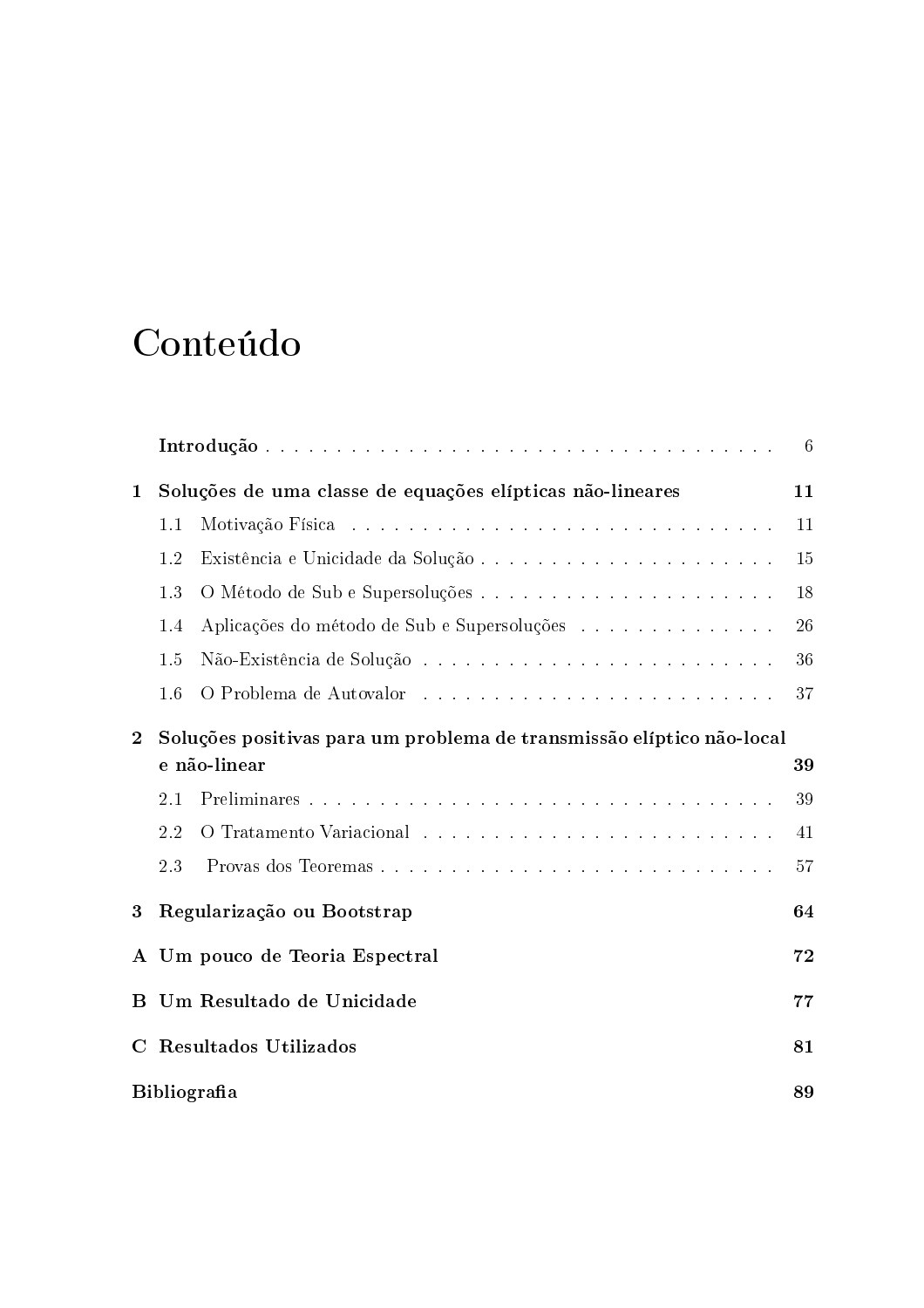## Introdução

Neste trabalho estudamos a existência e a não-existência de solução de alguns problemas elípticos que envolvem o seguinte operador não-linear

$$
Lu = M\left(\int_{\Omega} |\nabla u|^2 dx\right)\Delta u,
$$

onde  $M : \mathbb{R} \longrightarrow \mathbb{R}$  é uma função contínua.

Este operador não-linear é denominado por alguns autores de operador do tipo de Timoshenko e aparece em várias aplicações relacionadas com problemas de evolução, principalmente aqueles associados com os modelos de Kirchhoff-Carrier (Limaco  $\&$ Medeiros [18] e suas referências). Ele aparece também em problemas de vibração não-linear (Lions [21]) e em problemas que envolvem certas equações de Shröndinger não-lineares do tipo

$$
\begin{cases}\ni W_t + \Delta W = M\Big(\int_{\Omega} |Re \nabla W|^2 dx\Big) Re W, x \in \mathbb{R}^N \times [0, +\infty) \\
W(x, 0) = w_0(x) = \phi(x) + i\psi(x), em \mathbb{R}^N,\n\end{cases}
$$

(Astaburuaga, Fernandez & Perla Menzala [4]).

Esta dissertação está dividida da seguinte maneira:

O capítulo 1 é dedicado ao estudo de existência e não-existência de solução para o problema (Alves & Corrêa [2]):

$$
\begin{cases}\n-M\left(\int_{\Omega}|\nabla u|^2dx\right)\Delta u = f(x,u), & \Omega\\ \nu = 0, & \partial\Omega,\n\end{cases}
$$

onde $M\,:\,\mathbb{R}\,\longrightarrow\,\mathbb{R}$ e $f\,:\,\Omega\,\times\,\mathbb{R}\,\longrightarrow\,\mathbb{R}$ são funções contínuas não-negativas e $\,\Omega\,\subseteq\,$  $\mathbb{R}^N(N\geq 2)$  é um domínio limitado com fronteira  $\partial\Omega$  regular (suave). Iniciamos obtendo o modelo matemático, especificamente o modelo de Kirchhoff-Carrier, que representa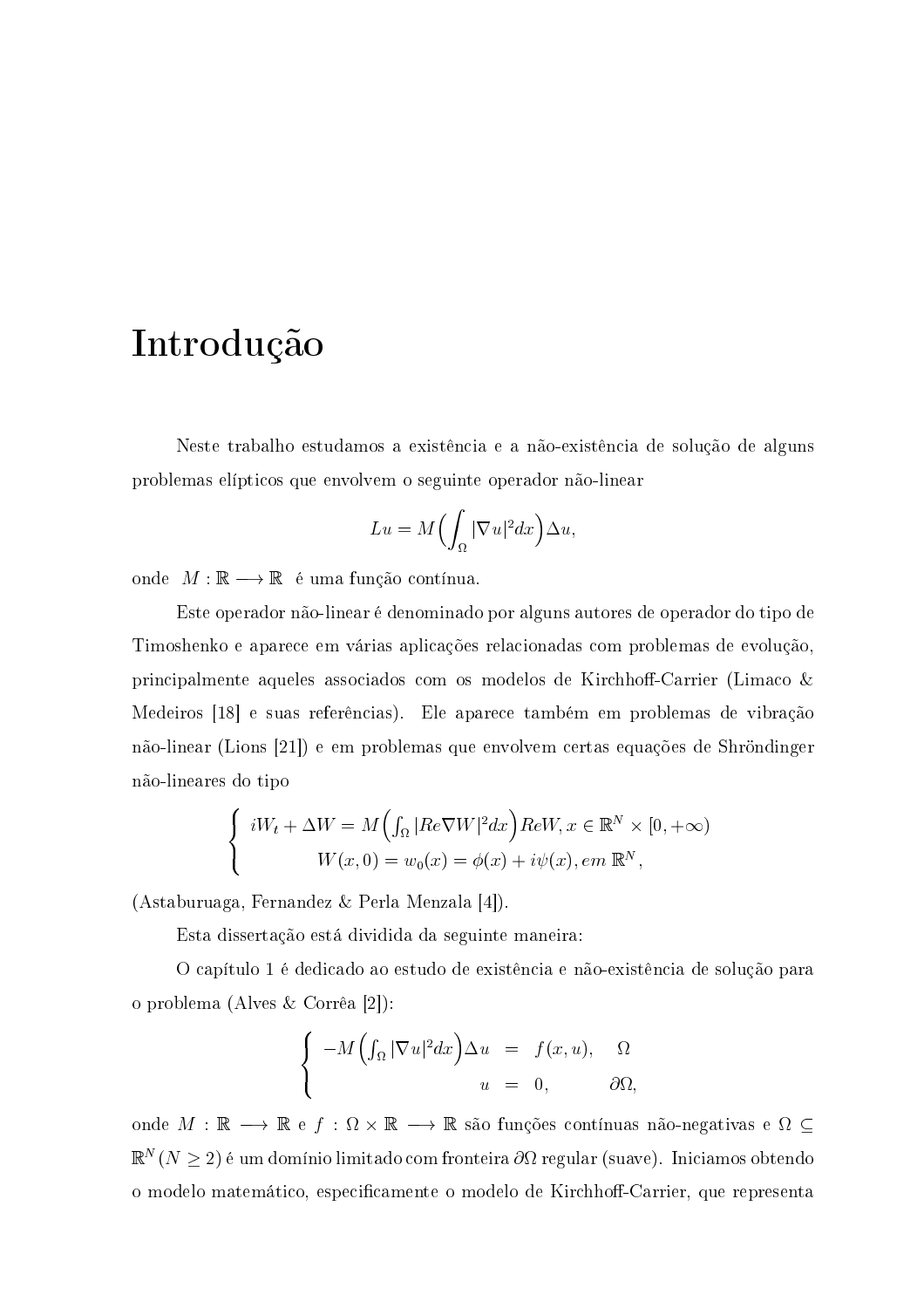o fenômeno físico descrito por pequenas vibrações transversais de uma corda elástica fixa nos extremos.

Em seguida, apresentamos um resultado de existência e unicidade (**Teorema 1.1**) para o caso em que a função  $f$  independe de  $u$ .

Na segunda parte, provamos um Princípio de Comparação (Teorema 1.2) para o operador L. Devido a este princípio, conseguimos mostrar, usando argumentos similares aos do caso em que  $M \equiv 1$  (ver por exemplo referência [12]), um resultado de sub e supersolução (Teorema 1.3), conhecido na literatura como Método da Sub e Supersolução (ou Método da Iteração Monotônica) para o operador de Timoshenko.

Na terceira parte do capítulo, fazemos duas aplicações do Método de Sub e Supersolução. Na primeira delas provamos a existência de solução para o caso em que a função f é sublinear, ou seja,  $f(x, u) = u^q$ ,  $0 < q < 1$ . Ainda neste caso, usando um resultado de unicidade mostrado por Brezis & Oswald [7], conseguimos obter unicidade de solução (**Teorema 1.4**). Já a outra aplicação, é um resultado de existência de solução (Teorema 1.5), onde a função é soma de não-linearidades côncava e convexa, isto é,  $f(x, u) = \lambda u^{q} + u^{p}$ ,  $\lambda$  é um parametro positivo e  $0 < q < 1 < p$ .

Na sequência do capítulo, apresentamos um resultado de não-existência de solução positiva (**Teorema 1.6**) do problema acima referido e finalizamos relacionando o conjunto de autovalores do operador  $\Delta$  Laplaciano com o do operador não-linear de Timoshenko.

No capítulo 2 estudamos, via métodos variacionais, o seguinte problema de transmissão elíptico não-linear (Ma & Rivera [22])

$$
-a\left(\int_{\Omega_1} |\nabla u|^2 dx\right) \Delta u = f(x, u), \quad \Omega_1
$$

$$
-b\left(\int_{\Omega_2} |\nabla v|^2 dx\right) \Delta v = g(x, v), \quad \Omega_2
$$

$$
v = 0, \quad \Gamma = \partial\Omega
$$

com as seguintes condições de transmissão

$$
u = v, \ \Sigma = \partial \Omega_1
$$

$$
a\Big(\int_{\Omega_1}|\nabla u|^2dx\Big)\frac{\partial u}{\partial\nu} = b\Big(\int_{\Omega_2}|\nabla v|^2dx\Big)\frac{\partial v}{\partial\nu}, \quad \Sigma = \partial\Omega_1
$$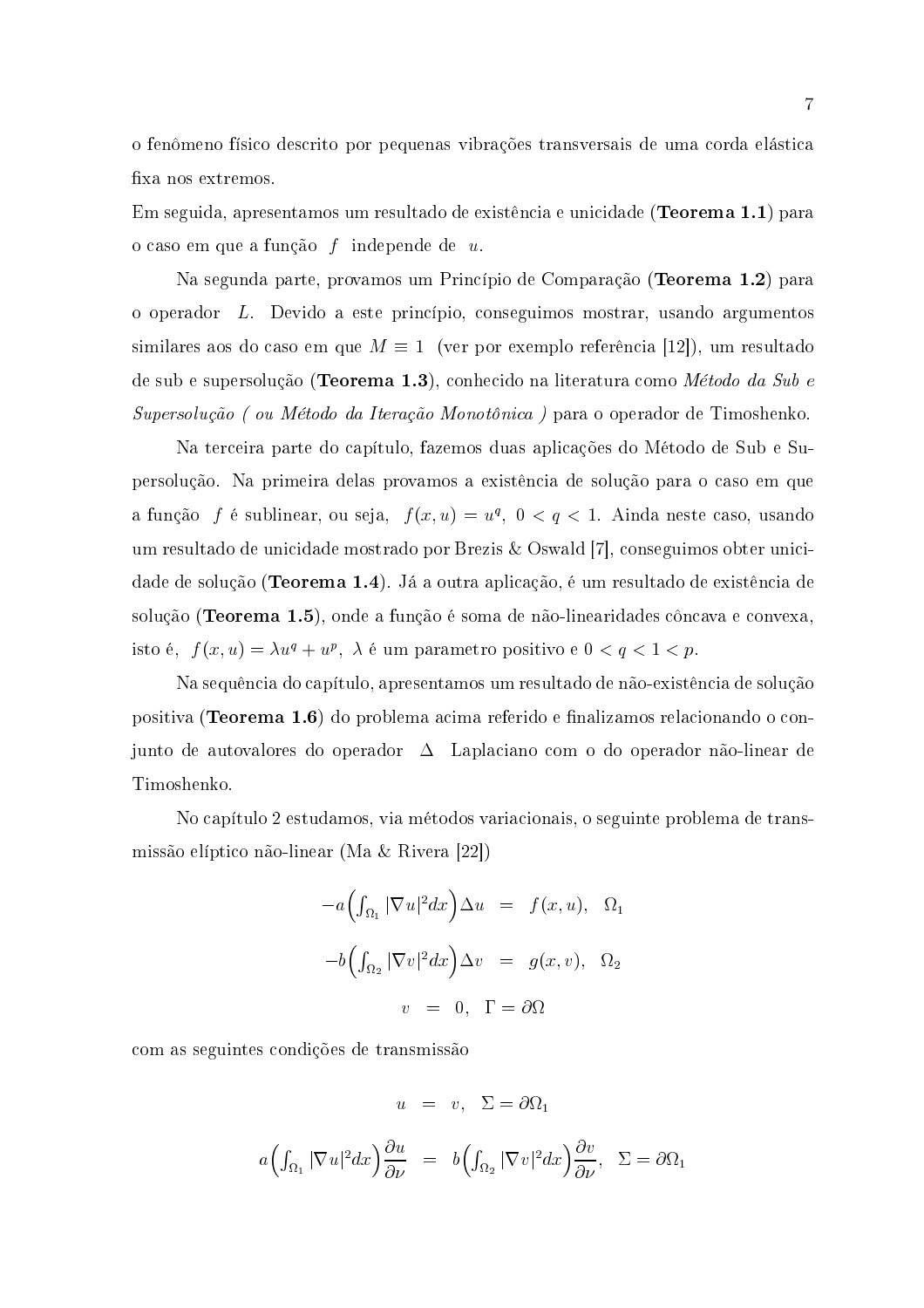onde  $\Omega \subseteq \mathbb{R}^N (N \geq 2)$  é um domínio limitado suave em que  $\Gamma$  designa sua fronteira,  $\Omega_1\subset\Omega_-$ é um subdomínio com fronteira $~\Sigma~$ suave satisfazendo $~\overline\Omega_1\subset\Omega_-$ e $~\Omega_2=\Omega~\backslash$  $\overline{\Omega}_1$ .

Neste caso, as funções  $a, b : \mathbb{R} \to \mathbb{R}$  são contínuas, crescentes e positivas e as funções  $f: \overline{\Omega}_1 \times \mathbb{R} \longrightarrow \mathbb{R}, g: \overline{\Omega}_2 \times \mathbb{R} \longrightarrow \mathbb{R}$  são localmente Lipschitzianas. Além dessas hipóteses, veremos no decorrer do capítulo que serão acrescentadas outras.

Problemas desse tipo aparecem em várias aplicações da Física e Biologia. Como exemplo ilustrativo, ele está relacionado com o problema estacionário do seguinte sistema de duas equações de ondas do tipo Kirchhoff

$$
u_{tt} - a\left(\int_{\Omega_1} |\nabla u|^2 dx\right) \Delta u = f(x, u), \quad \Omega_1,
$$
  

$$
v_{tt} - b\left(\int_{\Omega_2} |\nabla v|^2 dx\right) \Delta v = g(x, v), \quad \Omega_2,
$$

as quais modelam as vibrações transversais de uma membrana composta por dois materiais diferentes, neste caso, designadas por  $\Omega_1$  e  $\Omega_2$ .

Iniciamos o capítulo 2 apresentando o problema a ser estudado e os resultados que serão obtidos. Em seguida fazemos uma caracterização variacional através da análise no seguinte espaço de Sobolev

$$
E = \left\{ (u, v) \in H^1(\Omega_1) \times H^1_{\Gamma}(\Omega_2); u = v \text{ sobre } \Sigma = \partial \Omega_1 \right\},\
$$

onde

$$
H^1_{\Gamma}(\Omega_2) = \{ v \in H^1(\Omega_2); \ v = 0 \text{ sobre } \Gamma = \partial \Omega \}
$$

Dando continuidade, provamos que o funcional associado ao problema é fracamente semicontínuo inferiormente e de classe  $C<sup>1</sup>$ , e finalizamos apresentando um resultado de regularidade para o problema de transmissão.

Na seção final do capítulo 2 nos dedidamos às demonstrações dos principais resultados referentes ao estudo do problema de transmissão

O capítulo 3, destina-se ao estudo de regularização das soluções, que encontramos nos capítulos anteriores.

#### Apêndice A

Neste apêndice fazemos uma descrição do espectro para o operador  $-\Delta$ , no caso do problema homogêneo de Dirichlet.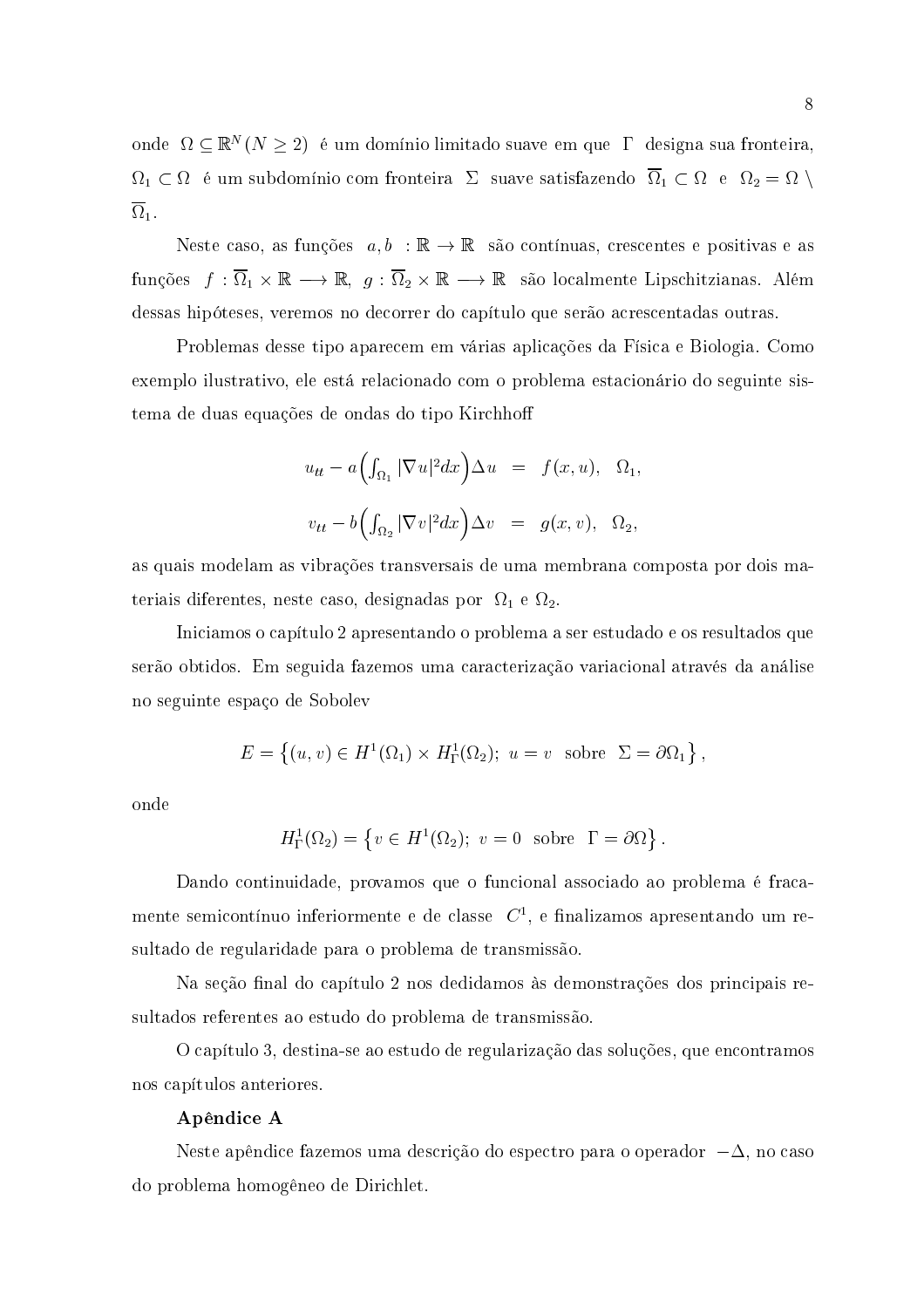#### Apêndice B

Apresentamos um resultado de unicidade, provado por Brezis & Oswald em [7], que faremos uso na demonstração da unicidade do problema sublinear (1.48) no Teorema 1.4.

### Apêndice C

Já neste apêndice, apresentamos os principais resultados utilizados no decorrer de nosso trabalho. Indicamos também as referências onde podem ser encontradas as demonstrações dos resultados citados.

#### Notações

Vamos fixar algumas notações que usaremos no decorrer do nosso trabalho.

O termo domínio e o símbolo  $\Omega$  denotará um conjunto aberto, N-dimensional, do espaço euclidiano real  $\mathbb{R}^N$ ,  $N \geq 2$ . Designando  $x = (x_1, \ldots, x_N) \in \Omega$ , a norma euclidiana será denotada por

$$
|x| = \left(\sum_{j=1}^{N} x_j^2\right)^{1/2}
$$

Seja  $1 \leq p < \infty$ . Consideraremos  $L^p(\Omega)$  como a classe de todas as funções mensuráveis u, definidas sobre  $\Omega$ , tal que

$$
\int_{\Omega} |u(x)|^p dx < \infty,
$$

com norma  $|| \cdot ||_{L^p(\Omega)}$  definida por

$$
||u||_{L^p(\Omega)} = \left(\int_{\Omega} |u(x)|^p dx\right)^{1/p}
$$

Para o caso particular,  $p = 2$ , esse espaço é de Hilbert com produto escalar dado por

$$
((u,v)) = \int_{\Omega} u(x)v(x)dx, \quad \forall u, v \in L^{2}(\Omega).
$$

Sendo  $m \in \mathbb{N}$ , representamos por  $W^{m,p}(\Omega)$  os espaços de Sobolev, munido com a norma  $\overline{a}$ 

$$
||u||_{m,p;\Omega} = \left(\int_{\Omega} |u|^p dx + \sum_{1 \le |j| \le m} \int_{\Omega} |D^j u|^p dx\right)^{1/p}
$$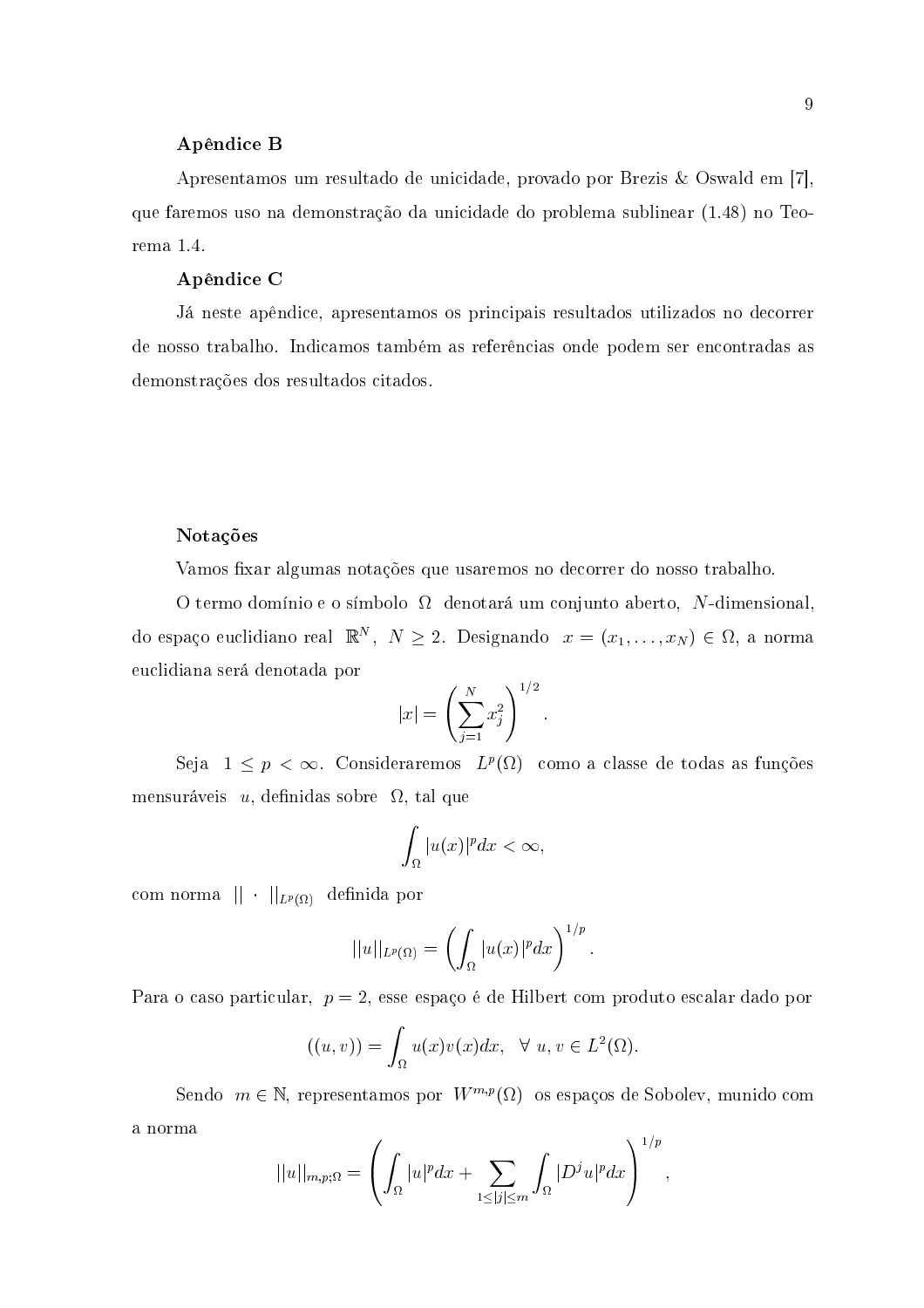onde  $j = (j_1, j_2, \ldots, j_N) \in \mathbb{N}^N$ ,  $|j| = \sum_{r=1}^N j_r$  e  $D^j = \frac{\partial^{|j|}}{\partial x_1^j \ldots \partial x_N^j}$  é o operador de derivação fraca.

Quando  $p = 2$ , para simplicar a notação, denotaremos estes espaços de Sobolev por  $H^m(\Omega)$  com norma

$$
||u||_{m,2;\Omega} = \left(\int_{\Omega} |u|^2 dx + \sum_{1 \le |j| \le m} \int_{\Omega} |D^j u|^2 dx\right)^{1/2}
$$

Por  $H_0^1(\Omega)$  representamos o espaço  $W_0^{1,2}(\Omega) := \overline{C_0^{\infty}(\Omega)}^{\|\cdot\|_{1,2;\Omega}}$  com norma

 $\langle \rangle$ 

$$
||u|| = \left(\int_{\Omega} |\nabla u|^2 dx\right)^{1/2}
$$

induzida pelo produto interno

$$
\langle u, v \rangle = \int_{\Omega} \nabla u \nabla v dx, \quad \forall \ u, v \in H_0^1(\Omega).
$$

E por  $W^{-m,q}(\Omega)$ , com  $\frac{1}{p} + \frac{1}{q} = 1$ , representamos o dual topológico de  $W_0^{m,p}(\Omega)$  com norma  $|| \cdot ||_{-m,p;\Omega}$  dada por

$$
|J'||_{-m,q;\Omega} = \sup_{||\varphi||_{m,p;\Omega} \leq 1} |\langle J',\varphi \rangle|.
$$

Dizemos que uma função  $u : \overline{\Omega} \to \mathbb{R}$  é Hölder contínua de expoente  $\mu$ ,  $0 < \mu \leq 1$ , se

$$
H_{\mu}[u] = \sup_{x \neq y} \frac{|u(x) - u(y)|}{|x - y|^{\mu}} < +\infty.
$$

Seja k um inteiro positivo. Designamos por  $C^{k,\mu}(\overline{\Omega})$  o espaço das funções reais cujas derivadas possuem extensões contínuas em  $\overline{\Omega}$  até a ordem k e suas késimas derivadas são uniformemente Hölder contínuas em  $\overline{\Omega}$ , com expoente de Hölder  $\mu,~0<\mu\leq 1.$ Esses espaços são munidos com as normas

$$
||u||_{k,\mu} = \sum_{|j| \leq k} ||D^j u||_{C^0(\overline{\Omega})} + \sum_{|j|=k} H_{\mu} [D^j u].
$$

Por  $C, C_1, C_2, \ldots, K_1, K_2, \ldots$ , denotamos constantes reais positivas.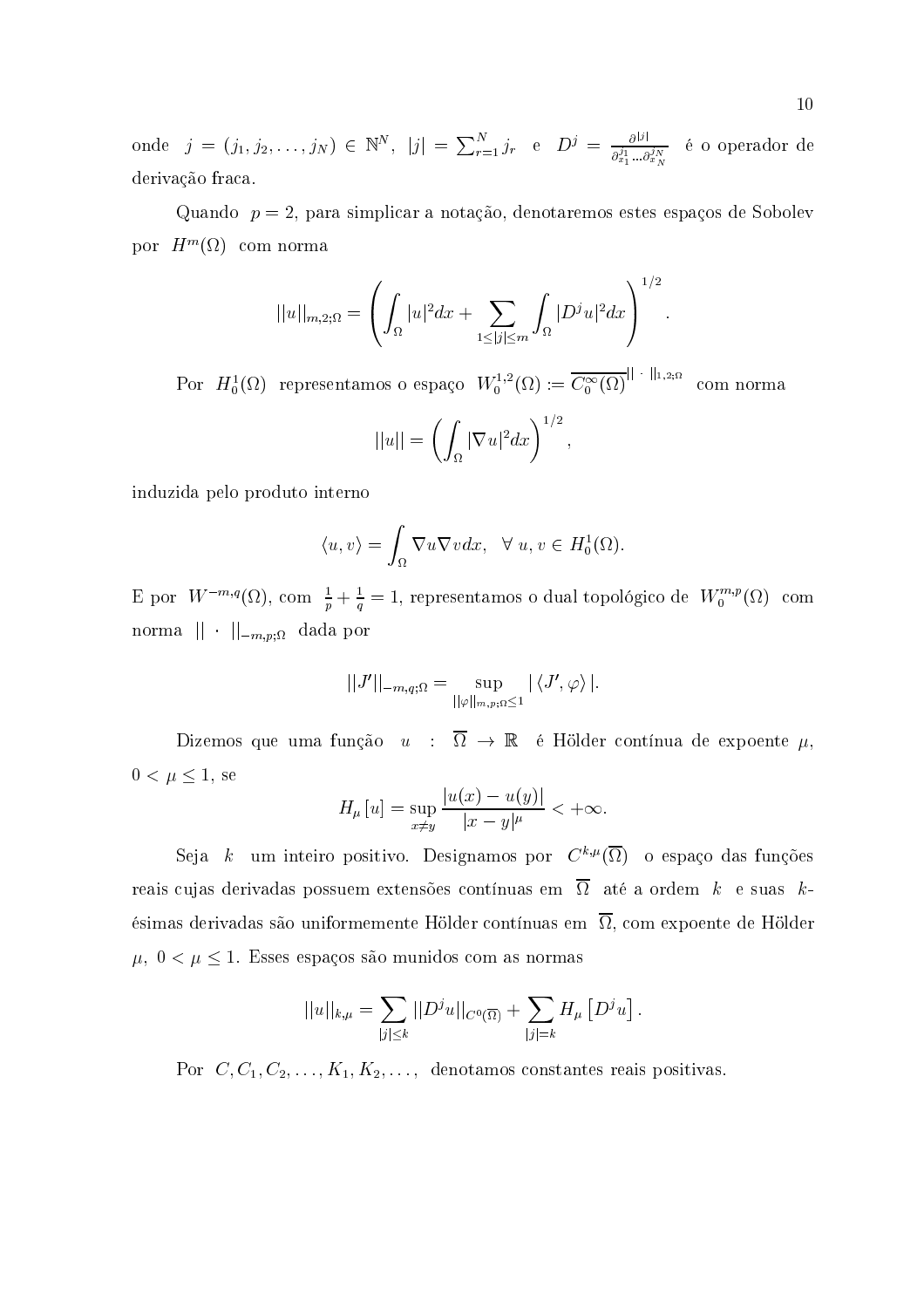### Capítulo 1

# Soluções de uma classe de equações elípticas não-lineares

Neste capítulo estudamos a existência e não-existência de soluções para o seguinte problema (Alves & Corrêa [2]):

$$
\begin{cases}\n-M\left(\int_{\Omega}|\nabla u|^{2}dx\right)\Delta u = f(x,u), & \Omega \\
u = 0, & \partial\Omega,\n\end{cases}
$$
\n(1.1)

onde  $M\,:\,\mathbb{R}\,\longrightarrow\,\mathbb{R}$ e $f\,:\,\Omega\,\times\,\mathbb{R}\,\longrightarrow\,\mathbb{R}$ são funções contínuas não-negativas e  $\Omega \subseteq \mathbb{R}^N (N \geq 2)$  é um domínio limitado com fronteira  $\partial \Omega$  regular (suave). No decorrer deste capítulo a função  $M$  satisfaz também a seguinte condição:

$$
M(t) \ge m_0 > 0, \quad \forall t \ge 0,
$$
\n
$$
(1.2)
$$

onde  $m_0$ é uma constante real. Denotaremos por  $H:\mathbb{R}\longrightarrow\mathbb{R}$ a função contínua dada por

$$
H(t) = M(t^2)t, \quad \forall t \in \mathbb{R}.\tag{1.3}
$$

Dizemos que uma função  $u \in H_0^1(\Omega)$  é uma **solução fraca** do problema (1.1) se

$$
M\left(\int_{\Omega} |\nabla u|^2 dx\right) \int_{\Omega} \nabla u \nabla \varphi dx = \int_{\Omega} f(x, u) \varphi dx, \quad \forall \varphi \in H_0^1(\Omega). \tag{1.4}
$$

#### $1.1$ Motivação Física

Com o objetivo de relacionar a Matemática com outras áreas do conhecimento humano, preferimos iniciar este trabalho obtendo o modelo Matemático, ou seja, a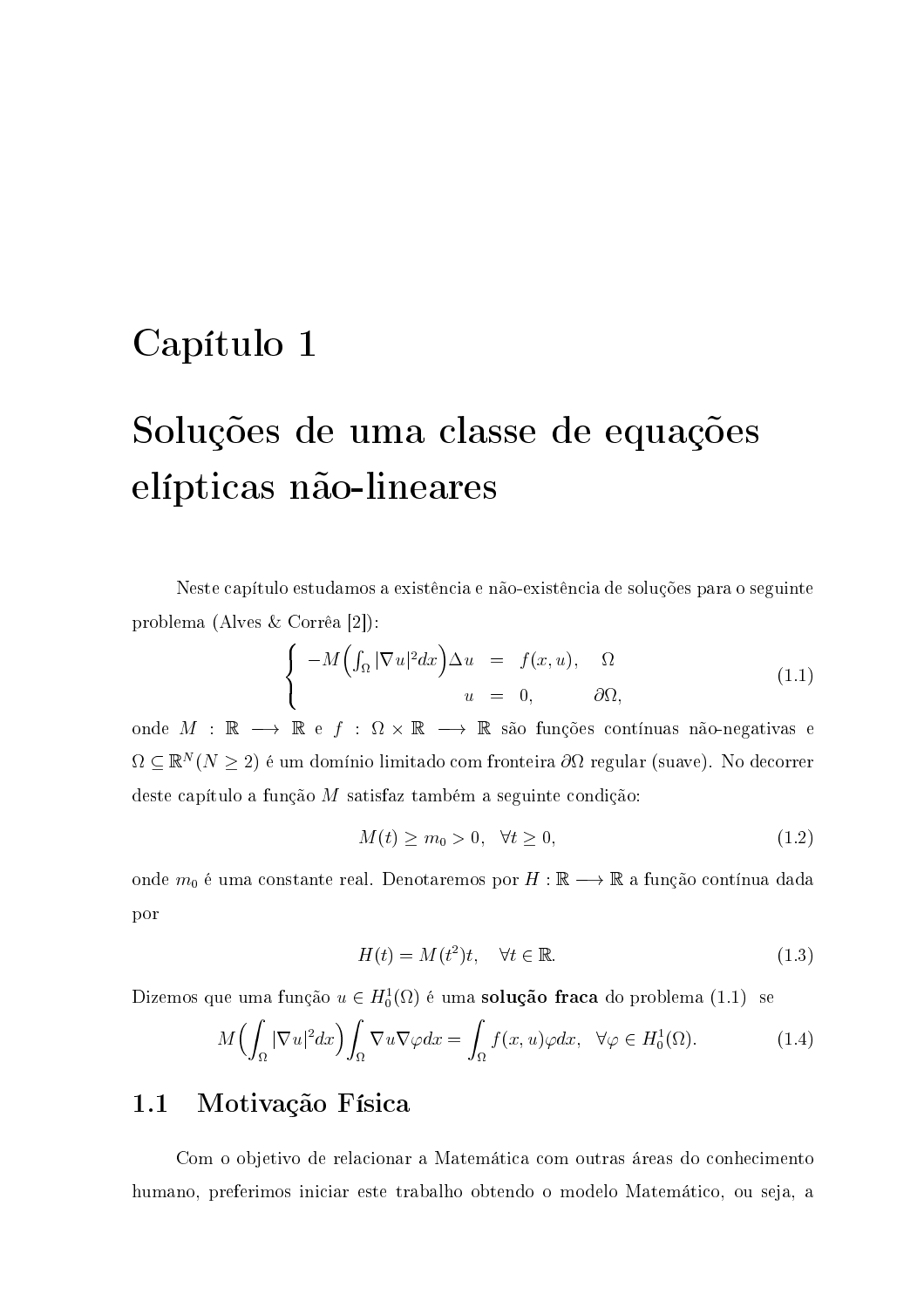equação diferencial, que representa o fenômeno físico descrito por pequenas vibrações transversais de uma corda elástica fixa nos extremos, com o qual o problema (1.1) está relacionado.

Para isto, consideremos uma corda elástica, flexível, de comprimento  $l > 0$ , a qual repousa sobre o eixo horizontal(eixo  $Ox$ ) e tem extremos fixos em  $x = 0$  e  $x = l$ , conforme mostra a figura abaixo, porém com tensão  $\vec{\tau}$  ao longo da corda.



Figura 1.1: Situação de repouso

Agora perturbemos esta situação de repouso, permitindo a corda vibrar livremente no plano  $x\mathcal{O}u$ , de modo que cada uma de suas partículas mova-se sobre uma reta perpendicular ao eixo  $Qx$  (oscilações transversais). Isto é possível, supondo-se a amplitude de vibração da corda tão pequena que sua inclinação, relativa ao eixo  $Ox$ , seja pequena quando comparada com a situação de repouso.

Visto que as vibrações são perpendiculares ao eixo  $Ox$ , considera-se apenas a componente vertical do vetor tensão  $\vec{\tau}$ , ou seja,

$$
\tau \sin \theta.
$$

onde  $\tau$  denota o módulo do vetor  $\vec{\tau}$ .

Representamos por  $u(x,t)$  o deslocamento transversal de cada ponto x da corda no instante t, a partir de sua posição de equilibrio. Assim, ao variar x no intervalo  $[0, l]$ , para cada t,  $u(x, t)$  descreve a deformação da corda no plano  $xDu$  durante o movimento vibratório. Desse modo,  $u = u(x,t)$ , com  $x \in [0, l]$  e  $t \in [0, t_1]$ , representa uma família de curvas planas em t passando por  $x = 0$  e  $x = l$ , cujo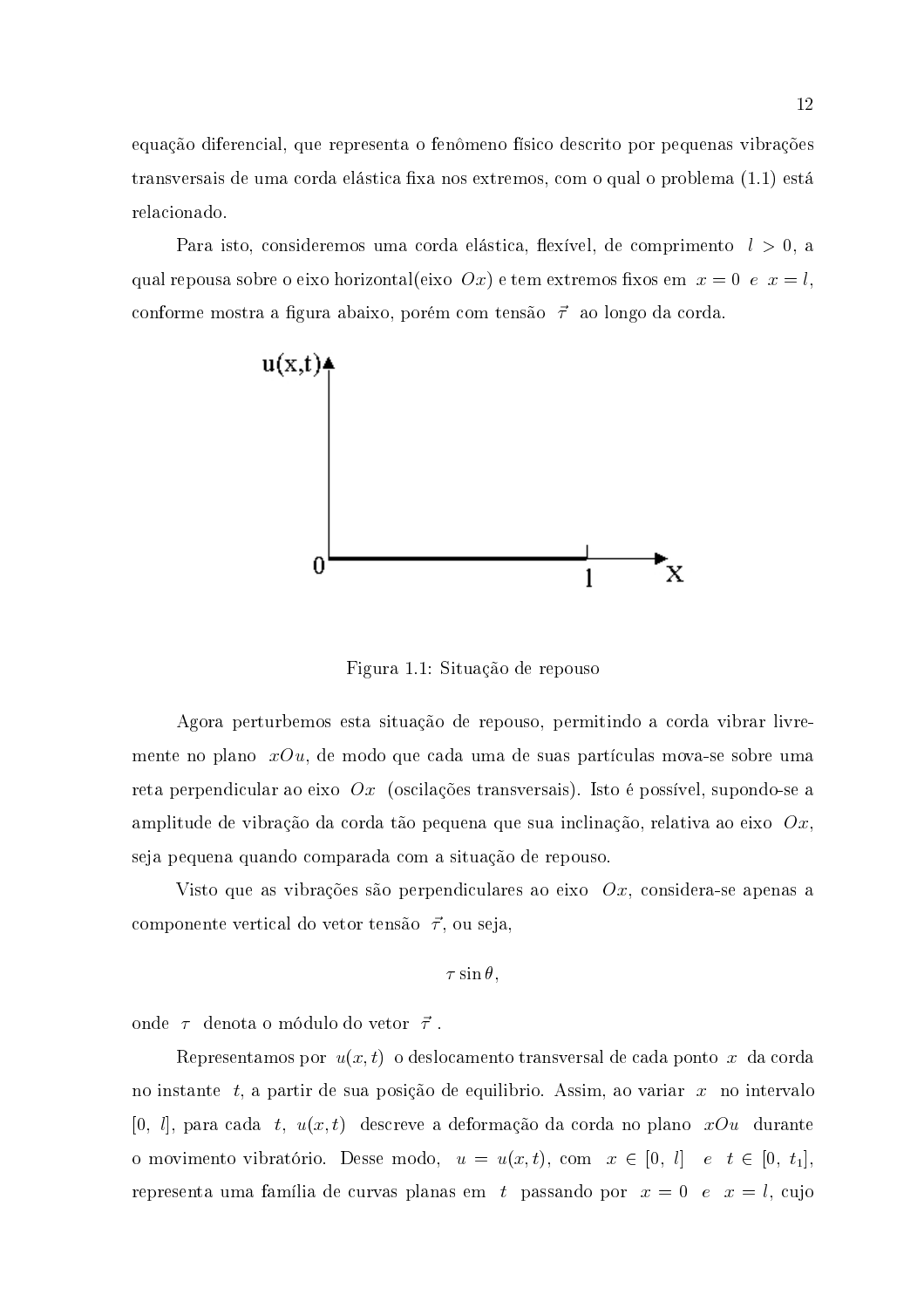comprimento é dado por (Carmo [8], p.6)

$$
S = \int_0^l \sqrt{1 + \left(\frac{\partial u}{\partial x}\right)^2} dx.
$$
 (1.5)

Por outro lado, podemos considerar, devido a hipótese de que ocorrem apenas pequenas vibrações, que

$$
\frac{\partial u}{\partial x} \cong \frac{u(x+h,t) - u(x,t)}{h} \approx \tan \theta \approx \sin \theta,
$$

isto é,

$$
\frac{\partial u}{\partial x} \approx \sin \theta. \tag{1.6}
$$

A variação da tensão, isto é,  $\frac{\partial}{\partial x}(\tau \sin \theta)$  gera uma força na corda. Aplicando a segunda Lei de Newton segue-se que

$$
\frac{\partial}{\partial x} \left( \tau \sin \theta \right) = \rho \frac{\partial^2 u}{\partial t^2},\tag{1.7}
$$

onde  $\rho = \frac{m}{l}$  representa a massa por unidade de comprimento(densidade). Esta equação é o Modelo de Carrier para pequenas vibrações verticais da corda elástica. Da hipótese de que as vibrações são perpendiculares ao eixo  $Ox$  resulta que a tensão  $\vec{\tau}$  não depende de x. Daí,

$$
\frac{\partial \vec{\tau}}{\partial x} = 0,
$$

que por sua vez, usando  $(1.6)$  e  $(1.7)$ , resulta

$$
\tau \cdot \frac{\partial^2 u}{\partial x^2} = \rho \cdot \frac{\partial^2 u}{\partial t^2},\tag{1.8}
$$

a qual é conhecida como a Equação (unidimensional) das ondas.

Representando por  $\tau_0$  a tensão no instante inicial  $(t=0)$  e sendo S a deformação da corda num instante  $t > 0$ , segue-se que a deformação por unidade de comprimento é dada por  $\frac{S-l}{l}$ . A variação de tensão é dada por  $\tau-\tau_0$ .

Logo, pela Lei de Hooke, temos

$$
\tau - \tau_0 = K \cdot \frac{S - l}{l},\tag{1.9}
$$

sendo que  $K = a \cdot E$ , onde a representa a área da seção da corda, que estamos supondo constante e  $E$  é o módulo de Young<sup>1</sup> do material.

<sup>&</sup>lt;sup>1</sup>Módulo de Young de alguns materiais (em  $Kqf/c^2m$ ):

Cobre -  $E = 1, 2 \times 10^6$ 

Aço -  $E = 2/2, 1 \times 10^6$ 

Latão -  $E = 1/1, 2 \times 10^6$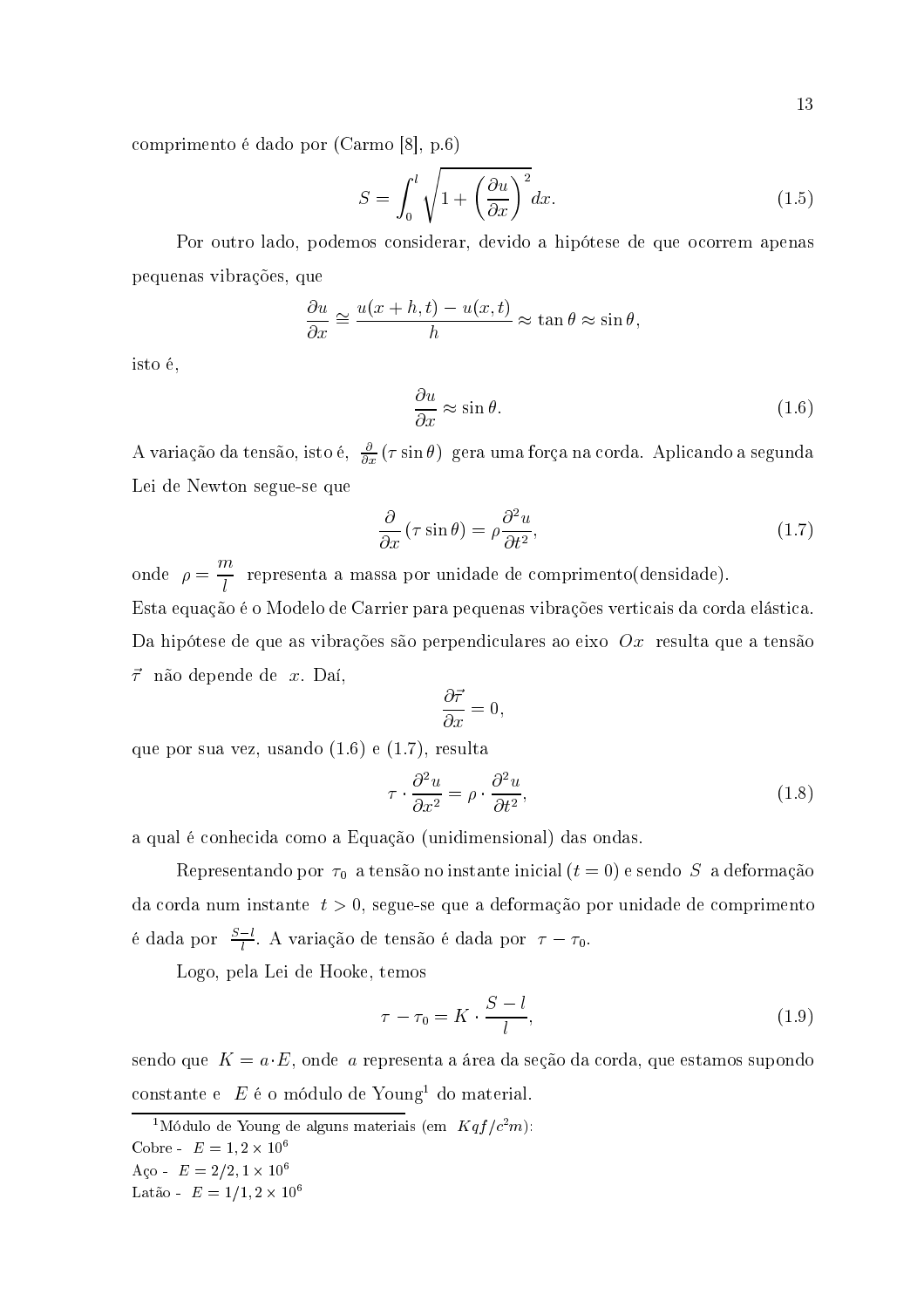14

Agora, resulta do desenvolvimento do binômio de Newton e da hipótese de que ocorrem apenas pequenas oscilações, que

$$
\left(1+\left(\frac{\partial u}{\partial x}\right)^2\right)^{1/2}\approx 1+\frac{1}{2}\left(\frac{\partial u}{\partial x}\right)^2.
$$

Consequentemente,

$$
S = \int_0^l \left( 1 + \frac{1}{2} \left( \frac{\partial u}{\partial x} \right)^2 \right) dx
$$

isto é,

$$
\frac{S-l}{l} = \frac{1}{2l} \int_0^l \left(\frac{\partial u}{\partial x}\right)^2 dx.
$$
 (1.10)

Substituindo  $(1.10)$  em  $(1.9)$ , decorre que

$$
\tau = \tau_0 + \frac{K}{2l} \int_0^l \left(\frac{\partial u}{\partial x}\right)^2 dx.
$$
\n(1.11)

Combinando  $(1.11)$  com  $(1.8)$  teremos

$$
\frac{\partial^2 u}{\partial t^2} = \left[\frac{\tau_0}{\rho} + \frac{K}{2\rho l} \int_0^l \left(\frac{\partial u}{\partial x}\right)^2 dx\right] \frac{\partial^2 u}{\partial x^2}.
$$

Fazendo  $P_0 = \frac{\tau_0}{\rho} e$   $P_1 = \frac{K}{2\rho l}$ , obtemos para o modelo de Carrier

$$
\frac{\partial^2 u}{\partial t^2} - \left[ P_0 + P_1 \int_0^l \left( \frac{\partial u}{\partial x} \right)^2 dx \right] \frac{\partial^2 u}{\partial x^2} = 0. \tag{1.12}
$$

Este modelo foi também obtido por Kirchhoff em 1886. Por isso, a equação (1.12) é chamada de Modelo de Kirchhoff-Carrier unidimensional para pequenas vibrações transversais de uma corda elástica de comprimento  $l$ .

Para o caso bidimensional teremos

$$
\frac{\partial^2 u}{\partial t^2} - P_0 \left( \frac{\partial^2 u}{\partial x^2} + \frac{\partial^2 u}{\partial y^2} \right) = P_1 \Biggl[ \int_{\Omega} \left( \frac{\partial u}{\partial x} + \frac{\partial u}{\partial y} \right)^2 dx \Biggr] \left( \frac{\partial^2 u}{\partial x^2} + \frac{\partial^2 u}{\partial y^2} \right).
$$

E de modo geral, obtemos

$$
\frac{\partial^2 u}{\partial t^2} - P_0 \cdot \Delta u = P_1 \left( \int_{\Omega} |\nabla u|^2 dx \right) \Delta u,
$$

ou seja,

$$
\frac{\partial^2 u}{\partial t^2} - M \left( \int_{\Omega} |\nabla u|^2 dx \right) \Delta u = f(x, u),
$$

onde, neste caso,  $M(s) = P_0 + P_1 s$ .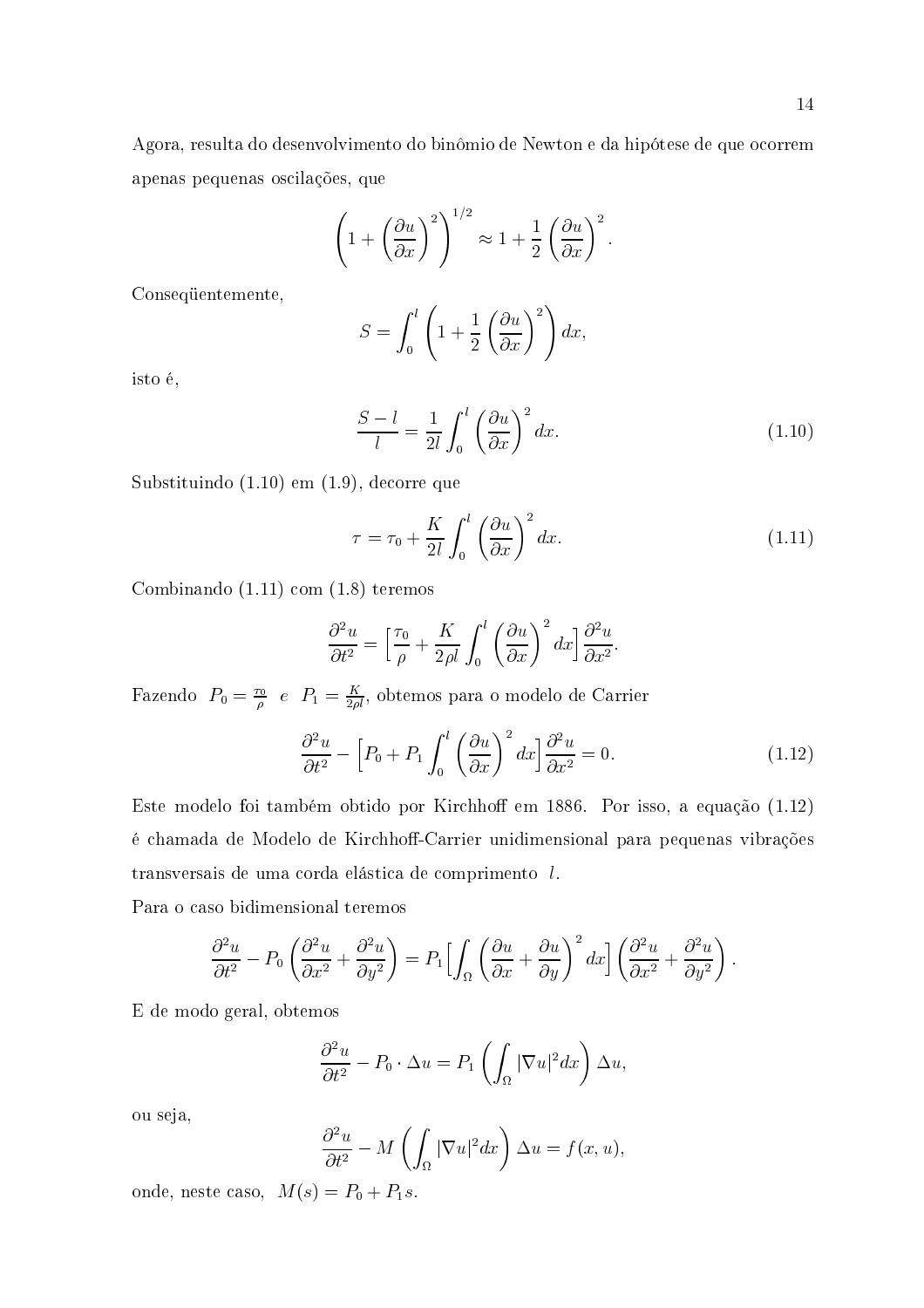#### Existência e Unicidade da Solução 1.2

Nesta seção apresentaremos um resultado de existência e unicidade da solução para o problema  $(1.1)$  em que a função f independe de u.

**Teorema 1.1** Se H é monótona com  $H(\mathbb{R}) = \mathbb{R}$ , então para cada  $f \in L^2(\Omega)$ , existe uma única solução fraca  $u \in H_0^1(\Omega)$  para o problema

$$
\begin{cases}\n-M\left(\int_{\Omega}|\nabla u|^{2}dx\right)\Delta u = f(x), & \Omega \\
u = 0, & \partial\Omega.\n\end{cases}
$$
\n(1.13)

### Demonstração.

Segundo a Teoria Espectral de  $(-\Delta; H_0^1(\Omega))$  (ver Apêndice A), podemos considerar uma base ortonormal  $\beta = \{\phi_1, \phi_2, \dots, \phi_n, \dots\}$  de  $H_0^1(\Omega)$  consistindo das autofunções  $\phi_j$  associadas aos autovalores  $\lambda_j$  do problema de autovalor do laplaciano com condições de Dirichlet sobre  $\partial\Omega$ 

$$
\begin{cases}\n-\Delta \phi &= \lambda \phi, & \Omega, \\
\phi &= 0, & \partial \Omega\n\end{cases}
$$

 $com$ 

$$
||\phi_j|| = 1 \qquad e \qquad ||\phi_j||_{L^2(\Omega)}^2 = \frac{1}{\lambda_j}.\tag{1.14}
$$

Para cada  $u \in H_0^1(\Omega)$ , existe uma única sequência  $(a_j)_{j \in \mathbb{N}} \subset \mathbb{R}$  tal que

$$
u = \sum_{j=1}^{\infty} a_j \phi_j.
$$
\n(1.15)

Uma vez que  $f \in L^2(\Omega)$ , existe também uma sequência  $(f_j)_{j \in \mathbb{N}} \subset \mathbb{R}$  tal que

$$
f = \sum_{j=1}^{\infty} f_j \phi_j.
$$
 (1.16)

Consequentemente, as séries

$$
||u||^2 = \sum_{j=1}^{\infty} a_j^2 e ||f||^2_{L^2(\Omega)} = \sum_{j=1}^{\infty} \frac{f_j^2}{\lambda_j} , \qquad (1.17)
$$

convergem (Identidade de Bessel-Parseval).

Nosso objetivo é encontrar aj's convenientes de modo que u dada em (1.15) seja a solução que estamos procurando. Para isto, suponha que o problema (1.13) possua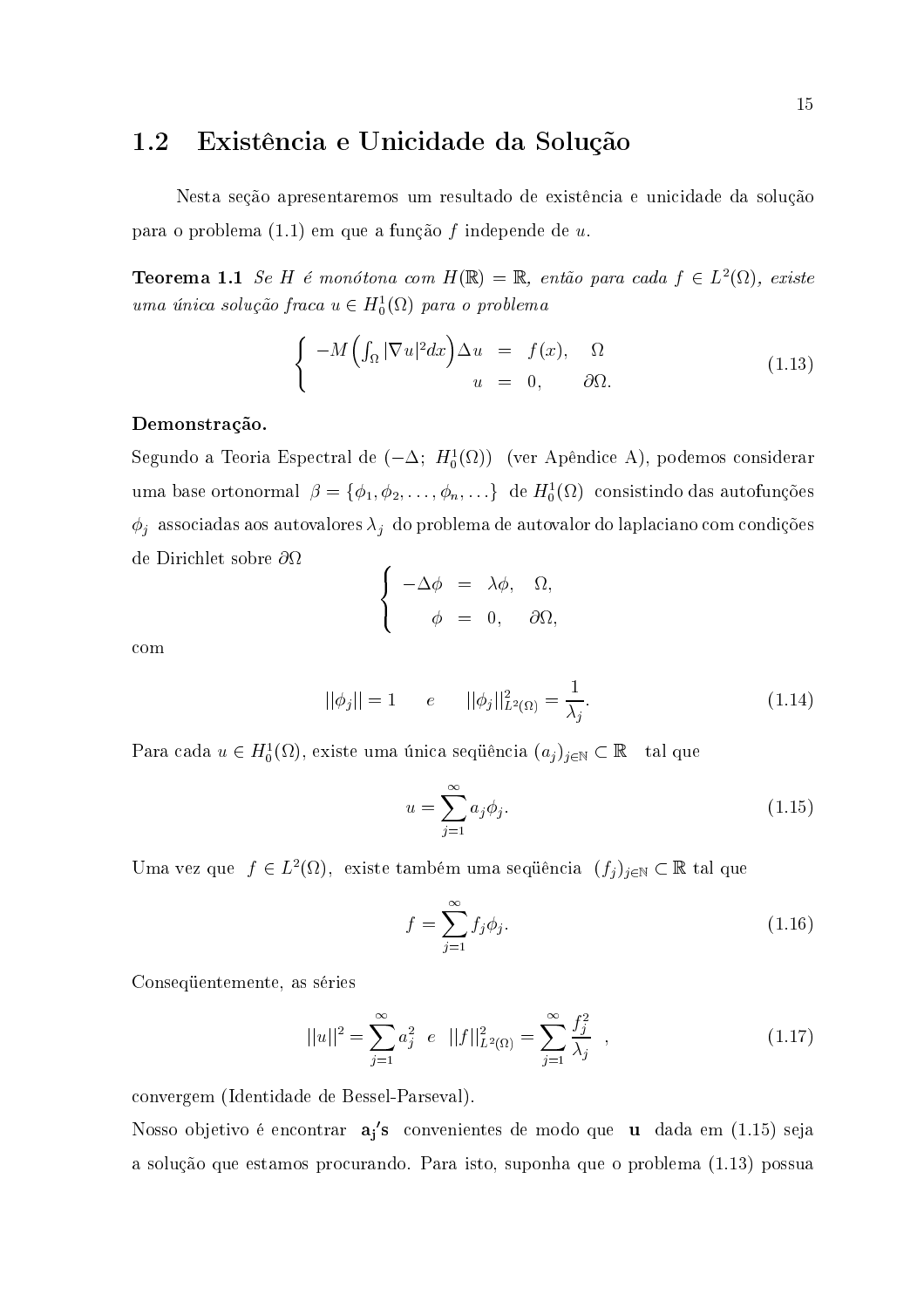uma solução  $u \in H_0^1(\Omega)$  da forma dada em (1.15). Assim, considerando  $\varphi = \phi_i$  em  $(1.4)$ , para algum  $j$  fixo obtemos

$$
M\Bigl(\int_{\Omega}|\nabla u|^{2}dx\Bigr)\int_{\Omega}\nabla u\nabla \phi_{j}dx=\int_{\Omega}f(x)\phi_{j}dx,
$$

Daí, de  $(1.15)$  e  $(1.16)$ ,

$$
M(||u||^2) \cdot a_j ||\phi_j||^2 = f_j \cdot ||\phi_j||^2_{L^2(\Omega)},
$$

 $\rm e \; substitution do \; (1.14) \; e \; (1.17) \; terms,$ 

$$
M\left(\sum_{j=1}^{\infty} a_j^2\right) \cdot a_j = \frac{f_j}{\lambda_j}.\tag{1.18}
$$

Donde segue-se, em face da hipótese (1.2), que  $f_i = 0$  se, e somente se,  $a_i = 0$ . Logo, se  $f=0$ , então a solução do problema  $(1.13)$  é a trivial  $u\equiv 0$ , pois  $u=0$  se, e somente se,  $f=0$ . !

Agora, consideremos o conjunto  $\{j \in \mathbb{N}; f_j \neq 0\}$ , no qual, pelo Princípio da Boa Ordenação (Elon [19], p.31), existe  $j_0 \in \mathbb{N}$ , o primeiro indíce para o qual  $f_j \neq 0$ (ou equivalentemente  $a_i \neq 0$ ). Com essa escolha, estamos interessados na solução não-trivial do problema.

Além disso, usando (1.18), encontramos, para todo indíce  $k$  -com  $a_k \neq 0,$ a identidade **Australia** 

$$
a_k = \frac{a_{j_0} \cdot \lambda_{j_0} \cdot f_k}{\lambda_k \cdot f_{j_0}}.\tag{1.19}
$$

De  $(1.18)$  e  $(1.19)$ , obtemos

$$
M\Bigg(a_{j_0}^2 + \frac{a_{j_0}^2 \cdot \lambda_{j_0}^2}{f_{j_0}^2} \sum_{k=j_0+1}^{\infty} \frac{f_k^2}{\lambda_k^2}\Bigg) a_{j_0} = \frac{f_{j_0}}{\lambda_{j_0}} ,
$$

isto é, la composición de la composición de la composición de la comunicación de la comunicación de la comunic

$$
M\left(a_{j_0}^2 \left[1 + \frac{\lambda_{j_0}^2}{f_{j_0}^2} \sum_{k=j_0+1}^\infty \frac{f_k^2}{\lambda_k^2}\right]\right) = \frac{f_{j_0}}{\lambda_{j_0}}.\tag{1.20}
$$

Desde que (1.17) ocorre e  $\lambda_j \rightarrow +\infty$ , temos que

$$
\sum_{j=1}^{\infty}\frac{f_j^2}{\lambda_j^2}<\infty
$$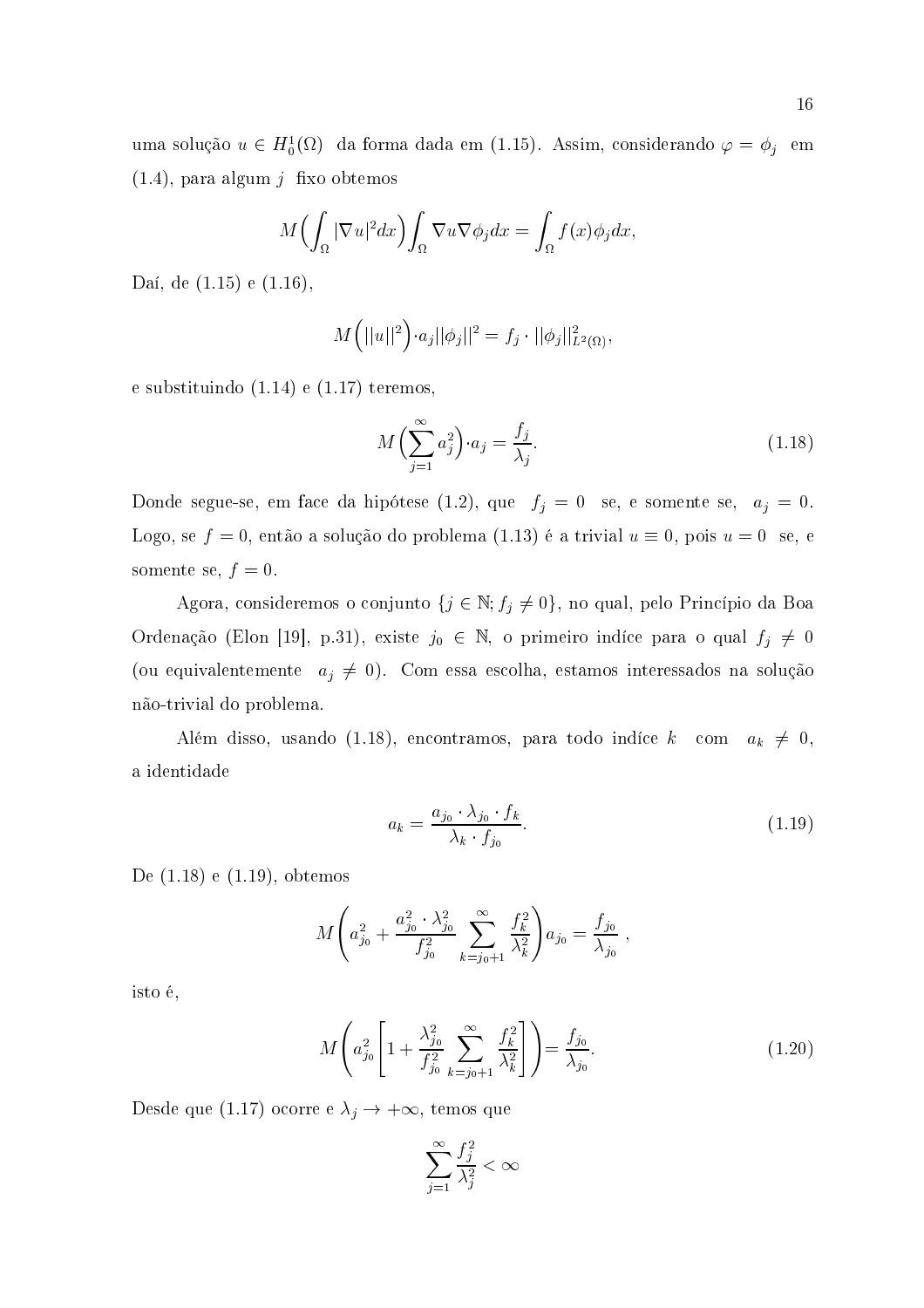e, consequentemente,

$$
\sum_{k=j_0+1}^{\infty} \frac{f_k^2}{\lambda_k^2} < \infty.
$$

Daí, podemos considerar

$$
0 < \lambda = 1 + \frac{\lambda_{j_0}^2}{f_{j_0}^2} \sum_{k=j_0+1}^{\infty} \frac{f_k^2}{\lambda_k^2},
$$

e reescrever  $(1.20)$  da forma

$$
M\left(\left(\sqrt{\lambda}a_{j_0}\right)^2\right)\sqrt{\lambda}a_{j_0} = \sqrt{\lambda}\frac{f_{j_0}}{\lambda_{j_0}}.\tag{1.21}
$$

Portanto,  $t = \sqrt{\lambda} a_{i_0}$  é a uníca solução da equação

$$
M(t^2)t = \sqrt{\lambda} \frac{f_{j_0}}{\lambda_{j_0}},
$$

devido as hipóteses sobre a função  $H(t) = M(t^2)t$ . Logo, sendo  $t_0$  a única raiz dessa equação, temos que

$$
a_{j_0} = \frac{t_0}{\sqrt{\lambda}}.
$$

Por conseguinte, utilizamos (1.19) para determinar  $a_k$ , para todo  $k \geq j_0$ . Donde concluímos, que u dada em (1.15) e com a sequência  $(a_j)_{j\in\mathbb{N}}\subset\mathbb{R}$  verificando (1.19) e (1.21) é a única solução para o problema (1.13).  $C.q.d.$ 

Apresentamos a seguir, exemplos de funções  $M$  e  $H$  em que as condições do Teorema acima são satisfeitas:

(i) 
$$
M(t) = 1
$$
, e  $H(t) = t$ ; (Caso Laplaciano)

(ii) 
$$
M(t) = \arctan(t) + \pi
$$
, e  $H(t) = t(\arctan(t^2) + \pi)$ ;

(iii) 
$$
M(t) = \exp(-t^2) - \arctan(t) + C_1
$$
 e  $H(t) = t(\exp(-t^4) - \arctan(t^2) + C_1)$ ;

(iv) 
$$
M(t) = \exp(t) + 1
$$
 e  $H(t) = t \exp(t^2) + t$ ;

(v)  $M(t) = \exp(-t) + C_2$  e  $H(t) = t \exp(-t^2) + C_2 t$ ,

para algumas constantes positiva  $C_1$  e  $C_2$ .

Observação 1.1 (Regularidade da Solução) Para o caso em que a função M satisfaz (1.2), observamos que se  $u \in H_0^1(\Omega)$  é uma solução fraca do problema (1.1), então u satisfaz

$$
\begin{cases}\n-\Delta u = k f(x, u), & \Omega, \\
u = 0, & \partial \Omega,\n\end{cases}
$$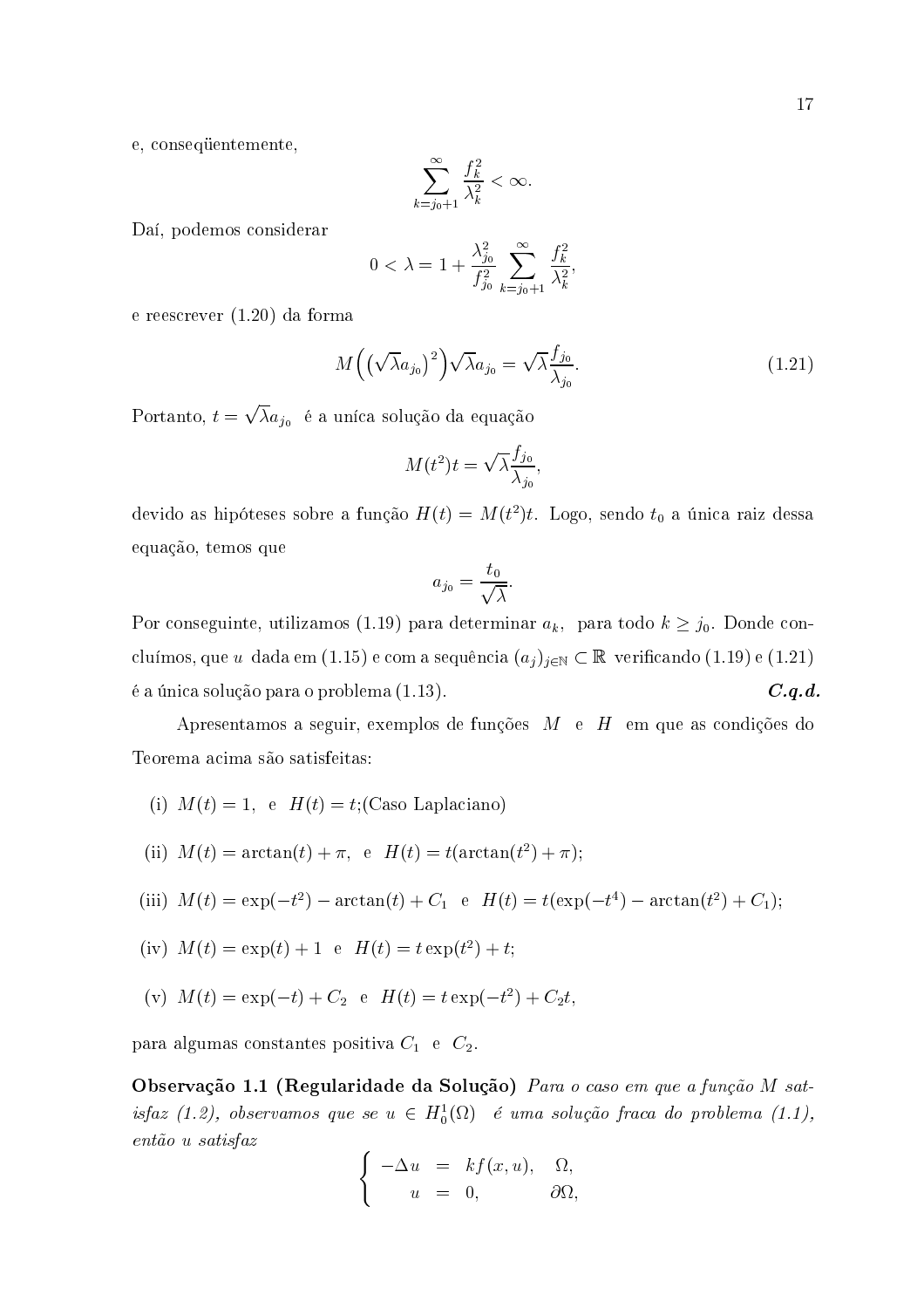$\emph{onde}$ 

$$
k = \frac{1}{M\left(\int_{\Omega} |\nabla u|^2 dx\right)}
$$

Consequentemente, os resultados usuais de regularidade elíptica, que veremos no capítulo 3, podem ser usados.

#### 1.3 O Método de Sub e Supersoluções

Iniciamos esta seção, provando um Princípio de Comparação, que em seguida aplicaremos na demonstração do principal resultado. A partir daqui, a função M satisfaz a seguinte condição:

$$
M \land \text{a\~ao-crescente em } [0, \infty). \tag{1.22}
$$

Teorema 1.2 (Um Princípio de Comparação) Suponha que M satisfaz (1.22), H seja crescente com  $H(\mathbb{R}) = \mathbb{R}$  e que  $u, w \in C^2(\overline{\Omega})$  sejam funções não-negativas verifi $cando$ 

$$
\begin{cases}\n-M\left(\int_{\Omega}|\nabla u|^{2}dx\right)\Delta u & \leq -M\left(\int_{\Omega}|\nabla w|^{2}dx\right)\Delta w, & \Omega \\
u = w = 0, & \partial\Omega.\n\end{cases}
$$
\n(1.23)

 $Ent\tilde{a}o$ ,

$$
u \leq w \quad e m \quad \overline{\Omega}.
$$

### Demonstração.

Multiplicando ambos os membros da desigualdade em  $(1.23)$  por  $u \in w$ , respectivamente, teremos

$$
-M\Bigl(\int_{\Omega}|\nabla u|^{2}dx\Bigr)\Delta u\cdot u\quad \leq -M\Bigl(\int_{\Omega}|\nabla w|^{2}dx\Bigr)\Delta w\cdot u,\text{ em }\Omega
$$

 $\mathbf{e}$ 

$$
-M\Bigl(\int_{\Omega}|\nabla u|^2dx\Bigr)\Delta u\cdot w\ \leq -M\Bigl(\int_{\Omega}|\nabla w|^2dx\Bigr)\Delta w\cdot w,\text{ em }\Omega
$$

Integrando por partes em  $\Omega$ , obtemos

$$
M\left(\int_{\Omega} |\nabla u|^2 dx\right) ||u||^2 \le M\left(\int_{\Omega} |\nabla w|^2 dx\right) < u, w > \text{, em } \Omega,\tag{1.24}
$$

 $\rm e$ 

$$
M\left(\int_{\Omega} |\nabla u|^2 dx\right) < u, w > \leq M\left(\int_{\Omega} |\nabla w|^2 dx\right) ||w||^2, \text{ em } \Omega. \tag{1.25}
$$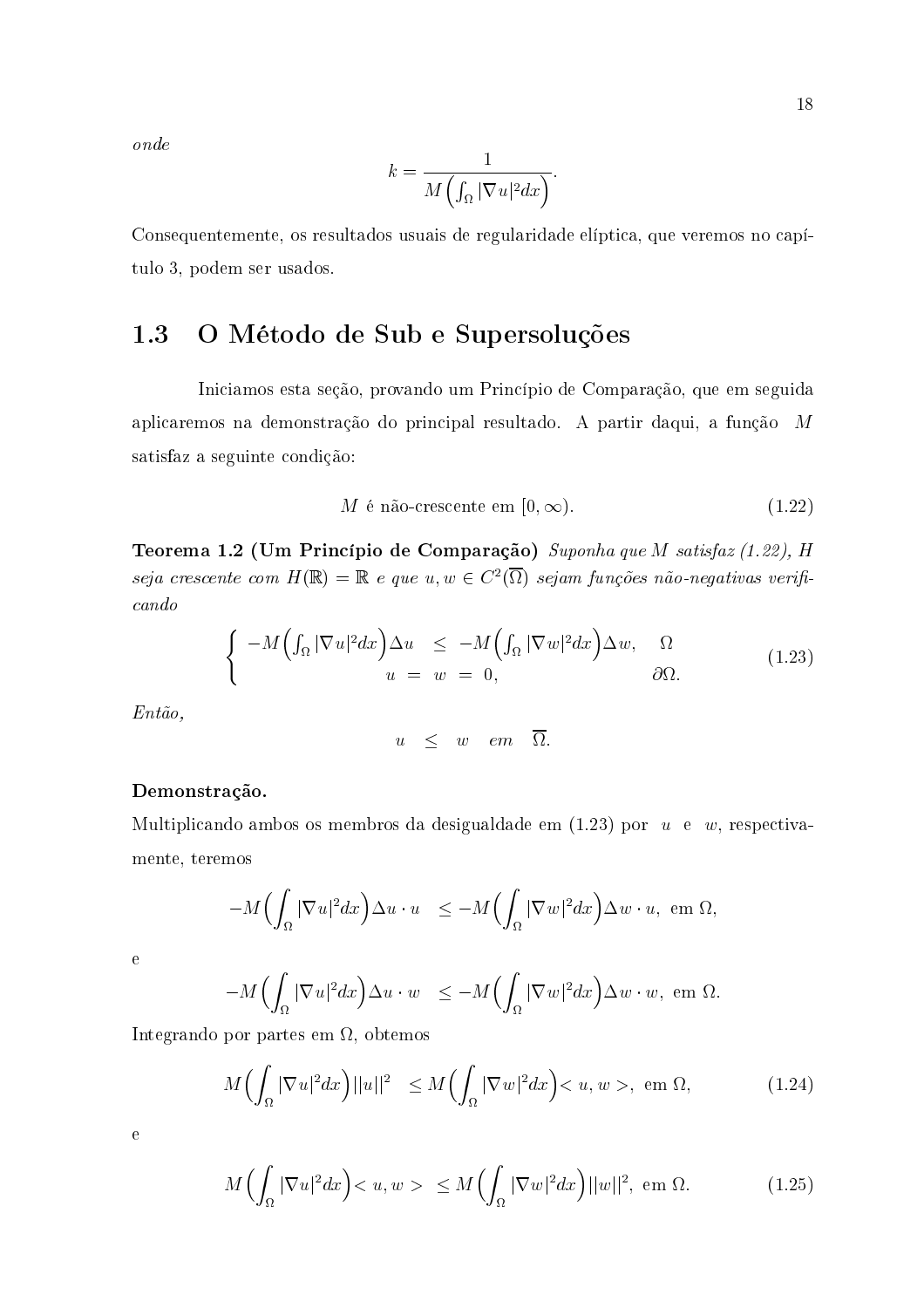Multiplicando (1.24) por 
$$
\frac{1}{M(||w||^2)}
$$
 e (1.25) por  $\frac{1}{M(||u||^2)}$ , encontramos
$$
\frac{M(||u||^2)||u||^2}{M(||w||^2)} \le \frac{M(||w||^2)||w||^2}{M(||u||^2)},
$$

o que implica,

$$
M(||u||2)||u|| \le M(||w||2)||w||.
$$
\n(1.26)

Uma vez que H é crescente, segue-se de  $(1.26)$ , que

$$
||u|| \leq ||w||
$$

e consequentemente,

$$
||u||^2 \leq ||w||^2.
$$

E por (1.22), a última desigualdade implica que

$$
M(||u||^2) \ge M(||w||^2). \tag{1.27}
$$

Por outro lado, aplicando no problema (1.23) o Princípio de Máximo Forte (ver Teorema C.4, Apêndice C), obtemos

$$
M\big(||u||^2\big)u\ \ \leq\ \ M\big(||w||^2\big)w\quad \text{em}\quad \overline{\Omega},
$$

e por  $(1.27)$ , concluímos que

$$
u \leq w, \text{ em } \overline{\Omega}.
$$

 $C.q.d.$ 

Agora, apresentaremos o Método de Sub e Supersolução. Na demonstração do proxímo resultado, usaremos argumentos similares aos do caso em que  $M \equiv 1$ (Figueiredo [12]), quando temos à nossa disposição um Princípio de Comparação. Além disso, veremos que a idéia central do método encontra-se na própria demonstração do resultado. Antes de apresentarmos o já referido método, faz-se necessário as definições abaixo:

Dizemos que uma função  $\underline{\mathbf{u}} \in \mathbf{C}^2(\overline{\Omega})$  é uma **Subsolução** do problema (1.1) se

$$
\begin{cases}\n-M\left(\int_{\Omega}|\nabla\underline{u}|^2dx\right)\Delta\underline{u} & \leq f(x,\underline{u}), \quad \Omega \\
\underline{u} & = 0, \quad \partial\Omega.\n\end{cases}
$$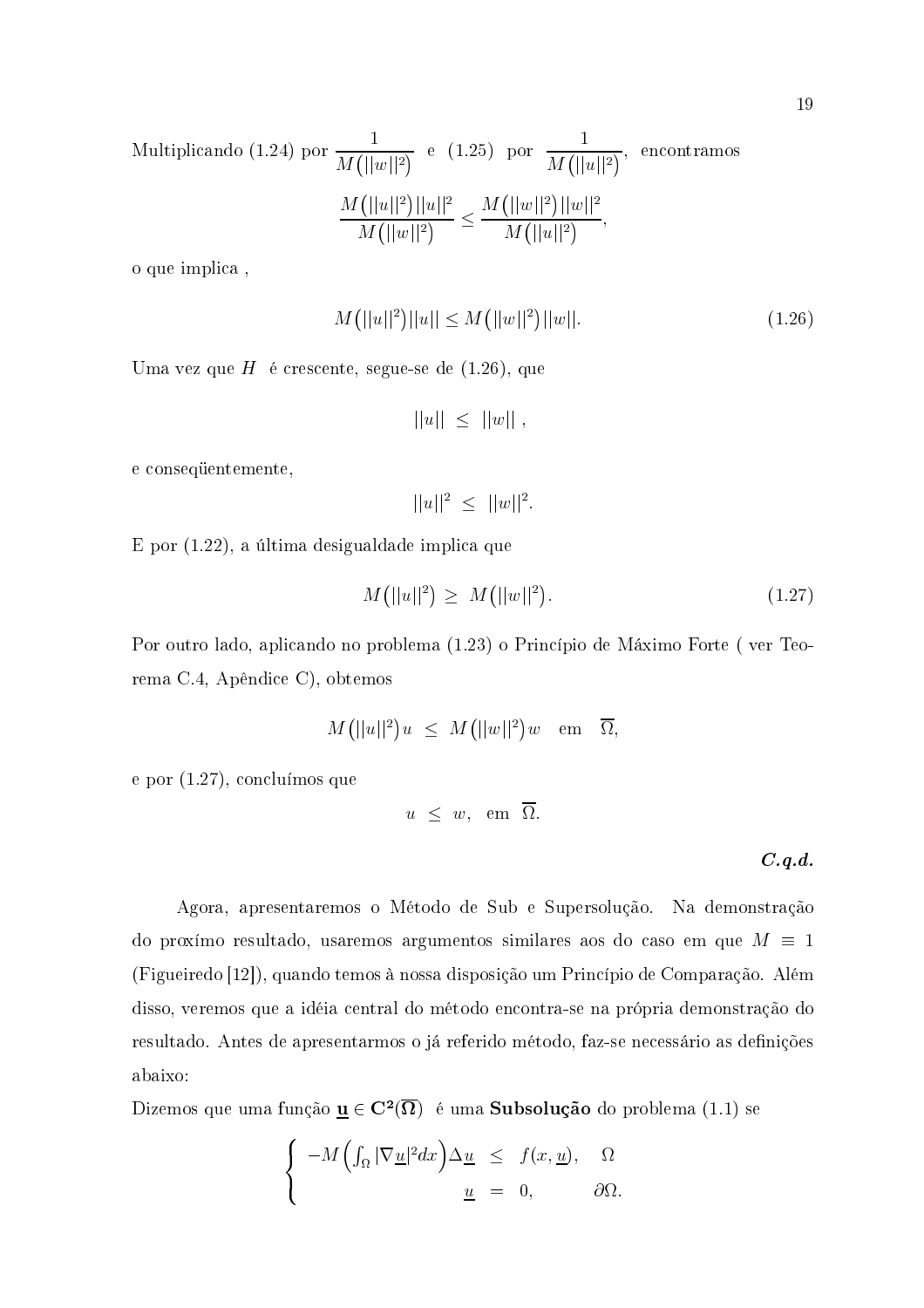Similarmente, dizemos que  $\overline{u} \in C^2(\overline{\Omega})$  é uma **Supersolução** do problema (1.1) se

$$
\begin{cases}\n-M\left(\int_{\Omega}|\nabla \overline{u}|^2 dx\right)\Delta \overline{u} & \geq f(x,\overline{u}), \quad \Omega \\
\overline{u} = 0, \quad \partial \Omega.\n\end{cases}
$$

**Observação 1.2** No caso em que  $M(t) \equiv 1$  e  $f = 0$ , a subsolução é justamente uma função subharmônica em  $\Omega$  e a supersolução é uma função superharmônica em  $\Omega$ (Gilbarg & Trudinger [14], p.23).

**Teorema 1.3** Suponha que as funções  $H$  e  $M$  satisfaçam as hipóteses do Teorema 1.2 e que  $u, \bar{u} \in C^2(\overline{\Omega})$  sejam tais que

$$
0 \le \underline{u} \le \overline{u}, \, em \ \Omega \qquad \qquad e \qquad \qquad \underline{u} = \overline{u} = 0, \, em \ \partial \Omega, \tag{1.28}
$$

$$
-M\left(\int_{\Omega}|\nabla \underline{u}|^2 dx\right)\Delta \underline{u} \le f(x,\underline{u}), \ \ em \ \Omega,\tag{1.29}
$$

$$
-M\left(\int_{\Omega}|\nabla \overline{u}|^2dx\right)\Delta \overline{u}\ge f(x,\overline{u}),\ \ em\ \Omega.
$$
 (1.30)

Além disso, suponha que  $f : \Omega \times \mathbb{R} \longrightarrow \mathbb{R}$  é uma função crescente na variável t para cada  $x \in \Omega$  fixado, isto é,

$$
t_1 > t_2 \Rightarrow f(x, t_1) \ge f(x, t_2), \forall x \in \Omega.
$$
\n
$$
(1.31)
$$

Então, existem  $U, V \in H_0^1(\Omega)$  soluções de (1.1) com

$$
0 \le \underline{u} \le U \le V \le \overline{u} \quad em \quad \overline{\Omega}.
$$

### Demonstração.

Fixando uma dada função  $u \in C^2(\overline{\Omega})$ , segue-se que  $f(x, u(x)) \in L^2(\Omega)$  e por conseguinte o problema

$$
\begin{cases}\n-M\left(\int_{\Omega}|\nabla v|^2dx\right)\Delta v = f(x,u(x)), & \Omega\\ \nv = 0, & \partial\Omega,\n\end{cases}
$$

devido ao Teorema 1.1, tem uma única solução fraca  $v \in H_0^1(\Omega)$ . Por resultados de regularidades de solução (ver capítulo 3), resulta que  $v \in C^2(\overline{\Omega})$ . Dessa forma, definimos a aplicação

$$
T : C^2(\overline{\Omega}) \longrightarrow C^2(\overline{\Omega})
$$
  

$$
u \longmapsto Tu = v,
$$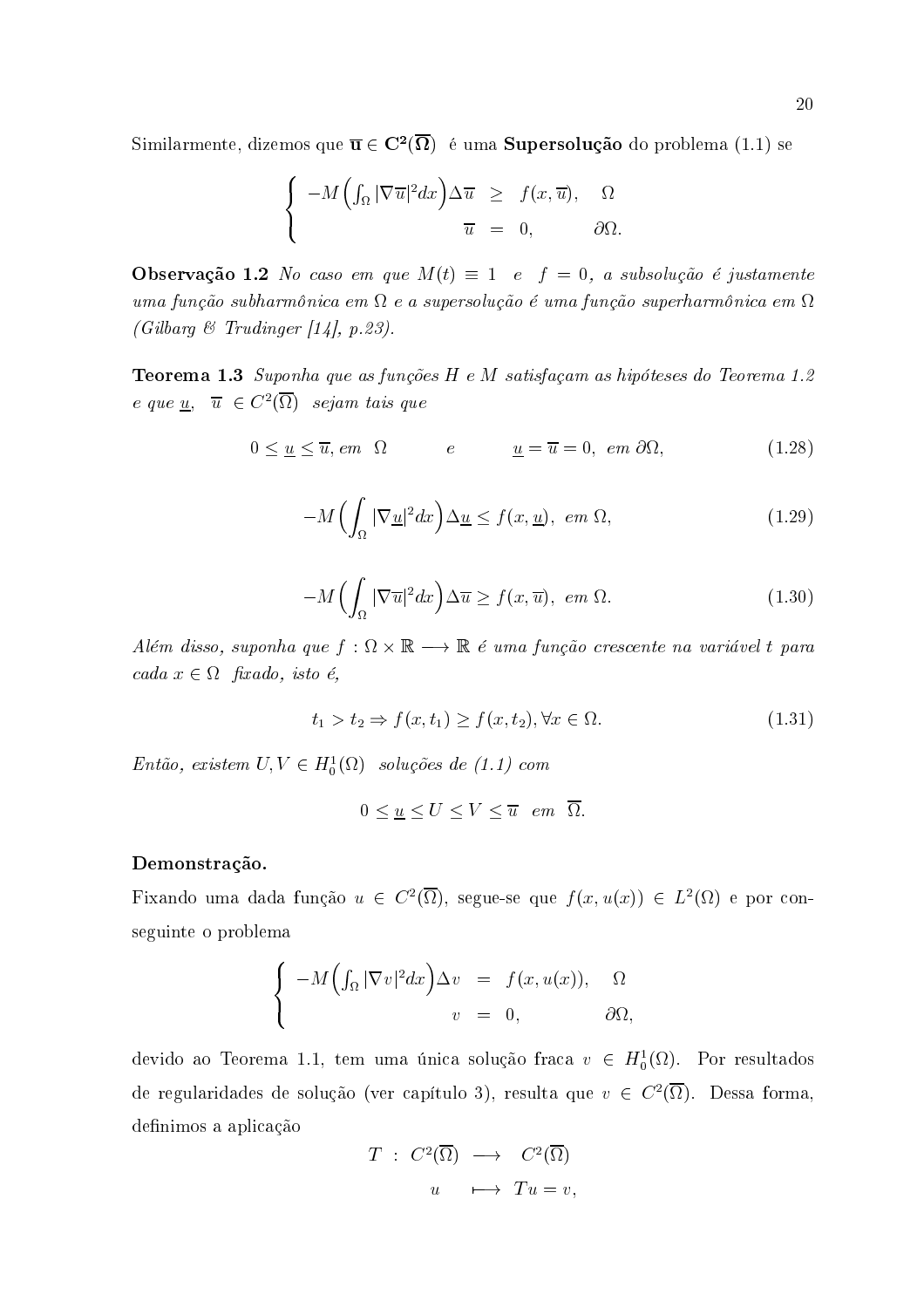a qual demonstraremos que é monótona no intervalo  $[\underline{u}, \overline{u}]$ , isto é,

$$
\underline{u} \leq u_1 \leq u_2 \leq \overline{u} \Rightarrow Tu_1 \leq Tu_2. \tag{1.32}
$$

De fato, considere  $u_1, u_2 \in C^2(\overline{\Omega})$  com  $\underline{u} \leq u_1 \leq u_2 \leq \overline{u}$  em  $\Omega$ . Fazendo  $v_1 = Tu_1 e v_2 = Tu_2$ , teremos

$$
\begin{cases}\n-M\left(\int_{\Omega}|\nabla v_1|^2dx\right)\Delta v_1 = f(x,u_1(x)), & \Omega\\ \nv_1 = 0, & \partial\Omega,\n\end{cases}
$$

 $\overline{e}$ 

$$
\begin{cases}\n-M\left(\int_{\Omega}|\nabla v_2|^2dx\right)\Delta v_2 = f(x,u_2(x)), & \Omega \\
v_2 = 0, & \partial\Omega.\n\end{cases}
$$

Por  $(1.31)$ , obtemos

$$
\begin{cases}\n-M\Big(\int_{\Omega}|\nabla v_1|^2dx\Big)\Delta v_1 \leq -M\Big(\int_{\Omega}|\nabla v_2|^2dx\Big)\Delta v_2, & \Omega \\
v_1 = v_2 = 0, & \partial\Omega,\n\end{cases}
$$

e, pelo Princípio de Comparação (Teorema 1.2), concluímos que

 $v_1 \leq v_2 \text{ em } \overline{\Omega},$ 

isto é,

$$
Tu_1 \leq Tu_2,
$$

mostrando assim a monotonicidade de  $T$ . Agora consideraremos sequências  $\{u_n\}$ e  $\{v_n\}$  definidas por:

$$
\begin{cases}\nu_0 = \underline{u} & e \quad u_n = Tu_{n-1} \\
v_0 = \overline{u} & e \quad v_n = Tv_{n-1}.\n\end{cases}
$$

Afirmação:

$$
\underline{u} = u_0 \le u_1 \le u_2 \le u_3 \le \ldots \le v_3 \le v_2 \le v_1 \le v_0 = \overline{u} \ \text{em} \ \Omega. (1.33)
$$

Como podemos observar, por definição $u_1~=~\mathit{T}u_0,$ isto é,

$$
\begin{cases}\n-M\left(\int_{\Omega}|\nabla u_1|^2dx\right)\Delta u_1 = f(x,u_0(x)), & \Omega \\
u_1 = 0, & \partial\Omega.\n\end{cases}
$$
\n(1.34)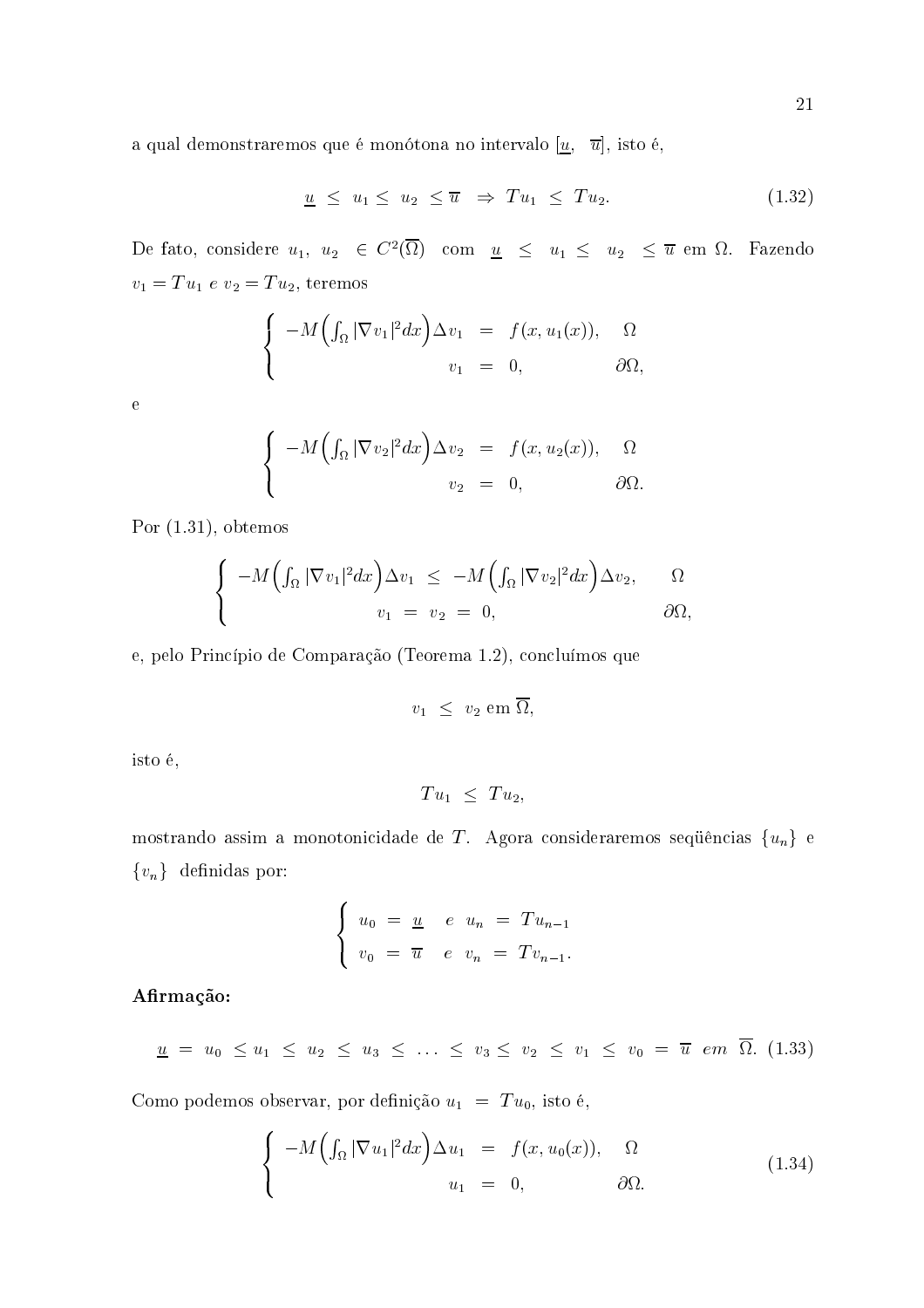Por outro lado,  $u_0 = \underline{u} \in C^2(\Omega)$  é uma subsolução de (1.1), ou seja,

$$
\begin{cases}\n-M\left(\int_{\Omega}|\nabla\underline{u}|^2dx\right)\Delta\underline{u} & \leq f(x,\underline{u}), \quad \Omega \\
\underline{u} & = 0, \quad \partial\Omega.\n\end{cases}
$$
\n(1.35)

Combinando (1.34) com (1.35) e aplicando o Princípio de Comparação (Teorema 1.2), temos que

$$
0 \leq \underline{u} \leq u_1 \quad \text{em} \quad \overline{\Omega}.
$$

De modo análogo, considerando  $v_1$  =  $Tv_0$  e  $v_0$  =  $\overline{u} \in C^2(\Omega)$  uma supersolução de  $(1.1)$ , obtemos

$$
v_1 \ \leq \ v_0 \ = \ \overline{u} \quad \mathrm{em} \quad \overline{\Omega}.
$$

Uma vez que,  $\hspace{.1cm} 0 \leq \underline{u} \leq \overline{u}, \hspace{.1cm} \text{em} \hspace{.1cm} \Omega, \text{ resulta, pela monotonicidade de T (1.32), que}$ 

$$
Tu_0 \leq Tv_0 \text{ em } \overline{\Omega},
$$

isto é, la composición de la composición de la composición de la comunicación de la comunicación de la comunic

$$
u_1 \leq v_1 \quad \text{em} \quad \overline{\Omega}.
$$

De onde segue-se que,

$$
\underline{u} \,\,=\,\, u_0 \,\,\leq\, u_1 \,\,\leq\,\, v_1 \,\,\leq\,\, v_0 \,\,=\,\, \overline{u} \,\,\text{ em }\,\, \overline{\Omega}.
$$

 $\rm D$ aí, aplicando sucessivamente a monotonicidade de T, chegamos ao resultado desejado Portanto, encontramos duas seqüências  $\{u_n\}$  ,  $\{v_n\}\subset H^1_0(\Omega)$  satisfazendo  $(1.33)$ , com

$$
\begin{cases}\n-M\left(\int_{\Omega}|\nabla u_{n}|^{2}dx\right)\Delta u_{n} = f(x, u_{n-1}(x)), & \Omega \\
u_{n} = 0, & \partial\Omega,\n\end{cases}
$$
\n(1.36)

 $\mathbf{e}$ 

$$
\begin{cases}\n-M\left(\int_{\Omega}|\nabla v_{n}|^{2}dx\right)\Delta v_{n} = f(x,v_{n-1}(x)), & \Omega \\
v_{n} = 0, & \partial\Omega.\n\end{cases}
$$
\n(1.37)

Mostraremos que as seqüências  $\{u_n\}$  e  $\{v_n\}$  convergem para  $U$  e  $V$  (não necessariamente distintas), soluções de (1.1), respectivamente.

Note que, multiplicando ambos os membros da primeira igualdade em (1.36) por  $u_n$  e integrando por partes (Teorema C.2, Apêndice C), temo  $\mathbf{s}$  and  $\mathbf{s}$ 

$$
M(||u_n||^2)||u_n||^2 = \int_{\Omega} f(x, u_{n-1}(x))u_n dx.
$$
 (1.38)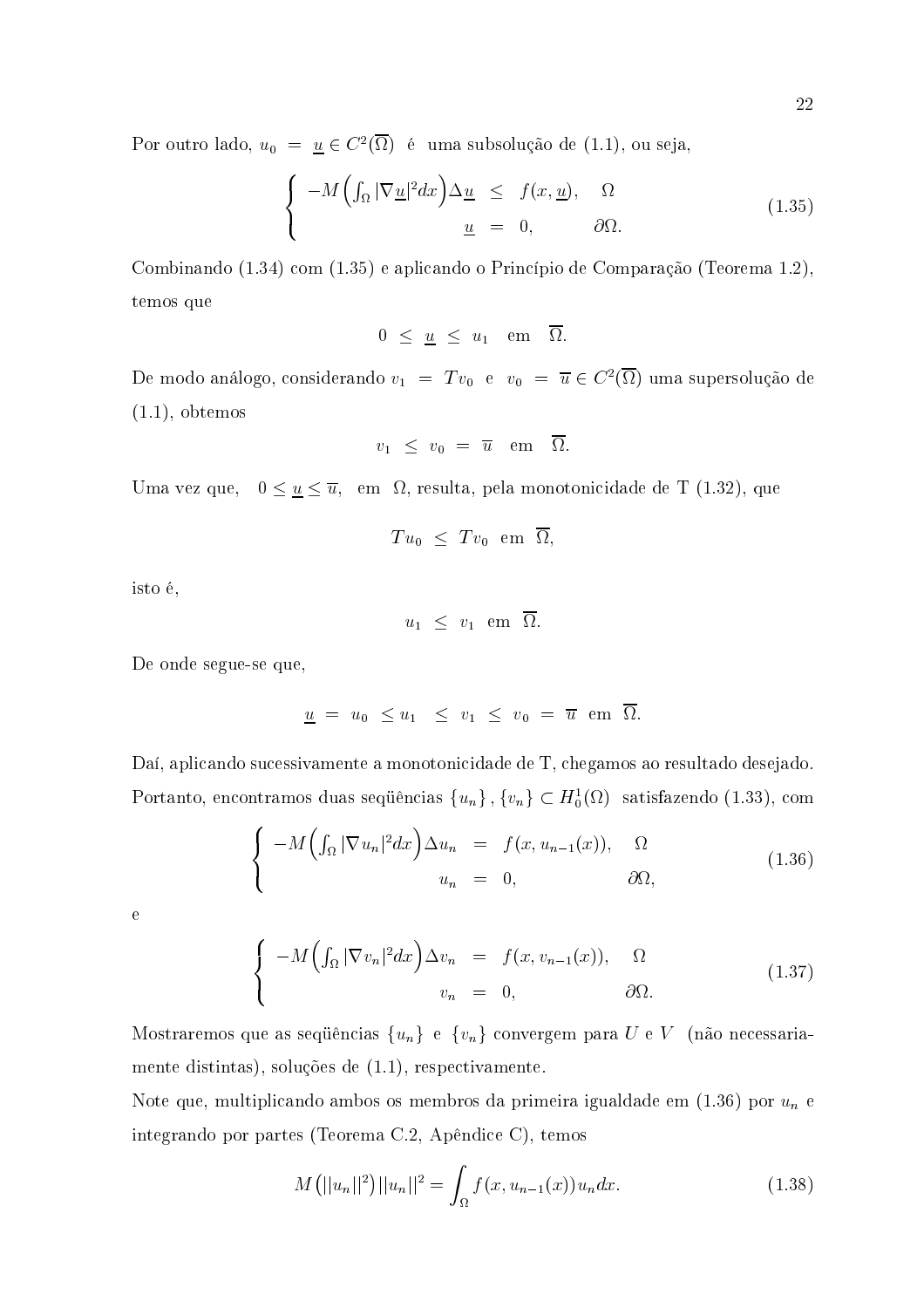Ora, pela Desigualdade de Hölder (ver Teorema C.5, Apêndice C), segue-se que

$$
\int_{\Omega} f(x, u_{n-1}(x))u_n dx \leq \int_{\Omega} |f(x, u_{n-1}(x))||u_n| dx \leq ||f(\cdot, u_{n-1})||_{L^2(\Omega)} \cdot ||u_n||_{L^2(\Omega)}
$$

o que implica,

$$
M(||u_n||^2)||u_n||^2 \le ||f(\cdot, u_{n-1})||_{L^2(\Omega)} \cdot ||u_n||_{L^2(\Omega)}.
$$
\n(1.39)

Por outro lado, como  $\Omega$  é limitado, segue da Desigualdade de Poincaré (ver Teorema C.6, Apêndice C), que existe uma constante  $C_1 = C_1(\Omega)$  tal que

$$
||u_n||_{L^2(\Omega)} \leq C_1 \cdot ||u_n||, \quad \forall \ u_n \in H_0^1(\Omega),
$$

e esta desigualdade substituida em (1.39) produz.

$$
M(||u_n||^2)||u_n|| \leq C_1 \cdot ||f(\cdot, u_{n-1})||_{L^2(\Omega)}.
$$
\n(1.40)

Além disso, desde que  $f$  é não-negativa e (1.31) ocorre, resulta que

$$
||f(\cdot, u_{n-1})||_{L^2(\Omega)} = \int_{\Omega} |f(x, u_{n-1}(x))|^2 \le \int_{\Omega} |f(x, \overline{u}(x))|^2 = C_2,
$$

ou seja,

$$
||f(\cdot, u_{n-1})||_{L^2(\Omega)} \leq C_2
$$

Consequentemente, de (1.40) teremos,

$$
H(||u_n||) = M(||u_n||^2)||u_n|| \leq C_3.
$$

Portanto, como a função  $\,H\,$ é crescente e  $H(\mathbb{R})\,=\,\mathbb{R},$  concluímos que  $u_n$  é limitada em  $H_0^1(\Omega)$ . Assim, pela reflexividade de  $H_0^1(\Omega)$  (ver Teorema C.22, Apêndice C), existem uma subsequência de  $u_n$  (que continuaremos denotando por  $u_n$ ) e  $U \in H_0^1(\Omega)$  tais que

$$
u_n \rightharpoonup U \quad \text{em} \quad H_0^1(\Omega). \tag{1.41}
$$

Da Imersão Compacta  $H_0^1(\Omega) \hookrightarrow L^p(\Omega)$  (ver Teorema C.16, itens *(i) e (ii)*, Apêndice C), resulta que existe uma subsequência da subsequência  $\{u_n\}$  (que também denotaremos por  $\{u_n\}$ ) tal que

$$
u_n \to U \quad \text{em} \quad L^p(\Omega) \quad \text{para} \left\{ \begin{array}{ll} p \in [1, 2^*), & \text{se} \quad N \ge 3, \\ \text{ou} \\ p \in [1, \infty), & \text{se} \quad N = 2, \end{array} \right. \tag{1.42}
$$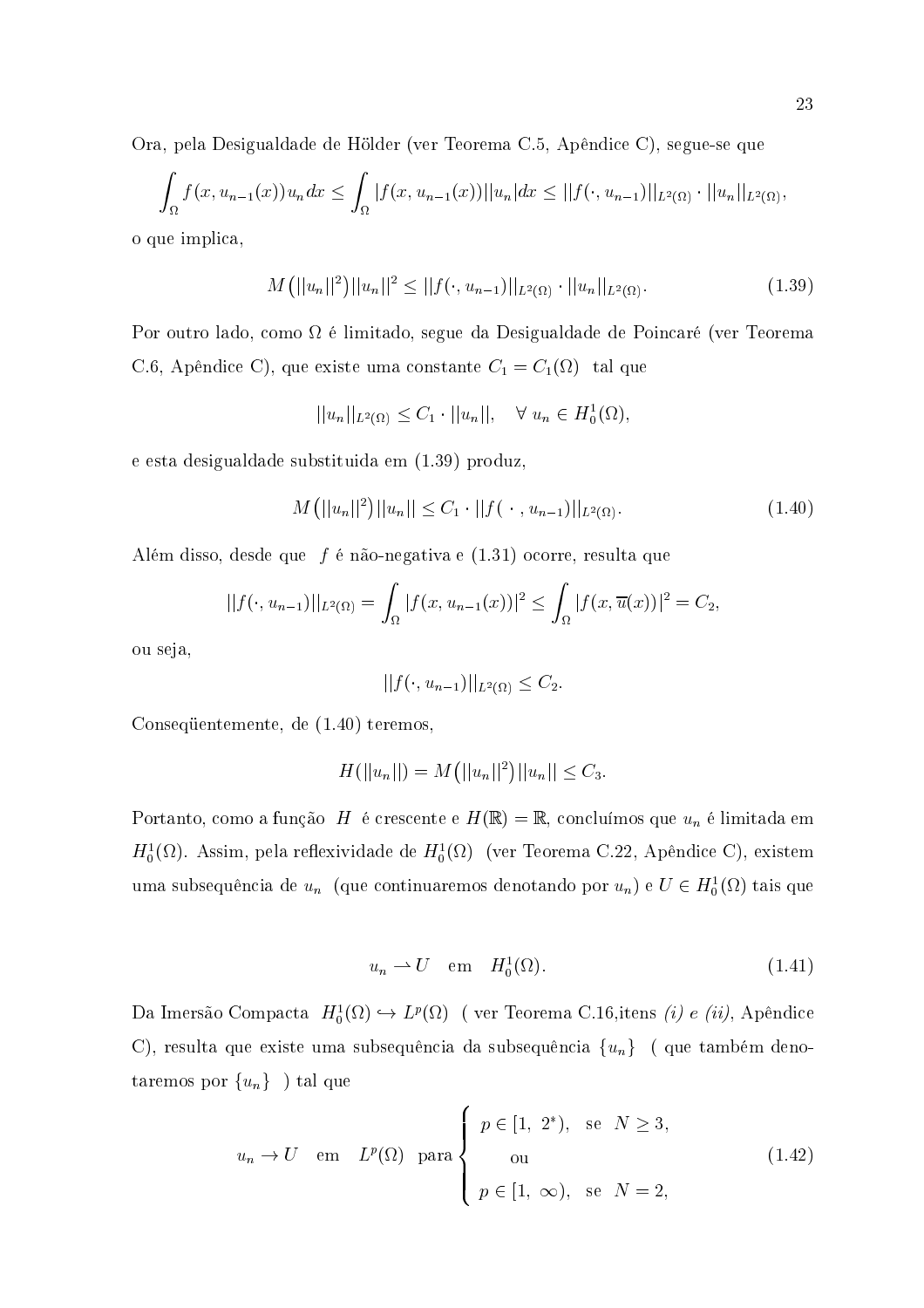onde  $2^* = \frac{2N}{N-2}$  é o expoente crítico de Sobolev. Agora, observe que para todo  $n \in \mathbb{N}$ ,

$$
|u_n(x)| \le C_4, \quad \forall \ \ x \in \overline{\Omega}.
$$

Por conseguinte, sendo f contínua, existe uma constante  $C_5 > 0$  tal que

$$
|f(x, u_n(x))| \le C_5, \quad \forall \quad x \in \overline{\Omega}, \quad \forall \quad n \in \mathbb{N}, \tag{1.43}
$$

e assim,

$$
f(\cdot \, , u_n) \ \in L^{p_1}(\Omega), \quad \forall \ \ p_1 \geq 1.
$$

Logo, considerando  $\tilde{u}_n = M(||u_n||^2)u_n$ , temos, devido a (1.36), que

$$
\begin{cases}\n-\Delta \widetilde{u}_n = f(x, u_{n-1}(x)), & \Omega \\
\widetilde{u}_n = 0, & \partial \Omega,\n\end{cases}
$$

com  $f(\cdot, u_{n-1}) \in L^{p_1}(\Omega)$ ,  $\forall p_1 \geq 1$ . Donde segue-se (ver Teorema C.20, Apêndice  $C$ ), que

 $\widetilde{u}_n \in W^{2,p_1}(\Omega)$ (ou seja,  $u_n \in W^{2,p_1}(\Omega)$ )

e existe $C_6 > 0$ tal que

$$
||\widetilde{u}_n||_{2,p_1;\Omega} \leq C_6 \cdot ||f(\cdot, u_{n-1})||_{L^{p_1}(\Omega)}.
$$

Daí, usando a hipótese (1.2) e a limitação uniforme dada por (1.43), chegamos a

$$
||u_n||_{2,p_1;\Omega} \le C_7, \quad \forall \ n \in \mathbb{N} \quad e \quad \forall \ p_1 \ge 1. \tag{1.44}
$$

Considerando  $p_1 > N$  e aplicando a Imersão Contínua  $W^{2,p_1}(\Omega) \hookrightarrow C^{1,\mu}(\overline{\Omega})$  (ver Teorema C.15, item  $(iv)$ , Apêndice C), obtemos

$$
\{u_n\} \subset C^{1,\mu}(\overline{\Omega}) \text{ com } ||u_n||_{1,\mu;\Omega} \leq K_1 \text{ (para algum } K_1 > 0 ).
$$

Agora, desde que  $\{u_n\}$  é limitada em  $W^{2,p_1}(\Omega)$ , então pela Imersão Compacta  $W^{2,p_1}(\Omega) \hookrightarrow W^{1,2}(\Omega)$ , para  $p_1 > N$  (ver Teorema C.16, item *(iii)*, Apêndice C), existe $\hat{U} \in W^{1,2}(\Omega) \;$ tal que

$$
u_n\to \hat U \quad \text{em} \quad W^{1,2}(\Omega).
$$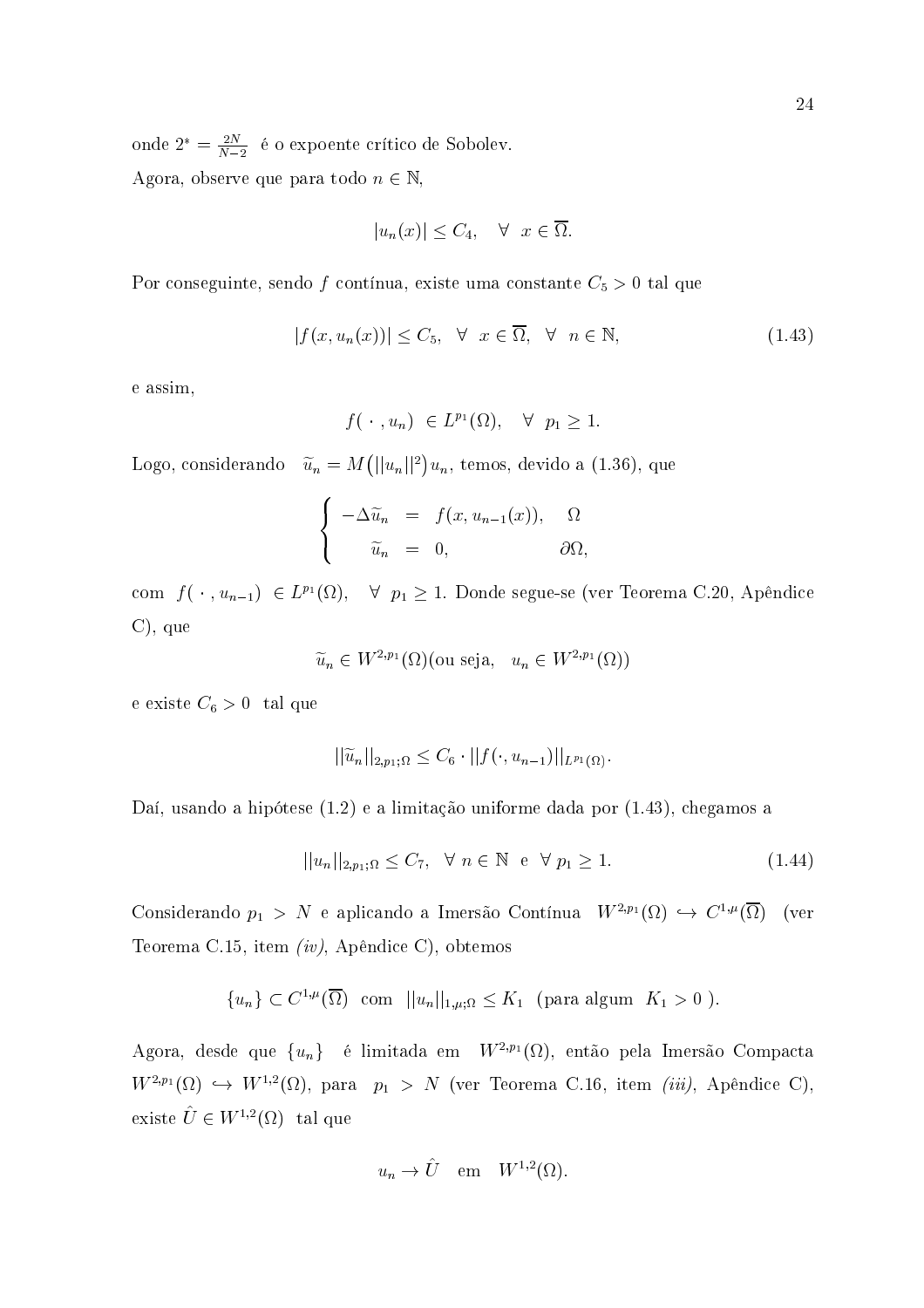Como,

$$
||u_n - \hat{U}||_{L^2(\Omega)} \le ||u_n - \hat{U}||_{1,2;\Omega},
$$

então,

$$
u_n \to \hat{U} \quad \text{em} \quad L^2(\Omega).
$$

Da convergência dada em (1.42) e da unicidade de limite obtemos que  $U = \hat{U}$ . De onde concluímos que

$$
u_n \to U \quad \text{em} \quad W^{1,2}(\Omega)
$$

Por outro lado,

$$
| ||u_n|| - ||U|| | \le ||u_n - U|| \le ||u_n - U||_{1,2;\Omega}
$$

o que implica,

$$
u_n \to U
$$
 em  $H_0^1(\Omega)$ 

 $\mathbf{e}$ 

$$
||u_n||^2 \to ||U||^2 \quad \text{em} \quad \mathbb{R}.
$$

Da continuidade da função  $M$ , resulta na convergência

$$
M(||u_n||^2) \to M(||U||^2). \tag{1.45}
$$

Da convergência fraca em $\;H_{0}^{1}(\Omega )$ resulta, para cada  $\varphi \in H_{0}^{1}(\Omega ),$ que

$$
\int_{\Omega} \nabla u_n \nabla \varphi dx \to \int_{\Omega} \nabla U \nabla \varphi dx, \tag{1.46}
$$

e pelo Teorema da Convergência Dominada de Lebesgue (ver Teorema C.7, Apêndice  $C$ , teremos

$$
\int_{\Omega} f(x, u_{n-1}(x)) \varphi dx \to \int_{\Omega} f(x, U(x)) \varphi dx. \tag{1.47}
$$

Uma vez que, para cada $n \in \mathbb{N}, u_n \in H_0^1(\Omega)$  satisfaz (1.36), temos que

$$
M\Big(\int_{\Omega}|\nabla u_n|^2dx\Big)\int_{\Omega}\nabla u_n\nabla\varphi dx=\int_{\Omega}f(x,u_{n-1}(x))\varphi dx,\quad \forall \varphi\in H_0^1(\Omega).
$$

Portanto, das convergências dadas em (1.45), (1.46) e (1.47) concluímos que

$$
M\Big(\int_{\Omega}|\nabla U|^2dx\Big)\int_{\Omega}\nabla U\nabla\varphi dx=\int_{\Omega}f(x,U(x))\varphi dx,\ \ \forall\varphi\in H^1_0(\Omega),
$$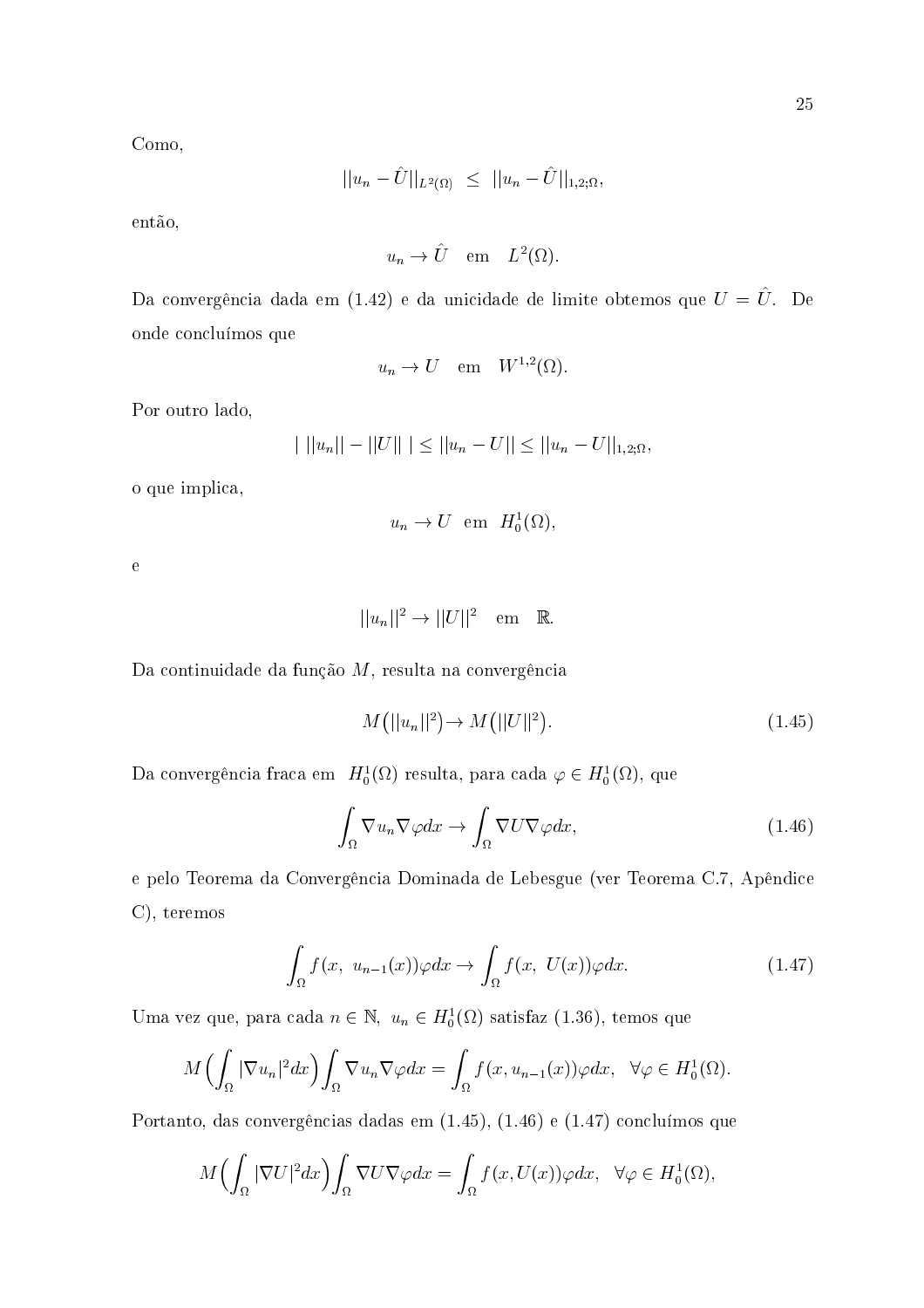mostrando que  $U \in H_0^1(\Omega)$  é solução fraca do problema (1.1) com

$$
0 \le \underline{u} \le U \le \overline{u} \text{ em } \overline{\Omega}
$$

De modo análogo, encontramos  $V \in H_0^1(\Omega)$  como limite da sequência  $\{v_n\}$  tal que

$$
M\Big(\int_{\Omega}|\nabla V|^2dx\Big)\int_{\Omega}\nabla V\nabla\varphi dx=\int_{\Omega}f(x,V(x))\varphi dx,\ \ \forall\varphi\in H^1_0(\Omega),
$$

 $com$ 

$$
0 \le \underline{u} \le U \le V \le \overline{u} \quad \text{em} \quad \overline{\Omega}.
$$

 $C.q.d.$ 

Observação 1.3 Se M é diferenciável e

$$
2sM'(s) + M(s) > 0.
$$

Então, H é crescente. Nos exemplos de iii) a v) a função M é não-crescente e satisfaz esta última condição. Daí, concluímos que os exemplos  $iii$ ,  $iv$ ) e v) satisfazem as condições dos Teorema 1.2 e 1.3.

#### Aplicações do método de Sub e Supersoluções 1.4

Nesta seção faremos duas aplicações do Método da Sub e Supersoluções.

No primeiro resultado que segue mostraremos a existência e a unicidade de solução positiva para o problema sublinear

$$
\begin{cases}\n-M\left(\int_{\Omega}|\nabla u|^{2}dx\right)\Delta u = u^{q}, & \Omega \\
u = 0, & \partial\Omega,\n\end{cases}
$$
\n(1.48)

com  $0 < q < 1$ .

**Teorema 1.4** Seja  $M : \mathbb{R} \longrightarrow \mathbb{R}$  uma função contínua não-crescente satisfazendo  $(1.2)$  e suponha que  $H : \mathbb{R} \longrightarrow \mathbb{R}$  é crescente com  $H(\mathbb{R}) = \mathbb{R}$ . Se a função

$$
G(t) = \left[M(t^2)\right]^{\frac{1}{1-q}}t
$$

é injetora em  $[0, +\infty)$ , então o problema (1.48) possui uma única solução positiva.

### Demonstração.

Existência: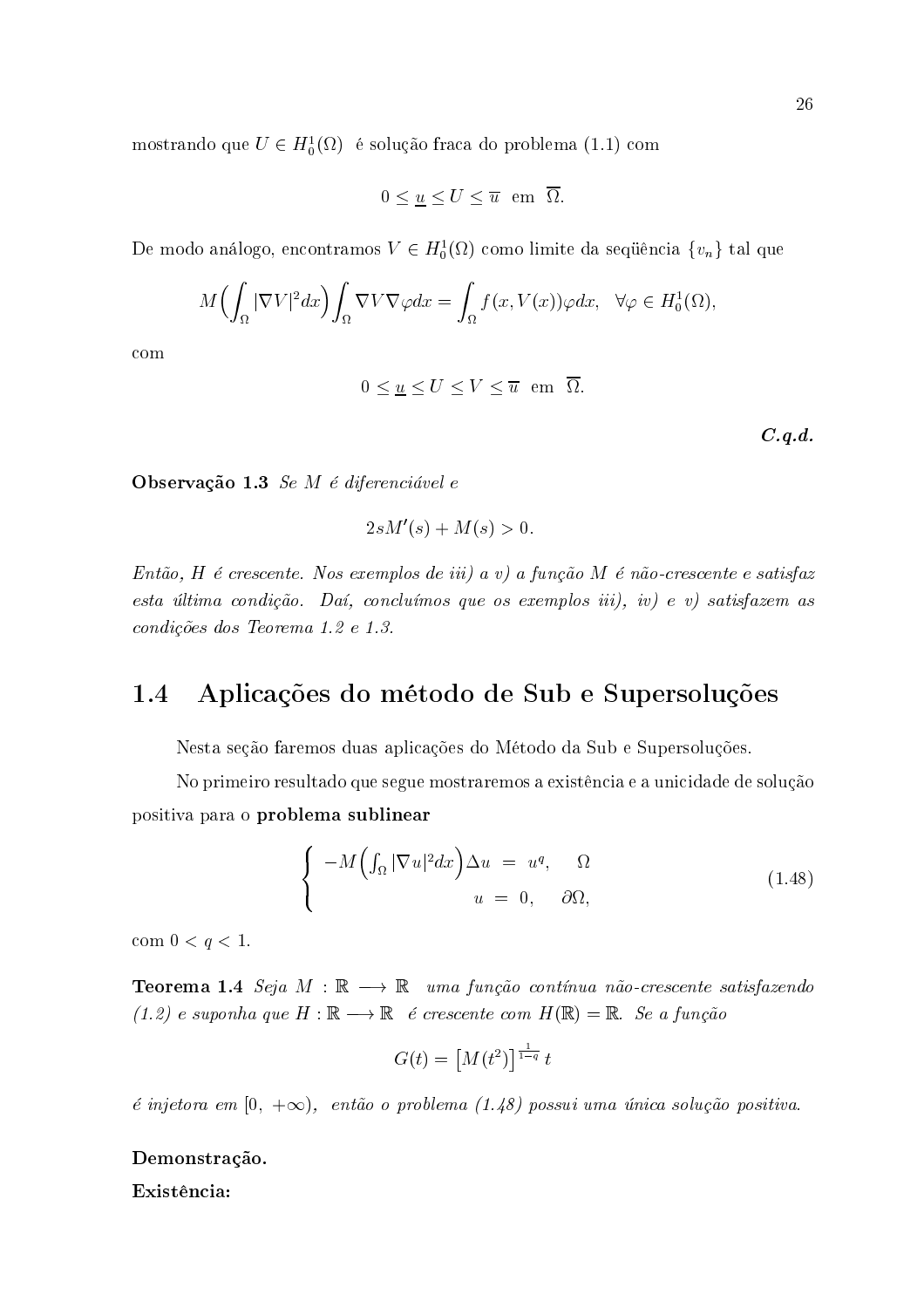Seja $\phi_1 > 0$ a primeira autofunção associada ao primeiro autovalor $\lambda_1 > 0$ de  $(-\Delta; H_0^1(\Omega))$  com  $\|\phi_1\|_{L^2(\Omega)} = 1$ . Então,

$$
-\Delta \phi_1 = \lambda_1 \phi_1, \quad \Omega
$$

 $\overline{e}$ 

$$
\int_{\Omega} |\nabla \phi_1|^2 dx = \lambda_1
$$

Daí, segue-se que

$$
-M\left(\int_{\Omega} |\nabla \epsilon \phi_1|^2 dx\right) \Delta(\epsilon \phi_1) = M\left(\epsilon^2 \lambda_1\right) \lambda_1(\epsilon \phi_1), \quad \Omega \tag{1.49}
$$

para todo  $\epsilon > 0$ .

Considerando

$$
\epsilon^{1-q}||\phi_1||_{\infty}^{1-q} \le \frac{1}{\lambda_1 \cdot k_0},
$$

teremos

$$
\epsilon^{1-q}\phi_1(x)^{1-q} \le \frac{1}{\lambda_1 \cdot k_0}, \quad \forall \ x \in \Omega,
$$

que por sua vez implica,

$$
k_0 \lambda_1(\epsilon \phi_1) \le (\epsilon \phi_1)^q, \quad em \quad \Omega,\tag{1.50}
$$

onde  $k_0 = M(0) \ge M(t) > 0$ ,  $\forall t > 0$  (isto segue de(1.2) e da hipótese (1.22)). Assim,

$$
M(\epsilon^2\lambda_1)\lambda_1(\epsilon\phi_1)\leq k_0\lambda_1(\epsilon\phi_1),
$$

e esta desigualdade comparada com  $(1.50)$  e substituida em  $(1.49)$  resulta

$$
-M\Big(\int_{\Omega}|\nabla \epsilon \phi_1|^2 dx\Big) \Delta(\epsilon \phi_1) \leq (\epsilon \phi_1)^q, \quad em \quad \Omega.
$$

Verificando assim, que a função  $\epsilon\phi_1$  é uma subsolução do problema (1.48), para algum  $\epsilon > 0$  suficientemente pequeno.

Agora, consideremos o seguinte problema

$$
\begin{cases}\n-\Delta e = 1, & \Omega \\
e = 0, & \partial\Omega.\n\end{cases}
$$
\n(1.51)

Mostra-se, usando o Teorema de Lax-Milgram (ver Teorema C.21, Apêndice C), que este problema tem uma única solução fraca  $e \in H_0^1(\Omega)$  (ver Apêndice A). Por resultados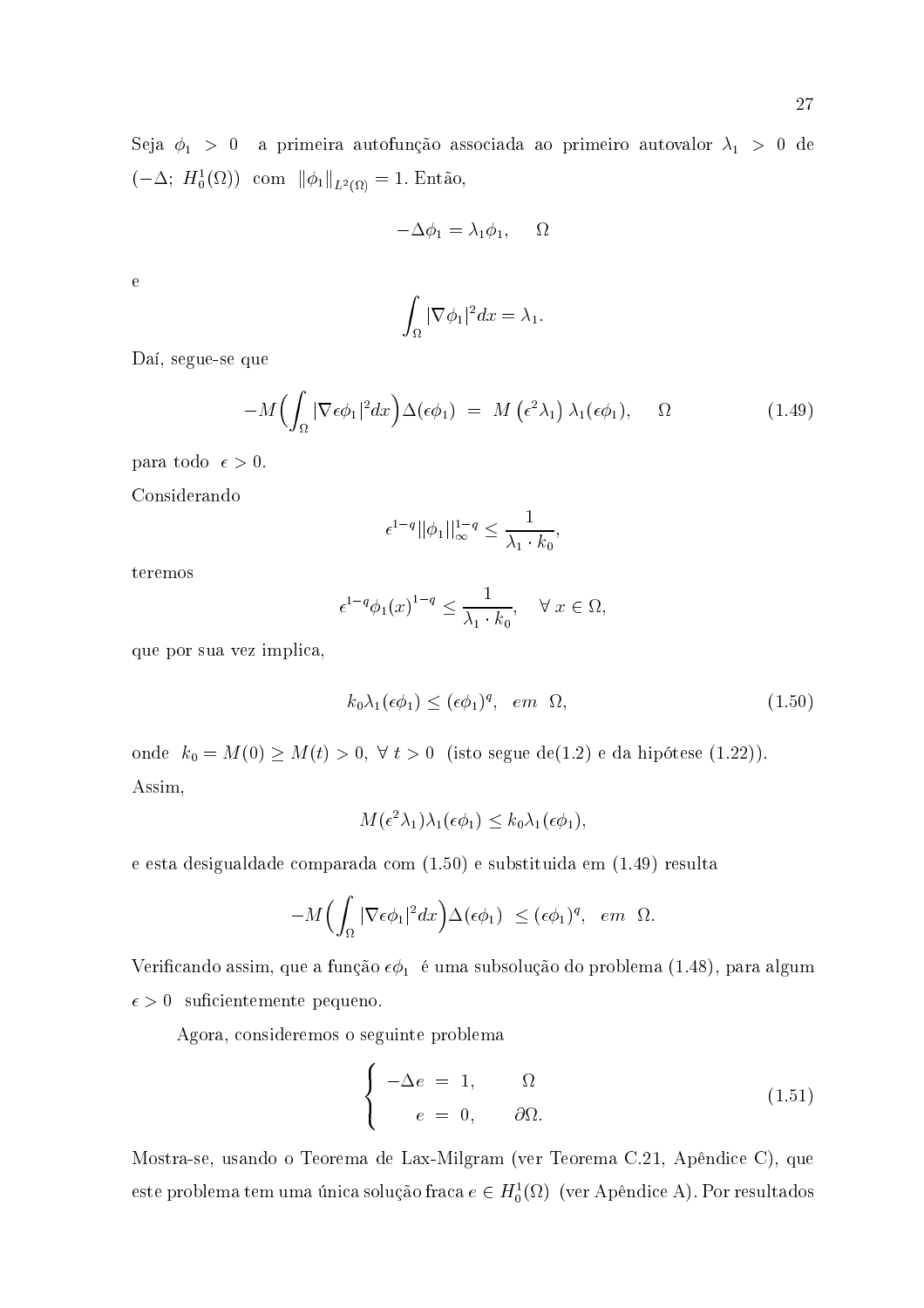$$
\gamma \geq \gamma^q \cdot \frac{||e||_\infty^q}{m_0}.
$$

De fato, basta considerar

$$
\gamma \ge \left(\frac{||e||_\infty^q}{m_0}\right)^{\frac{1}{1-q}}
$$

Logo,

$$
m_0 \gamma \ge \gamma^q ||e||_{\infty}^q \ge (\gamma e)^q, \quad \text{em} \quad \Omega.
$$
 (1.52)

Por outro lado,

$$
-M\Big(\int_{\Omega}|\nabla \gamma e|^2 dx\Big)\Delta(\gamma e)=M(\gamma^2||e||^2)\gamma,\quad \text{em}\quad \Omega,
$$

de onde segue-se, usando a hipótese  $(1.2)$  e a desigualdade  $(1.52)$ , que

$$
-M\Big(\int_{\Omega}|\nabla \gamma e|^2 dx\Big)\Delta(\gamma e) \ge (\gamma e)^q, \quad \text{em} \quad \Omega.
$$

Consequentemente, a função  $(\gamma e)$  é uma supersolução do problema (1.48).

Nosso objetivo é usar o Método de Sub e Supersoluções (Teorema 1.3) para garantir a existência de solução para o problema (1.48). Para isto ser possível, devemos mostrar que

$$
\epsilon \phi_1(x) \le \gamma e(x), \quad \forall \ x \in \overline{\Omega}, \tag{1.53}
$$

para algum  $\epsilon > 0$  suficientemente pequeno.

Iniciamos definindo para  $\delta > 0$ (pequeno) o conjunto

$$
\Omega_{\delta} = \{ x \in \Omega; dist(x, \partial \Omega) < \delta \} .
$$

Notamos que  $\Omega \setminus \Omega_{\delta}$  é compacto. Assim, existe  $K_1 > 0$  tal que

$$
\frac{\gamma e(x)}{\phi_1(x)} \ge K_1, \quad \forall x \in \Omega \backslash \Omega_\delta. \tag{1.54}
$$

Por outro lado, aplicando o Lema de Hopf-Giraund (Ver Teorema C.10, Apêndice C), temos que

$$
\frac{\partial e}{\partial \nu} < 0 \quad \text{em} \quad \partial \Omega
$$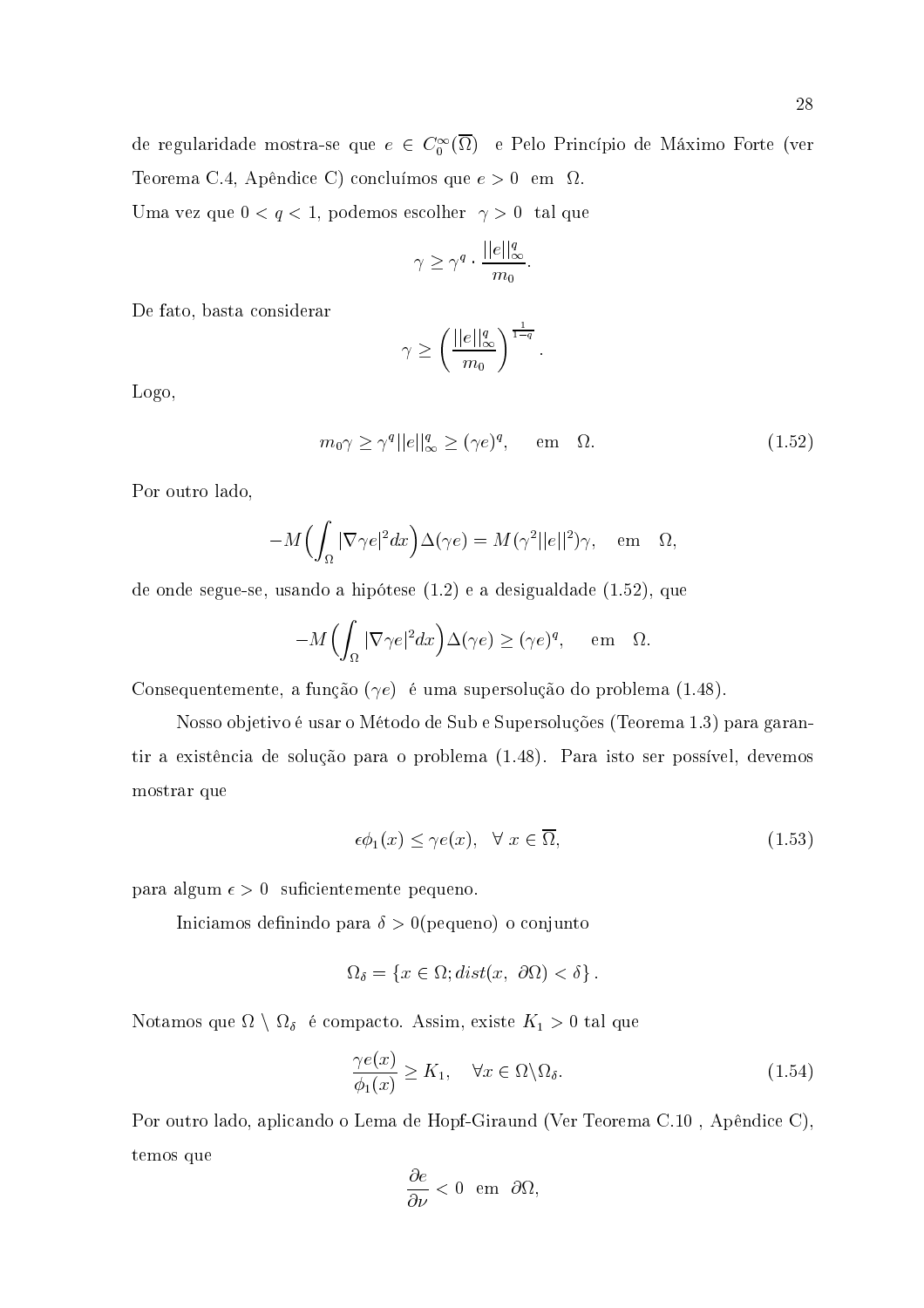onde  $\nu$  denota o vetor normal exterior.

Como  $\Omega \subset \mathbb{R}^N (N \geq 2)$  é limitado, então  $\partial \Omega$  é um conjunto compacto.

Daí, existe  $C_0 < 0$  tal que

$$
\frac{\partial e}{\partial \nu}(x) \le C_0, \quad \forall \ x \in \overline{\Omega}_{\delta}
$$

Analogamente, existe $K_2>0$ tal que

$$
\left|\frac{\partial \phi_1}{\partial \nu}(x)\right| \le K_2, \ \ \forall \ x \in \overline{\Omega}_{\delta}
$$

Considere

$$
N_0 = \inf_{\overline{\Omega}_\delta} \frac{\partial \phi_1}{\partial \nu} < 0
$$

e defina a função

$$
P(x) = \theta \cdot \phi_1(x) - e(x) \quad \text{com} \quad x \in \overline{\Omega}_{\delta} \text{ e } \theta \in \mathbb{R} \text{ a ser escolhido}
$$

Por conseguinte,

$$
\frac{\partial P}{\partial \nu}(x) = \theta \frac{\partial \phi_1}{\partial \nu}(x) - \frac{\partial e}{\partial \nu}(x) \ge \theta \cdot N_0 - C_0 > 0, \quad \forall \ x \in \overline{\Omega}_\delta,
$$

desde que  $0 < \theta < \frac{C_0}{N_0}$ .

**Afirmação I:** A função  $P(x) \leq 0$  em  $\overline{\Omega}_{\delta}$ 

De fato, fixado $x\in\overline{\Omega}_\delta,$ consideremos a função

$$
\varphi(s) = P(x + s\nu), \quad \forall \ s \in \mathbb{R}.
$$

Note que  $\varphi(0) = P(x)$ .

Por outro lado, para cada  $x \in \overline{\Omega}_{\delta}$ , escolha um único  $\overline{x} \in \partial \Omega$  de modo que a reta que passa por esses dois pontos coincida com a reta suporte do vetor normal exterior  $\nu = \nu(\overline{x}).$ 

Logo, existe  $\tilde{s} > 0$  tal que

$$
x + \tilde{s}\nu = \overline{x} \in \partial\Omega.
$$

Desde que  $P(\partial\Omega) \equiv 0$ , resulta que  $\varphi(\tilde{s}) = 0$ . Consequentemente, aplicando o Teorema do Valor Médio, existe  $\xi \in (0, \tilde{s})$  tal que

$$
\varphi(\tilde{s}) - \varphi(0) = \varphi'(\xi)(\tilde{s} - 0),
$$

ou seja,

$$
-P(x) = \frac{\partial P}{\partial \nu}(x + \xi \nu) \cdot \tilde{s} > 0 \text{ em } \Omega_{\delta}.
$$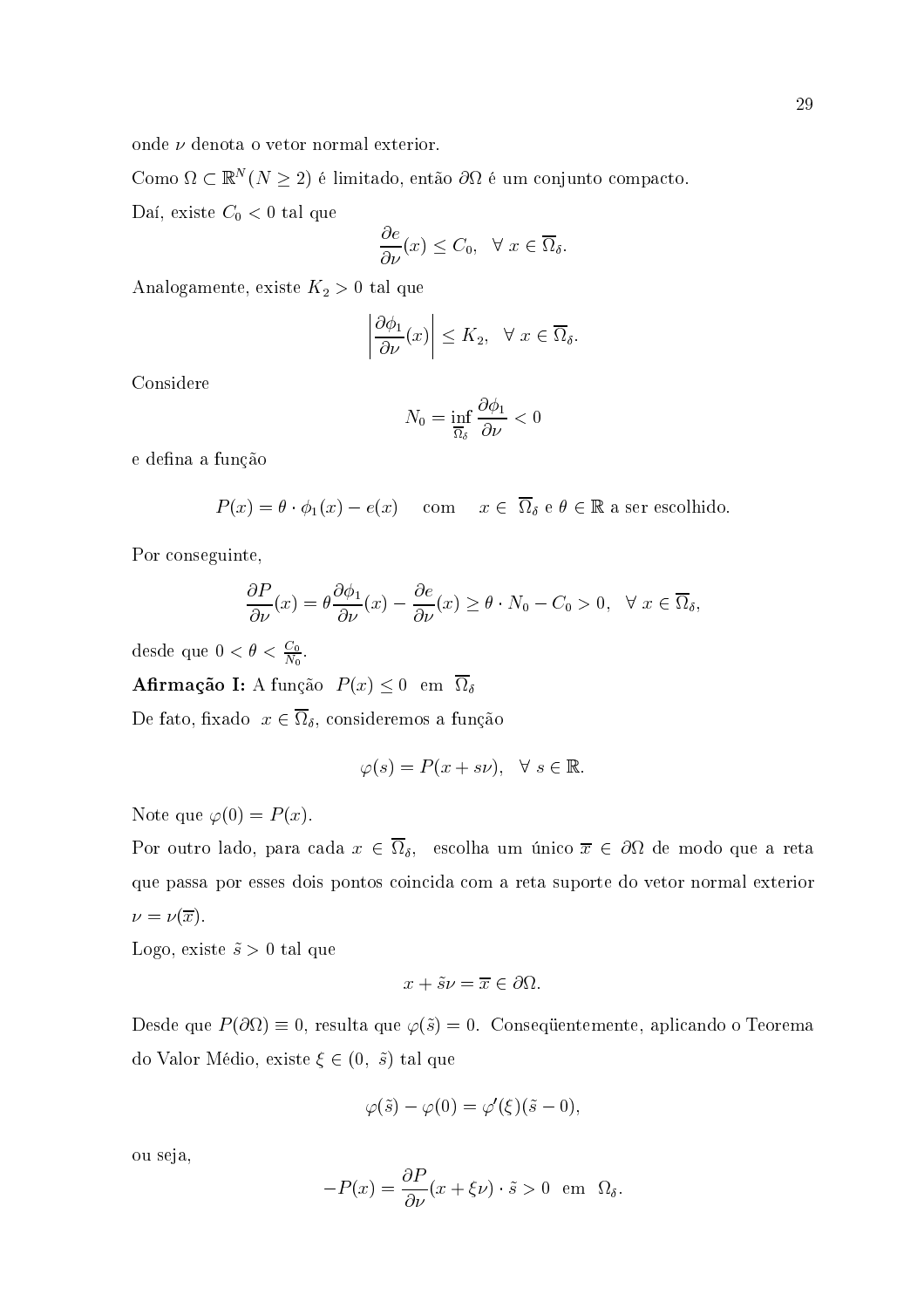De onde concluímos que

$$
P(x) \le 0, \quad \forall \ x \in \overline{\Omega}_{\delta}
$$

provando a afirmação I.

Portanto,

$$
\theta \phi_1(x) \le e(x), \quad \forall \ x \in \overline{\Omega}_\delta,
$$

isto é,

$$
\frac{\gamma e(x)}{\phi_1(x)} \ge \gamma \cdot \theta > 0, \quad \forall \ x \in \Omega_{\delta}.\tag{1.55}
$$

Juntando  $(1.54)$  e  $(1.55)$ , obtemos

$$
\frac{\gamma e(x)}{\phi_1(x)} \ge K_3 > 0, \quad \forall \ x \in \Omega,
$$

onde  $K_3 = min\{K_1, \gamma\theta\}.$ 

Consequentemente, para  $0 < \epsilon < K_3$ , chegamos a desigualdade desejada mostrando  $(1.53).$ 

Desse modo, todas as hipóteses do Teorema 1.3 estão verificadas. Daí, existe  $U,V\in H^1_0(\Omega)\;$ solução do problema (1.48) com

$$
0 < \epsilon \phi_1(x) < U(x) \le V(x) < \gamma e(x), \quad \forall \ x \in \Omega.
$$

### Unicidade:

Sejam $\ U_1\ \ e\ \ U_2$ soluções do problema (1.48). Então,

$$
M\Big(\int_{\Omega}|\nabla U_i|^2dx\Big)\int_{\Omega}\nabla U_i\nabla\varphi dx=\int_{\Omega}U_i^q\varphi dx,\ \ \forall\varphi\in H_0^1(\Omega)\ \mathrm{e}\ i=1,\ 2.
$$

Devido a hipótese  $(1.2)$  podemos escrever

$$
M\Big(\int_{\Omega}|\nabla U_i|^2dx\Big) = \frac{\Big[M\Big(\int_{\Omega}|\nabla U_i|^2dx\Big)\Big]^{\frac{1}{1-q}}}{\Big[M\Big(\int_{\Omega}|\nabla U_i|^2dx\Big)\Big]^{\frac{q}{1-q}}}\quad\text{para}\quad i=1,\ 2.
$$

Daí,

$$
\frac{\left[M\left(||U_i||^2\right)\right]^{\frac{1}{1-q}}}{\left[M\left(||U_i||^2\right)\right]^{\frac{q}{1-q}}}\int_{\Omega}\nabla U_i\nabla\varphi dx=\int_{\Omega}U_i^q\varphi dx,
$$

ou seja,

$$
\int_{\Omega} \nabla \Big( \Big[ M(||U_i||^2) \Big]^{\frac{1}{1-q}} U_i \Big) \nabla \varphi dx = \int_{\Omega} \Big( \Big[ M(||U_i||^2) \Big]^{\frac{1}{1-q}} U_i \Big)^{q} \varphi dx, \quad \forall \varphi \in H_0^1(\Omega) \text{ e } i = 1, 2.
$$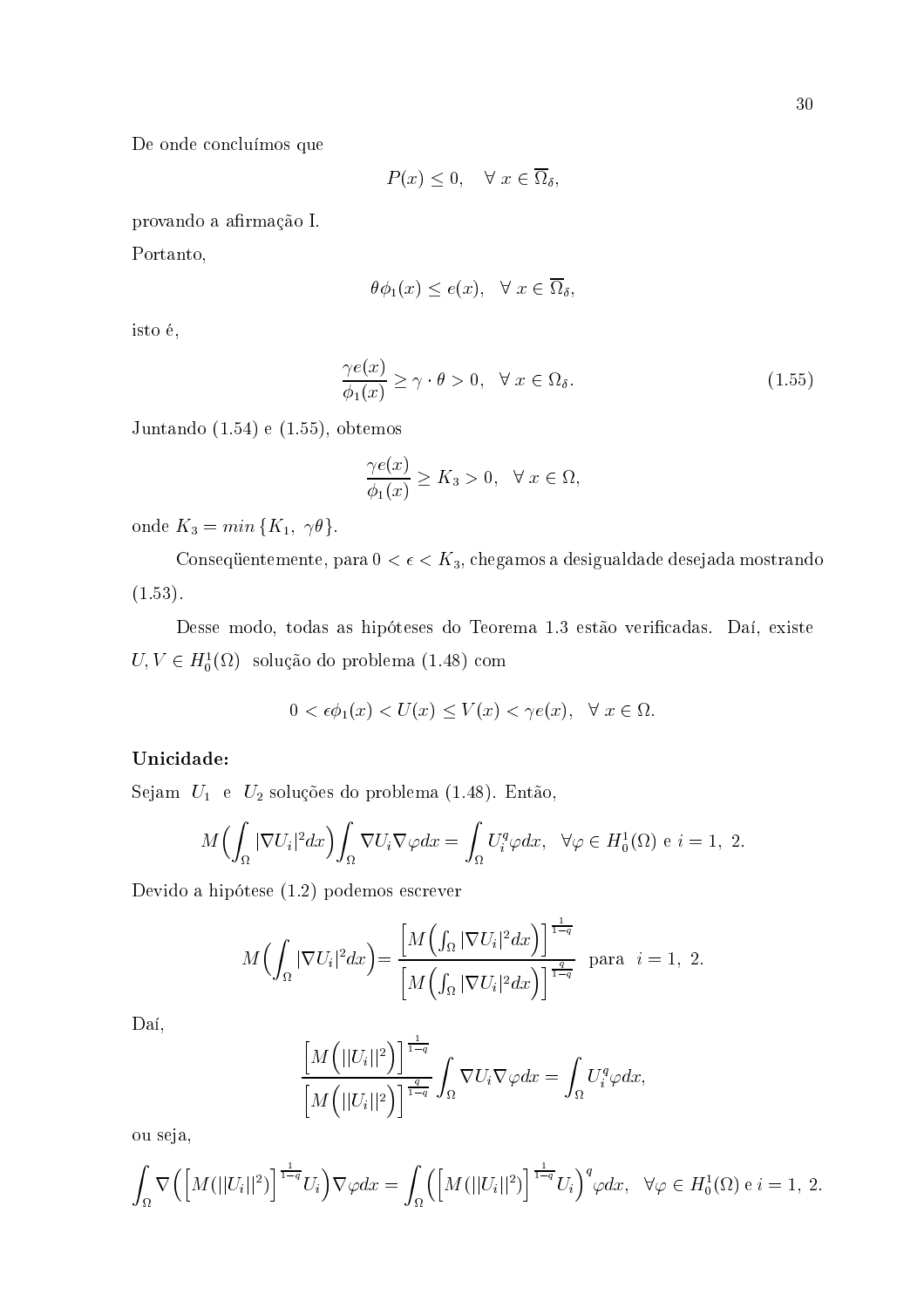Donde segue-se que as funções

$$
\widetilde{U}_1(x) = \left[M(||U_1||^2)\right]^{\frac{1}{1-q}} U_1(x) e \widetilde{U}_2(x) = \left[M(||U_2||^2)\right]^{\frac{1}{1-q}} U_2(x)
$$

são soluções do problema

$$
\begin{cases}\n-\Delta v = v^q, & \Omega \\
v = 0, & \partial\Omega,\n\end{cases}
$$
\n(1.56)

com  $0 \le q \le 1$ .

Pelo resultado de unicidade mostrado por Brezis & Oswald (ver Apêndice B), o qual inclui o caso em que  $f(x, v) = v^q$ , com  $0 < q < 1$ , resulta que

$$
\widetilde{U}_1(x) = \widetilde{U}_2(x), \quad \forall \ x \in \ \overline{\Omega}.\tag{1.57}
$$

Consequentemente,

$$
||\widetilde{U}_1||=||\widetilde{U}_2||,
$$

isto é, la composición de la composición de la composición de la comunicación de la comunicación de la comunic

$$
\left[M(||U_1||^2)\right]^{\frac{1}{1-q}}||U_1|| = \left[M(||U_2||^2)\right]^{\frac{1}{1-q}}||U_2||.
$$

Da injetividade da função  $G,$  obtemos que

$$
||U_1|| = ||U_2||,
$$

e por (1.57) concluímos que

$$
U_1(x) = U_2(x), \quad \forall \ x \in \ \overline{\Omega},
$$

completando assim a prova do Teorema.

---

represent to the contract of the contract of the contract of the contract of the contract of the contract of th ( /  "#1#

Seguindo as mesmas idéias do Teorema 1.4, com o intuito de aplicar o método de sub e supersoluções, e ainda usando argumentos similares desenvolvidos por Ambrossetti, Brezis & Cerami [3], segue-se um resultado de existência de solução para o problema de **não-linearidades côncava e convexa** 

$$
\begin{cases}\n-M\left(\int_{\Omega}|\nabla u|^2dx\right)\Delta u = \lambda u^q + u^p, & \Omega \\
u > 0, & \Omega \\
u = 0, & \partial\Omega,\n\end{cases}
$$
\n(1.58)

onde,  $\lambda$  é um parâmetro positivo e  $0 < q < 1 < p$ .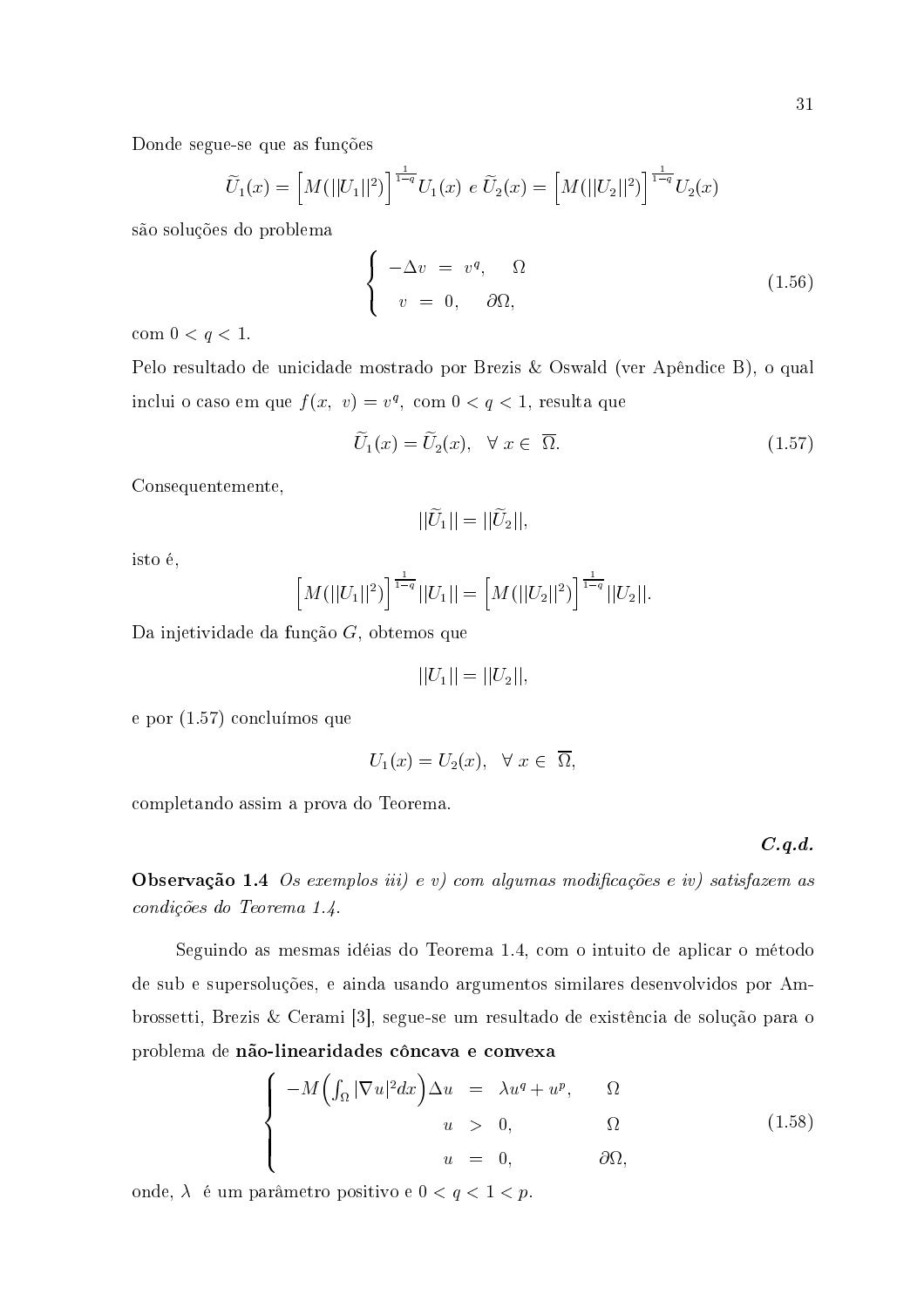**Teorema 1.5** Seja  $M : \mathbb{R} \longrightarrow \mathbb{R}$  uma função contínua não-crescente satisfazendo  $(1.2)$  e suponha que  $H : \mathbb{R} \longrightarrow \mathbb{R}$  é crescente com  $H(\mathbb{R}) = \mathbb{R}$ . Então, existe  $\lambda_* > 0$ tal que o problema (1.58) tem uma solução para todo  $\lambda \in (0, \lambda_*)$ .

Antes de provamos o referido Teorema, iremos mostrar o seguinte Lema.

Lema 1.1  $Seja$ 

$$
\lambda_* = \sup \{ \lambda > 0; \ (1.58) \ \text{tem uma } solução \}. \tag{1.59}
$$

 $Ent\tilde{a}o$ ,

 $0 < \lambda_* < \infty$ .

### Demonstração.

Consideremos  $e > 0$ ,  $e \in C^{\infty}(\overline{\Omega})$  a única solução do problema (1.51). Vamos mostrar inicialmente, para  $0 < q < 1 < p$ , que podemos encontrar $\lambda_0 > 0$ de modo que para todo $\lambda \in (0, \lambda_0]$ exista $\gamma(\lambda) = \gamma > 0$ satisfazendo

$$
m_0 \gamma \ge \lambda \gamma^q ||e||_{\infty}^q + \gamma^p ||e||_{\infty}^p, \tag{1.60}
$$

onde  $m_0 > 0$  é a constante presente na hipótese (1.2).

Observe que mostrar (1.60) é equivalente a provar

$$
m_0 \geq \lambda \gamma^{q-1} ||e||_{\infty}^q + \gamma^{p-1} ||e||_{\infty}^p
$$
, com  $0 < q < 1 < p$ .

Para isso considere a função  $h:(0, \infty) \longrightarrow (0, \infty)$ , definida por

$$
h(\gamma) = \lambda \gamma^{q-1} ||e||_{\infty}^q + \gamma^{p-1} ||e||_{\infty}^p.
$$

Desse modo, desejamos que exista  $\lambda_0$  tal que para todo  $\lambda \in (0, \lambda_0]$  ocorra

$$
h(\gamma) \leq m_0
$$

Ora, através de um cálculo, deduzimos que o mínimo da função h ocorre no ponto de  $\gamma(\lambda) = \gamma$  dado por

$$
\gamma(\lambda) = \gamma = \lambda^{\frac{1}{p-q}} \left( \frac{1-q}{p-1} \right)^{\frac{1}{p-q}} ||e||_{\infty}^{-1}
$$

e mais

$$
h(\gamma(\lambda)) \to 0 \quad \text{qdo.} \quad \lambda \downarrow 0
$$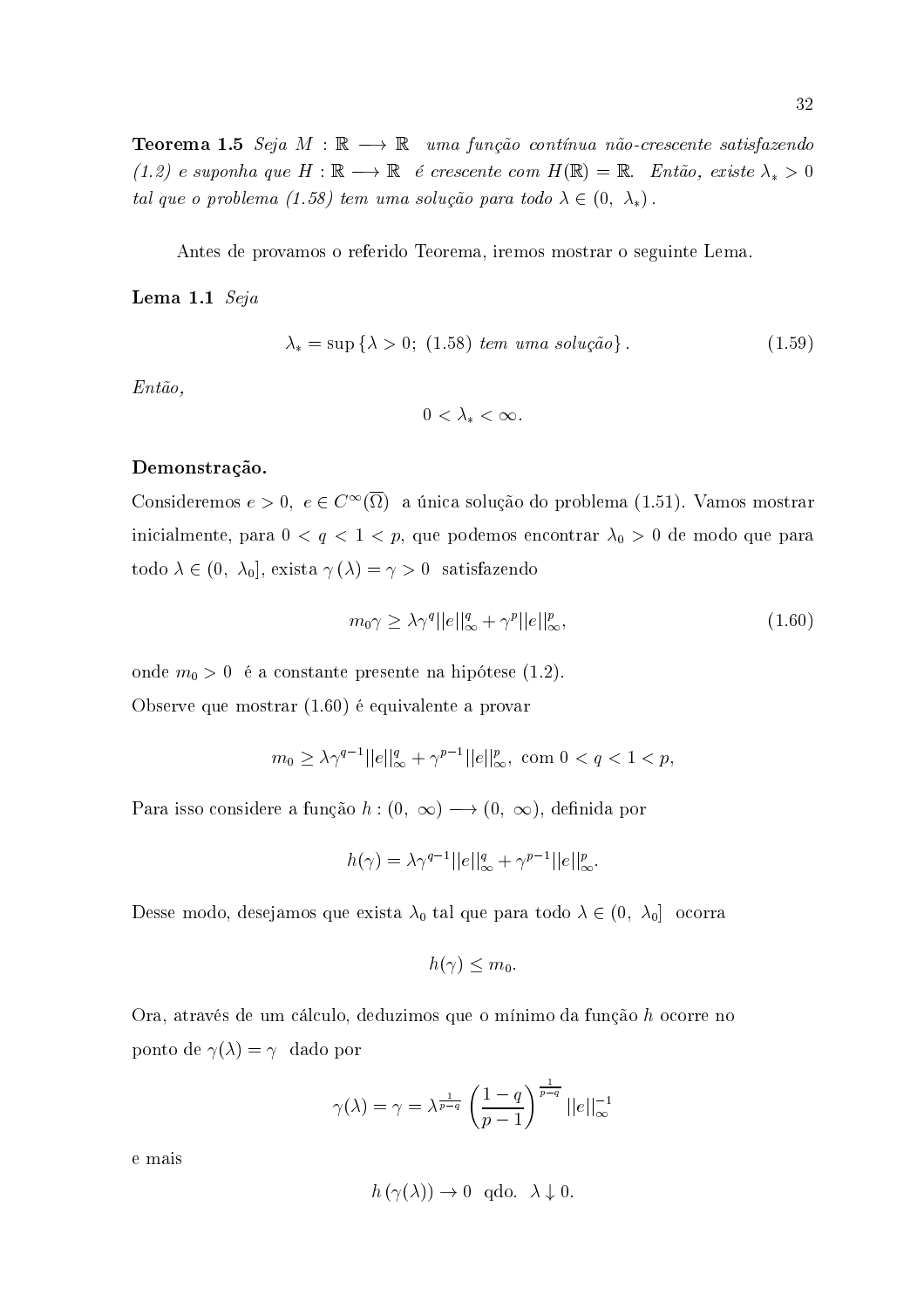Daí, existe  $\lambda_0 > 0$  tal que para todo  $\lambda \in (0, \lambda_0]$  ocorre o seguinte

$$
h(\gamma)\leq m_0
$$

mostrando  $(1.60)$ .

Usando (1.60) e as mesmas idéias desenvolvidas na demonstração do Teorema 1.4 para encontrar a supersolução, segue-se que a função  $\gamma e$  satisfaz

$$
-M\Big(\int_{\Omega}|\nabla \gamma e|^2 dx\Big)\Delta(\gamma e) \geq \lambda(\gamma e)^q + (\gamma e)^p, \quad em \quad \Omega,
$$

ou seja,  $\gamma e$  é uma supersolução de (1.58) para todo  $\lambda \in (0, \lambda_0]$ . Agora considerando  $\epsilon > 0$  tal que

$$
\epsilon \le \left(\frac{\lambda}{\lambda_1 k_0}\right)^{\frac{1}{1-q}} ||\phi_1||_{\infty}^{-1},
$$

onde  $\lambda > 0$  é um parâmetro qualquer e as demais constantes são as mesmas que já foram apresentadas no Teorema 1.4, tem-se

$$
k_0\lambda_1(\epsilon\phi_1(x)) \leq \lambda(\epsilon\phi_1(x))^q, \quad \forall x \in \Omega.
$$

Daí, usando a igualdade (1.49) obtemos que

$$
-M\Big(\int_{\Omega}|\nabla \epsilon \phi_1|^2 dx\Big) \Delta(\epsilon \phi_1) \leq \lambda(\epsilon \phi_1)^q + (\epsilon \phi_1)^p, \quad em \quad \Omega
$$

implicando que a função  $(\epsilon \phi_1)$  é uma subsolução de (1.58) para algum  $\epsilon > 0$  escolhido convenientemente e para todo  $\lambda > 0$ .

Analogamente ao que foi feito na demonstração do Teorema 1.4, temos que

$$
0 < \epsilon \phi_1 < \gamma e \quad e m \quad \Omega,
$$

para  $\epsilon > 0$  suficientemente pequeno.

Logo, aplicando o método de sub e supersoluções (Teorema 1.3) concluímos que para qualquer  $\lambda \in (0, \lambda_0]$ , o problema (1.58) tem uma solução  $U \in H_0^1(\Omega)$  tal que

$$
0 < \epsilon \phi_1 < U < \gamma e \quad e m \quad \Omega.
$$

Assim, devido a definição de  $\lambda_{*}$ , obtemos que

$$
0<\lambda_0\leq \lambda_*.
$$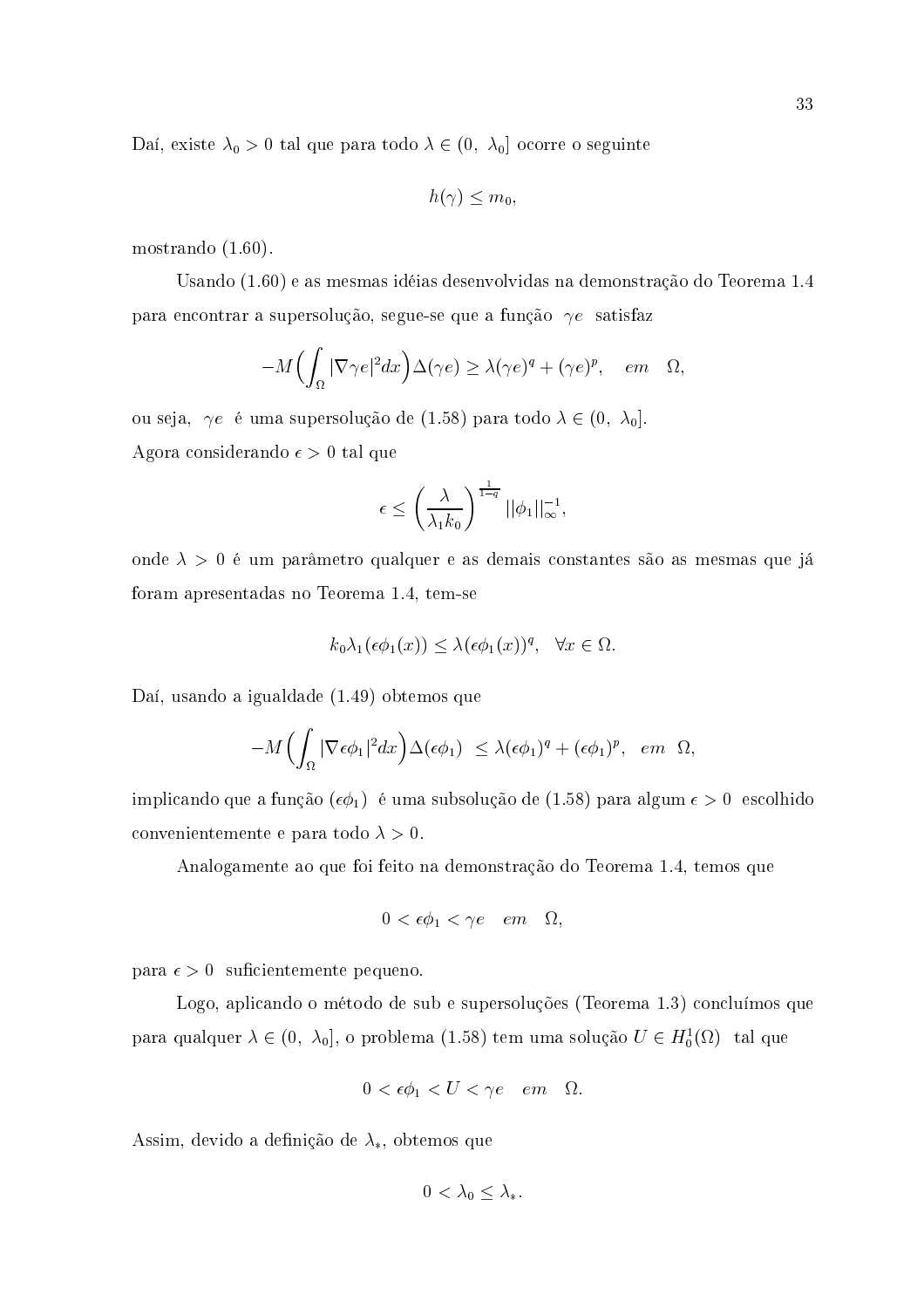Vamos mostrar que existe  $\overline{\lambda} > 0$  tal que

$$
\overline{\lambda}t^{q} + t^{p} > \lambda_{1}k_{0}t, \quad \forall t \in \mathbb{R} \quad e \quad t > 0. \tag{1.61}
$$

De fato, se considerarmos  $t > (\lambda_1 k_0)^{\frac{1}{p-1}}$ , então

$$
t^{p} - \lambda_{1}k_{0}t = t\left(t^{p-1} - \lambda_{1}k_{0}\right) > 0,
$$

e consequentemente,

$$
\lambda_1 k_0 t < t^p \le \overline{\lambda} t^q + t^p, \quad \forall \overline{\lambda} \ge 0. \tag{1.62}
$$

Por outro lado, considerando  $0 < t \leq (\lambda_1 k_0)^{\frac{1}{p-1}}$  teremos,

$$
\frac{\lambda_1 k_0 t - t^p}{t^q} < \left(\lambda_1 k_0\right)^{\frac{p-q}{p-1}}.
$$

Daí, para  $\overline{\lambda} \geq (\lambda_1 k_0)^{\frac{p-q}{p-1}}$ , deduzimos que

$$
\lambda_1 k_0 t < \overline{\lambda} t^q + t^p, \quad \text{sempre que} \quad 0 < t \le (\lambda_1 k_0)^{\frac{1}{p-1}}. \tag{1.63}
$$

Portanto, combinando (1.62) e (1.63) concluímos que existe  $\overline{\lambda} > 0$  de modo que (1.61) seja verificada.

Agora, suponhamos que  $\lambda$  é tal que o problema (1.58) tem uma solução  $u \in$  $H_0^1(\Omega)$ . Logo,

$$
M\Big(\int_{\Omega}|\nabla u|^2dx\Big)\int_{\Omega}\nabla u\nabla\varphi dx=\lambda\int_{\Omega}u^q\varphi dx+\int_{\Omega}u^p\varphi,\ \ \forall\varphi\in H^1_0(\Omega)
$$

e em particular para  $\varphi = \phi_1 > 0$ , a primeira autofunção associada ao primeiro autovalor  $\lambda_1$  de ( $-\Delta$ ;  $H_0^1(\Omega)$ ).

Daí,

$$
\lambda_1 M \left( \int_{\Omega} |\nabla u|^2 dx \right) \int_{\Omega} u \phi_1 dx = \lambda \int_{\Omega} u^q \phi_1 dx + \int_{\Omega} u^p \phi_1 dx. \tag{1.64}
$$

Desde que u é solução do problema (1.58), então  $u(x) > 0$ ,  $\forall x \in \Omega$ . Assim, podemos considerar  $t = u(x) > 0$ ,  $\forall x \in \Omega$ , em (1.61), isto é,

$$
\overline{\lambda}u^{q} + u^{p} > \lambda_{1}k_{0}u, \text{ em } \Omega
$$

Multiplicando essa última desigualdade por  $\phi_1 > 0$  e integrando em  $\Omega$ , obtemos

$$
\lambda_1 k_0 \int_{\Omega} u \phi_1 dx < \overline{\lambda} \int_{\Omega} u^q \phi_1 dx + \int_{\Omega} u^p \phi_1 dx,
$$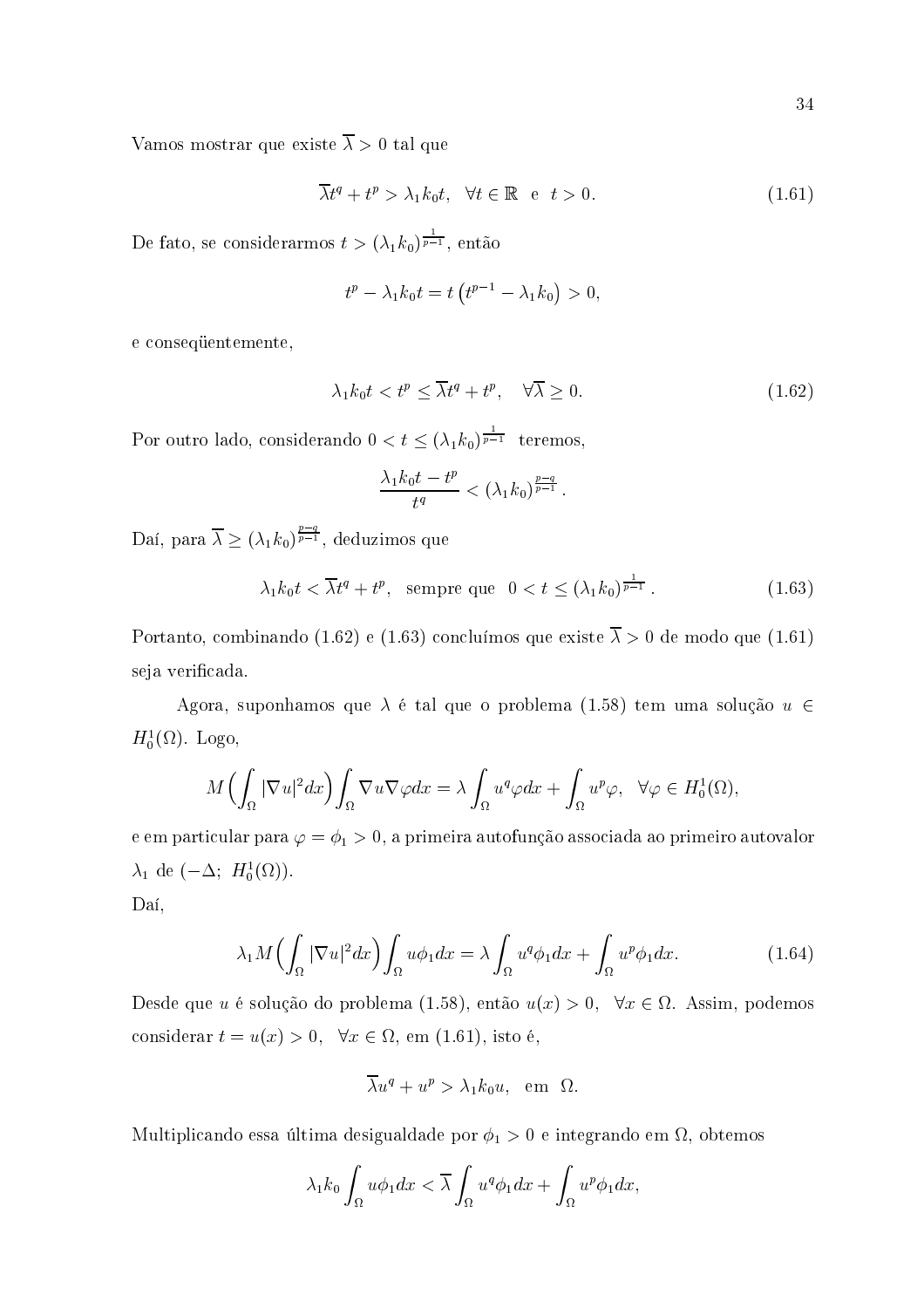que por  $(1.2)$  resulta em

$$
\lambda_1 M \Big(\int_{\Omega} |\nabla u|^2 dx\Big) \int_{\Omega} u \phi_1 dx < \overline{\lambda} \int_{\Omega} u^q \phi_1 dx + \int_{\Omega} u^p \phi_1 dx. \tag{1.65}
$$

De  $(1.64)$  e  $(1.65)$ , teremos

$$
\lambda \int_{\Omega} u^q \phi_1 dx + \int_{\Omega} u^p \phi_1 dx < \overline{\lambda} \int_{\Omega} u^q \phi_1 dx + \int_{\Omega} u^p \phi_1 dx
$$

donde segue-se que,

$$
0 < \lambda < \overline{\lambda}
$$

e portanto,

$$
0<\lambda_*\leq \overline{\lambda},
$$

concluindo a demonstração do lema.

 $C.q.d.$ 

## Demonstração do Teorema 1.5

Segue do Lema anterior, que existe uma sequência  $(\lambda_{\nu})$  de parâmetros reais positivos tal que  $\lambda_{\nu}\uparrow\lambda_{\ast}$ e o problema

$$
\begin{cases}\n-M\left(\int_{\Omega}|\nabla u|^{2}dx\right)\Delta u = \lambda_{\nu}u^{q} + u^{p}, & \Omega \\
u > 0, & \Omega \\
u = 0, & \partial\Omega,\n\end{cases}
$$
\n(1.66)

tem uma solução.

Logo, dado qualquer  $\lambda < \lambda_*$ , existe  $\nu \in \mathbb{N}$  de sorte que

 $\lambda < \lambda_{\nu} < \lambda_{*}.$ 

Seja  $u_{\lambda_{\nu}}$  uma solução de (1.66). Então,

$$
-M\Big(\int_{\Omega}|\nabla u_{\lambda_{\nu}}|^2dx\Big)\Delta u_{\lambda_{\nu}}=\lambda_{\nu}u_{\lambda_{\nu}}^q+u_{\lambda_{\nu}}^p>\lambda u_{\lambda_{\nu}}^q+u_{\lambda_{\nu}}^p,\ \Omega
$$

isto é,  $u_{\lambda_{\nu}}$  é uma supersolução de (1.58).

Por outro lado, sabemos que a função  $(\epsilon \phi_1)$  é uma subsolução de (1.58). Além disso, mostra-se de modo análogo ao que fizemos na demonstração do Teorema 1.4, que

$$
0 < \epsilon \phi_1 < u_{\lambda_\nu} \quad \text{em} \quad \Omega,
$$

para  $\epsilon > 0$  escolhido convenientemente. Portanto, aplicando novamente o método de sub e supersoluções (Teorema 1.3), resulta que o problema (1.58) tem uma solução para todo  $\lambda \in (0, \lambda_*)$ , provando o Teorema.

 $C.q.d.$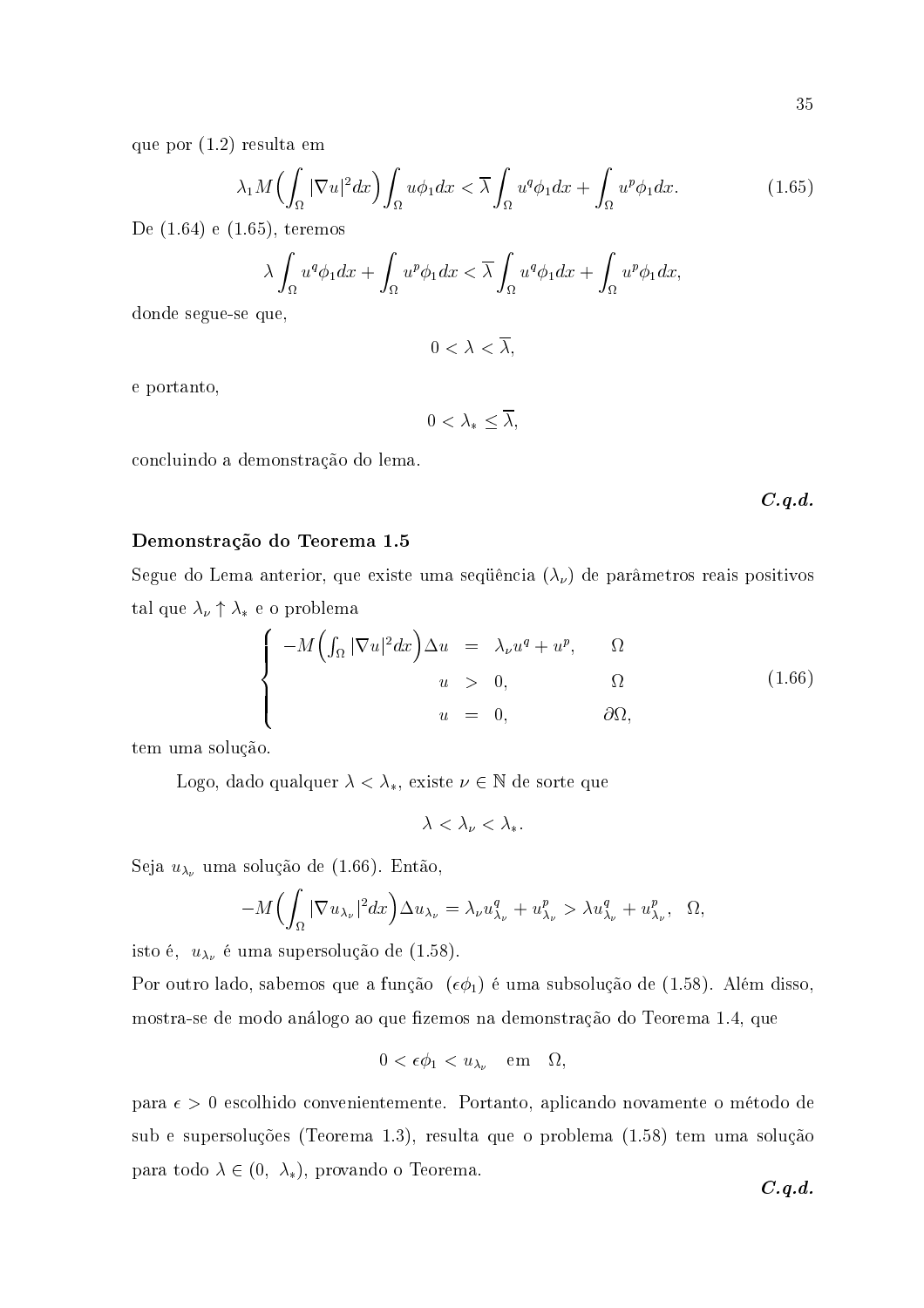#### Não-Existência de Solução 1.5

Aqui apresentaremos um resultado de não-existência de solução positiva para o problema $(1.1)$ 

$$
\begin{cases}\n-M\left(\int_{\Omega}|\nabla u|^2dx\right)\Delta u = f(x,u), & \Omega\\
u = 0, & \partial\Omega\n\end{cases}
$$

**Teorema 1.6** Seja  $n_0 = \inf_{t \in \mathbb{R}} M(t)$  e  $f(x,t) > n_0 \lambda_1 t$   $\forall x \in \Omega$  e  $t \in \mathbb{R}$ . Então o problema (1.1) não tem solução positiva.

#### Demonstração.

Supondo que o problema (1.1) tem solução positiva segue-se que

$$
M\Big(\int_{\Omega}|\nabla u|^{2}dx\Big)\int_{\Omega}\nabla u\nabla \varphi dx=\int_{\Omega}f(x,u)\varphi dx, \quad \forall \varphi\in H_{0}^{1}(\Omega).
$$

Em particular, para  $\varphi = \phi_1 > 0$  em  $\Omega$ , a primeira autofunção associada ao primeiro autovalor  $\lambda_1 > 0$  de  $(-\Delta; H_0^1(\Omega)).$ 

Então,

$$
M\Big(\int_{\Omega}|\nabla u|^{2}dx\Big)\int_{\Omega}\nabla u\nabla\phi_{1}dx=\int_{\Omega}f(x,u)\phi_{1}dx
$$

Por outro lado, sabemos que

$$
\int_{\Omega} \nabla u \nabla \phi_1 dx = \lambda_1 \int_{\Omega} u \phi_1 dx.
$$

Daí.

$$
\lambda_1 M \left( \int_{\Omega} |\nabla u|^2 dx \right) \int_{\Omega} u \phi_1 dx = \int_{\Omega} f(x, u) \phi_1 dx.
$$

Por hipótese,  $n_0 \leq M\left(\int_{\Omega} |\nabla u|^2 dx\right)$ . Assim,

$$
\lambda_1 n_0 \int_{\Omega} u \phi_1 dx \le \int_{\Omega} f(x, u) \phi_1 dx
$$

isto é,

$$
\int_{\Omega} \left(\lambda_1 n_0 u - f(x, u)\right) \phi_1 dx \leq 0,
$$

o que implica,

$$
f(x, u(x)) \leq \lambda_1 n_0 u(x)
$$

para algum  $x \in \Omega$ . Contradizendo assim com uma das hipóteses do Teorema. Portanto, com as condições acima, o problema (1.1) não tem solução positiva.  $C.q.d.$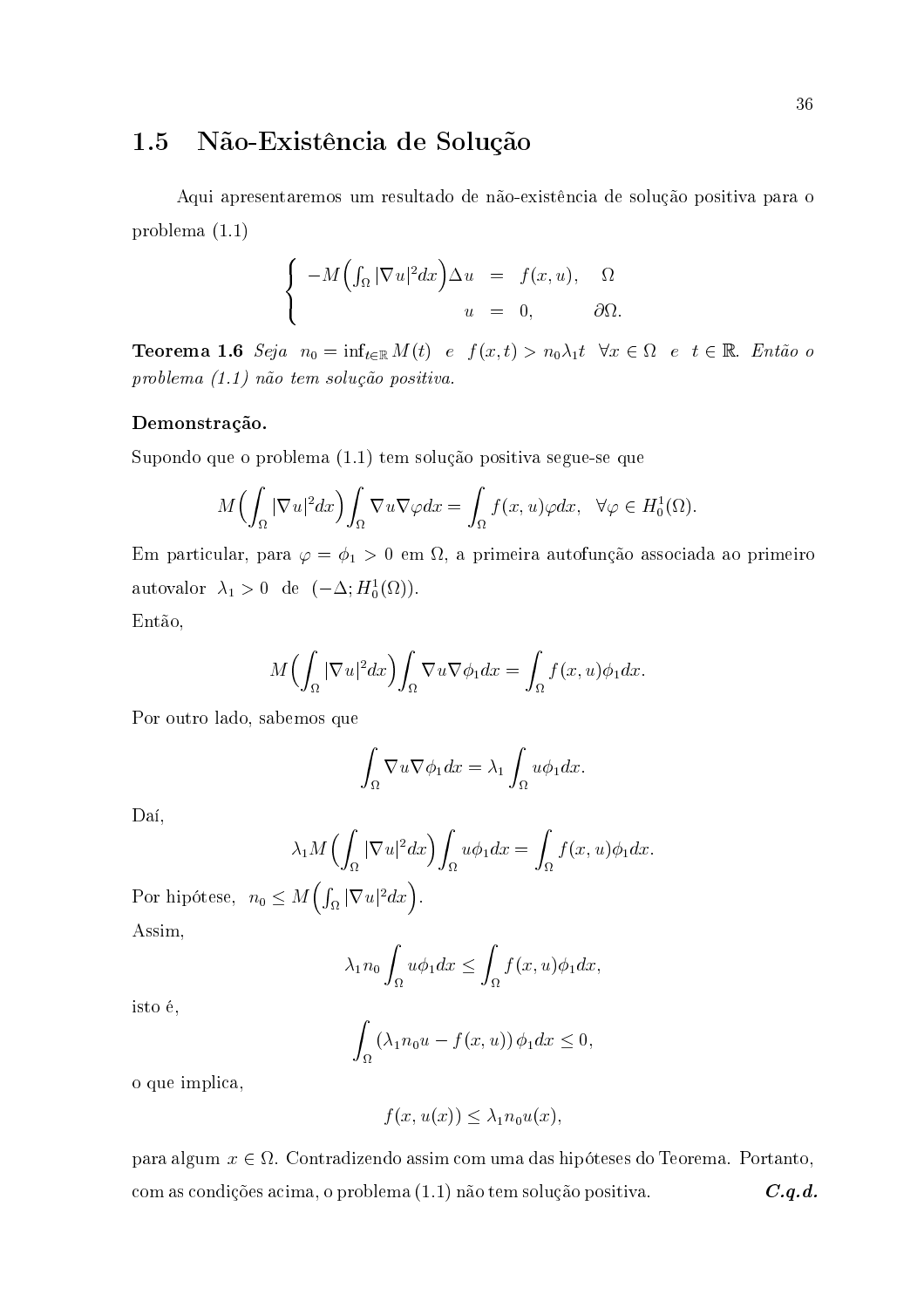Observação 1.5 O resultado continua valendo, se a função  $M$  é limitada superiormente, por exemplo,

$$
n_1 = \sup_{t \in \mathbb{R}} M(t)
$$

e a função f satisfaz

$$
f(x,t) < n_0 \lambda_1 t \quad \forall (x,t) \in \Omega \times \mathbb{R}.
$$

#### O Problema de Autovalor 1.6

Objetivamos nesta seção estudar o seguinte problema não-linear de autovalor

$$
\begin{cases}\n-M\left(\int_{\Omega}|\nabla\Phi|^{2}dx\right)\Delta\Phi = \lambda\Phi, & \Omega\\ \Phi = 0, & \partial\Omega.\n\end{cases}
$$
\n(1.67)

Seja  $\lambda_k$  e  $\widetilde{\Phi}_k$  autovalor e autofunção, respectivamente de  $(-\Delta; H_0^1(\Omega))$ , isto é,

$$
\begin{cases}\n-\Delta \widetilde{\Phi}_k = \lambda_k \widetilde{\Phi}_k, & \Omega \\
\widetilde{\Phi}_k = 0, & \partial \Omega.\n\end{cases}
$$
\n(1.68)

Daí.

$$
\int_{\Omega} \nabla \widetilde{\Phi}_k \nabla \varphi dx = \lambda_k \int_{\Omega} \widetilde{\Phi}_k \varphi dx, \quad \forall \varphi \in H_0^1(\Omega).
$$

Fazendo  $\varphi = \widetilde{\Phi}_k$  e usando (1.67), obtemos

$$
-M\Big(\int_{\Omega}|\nabla\widetilde{\Phi}_k|^2dx\Big)\Delta\widetilde{\Phi}_k=\lambda_kM\Big(\lambda_k\int_{\Omega}|\widetilde{\Phi}_k|^2dx\Big)\widetilde{\Phi}_k
$$

Consequentemente, a sequência $\left\{\widetilde{\lambda}_k\right\}$ dada por

$$
\widetilde{\lambda}_k = \lambda_k M\left(\lambda_k \int_{\Omega} \widetilde{\Phi}_k^2 dx\right)
$$

consiste de autovalores do operador L associados às autofunções  $\widetilde{\Phi}_k$ .

**Proposição 1.7** Se  $\lambda$  é um autovalor de L, então existem  $\lambda_k$  e  $\widetilde{\Phi}_k$  tais que

$$
\lambda = \lambda_k M\left(\lambda_k \int_{\Omega} \widetilde{\Phi}_k^2 dx\right).
$$

#### Demonstração:

Desde que  $\lambda$  é um autovalor de L, então

$$
\begin{cases}\n-M\left(\int_{\Omega}|\nabla\Phi|^2dx\right)\Delta\Phi = \lambda\Phi, & \Omega\\ \Phi = 0, & \partial\Omega\n\end{cases}
$$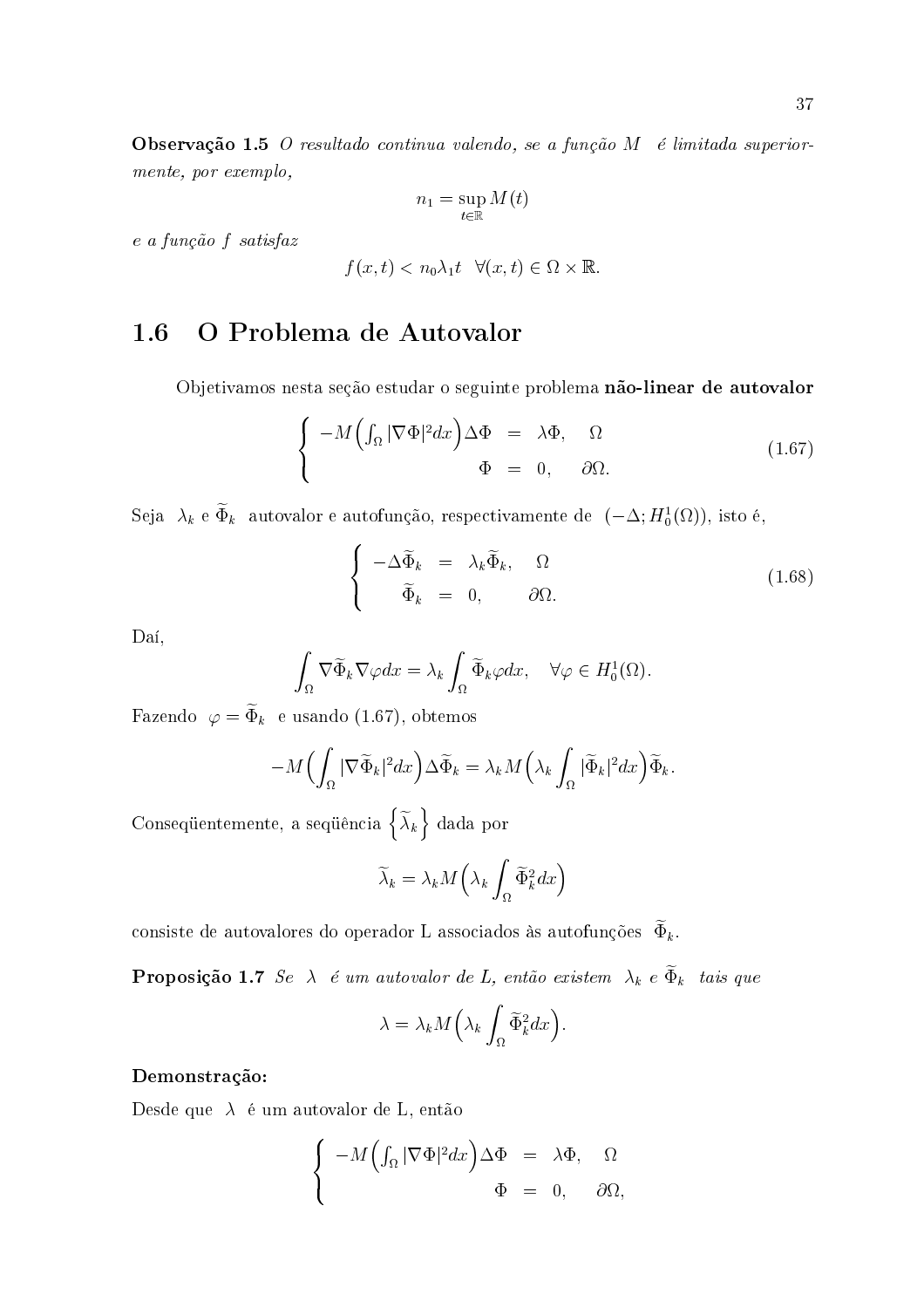para alguma  $\Phi \neq 0$ .

Logo,

$$
M\Big(\int_{\Omega}|\nabla\Phi|^2dx\Big)\int_{\Omega}|\nabla\Phi|^2dx=\lambda\int_{\Omega}\Phi^2dx.
$$

o que implica,

$$
\lambda = M(||\Phi||^2) ||\widehat{\Phi}||^2, \tag{1.69}
$$

onde

$$
\widehat{\Phi} = \frac{\Phi}{||\Phi||_{L^2(\Omega)}}.
$$

Consequentemente,

$$
\label{eq:2.1} \left\{ \begin{array}{rcl} -M(||\Phi||^2)\Delta\Phi &=& M(||\Phi||^2)||\widehat{\Phi}||^2\Phi, \quad \ \Omega \\ \Phi &=& 0, \end{array} \right.
$$

ou seja,

$$
\begin{cases}\n-\Delta \Phi &= ||\widehat{\Phi}||^2 \Phi, & \Omega \\
\Phi &= 0, & \partial \Omega\n\end{cases}
$$

Portanto, existe  $k \in \mathbb{N}$  tal que

$$
||\widehat{\Phi}||^2 = \lambda_k \quad e \quad \Phi = \widetilde{\Phi}_k
$$

para alguma autofunção associada a $\lambda_k$ . Resulta de (1.67) que

$$
\lambda = \lambda_k M \left( \int_{\Omega} |\nabla \widetilde{\Phi}_k|^2 dx \right)
$$

ou seja,

$$
\lambda = \lambda_k M\left(\lambda_k \int_{\Omega} \widetilde{\Phi}_k^2 dx\right).
$$

 $C.q.d.$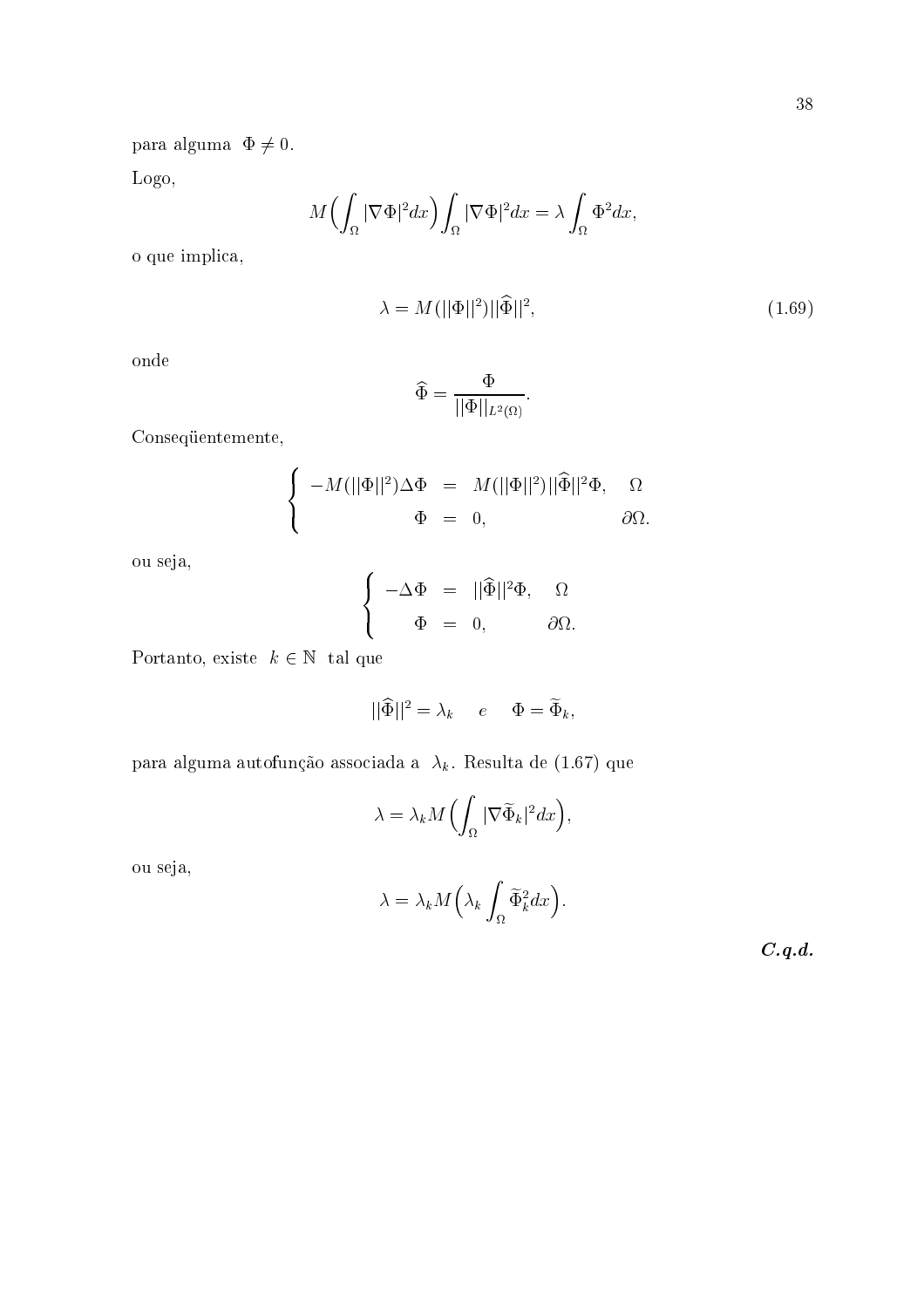## Capítulo 2

# Soluções positivas para um problema de transmissão elíptico não-local e não-linear

#### Preliminares 2.1

Neste capítulo estudamos a existência e não-existência de soluções positivas utilizando métodos variacionais para o seguinte sistema de equações elípticas não-lineares (Ma & Rivera [22]):

$$
\begin{cases}\n-a\left(\int_{\Omega_1} |\nabla u|^2 dx\right) \Delta u = f(x, u), & \Omega_1 \\
-b\left(\int_{\Omega_2} |\nabla v|^2 dx\right) \Delta v = g(x, v), & \Omega_2\n\end{cases}
$$
\n(2.1)

$$
v = 0, \Gamma = \partial \Omega \tag{2.2}
$$

com as seguintes condições de transmissão

$$
u = v, \Sigma = \partial \Omega_1 \tag{2.3}
$$

$$
a\Big(\int_{\Omega_1} |\nabla u|^2 dx\Big)\frac{\partial u}{\partial \nu} = b\Big(\int_{\Omega_2} |\nabla v|^2 dx\Big)\frac{\partial v}{\partial \nu}, \quad \Sigma = \partial \Omega_1 \tag{2.4}
$$

onde  $\Omega \subseteq \mathbb{R}^N (N \geq 2)$ é um domínio limitado suave e $\Omega_1 \subset \Omega$ um subdomínio com fronteira $\Sigma$ suave satisfazendo $\overline{\Omega}_1\subset \Omega.$  Escrevendo $\,\Gamma=\partial\Omega\,$ e $\,\Omega_2=\Omega\setminus\overline{\Omega}_1\,$ teremos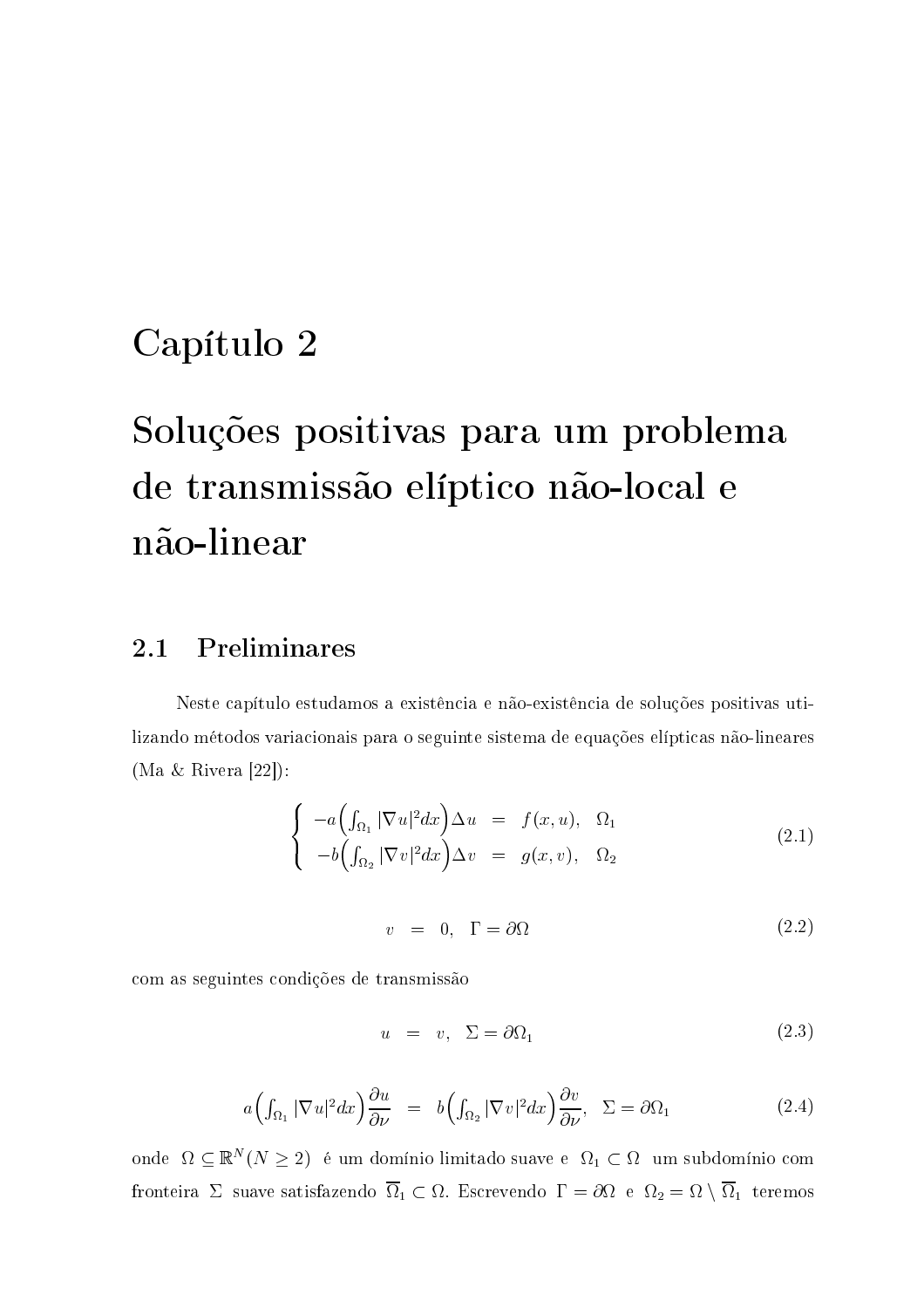



 $\Omega = \overline{\Omega}_1 \cup \Omega_2$  e  $\partial\Omega_2 = \Gamma \cup \Sigma$ . Além disso,  $\nu$  denota o vetor normal exterior a  $\Omega_2$ , como podemos observar na figura ilustrativa.

Neste capítulo as funções  $a e b$  são contínuas positivas crescentes satisfazendo: existem constantes  $a_0, a_1, b_0, b_1 > 0$  e  $\sigma \ge 1$  tais que

$$
a(s) \ge a_0 + a_1 s^{\sigma - 1} \quad e \quad b(s) \ge b_0 + b_1 s^{\sigma - 1}, \quad \forall \ s > 0. \tag{2.5}
$$

Já as funções  $f: \overline{\Omega}_1 \times \mathbb{R} \longrightarrow \mathbb{R}$  e  $g: \overline{\Omega}_2 \times \mathbb{R} \longrightarrow \mathbb{R}$  são localmente Lipschitzianas com o seguinte crescimento subcrítico: existe  $\rho \leq 2\sigma$  satisfazendo  $1 \leq \rho < 2N/N - 2$  se  $N \geq 3$  ou  $\rho > 1$  se  $N = 2$ , tal que

$$
\lim_{|s| \to \infty} \frac{f(x, s)}{|s|^{\rho - 1}} = 0 \quad \text{se} \quad \lim_{|s| \to \infty} \frac{g(x, s)}{|s|^{\rho - 1}} = 0. \tag{2.6}
$$

Agora apresentaremos os principais resultados deste capítulo.

**Teorema 2.1** Supondo  $(2.5)$  e  $(2.6)$ , o sistema tem pelo menos uma solução não*negativa se*  $f(x, 0) = g(x, 0) = 0$ .

Teorema 2.2 Assumindo as hipóteses do Teorema anterior e as seguintes condições locais:

existem constantes  $a_2, a_3, r > 0$  e  $\tau \ge \sigma$  tais que

$$
a(s) \le a_2 + a_3 s^{\tau - 1}, \quad se \quad 0 < s < r \tag{2.7}
$$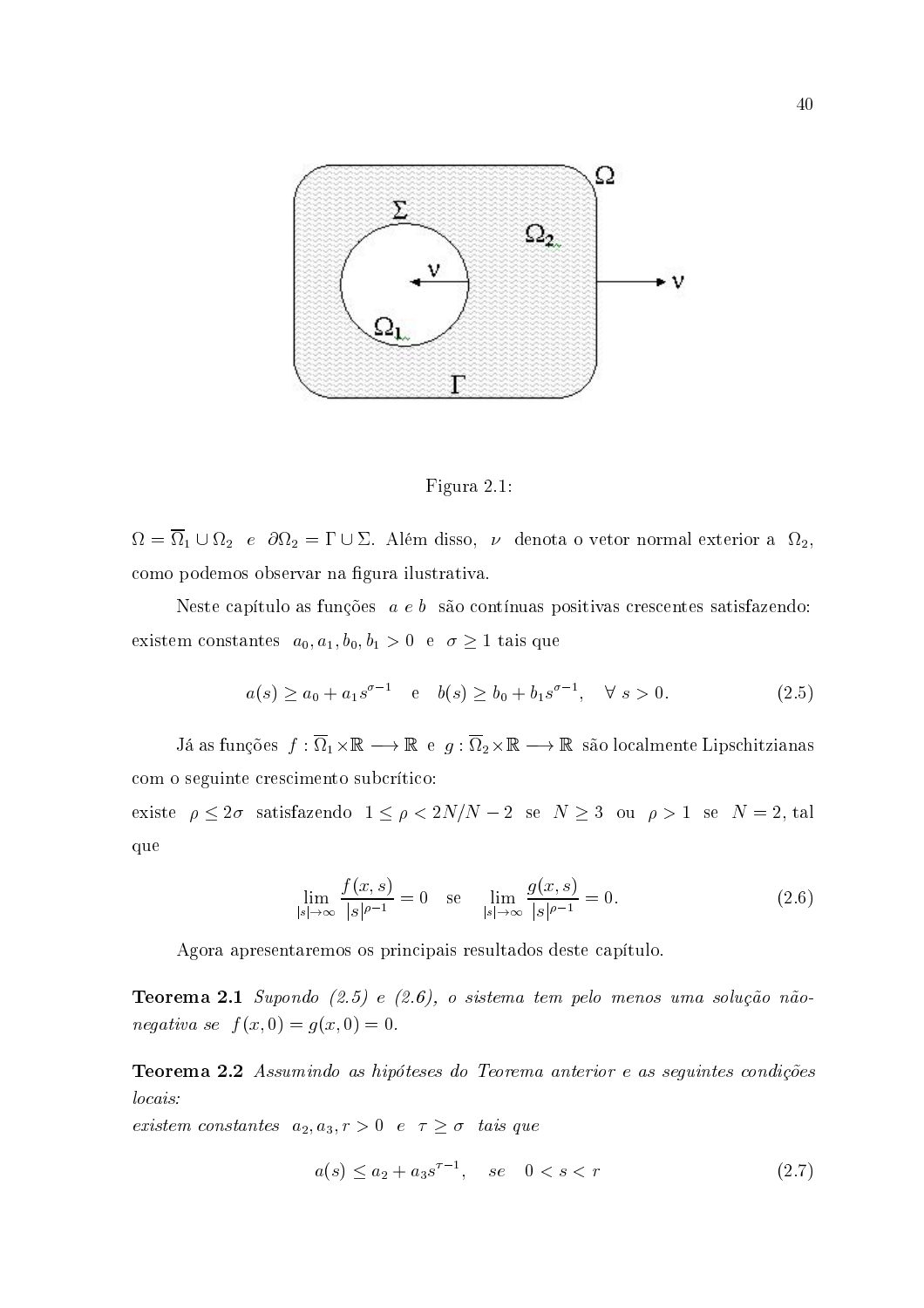$$
\lim_{\eta \to 0^+} \frac{f(x, s)}{s} \ge \eta > \lambda_1(a_2 + a_3 \tau^{-1}), \quad x \in \Omega_1,\tag{2.8}
$$

onde  $\lambda_1 > 0$  é o primeiro autovalor de  $(-\Delta; H_0^1(\Omega_1))$ . Então, o sistema  $(2.1)$  –  $(2.4)$  tem pelo menos uma solução positiva.

**Teorema 2.3** Seja  $0 < m < inf_{s \geq 0}$  {a(s), b(s)} fixado e considere  $\lambda^1 > 0$  o primeiro autovalor  $(-\Delta; H_0^1(\Omega))$ . Então se

$$
0 \le f(x, u) \le m\lambda^1 u \qquad e \qquad 0 \le g(x, v) \le m\lambda^1 v,\tag{2.9}
$$

para todo  $x \in \Omega_1$ ,  $y \in \Omega_2$ , e  $u, v > 0$ , o problema  $(2.1)-(2.4)$  não tem solução positiva.

#### O Tratamento Variacional 2.2

Nesta seção, com o intuito de demonstrar os resultados enunciados anteriormente. faremos uma análise no seguinte Espaço de Sobolev

$$
E = \left\{ (u, v) \in H^1(\Omega_1) \times H^1_{\Gamma}(\Omega_2); \ u = v \text{ sobre } \Sigma = \partial \Omega_1 \right\},\
$$

onde

$$
H^1_{\Gamma}(\Omega_2) = \{ v \in H^1(\Omega_2); \ v = 0 \text{ sobre } \Gamma = \partial \Omega \}
$$

Agora observe que, sendo  $\partial\Omega_2 = \Gamma \cup \Sigma$  regular, se  $v \in H^1_{\Gamma}(\Omega_2)$  faz sentido falar em traço de v sobre  $\Gamma$ , isto é,  $v_{\vert_{\Gamma}}$ , o qual pertence a  $L^2(\Gamma)$ . A aplicação  $v \to v_{\vert_{\Gamma}}$ é contínua de  $H^1(\Omega_2)$  em  $L^2(\Gamma)$ , logo o subespaço  $H^1_{\Gamma}(\Omega_2)$  é fechado em  $H^1(\Omega_2)$ , com a norma induzida pela de  $H^1(\Omega_2)$ . Temos também

$$
H_0^1(\Omega_2) \subset H^1_\Gamma(\Omega_2) \subset H^1(\Omega_2).
$$

Consideremos em  $H^1_{\Gamma}(\Omega_2)$  a aplicação  $v \to ||\nabla v||_{L^2(\Omega_2)}$  de  $H^1_{\Gamma}(\Omega_2)$  em  $\mathbb{R}$ , definida por

$$
||\nabla v||_{L^2(\Omega_2)} = \left(\int_{\Omega_2} |\nabla v|^2 dx\right)^{1/2}
$$

Se  $||\nabla v||_{L^2(\Omega_2)} = 0$ , então  $\frac{\partial v}{\partial x_i} = 0$ , logo v é constante nas componentes conexas de  $\Omega_2$ . Sendo  $v_{\vert r} = 0$ , resulta que  $v = 0$  em  $\Omega_2$ . Portanto a aplicação acima define uma norma em  $H^1_{\Gamma}(\Omega_2)$ .

Na proposição abaixo segue um resultado de normas equivalentes que usaremos em seguida.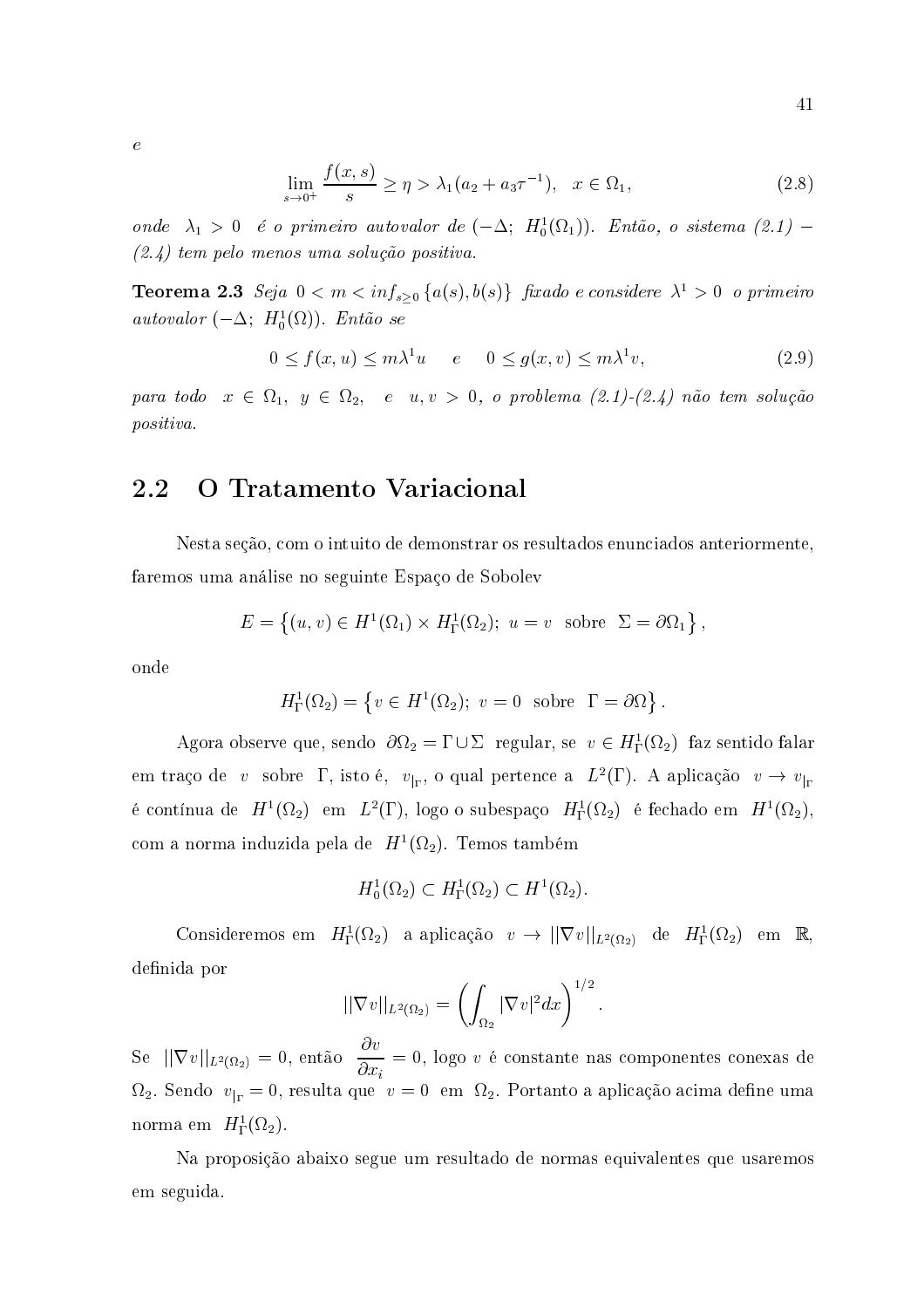$$
C_1||v||_{1,2;\Omega_2} \le ||\nabla v||_{L^2(\Omega_2)} \le C_2||v||_{1,2;\Omega_2}, \quad \forall v \in H^1_{\Gamma}(\Omega_2).
$$

### Demonstração:

É claro que

$$
||\nabla v||_{L^{2}(\Omega_{2})} \leq C_{2}||v||_{1,2;\Omega_{2}}, \quad \forall v \in H^{1}_{\Gamma}(\Omega_{2}), \tag{2.10}
$$

onde, neste caso,  $C_2 = 1$ .

Resta provar o outro lado da desigualdade. Suponha-se falso, ou seja, não existe constante $C_1 > 0$ tal que

$$
C_1||v||_{1,2;\Omega_2} \le ||\nabla v||_{L^2(\Omega_2)}, \quad \forall v \in H^1_{\Gamma}(\Omega_2).
$$

Negar-se esta desigualdade para todo  $v \in H^1_{\Gamma}(\Omega_2)$ , equivale a afirmar que fixado  $C_1 > 0$ qualquer, existe ao menos um vetor  $v_1$  de  $H^1_1(\Omega_2)$  tal que

$$
C_1||v_1||_{1,2;\Omega_2} > ||\nabla v_1||_{L^2(\Omega_2)}.
$$
\n(2.11)

Resulta, daí, que fixadas as constantes  $1, \frac{1}{2}, \frac{1}{3}, \ldots, , \ldots,$  para cada uma existe ao menos um vetor  $v \in H^1_{\Gamma}(\Omega_2)$ , para o qual vale a desigualdade (2.11). Dito de modo explícito, existe uma sequência  $(\tilde{v}_m) \subset H^1_{\Gamma}(\Omega_2)$ , tais que

$$
\frac{1}{m}||\widetilde{v}_m||_{1,2;\Omega_2} > ||\nabla \widetilde{v}_m||_{L^2(\Omega_2)} \quad \text{para} \quad m=1,2,\ldots.
$$

Fazendo-se

$$
v_m = \frac{\widetilde{v}_m}{||\widetilde{v}_m||_{1,2;\Omega_2}},
$$

obtemos

$$
||v_m||_{1,2;\Omega_2} = 1
$$
 para  $m = 1,2,...$ 

 $\overline{e}$ 

$$
||\nabla v_m||_{L^2(\Omega_2)} = \frac{||\nabla \tilde{v}_m||_{L^2(\Omega_2)}}{||\tilde{v}_m||_{1,2;\Omega_2}} < \frac{1}{m} \text{ para } m = 1, 2, ...
$$

A sequência  $(v_m)$  é limitada em  $H^1(\Omega_2)$ . Sendo a fronteira  $\Gamma \cup \Sigma$  de  $\Omega_2$ suposta bem regular, segue, do Teorema de Rellich-Kondrachov (ver Teorema C.16.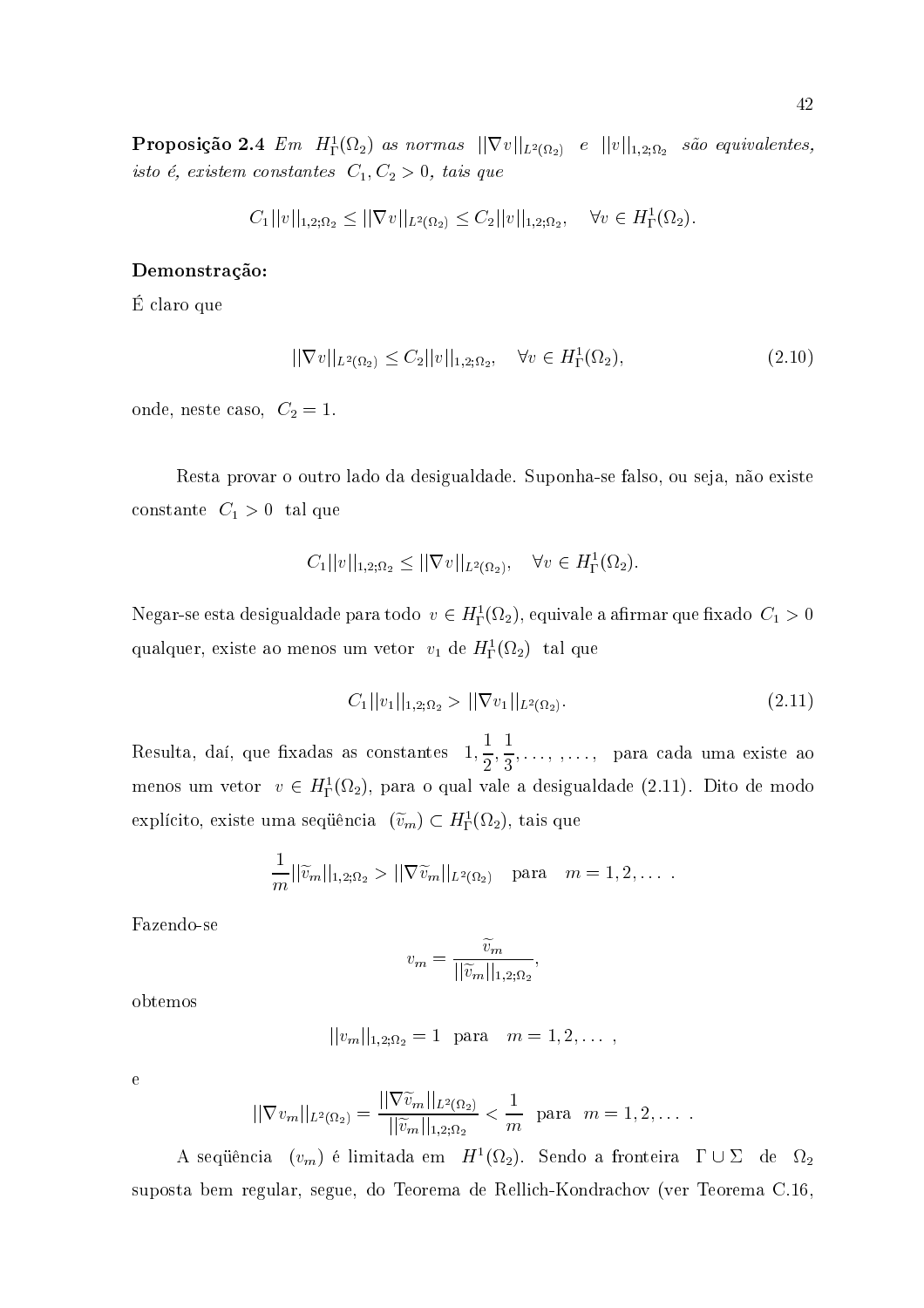Apêndice C), que a imersão  $H^1(\Omega_2) \hookrightarrow L^2(\Omega_2)$  é compacta. Conclui-se que existe uma subsequência  $(v_{\nu})$  de  $(v_m)$  tal que

$$
v_{\nu} \rightharpoonup v \quad \text{em} \quad H^{1}(\Omega_{2}) \tag{2.12}
$$

 $\overline{e}$ 

$$
v_{\nu} \rightarrow v
$$
 em  $L^2(\Omega_2)$ 

Por outro lado, sabemos que

$$
||\nabla v_{\nu}||_{L^{2}(\Omega_{2})}<\frac{1}{\nu}, \quad \nu=1,2,3,\ldots
$$

assim a sequência numérica  $(||\nabla v_{\nu}||_{L^2(\Omega_2)})$  converge para zero, donde obtemos que

$$
\left(\frac{\partial v_{\nu}}{\partial x_i}\right) \to 0 \quad \text{em} \quad L^2(\Omega_2), \quad 0 \le i \le N.
$$

Agora observamos que  $H^1_{\Gamma}(\Omega_2)$  com a norma de  $H^1(\Omega_2)$  é completo. Logo, da convergência dada em (2.12), segue-se que  $v \in H^1_{\Gamma}(\Omega_2)$ . Assim,  $\frac{\partial v}{\partial x_i} \in L^2(\Omega_2)$  e  $\frac{\partial v}{\partial x_i} = 0$ , concluindo desse modo que v é constante em  $\Omega_2$ . Como  $v \in H^1_{\Gamma}(\Omega_2)$ ,  $v_{|_{\Gamma}} = 0$ , temos que

$$
v=0 \quad \text{em} \quad \Omega_2.
$$

Daí, obtemos que as sequências  $(v_\nu)$  e  $\left(\frac{\partial v_\nu}{\partial x_i}\right)$  convergem forte para zero em  $L^2(\Omega_2)$ . E, portanto

$$
(v_{\nu}) \to 0 \quad \text{em} \quad H^1(\Omega_2),
$$

o que é uma contradição já que

$$
||v_{\nu}||_{1,2;\Omega_2} = 1
$$
 para  $\nu = 1,2,...$ ,

e desse modo fica provado a equivalência entre as normas  $||\nabla v||_{L^2(\Omega_2)}$  e  $||v||_{1,2;\Omega_2}$ .

 $C.q.d.$ 

O lema a seguir nos permitirá fazer um estudo variacional do sistema  $(2.1)$ - $(2.4)$ . Lema 2.1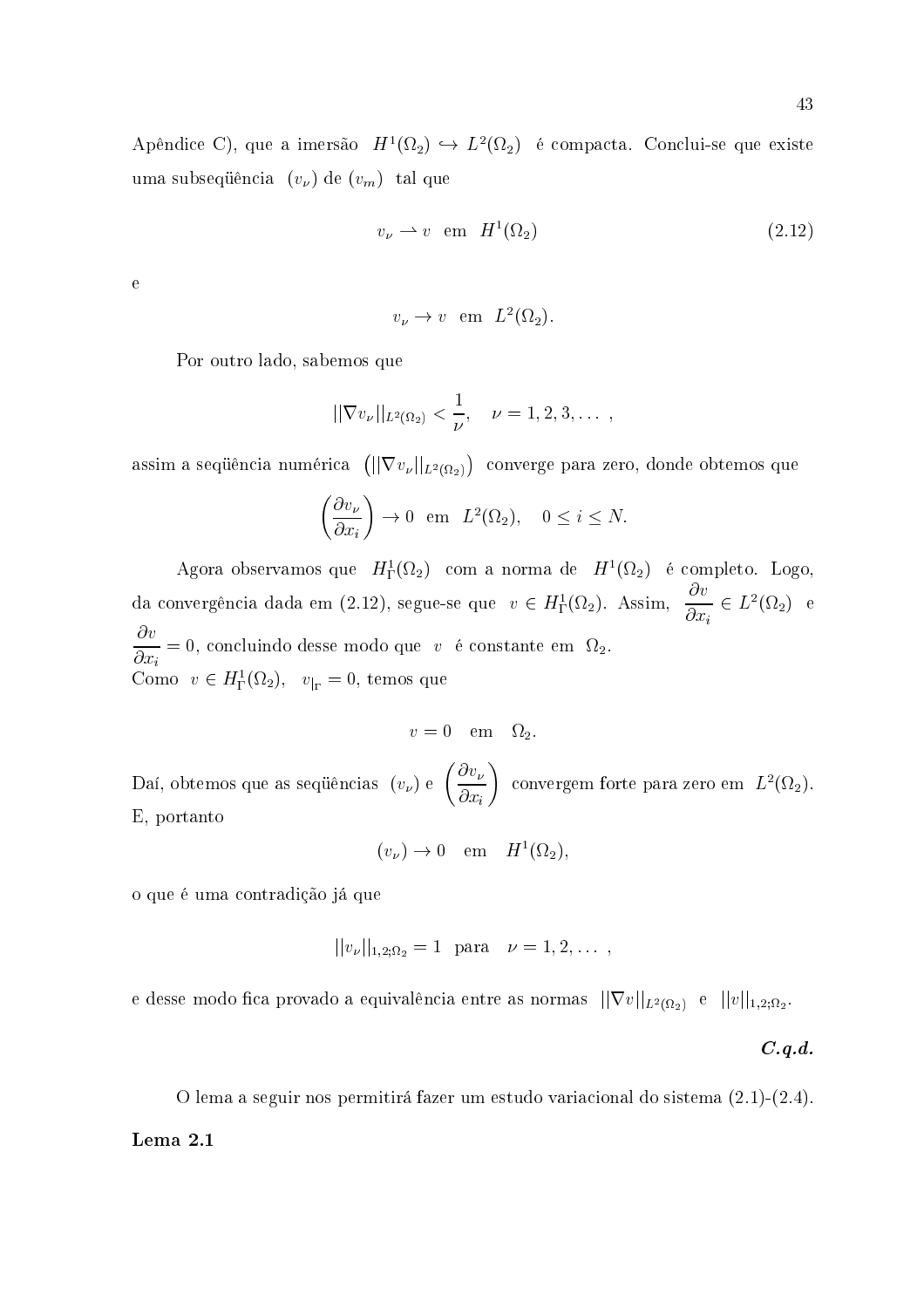(i) A aplicação  $|| \cdot ||_E : H^1(\Omega_1) \times H^1_{\Gamma}(\Omega_2) \to \mathbb{R}$  dada por

$$
||(u,v)||_{E}^{2} = ||\nabla u||_{L^{2}(\Omega_{1})}^{2} + ||\nabla v||_{L^{2}(\Omega_{2})}^{2}
$$
\n(2.13)

define uma norma em E, equivalente a norma  $||(u, v)||_D = ||u||_{1,2;\Omega_1} + ||v||_{1,2;\Omega_2}$ usual de  $D = H^1(\Omega_1) \times H^1(\Omega_2)$ .

(ii) E é um subespaço fechado de  $H^1(\Omega_1) \times H^1(\Omega_2)$ .

#### Demonstração.

 $(i)$  Note que  $(2.13)$  define uma seminorma. Resta-nos apenas mostrar que

$$
||(u,v)||_E = 0 \Leftrightarrow (u,v) = 0.
$$

De fato, primeiramente se  $(u, v) = 0$ , então temos claramente que  $||(u, v)||_E = 0$ . Agora suponha que  $||(u, v)||_E = 0$ . Logo, por definição,

$$
|\nabla u||_{L^2(\Omega_1)}=||\nabla v||_{L^2(\Omega_2)}=0
$$

Como vimos anteriormente, a aplicação  $||\nabla v||_{L^2(\Omega_2)}$  define uma norma em  $H^1_{\Gamma}(\Omega_2)$ . Então,

$$
v=0 \quad \text{em} \quad \overline{\Omega}_2
$$

Logo, pela condição de transmissão (2.3) segue-se que

$$
u = 0 \quad \text{sobre} \quad \Sigma = \partial \Omega_1.
$$

Por outro lado, usando a Teoria do Traço das funções de  $H^1(\Omega_1)$ , sobre a fronteira  $\Sigma$ de um aberto limitado  $\Omega_1$  do  $\mathbb{R}^N$  (Miranda & Medeiros [24], p. 71-87), temos que a aplicação

$$
\gamma_0 : H^1(\Omega_1) \longrightarrow L^2(\Sigma)
$$
  

$$
u \longmapsto \gamma_0(u) = u_{|_{\Sigma}}
$$

é linear contínua, ou seja, existe uma constante  $C > 0$  tal que

$$
||\gamma_0(u)||_{L^2(\Sigma)} \le C||u||_{1,2;\Omega_1}, \quad \forall \ u \in H^1(\Omega_1). \tag{2.14}
$$

Além disso,  $Ker(\gamma_0) = H_0^1(\Omega_1)$ . Assim,  $u \in H_0^1(\Omega_1)$  e, consequentemente,

$$
u=0 \quad \text{em} \quad \Omega_1.
$$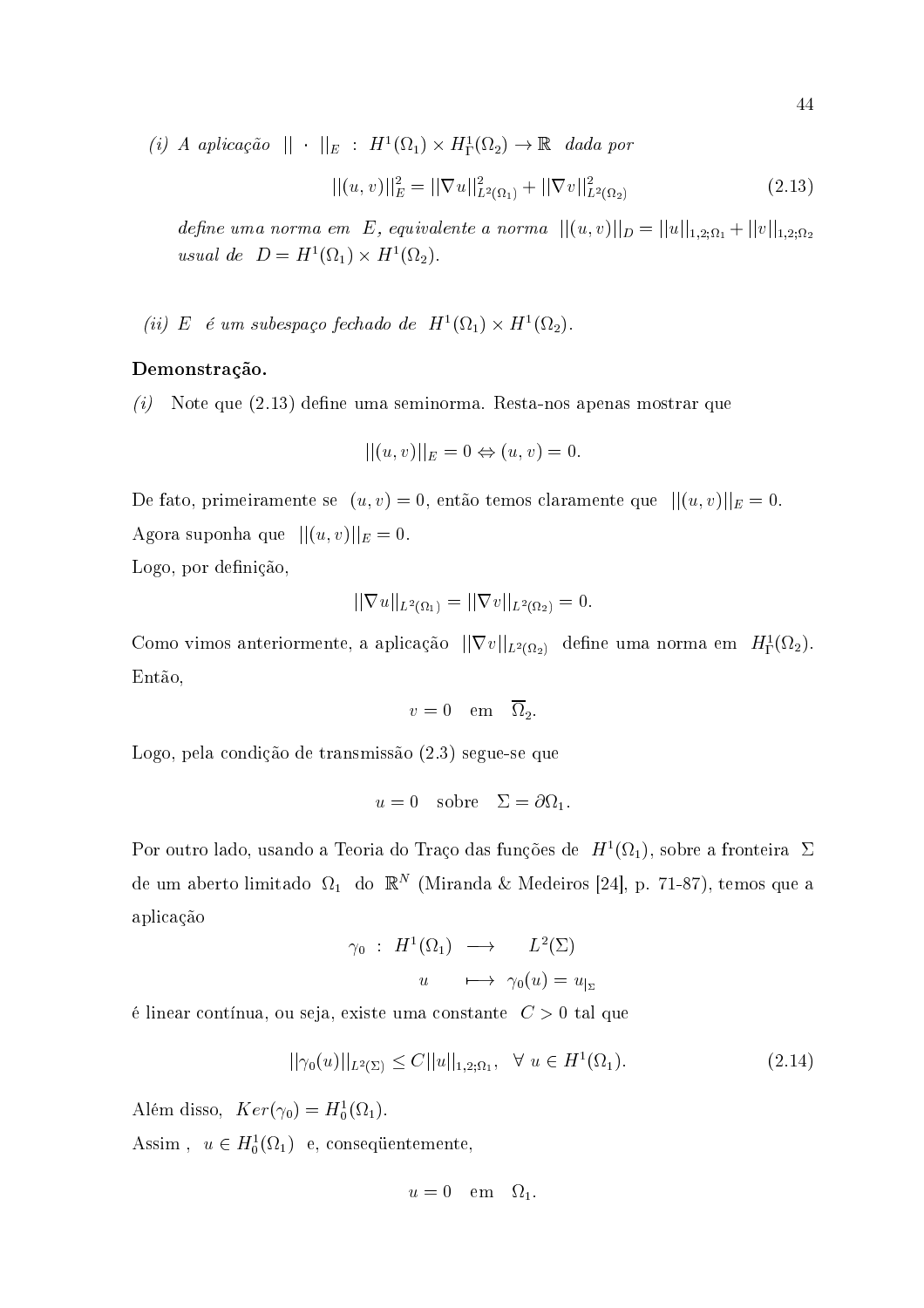Portanto, mostramos que  $(2.13)$  define uma norma em  $E$ .

Agora vamos provar a equivalência entre as normas. Inicialmente observe que

$$
||(u, v)||_{D}^{2} = (||u||_{1,2;\Omega_{1}} + ||v||_{1,2;\Omega_{2}})^{2}
$$
  
\n
$$
\geq ||u||_{1,2;\Omega_{1}}^{2} + ||v||_{1,2;\Omega_{2}}^{2}
$$
  
\n
$$
\geq ||\nabla u||_{L^{2}(\Omega_{1})}^{2} + ||\nabla v||_{L^{2}(\Omega_{2})}^{2}
$$

o que implica que

$$
||(u,v)||_E \le ||(u,v)||_D. \tag{2.15}
$$

Note que aplicando a Teoria do Traço de funções de  $H^1(\Omega_2)$ , existe uma constante  $C_1 > 0$  tal que

$$
||v||_{1,2;\Omega_2} \ge C_1 ||v||_{L^2(\Gamma \cup \Sigma)}, \quad \forall \ v \in H^1(\Omega_2), \tag{2.16}
$$

e em particular,

$$
||v||_{1,2;\Omega_2} \ge C_1 ||v||_{L^2(\Sigma)}, \quad \forall \ v \in H^1_{\Gamma}(\Omega_2). \tag{2.17}
$$

Pela Proposição 2.4, temos que

$$
||v||_{1,2;\Omega_2} \le C_2 ||\nabla v||_{L^2(\Omega_2)} \quad \forall \ v \in H^1_{\Gamma}(\Omega_2). \tag{2.18}
$$

Combinando essas duas últimas desigualdades teremos que existe uma constante  $\theta > 0$ tal que

$$
||\nabla v||_{L^2(\Omega_2)} \ge \theta ||v||_{L^2(\Sigma)}.
$$
\n
$$
(2.19)
$$

Para completarmos a demonstração da equivalência entre as normas precisamos da seguinte afirmação:

**Afirmação:** A aplicação  $||| \cdot |||$  :  $H^1(\Omega_1) \rightarrow \mathbb{R}$  dada por

$$
|||u||| = ||\nabla u||_{L^2(\Omega_1)} + ||u||_{L^2(\Sigma)}
$$

define uma norma equivalente à norma usual de  $H^1(\Omega_1)$ , ou seja, existem constantes  $K_1, K_2 > 0$  tais que

$$
\underbrace{K_2||u||_{1,2;\Omega_1} \le |||u|||}_{(*)_2} \qquad e \qquad \qquad \underbrace{^{(*)_1}}_{|||u||| \le K_1||u||_{1,2;\Omega_1}}.
$$
\n(2.20)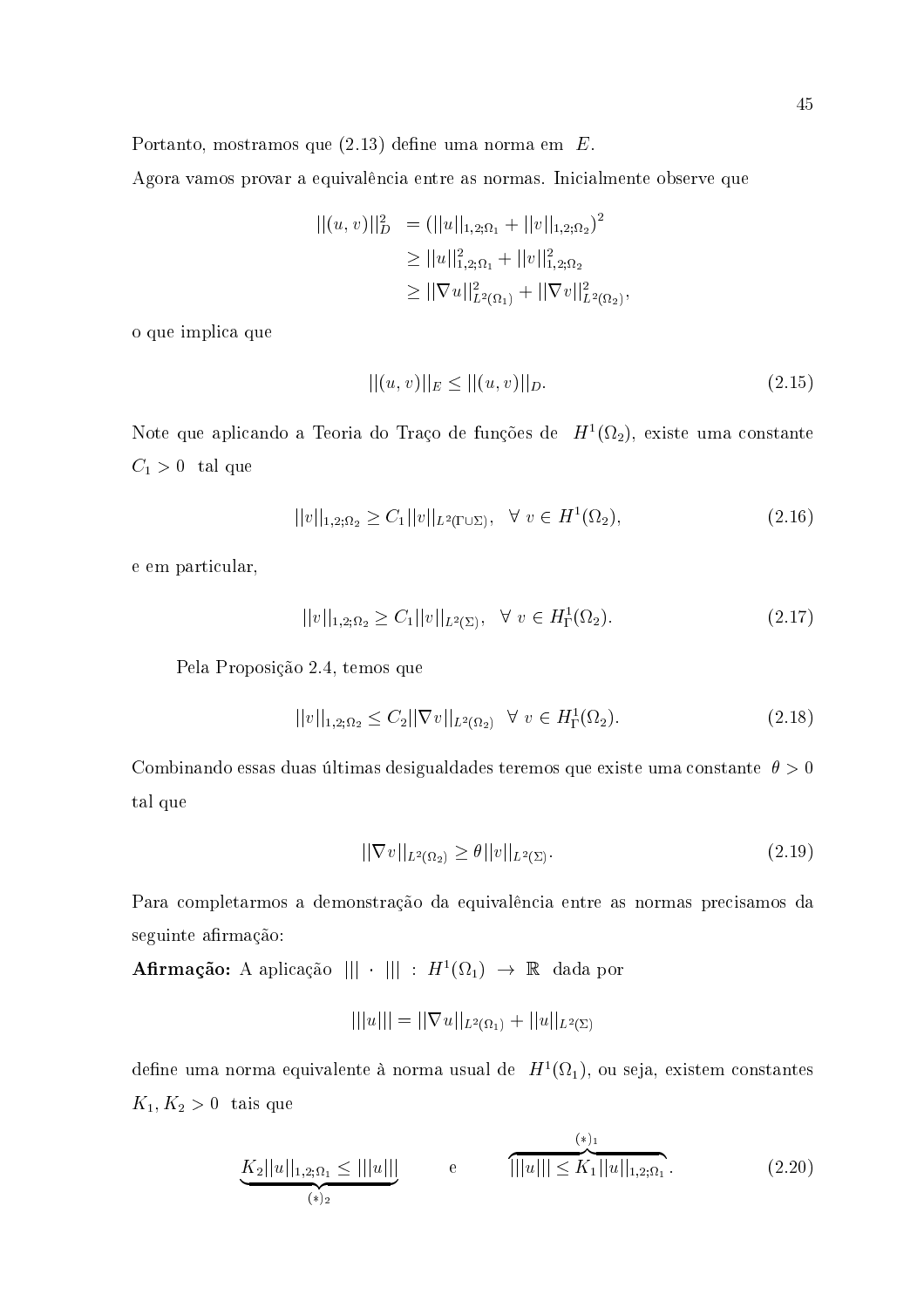$$
||u||_{L^{2}(\Sigma)} \leq C||u||_{1,2;\Omega_1}, \ \ \forall \ u \in H^{1}(\Omega_1).
$$

Daí,

$$
|||u||| = ||\nabla u||_{L^2(\Omega_1)} + ||u||_{L^2(\Sigma)} \le ||\nabla u||_{L^2(\Omega_1)} + C||u||_{1,2;\Omega_1},
$$

donde segue-se que

$$
|||u||| \le K_1 ||u||_{1,2;\Omega_1}.
$$
\n(2.21)

Por outro lado, resulta do Teorema C.24 (Ver Apêndice C), que existe uma constante  $C > 0$  tal que

$$
\int_{\Omega_1} |u|^2 dx \le C \left( \int_{\Omega_1} |\nabla u|^2 dx + \int_{\Sigma} |u|^2 ds \right), \quad \forall u \in H^1(\Omega_1)
$$

Daí,

$$
||u||_{1,2;\Omega_1}^2 = \int_{\Omega_1} |\nabla u|^2 dx + \int_{\Omega_1} |u|^2 dx \leq C_1 \left( ||\nabla u||_{L^2(\Omega_1)}^2 + ||u||_{L^2(\Sigma)}^2 \right),
$$

o que implica por sua vez, que

$$
||u||_{1,2;\Omega_1}^2 \leq C_1 (||\nabla u||_{L^2(\Omega_1)} + ||u||_{L^2(\Sigma)})^2
$$

Donde concluímos que existe uma constante  $K_2 > 0$ tal que

$$
K_2||u||_{1,2;\Omega_1} \le |||u|||.
$$
\n(2.22)

Juntando (2.21) e (2.22) obtemos (2.20), mostrando assim a afirmação.

Agora usaremos essa afirmação e outros fatos para obtermos a equivalência desejada.

Por definição,

$$
||(u, v)||_{D}^{2} = (||u||_{1,2;\Omega_{1}} + ||v||_{1,2;\Omega_{2}})^{2}
$$
  
= 
$$
||u||_{1,2;\Omega_{1}}^{2} + 2||u||_{1,2;\Omega_{1}}||v||_{1,2;\Omega_{2}} + ||v||_{1,2;\Omega_{2}}^{2}.
$$

Usando a desigualdade  $(*_2)$  dada em  $(2.20)$  teremos

$$
\begin{aligned} ||(u,v)||_D^2 &\leq C_3 \left( ||\nabla u||_{L^2(\Omega_1)} + ||u||_{L^2(\Sigma)} \right)^2 + 2C_4 \left( ||\nabla u||_{L^2(\Omega_1)} + ||u||_{L^2(\Sigma)} \right) ||v||_{1,2;\Omega_2} + ||v||_{1,2;\Omega_2}^2 \\ &\leq C_3 ||\nabla u||_{L^2(\Omega_1)}^2 + 2C_3 ||\nabla u||_{L^2(\Omega_1)} ||u||_{L^2(\Sigma)} + C_3 ||u||_{L^2(\Sigma)}^2 + 2C_4 ||\nabla u||_{L^2(\Omega_1)} ||v||_{1,2;\Omega_2} \\ &\quad + 2C_4 ||u||_{L^2(\Sigma)} ||v||_{1,2;\Omega_2} + ||v||_{1,2;\Omega_2}^2, \end{aligned}
$$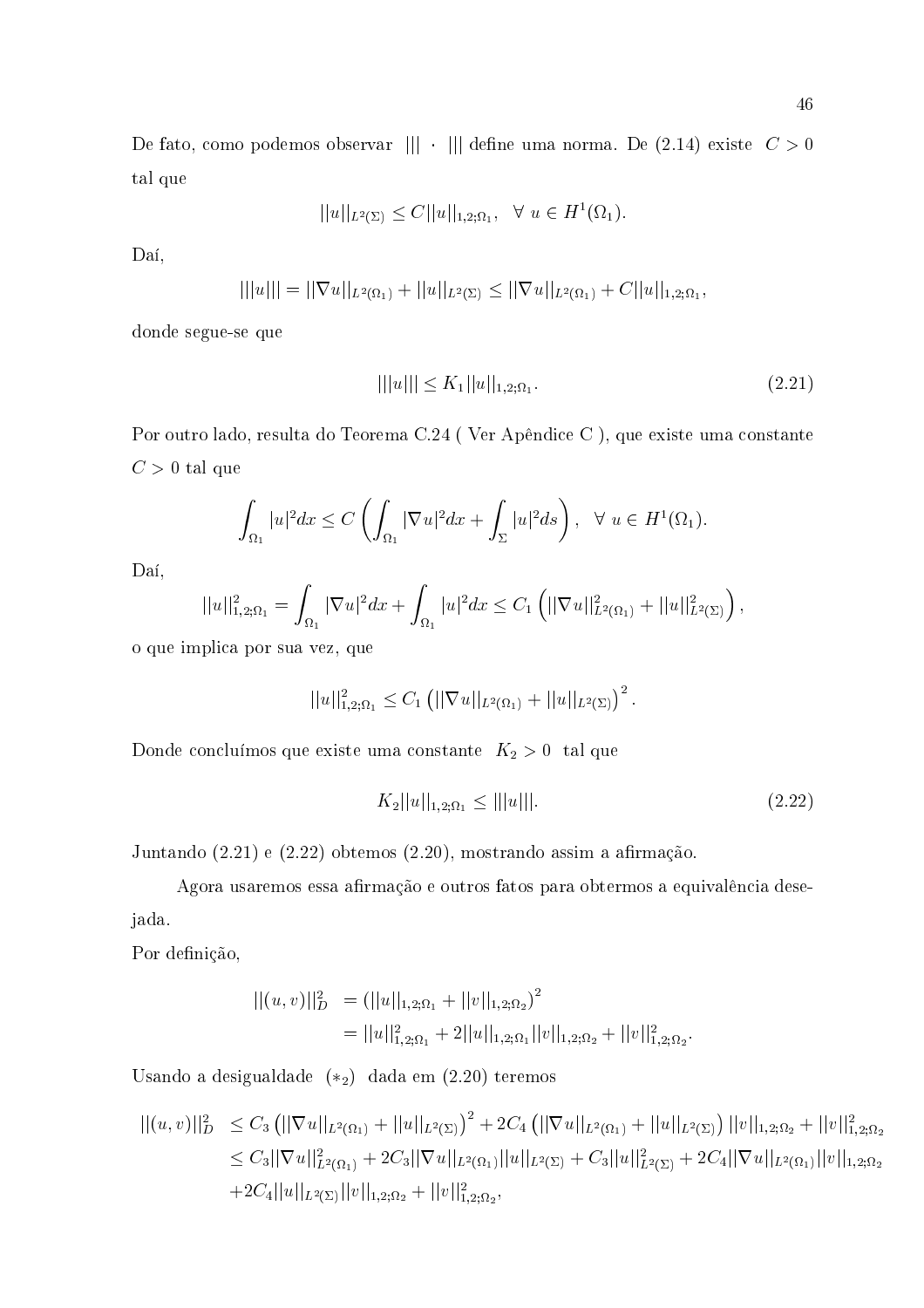donde usando a condição de transmissão (2.3), substituindo as desigualdades (2.18) e  $(2.19)$ , obtemos que

$$
||(u,v)||_{D}^{2} \leq C_{5}||\nabla u||_{L^{2}(\Omega_{1})}^{2} + 2C_{6}||\nabla u||_{L^{2}(\Omega_{1})}||\nabla v||_{L^{2}(\Omega_{2})} + C_{7}||\nabla v||_{L^{2}(\Omega_{2})}^{2},
$$

o que implica, devido a uma simples desigualdade de números reais, que

$$
||(u,v)||_{D}^{2} \leq C_{8}||\nabla u||_{L^{2}(\Omega_{1})}^{2}+C_{9}||\nabla v||_{L^{2}(\Omega_{2})}^{2}.
$$

Escrevendo  $C_{10} = \max\{C_8, C_9\}$ , temos que

$$
||(u, v)||_D^2 \leq C_{10}||(u, v)||_E^2
$$

ou seja, existe uma constante  $C > 0$  tal que

$$
C||(u, v)||_D \le ||(u, v)||_E. \tag{2.23}
$$

Essa última desigualdade juntamente com (2.15) resulta na equivalência das normas, concluindo com a prova do item  $(i)$ .

 $(ii)$  Inicialmente, observamos que  $\,E\,$  é um subespaço de  $\,H^1(\Omega_1)\times H^1(\Omega_2).$  Então, resta-nos mostrar que  $\;E\;$  é fechado em  $\;H^1(\Omega_1)\times H^1(\Omega_2).$  Para isto, vamos considerar uma sequência  $(w_n) = ((u_n, v_n)) \subset E$  tal que

$$
w_n \to w_0 = (u_0, v_0)
$$
 em  $H^1(\Omega_1) \times H^1(\Omega_2)$ .

Logo,

$$
u_n = v_n \quad \text{sobre} \quad \Sigma = \partial \Omega_1 \tag{2.24}
$$

 $\mathbf{e}$ 

$$
v_n = 0 \quad \text{sobre} \quad \Gamma = \partial \Omega \tag{2.25}
$$

Temos também que,

$$
u_n \to u_0 \quad \text{em} \quad H^1(\Omega_1) \tag{2.26}
$$

 $\mathbf{e}$ 

$$
v_n \to v_0 \quad \text{em} \quad H^1(\Omega_2). \tag{2.27}
$$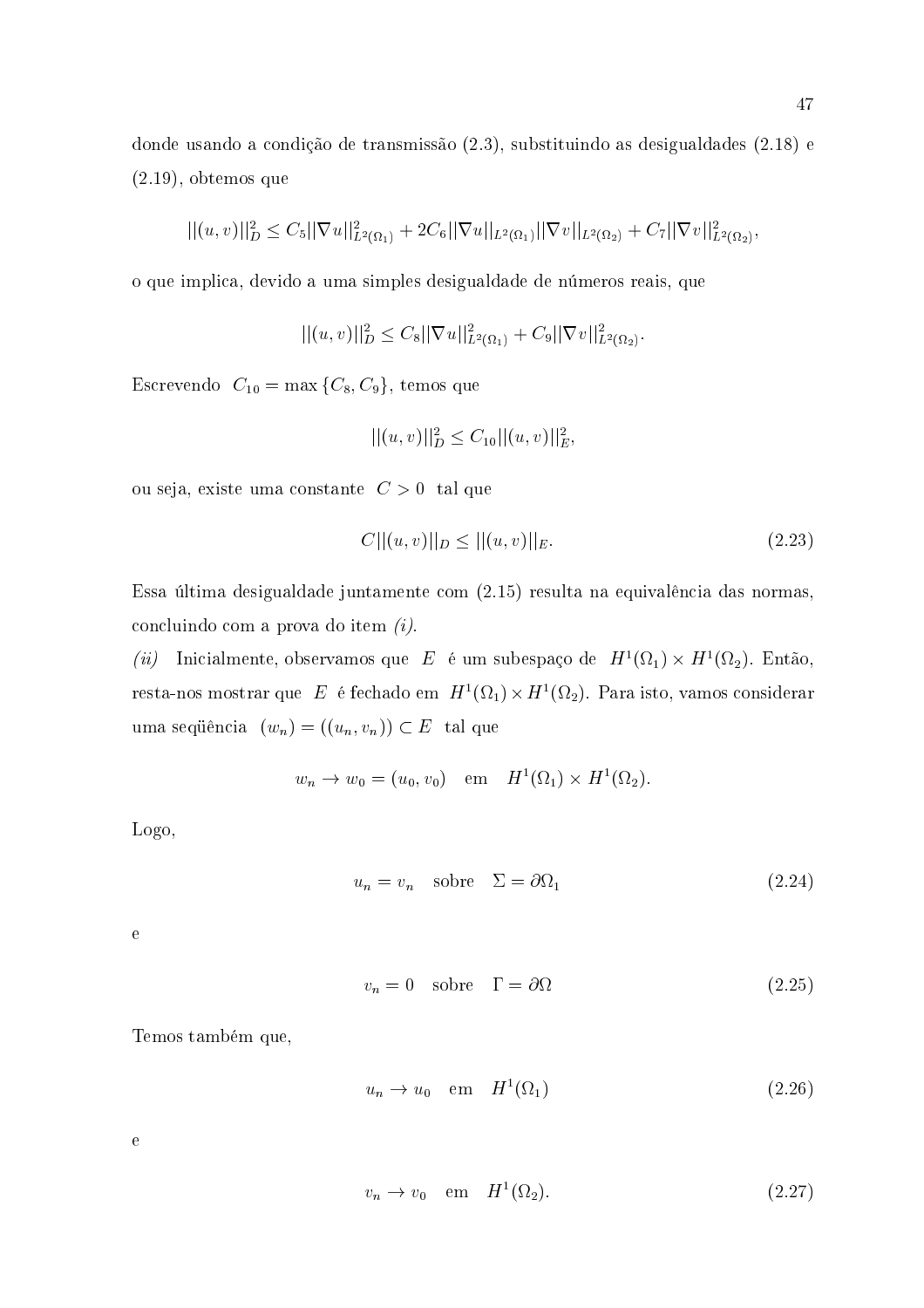Observe, usando a desigualdade (2.16), temos que

$$
||v_n - v_0||_{1,2;\Omega_1} \geq C_1||v_n - v_0||_{L^2(\Sigma \cup \Gamma)},
$$

o que implica, devido a  $(2.25)$ , que

$$
||v_n - v_0||_{1,2;\Omega_1} \geq C_1 ||v_0||_{L^2(\Gamma)},
$$

ou seja,

$$
||v_0||_{L^2(\Gamma)} \leq C_2||v_n - v_0||_{1,2;\Omega_1}.
$$

Decorre da convergência dada em (2.27) que o lado direito desta última desigualdade tende a zero e, portanto,

$$
v_0=0 \quad {\rm sobre} \quad \Gamma,
$$

ou seja,

$$
v_0 \in H^1_{\Gamma}(\Omega_2).
$$

Por outro lado, segue-se que

$$
||u_0 - v_0||_{L^2(\Sigma)} = ||(u_0 - u_n) + (v_n - v_0)||_{L^2(\Sigma)}
$$
  
\n
$$
\leq ||u_0 - u_n||_{L^2(\Sigma)} + ||v_n - v_0||_{L^2(\Sigma)}
$$
  
\n
$$
\leq ||\nabla u_0 - \nabla u_n||_{L^2(\Omega_1)} + ||u_0 - u_n||_{L^2(\Sigma)} + ||v_n - v_0||_{L^2(\Sigma)}
$$

donde, devido a desigualdade dada em (2.17), resulta em

$$
||u_0 - v_0||_{L^2(\Sigma)} \le |||u_0 - u_n||| + C||v_n - v_0||_{1,2;\Omega_2}.
$$

De  $(*_1)$  dada em  $(2.20)$ , resulta que

$$
||u_0 - v_0||_{L^2(\Sigma)} \le K_1||u_0 - u_n||_{1,2;\Omega_1} + C||v_n - v_0||_{1,2;\Omega_2} \to 0, \quad \text{qdo.} \quad n \to +\infty,
$$

uma vez que as convergências dadas em (2.26) e (2.27) ocorrem. Consequentemente,

$$
\int_{\Sigma} |u_0 - v_0|^2 ds = 0,
$$

donde segue-se que

$$
u_0 = v_0 \quad \text{sobre} \quad \Sigma
$$

Mostrando desse modo que

$$
w_0 = (u_0, v_0) \in E,
$$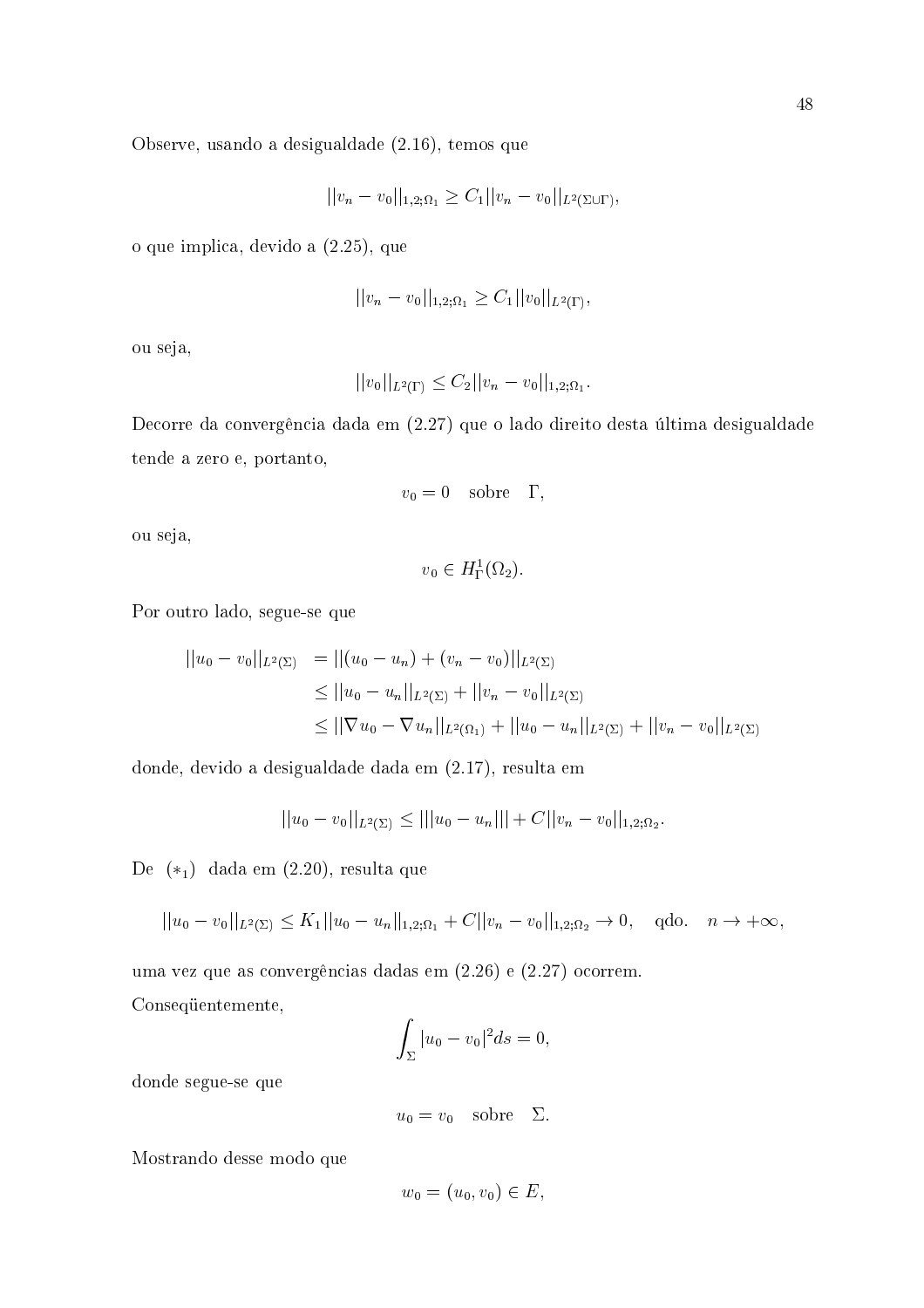e assim concluímos com a demonstração do item  $(ii)$  e, consequentemente com a do  $lema 2.1.$  $C.q.d.$ 

Desse modo, dizemos que uma dupla de funções  $(u, v) \in E$  é solução fraca do sistema  $(2.1)$  -  $(2.4)$  se,  $\forall$   $(\varphi, \psi) \in E$ , tivermos

$$
a\left(||\nabla u||^{2}_{L^{2}(\Omega_{1})}\right)\int_{\Omega_{1}}\nabla u \nabla \varphi dx+b\left(||\nabla v||^{2}_{L^{2}(\Omega_{2})}\right)\int_{\Omega_{2}}\nabla v \nabla \psi dx=\int_{\Omega_{1}}f(x,u)\varphi dx+\int_{\Omega_{2}}g(x,v)\psi dx
$$

**Observação 2.1** Note que as soluções fracas do sistema  $(2.1)$ - $(2.4)$  são pontos críticos do funcional  $J : E \rightarrow \mathbb{R}$  dado por

$$
J(u,v) = \frac{1}{2}A\left(||\nabla u||^2_{L^2(\Omega_1)}\right) + \frac{1}{2}B\left(||\nabla v||^2_{L^2(\Omega_2)}\right) - \int_{\Omega_1} F(x,u)dx - \int_{\Omega_2} G(x,v)dx
$$

onde  $A, B, F, e, G$  denotam as primitivas das funções  $a, b, f, e, g$ , respectivamente.

Agora mostraremos que o funcional J, acima definido, é fracamente semicontínuo inferiormente (fracamente s.c.i.) e de classe  $C^1$  com

$$
\langle J'(u,v),(\varphi,\psi)\rangle = a\left(||\nabla u||^2_{L^2(\Omega_1)}\right) \int_{\Omega_1} \nabla u \nabla \varphi dx + b\left(||\nabla v||^2_{L^2(\Omega_2)}\right) \int_{\Omega_2} \nabla v \nabla \psi dx - \int_{\Omega_1} f(x,u)\varphi dx - \int_{\Omega_2} g(x,v)\psi dx, \quad \forall (u,v), (\varphi,\psi) \in E.
$$

Primeiramente mostraremos que o funcional  $J$  é de classe  $C<sup>1</sup>$ . Para isto, consideremos os seguintes funcionais:

 $\bullet$  A aplicação

$$
J_1 : H^1(\Omega_1) \longrightarrow \mathbb{R}
$$
  

$$
u \longmapsto J_1(u) = \frac{1}{2}A\left(||\nabla u||^2_{L^2(\Omega_1)}\right)
$$

é de classe  $C^1(H^1(\Omega_1); \mathbb{R})$  uma vez que é composição de aplicações de classe  $C^1$ , ou seja,

$$
J_1 = \frac{1}{2}(A \circ \phi)
$$

onde A é a primitiva da função contínua  $a \cdot e \phi(u) = ||\nabla u||^2_{L^2(\Omega_1)}$ . Daí, aplicando a regra da cadeia, obtemos

$$
\langle J_1'(u), \varphi \rangle = a \left( ||\nabla u||^2_{L^2(\Omega_1)} \right) \int_{\Omega_1} \nabla u \nabla \varphi dx, \quad \forall \varphi \in H^1(\Omega_1).
$$

· Segue-se, como acima, que a aplicação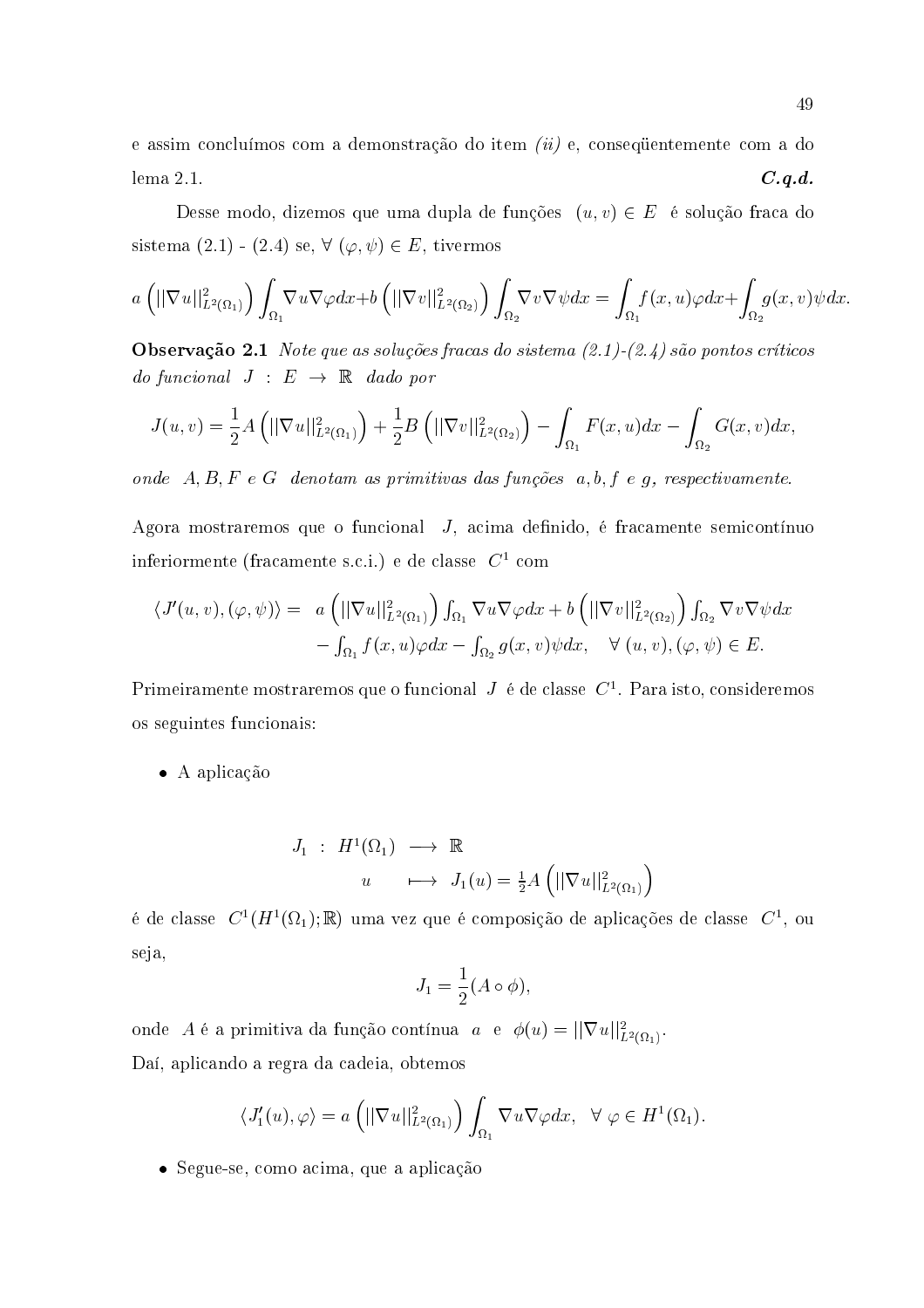$$
J_2 : H^1(\Omega_2) \longrightarrow \mathbb{R}
$$
  

$$
v \longrightarrow J_2(v) = \frac{1}{2}B\left(||\nabla v||^2_{L^2(\Omega_2)}\right)
$$

é de classe  $C^1(H^1(\Omega_2); \mathbb{R})$  com

$$
\langle J_2'(v), \varphi \rangle = b \left( ||\nabla v||^2_{L^2(\Omega_2)} \right) \int_{\Omega_2} \nabla v \nabla \psi dx, \quad \forall \psi \in H^1(\Omega_2).
$$

· Agora observe a aplicação dada por

$$
J_3 : H^1(\Omega_1) \longrightarrow \mathbb{R}
$$
  

$$
u \longrightarrow J_3(u) = \int_{\Omega_1} F(x, u) dx.
$$

Antes de provarmos que este funcional é de classe  $C<sup>1</sup>$ , recordando a hipótese (2.6), notamos que ela é equivalente a:

dado  $\epsilon > 0$ , existe uma constante  $C_{\epsilon} > 0$  tal que

$$
|f(x,s)| \le \epsilon |s|^{\rho-1} + C_{\epsilon}, \quad \forall (x,s) \in \overline{\Omega}_1 \times \mathbb{R}.
$$
 (2.28)

Daí, deduzimos que a primitiva de  $f$ , que estamos denotando por  $F$ , satisfaz, para  $\rho \leq 2\sigma \hspace{2mm} \hbox{com} \hspace{2mm} 1\leq \rho < 2N/N-2 \hspace{2mm} \hbox{se} \hspace{2mm} N\geq 3 \hspace{2mm} \hbox{ou} \hspace{2mm} \rho >1 \hspace{2mm} \hbox{se} \hspace{2mm} N=2, \hbox{ que}$ 

$$
\lim_{|s| \to \infty} \frac{F(x, s)}{|s|^\rho} = 0
$$

e, consequentemente, dado $\ \epsilon >0,$ existe uma constante $\ C_{\epsilon} >0\ \ \text{tal}$ que

$$
|F(x,s)| \le \epsilon |s|^{\rho} + C_{\epsilon}, \quad \forall (x,s) \in \overline{\Omega}_1 \times \mathbb{R}.
$$
 (2.29)

Agora, mostraremos que o funcional $\ J_{3}$ é de classe  $\ C^{1}$  com

$$
\langle J_3'(u), \varphi \rangle = \int_{\Omega_1} f(x, u) \varphi dx
$$

Dividiremos a demonstração em dois casos:

 $1^{\circ}$ CASO:  $N \geq 3$ .

Provaremos este caso, seguindo as seguintes etapas:

 $J_3$  é Fréchet Diferenciável com  $(i)$ 

$$
\langle J_3'(u), \varphi \rangle = \int_{\Omega_1} f(x, u) \varphi dx, \ \ \forall \ \varphi \in H^1(\Omega_1).
$$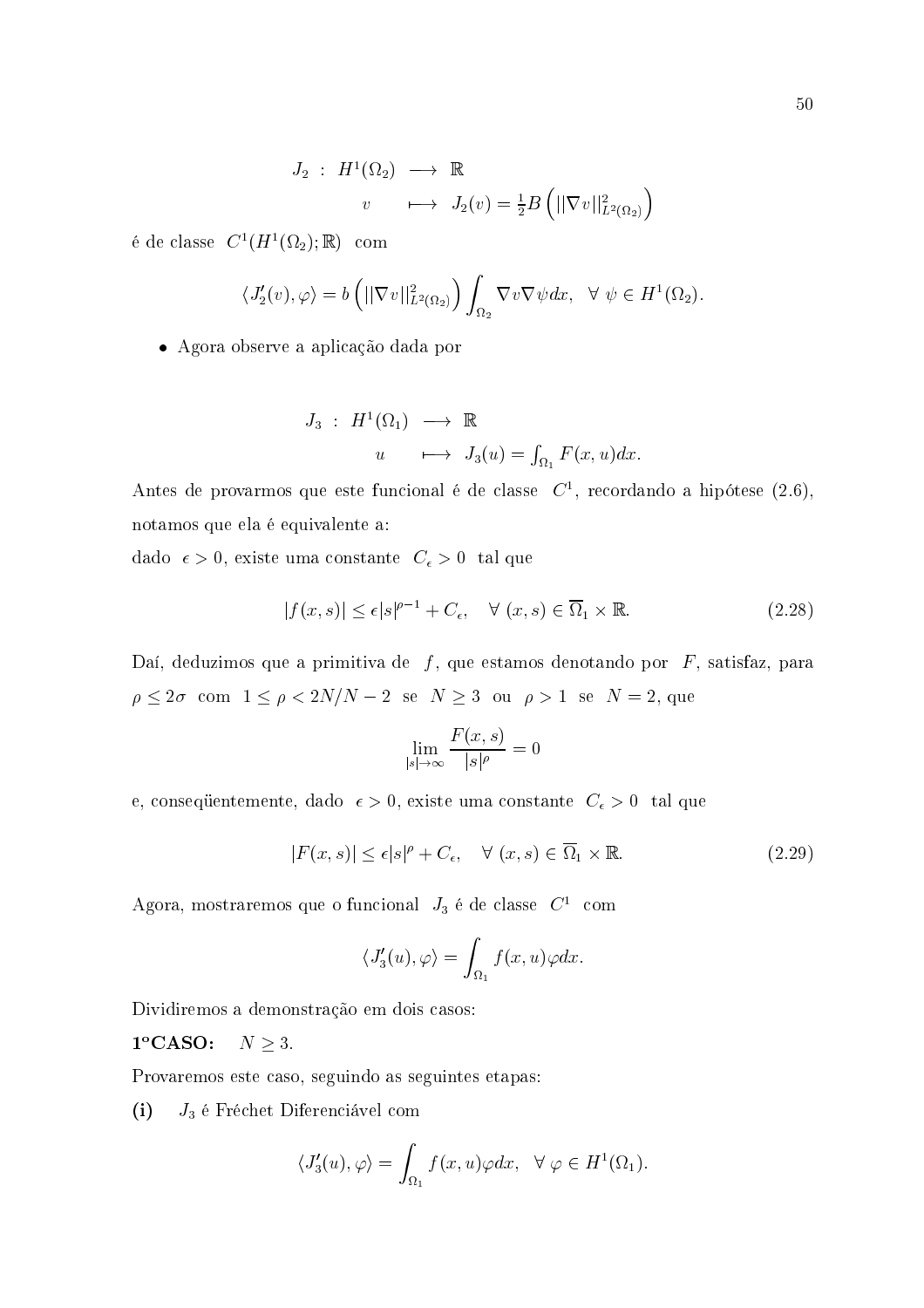De fato, seja  $u \in H^1(\Omega_1)$  fixado e para  $\varphi \in H^1(\Omega_1)$ , considere

$$
r(\varphi) = J_3(u + \varphi) - J_3(u) - \int_{\Omega_1} f(x, u)\varphi dx.
$$
 (2.30)

Nosso objetivo é mostrar que

$$
\lim_{\|\varphi\|_{1,2;\Omega_1}\to 0}\frac{r(\varphi)}{\|\varphi\|_{1,2;\Omega_1}}=0,
$$

ou seja, dado  $\epsilon' > 0$ , existe  $\delta > 0$  tal que

$$
||\varphi||_{1,2;\Omega_1} < \delta \quad \Rightarrow \quad |r(\varphi)| \le \epsilon' ||\varphi||_{1,2;\Omega_1}.)
$$
\n(2.31)

Segue da definição de  $J_3$  e de  $(2.30)$  que

$$
r(\varphi) = \int_{\Omega_1} \left[ F(x, u + \varphi) - F(x, u) \right] dx - \int_{\Omega_1} f(x, u) \varphi dx.
$$
 (2.32)

Pelo Teorema Fundamental do Cálculo, obtemos

$$
F(x, u + \varphi) - F(x, u) = \int_0^1 \frac{d}{dt} F(x, u + t\varphi) dt
$$

Além disso, temos que

$$
\frac{d}{dt}F(x, u + t\varphi) = f(x, u + t\varphi)\varphi.
$$

Consequentemente,

$$
F(x, u + \varphi) - F(x, u) = \int_0^1 f(x, u + t\varphi)\varphi dt,
$$

que substituida na identidade (2.32) produz

$$
r(\varphi) = \int_{\Omega_1} \left[ \int_0^1 \left( f(x, u + t\varphi) - f(x, u) \right) \varphi \, dt \right] dx
$$

Aplicando o Teorema de Fubini (ver Teorema C.17, Apêndice C), obtemos

$$
|r(\varphi)| \le \int_0^1 \left[ \int_{\Omega_1} |f(x, u + t\varphi) - f(x, u)| \, |\varphi| \, dx \right] dt. \tag{2.33}
$$

**Afirmação 1:**  $f(\cdot, u) \in L^{q'}(\Omega_1)$ , onde  $q' = \frac{2N}{N+2}$  é o conjugado de  $2^* = \frac{2N}{N-2}$ . De fato, usando  $(2.28)$  teremos

$$
\int_{\Omega_1} |f(x, u)|^{q'} dx \leq \int_{\Omega_1} \left[ \epsilon |u|^{\rho - 1} + C_{\epsilon} \right]^{q'} dx
$$
  
\n
$$
\leq \int_{\Omega_1} \left[ 2 \max \{ \epsilon |u|^{\rho - 1}, C_{\epsilon} \} \right]^{q'} dx
$$
  
\n
$$
\leq \left( C_1 \int_{\Omega_1} |u|^{(\rho - 1) \cdot q'} dx + C_2 \int_{\Omega_1} dx \right) < \infty
$$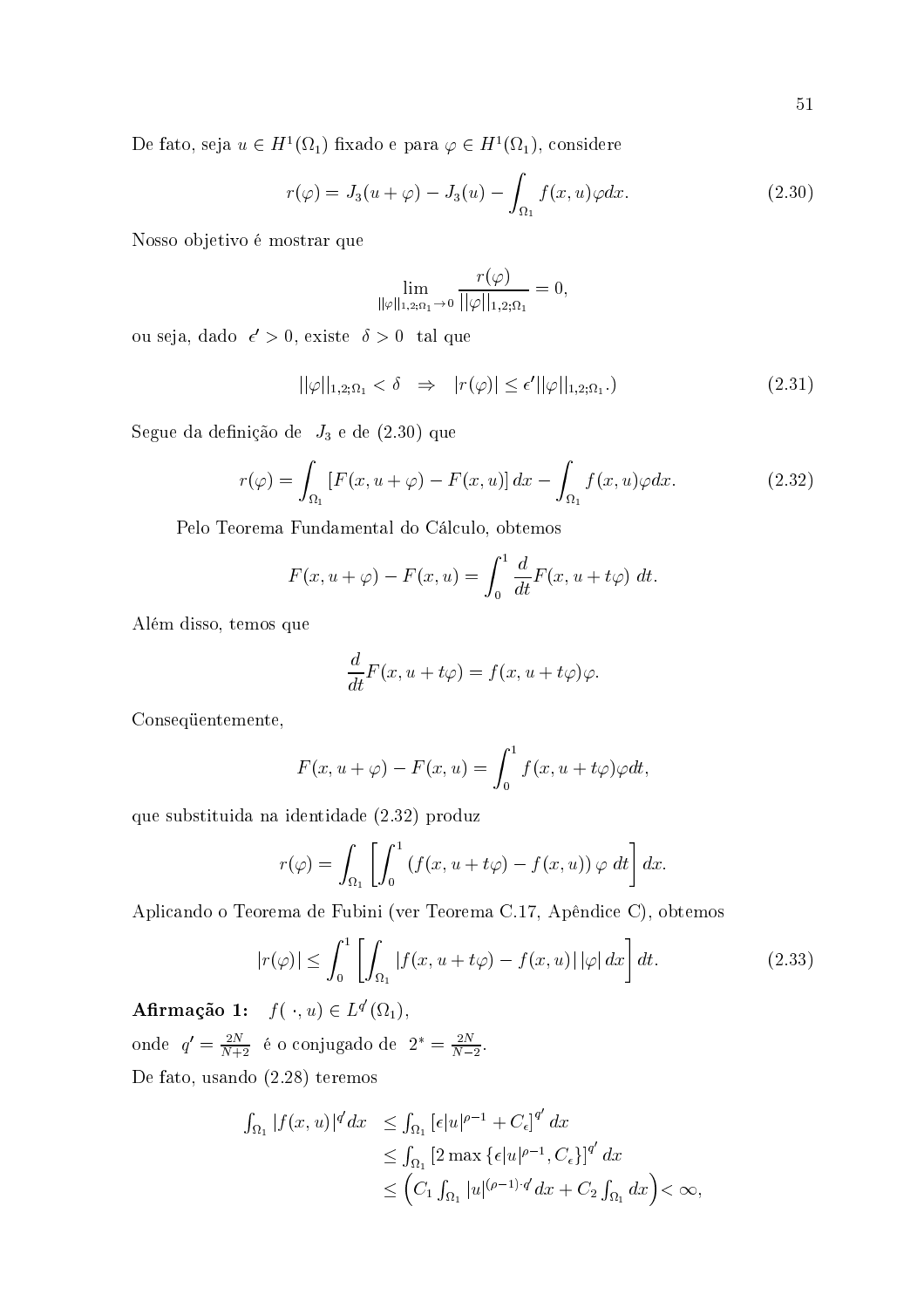devido $\Omega_1$ ser limitado e a imersão contínua  $H^1(\Omega_1) \hookrightarrow L^{q_1}(\Omega_1)$ ,  $1 \leq q_1 \leq \frac{2N}{N-2} = 2^*$ (ver Teorema C.14, item (i) Apêndice C), ficando assim justificada a afirmação 1.

Por outro lado, uma vez que  $\varphi \in H^1(\Omega_1)$  resulta, também da imersão contínua  $H^1(\Omega_1) \hookrightarrow L^{q_1}(\Omega_1)$  (ver Teorema C.14, item (i) Apêndice C), que

$$
\varphi \in L^{2^*}(\Omega_1)
$$

onde  $2^* = \frac{2N}{N-2}$   $e \frac{1}{2^*} + \frac{1}{q'} = 1$ .

Daí, aplicando a Desigualdade de Hölder (ver Teorema C.5, Apêndice C) em  $(2.33)$ , teremos

$$
|r(\varphi)| \leq \int_0^1 \left( \left| |f(\cdot, u + t\varphi) - f(\cdot, u)| \right|_{L^{q'}(\Omega_1)} \cdot ||\varphi||_{L^{2^*}(\Omega_1)} \right) dt. \tag{2.34}
$$

Afirmação 2: Vale a convergência

$$
f(x, u + t\varphi) \longrightarrow f(x, u) \text{ em } L^{\frac{2^*}{\rho-1}}(\Omega_1)
$$

uniforme em  $t \in [0,1], \forall x \in \Omega_1$ .

Observamos que esta afirmação equivalente a

$$
f(x, u + t\varphi_n) \longrightarrow f(x, u)
$$
 em  $L^{\frac{2^*}{\rho-1}}(\Omega_1)$ 

uniforme em t, com  $\varphi_n \to 0$  em  $H^1(\Omega_1)$  qdo  $n \to +\infty$ .

## Demonstração da Afirmação 2:

Consideremos  $(\varphi_n) \subset H^1(\Omega_1)$  com  $\varphi_n \to 0$  em  $H^1(\Omega_1)$ . Segue da imersão contínua  $H^1(\Omega_1) \hookrightarrow L^{q_1}(\Omega_1)$  (ver Teorema C.14, item *(i)* Apêndice C) que

$$
\varphi_n \to 0 \quad \text{em} \quad L^{2^*}(\Omega_1),
$$

onde  $2^* = \frac{2N}{N-2}$ .

Logo (ver Teorema C.13, Apêndice C), existe uma subsequência de  $(\varphi_n)$  (que continuaremos denotando por  $(\varphi_n)$ ) e  $h \in L^{2^*}(\Omega_1)$  de modo que

$$
|\varphi_n(x)| \le h(x) \quad q.t.p. \quad \text{em} \quad \Omega_1
$$

 $\mathbf e$ 

$$
(u + t\varphi_n)(x) \longrightarrow u(x) \quad q.t.p. \quad \text{em} \quad \Omega_1. \tag{2.35}
$$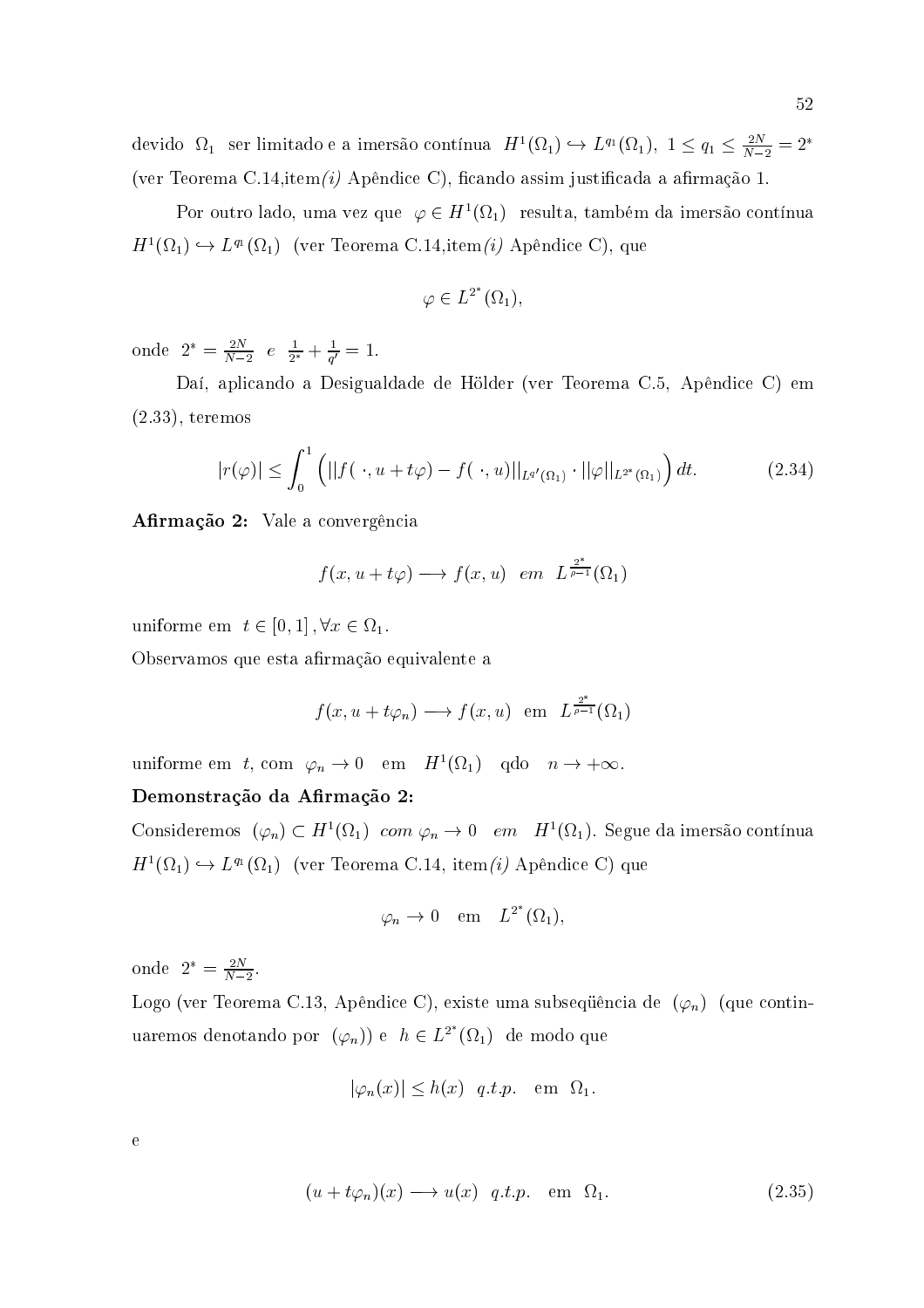Daí,

$$
|(u + t\varphi_n)(x)| \le (|u| + h)(x) \quad q.t.p., \quad \Omega_1 \quad \forall \ t \in [0, 1]. \tag{2.36}
$$

Agora usando a continuidade de  $f$  e (2.35), temos que

$$
f(x, u + t\varphi_n) \longrightarrow f(x, u) q.t.p. \text{ em } \Omega_1
$$

ou seja,

$$
|f(x,(u+t\varphi_n)(x))-f(x,u(x))|^{\frac{2^*}{\rho-1}}\longrightarrow 0 \quad q.t.p. \text{ em } \Omega_1.
$$

Além disso, usando a condição de crescimento dada em (2.28), a limitação uniforme em (2.36) e o fato de  $\Omega_1$  ser limitado, resulta que existe uma função  $\Phi \in L^1(\Omega_1)$  tal que

$$
|f(x,(u+t\varphi_n)(x)) - f(x,u(x))|^{\frac{2^*}{\rho-1}} \leq \Phi,
$$

donde segue-se, aplicando o Teorema da convergência dominada de Lebesgue (Ver Teorema C.7, Apêndice C), que

$$
\lim_{n \to \infty} \left( \int_{\Omega_1} |f(x, (u + t\varphi_n)(x)) - f(x, u(x))| \frac{2^*}{p-1} dx \right) = 0
$$

isto é,

$$
f(x, u + t\varphi) \longrightarrow f(x, u)
$$
 em  $L^{\frac{2^*}{\rho-1}}(\Omega_1)$ ,

mostrando a afirmação 2.

Isto também significa, dado $\,\epsilon'>0\,\,$ existe $\,\delta>0\,\,$ tal que

$$
||\varphi||_{1,2;\Omega_1} < \delta \Rightarrow ||f(\cdot, u + t\varphi) - f(\cdot, u)||_{L^{\frac{2^*}{\rho-1}}(\Omega_1)} < \epsilon',
$$

uniforme em  $t$ .

Desde que  $1 < q' < \frac{2^*}{\rho - 1}$ e  $\Omega_1$ é limitado (ver Teorema C.20, Apêndice C), então vale a seguinte imersão contínua

$$
L^{\frac{2^*}{\rho-1}}(\Omega_1) \hookrightarrow L^{q'}(\Omega_1),
$$

onde  $2^* = \frac{2N}{N-2}$  e  $q' = \frac{2N}{N+2}$ . Daí,

$$
||\varphi||_{1,2;\Omega_1} < \delta \Rightarrow ||f(\cdot,u+t\varphi)-f(\cdot,u)||_{L^{q'}(\Omega_1)} < C\epsilon',
$$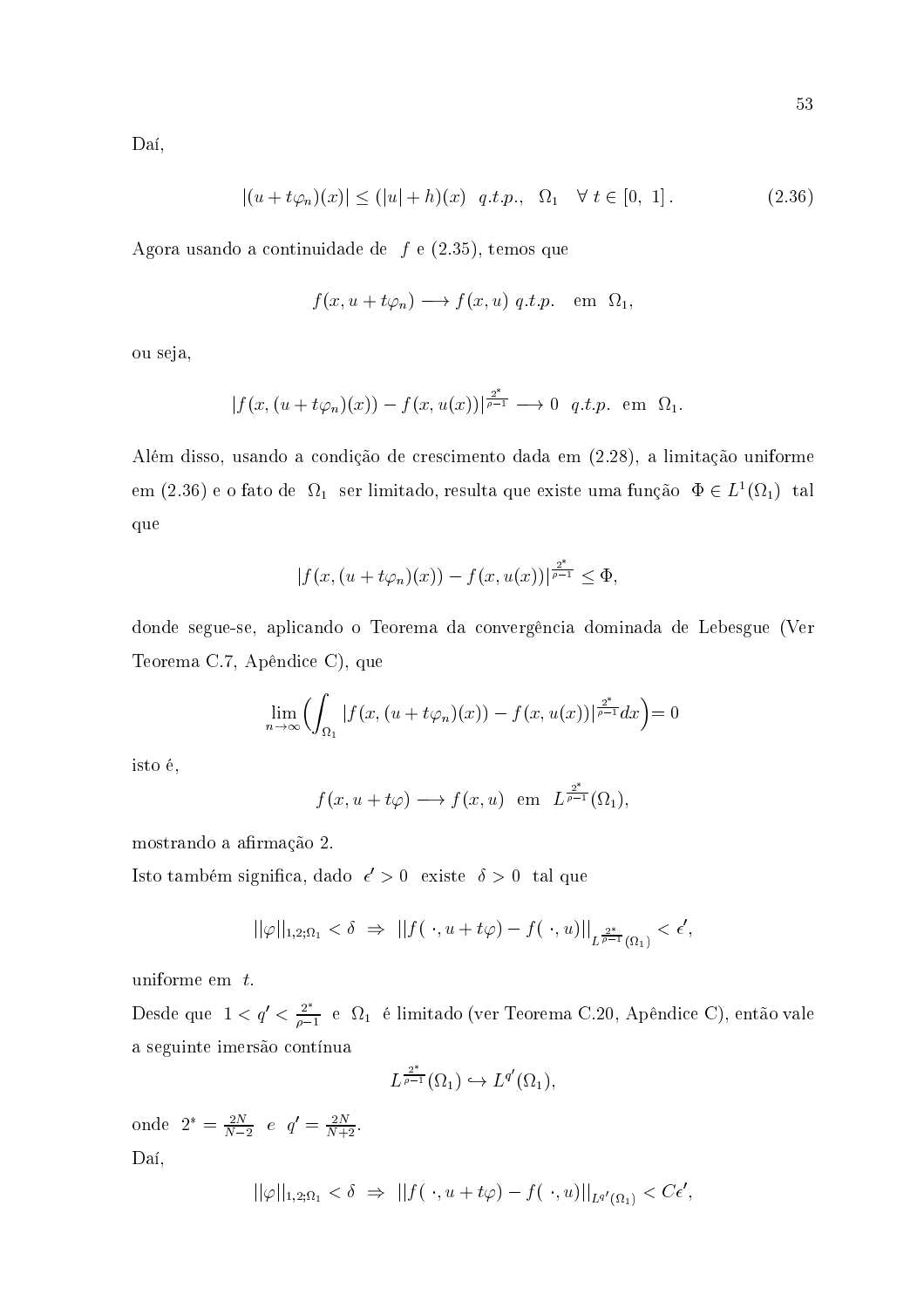uniforme em  $t$ .

Substituindo isto em  $(2.34)$  encontramos

$$
|r(\varphi)| \leq C\epsilon' \cdot ||\varphi||_{L^{2^*}(\Omega_1)}
$$

que pela imersão contínua  $H^1(\Omega_1) \hookrightarrow L^{q_1}(\Omega_1)$ ,  $1 \le q_1 \le \frac{2N}{N-2} = 2^*$  (ver Teorema C.14, item *(i)* Apêndice C) resulta em

$$
|r(\varphi)| \leq C_1 \epsilon' ||\varphi||_{1,2;\Omega_1} \quad \text{sempre que} \quad ||\varphi||_{1,2;\Omega_1} < \delta,
$$

mostrando  $(2.31)$  e, concluindo desse modo que o funcional  $J_3$  definido anteriormente é Fréchet diferenciável com

$$
\langle J_3'(u), \varphi \rangle = \int_{\Omega_1} f(x, u) \varphi dx, \ \forall \varphi \in H^1(\Omega_1)
$$

 $(ii)$  $J'_3$  é contínuo.

De fato, seja

$$
(v_n)\subset H^1(\Omega_1)\quad \text{com}\quad v_n\longrightarrow 0.
$$

Como no item anterior, usando o Teorema da convergência dominada de Lebesgue(ver Teorema C.7, Ap.C), temos que

$$
\lim_{n\to\infty}\Bigl(\int_{\Omega_1}|f(x,(u+v_n)(x))-f(x,u(x))|^{\frac{2^*}{\rho-1}}dx\Bigr)=0
$$

Uma vez que $1 < q' < \frac{2^*}{\rho - 1}$ e  $\Omega_1$ é limitado (ver Teorema C.20, Apêndice C), então

$$
||f(\cdot, u+v_n)-f(\cdot, u)||_{L^{q'}(\Omega_1)} \longrightarrow 0 \quad \text{qdo.} \quad v_n \to 0 \quad \text{em} \quad H^1(\Omega_1). \tag{2.37}
$$

Por outro lado, sabemos que

$$
||J_3'(u+v_n) - J_3'(u)||_{-1,2;\Omega_1} = \sup_{||\varphi||_{1,2;\Omega_1} \leq 1} |\langle J_3'(u+v_n) - J_3'(u), \varphi \rangle|.
$$
 (2.38)

No entanto, usando a desigualdade de Hölder (ver Teorema C.5, Apêndice C) e em seguida a imersão contínua  $H^1(\Omega_1) \hookrightarrow L^{2^*}(\Omega_1)$ , onde  $2^* = \frac{2N}{N-2}$  (ver Teorema C.14,  $item(i)$  Apêndice C), decorre que

$$
|\langle J_3'(u+v_n) - J_3'(u), \varphi \rangle| \le K_1 ||f(\cdot, u+v_n) - f(\cdot, u)||_{L^{q'}(\Omega_1)} \cdot ||\varphi||_{1,2;\Omega_1}.
$$
 (2.39)

Combinando (2.39) com (2.38) e usando a convergência dada em (2.37) chegamos que

$$
||J_3'(u + v_n) - J_3'(u)||_{-1,2;\Omega_1} \longrightarrow 0,
$$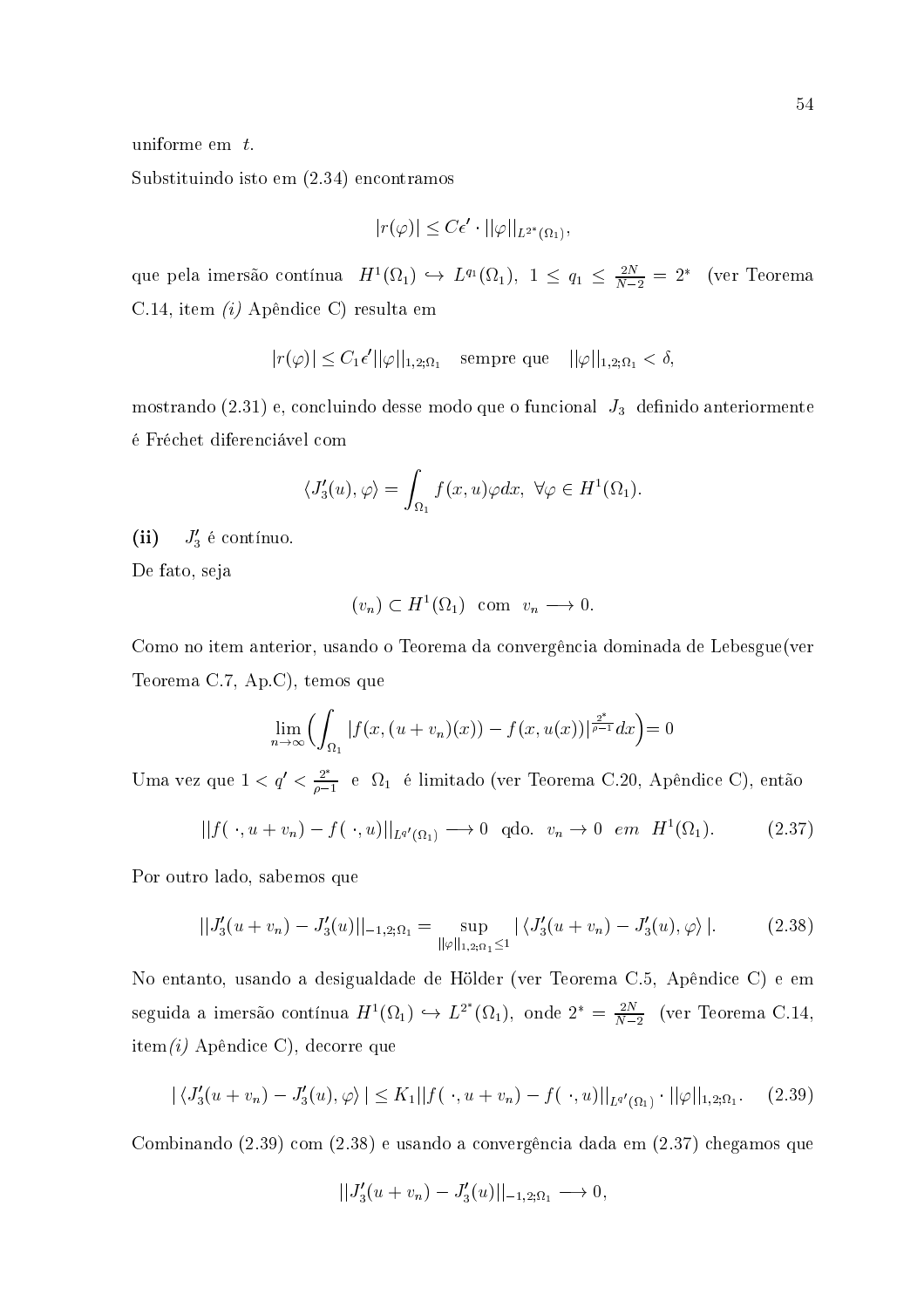mostrando assim a continuidade do funcional  $J'_3$ , para  $N \geq 3$ .

Portanto, pelos itens (i) e (ii), mostramos, para  $N \geq 3$ , que o funcional  $J_3 \in$  $C^1(H^1(\Omega_1);\mathbb{R})$  com

$$
\langle J_3'(u), \varphi \rangle = \int_{\Omega_1} f(x, u) \varphi dx, \ \forall \varphi \in H^1(\Omega_1).
$$

#### $2^{\circ}$ CASO:  $N=2$ .

Neste caso, procedemos de maneira análoga ao 1<sup>o</sup>caso, fazendo apenas algumas modificações que elencaremos abaixo:

Primeiramente, substituimos a imersão contínua  $H^1(\Omega_1) \hookrightarrow L^{q_1}(\Omega_1)$ ,  $1 \leq q_1 \leq \frac{2N}{N-2}$  $2^*$  (ver Teorema C.14, item $(i)$  Apêndice C),<br>pela imersão  $\ H^1(\Omega_1)\hookrightarrow L^{q_1}(\Omega_1),\ 1\leq$  $q_1 < \infty$  (ver Teorema C.14, item *(ii)* Apêndice C).

Em seguida, utilizando a imersão acima citada mostra-se que

$$
f(\cdot, u) \in L^{\frac{\rho}{\rho-1}}(\Omega_1),
$$

onde  $\frac{\rho}{\rho-1}$  é o conjugado de  $\rho$ ,  $\overline{e}$ 

$$
f(x, u + t\varphi) \longrightarrow f(x, u)
$$
 em  $L^{\frac{\rho}{\rho-1}}(\Omega_1)$ .

uniforme em  $t$ .

• De modo análogo segue-se que o funcional

$$
J_4 : H^1(\Omega_2) \longrightarrow \mathbb{R}
$$
  

$$
v \longrightarrow J_4(v) = \int_{\Omega_2} G(x, v) dx,
$$

é de classe  $C^1(H^1(\Omega_2); \mathbb{R})$  com

$$
\langle J_4'(v), \psi \rangle = \int_{\Omega_2} g(x, v) \psi dx, \ \forall \psi \in H^1(\Omega_2)
$$

Desse modo, concluímos que o funcional  $\ J\in C^1(E;\mathbb{R})$ com

$$
\langle J'(u, v), (\varphi, \psi) \rangle = a \left( ||\nabla u||_{L^2(\Omega_1)}^2 \right) \int_{\Omega_1} \nabla u \nabla \varphi dx + b \left( ||\nabla v||_{L^2(\Omega_2)}^2 \right) \int_{\Omega_2} \nabla v \nabla \psi dx - \int_{\Omega_1} f(x, u) \varphi dx - \int_{\Omega_2} g(x, v) \psi dx, \quad \forall (u, v), (\varphi, \psi) \in E.
$$
  
*C.q.d.*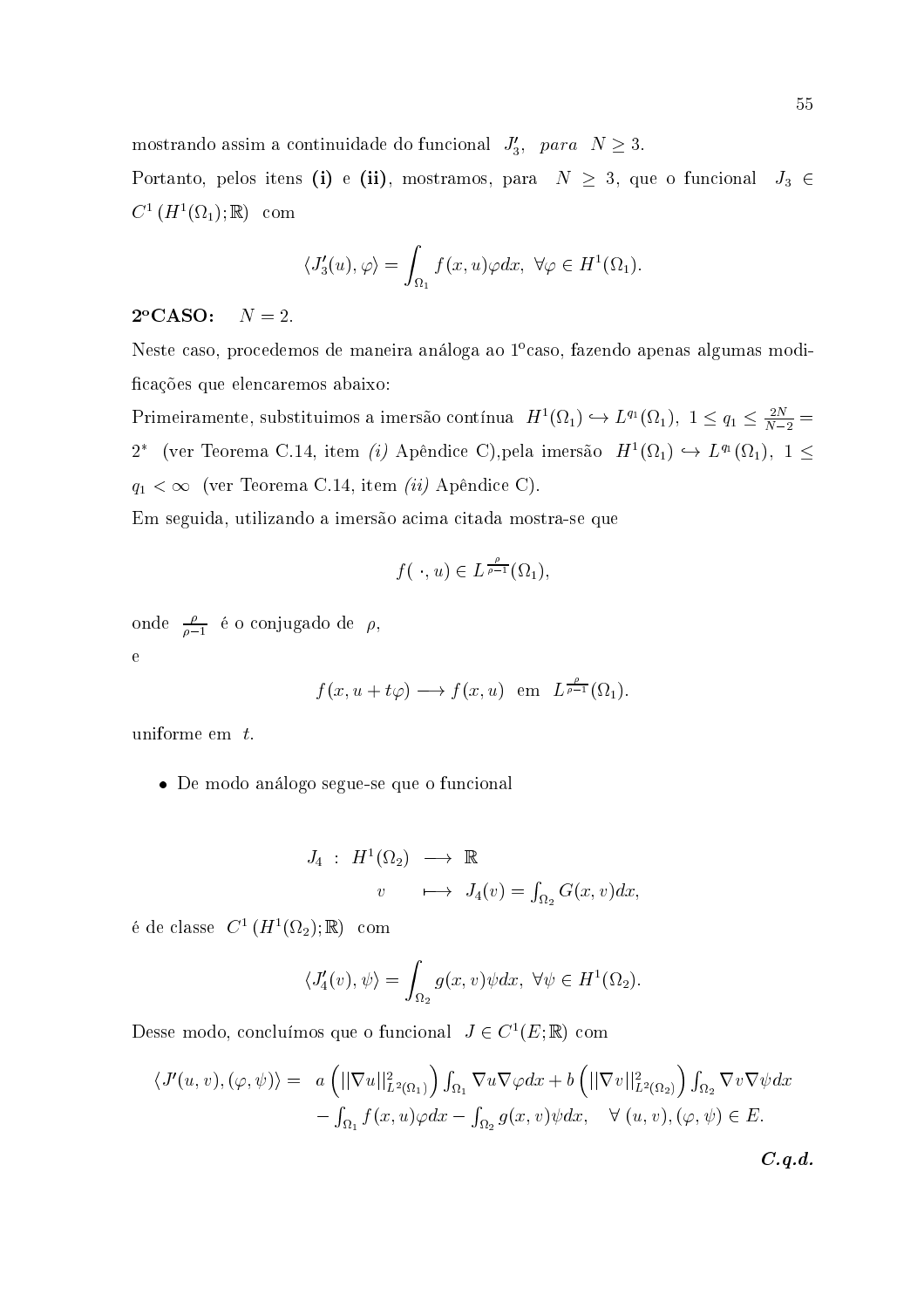Agora objetivamos mostrar que o funcional J, definido anteriormente, é fracamente semicontínuo inferiormente (fracamente s.c.i.). De fato, seja  $(u_n, v_n) \rightarrow (u_0, v_0)$ em  $E$ , isto é,

$$
u_n \rightharpoonup u_0 \quad em \quad H^1(\Omega_1)
$$

 ${\bf e}$ 

$$
v_n \rightharpoonup v_0 \quad em \quad H^1_\Gamma(\Omega_2).
$$

Consequentemente, devido a imersão compacta  $H^1(\Omega) \hookrightarrow L^p(\Omega)$  (ver Teorema C.16, itens (i) e (ii), Apêndice C), temos que existe uma subsequência de  $(u_n)$  (que continuaremos denotando por  $(u_n)$  tal que

$$
u_n \longrightarrow u_0 \quad e m \quad L^{\rho}(\Omega),
$$

para  $1 \le \rho < \frac{2N}{N-2} = 2^*$  se  $N > 2$  ou  $1 < \rho < +\infty$  se  $N = 2$ . Logo (ver Teorema C.13, Apêndice C), existe uma subsequência da subsequência  $(u_n)(\text{que})$ novamente continuamos denotando por  $(u_n)$ ) de modo que

$$
u_n(x) \longrightarrow u_0(x)
$$
 q.t.p. em  $\Omega_1$ 

 $\mathbf{e}$ 

 $|u_n(x)| \leq h(x)$  q.t.p. em  $\Omega_1$ ,  $h \in L^{\rho}(\Omega_1)$ .

Assim, usando a continuidade da função  $F$  e sua condição de crescimento dada em  $(2.29)$ , obtemos

$$
F(x, u_n(x)) \longrightarrow F(x, u_0(x)) \quad q.t.p. \quad em \quad \Omega_1 \tag{2.40}
$$

 $\mathbf{e}$ 

$$
F(x, u_n(x)) \le (\epsilon h(x)^{\rho} + C_{\epsilon}) \in L^1(\Omega_1), \tag{2.41}
$$

Segue então, do Teorema da Convergência Dominada de Lebesgue, que

$$
\int_{\Omega_1} F(x, u_n(x)) dx \longrightarrow \int_{\Omega_1} F(x, u_0(x)) dx.
$$
\n(2.42)

De modo inteiramente análogo, teremos

$$
\int_{\Omega_2} G(x, v_n(x)) dx \longrightarrow \int_{\Omega_2} G(x, v_0(x)) dx.
$$
\n(2.43)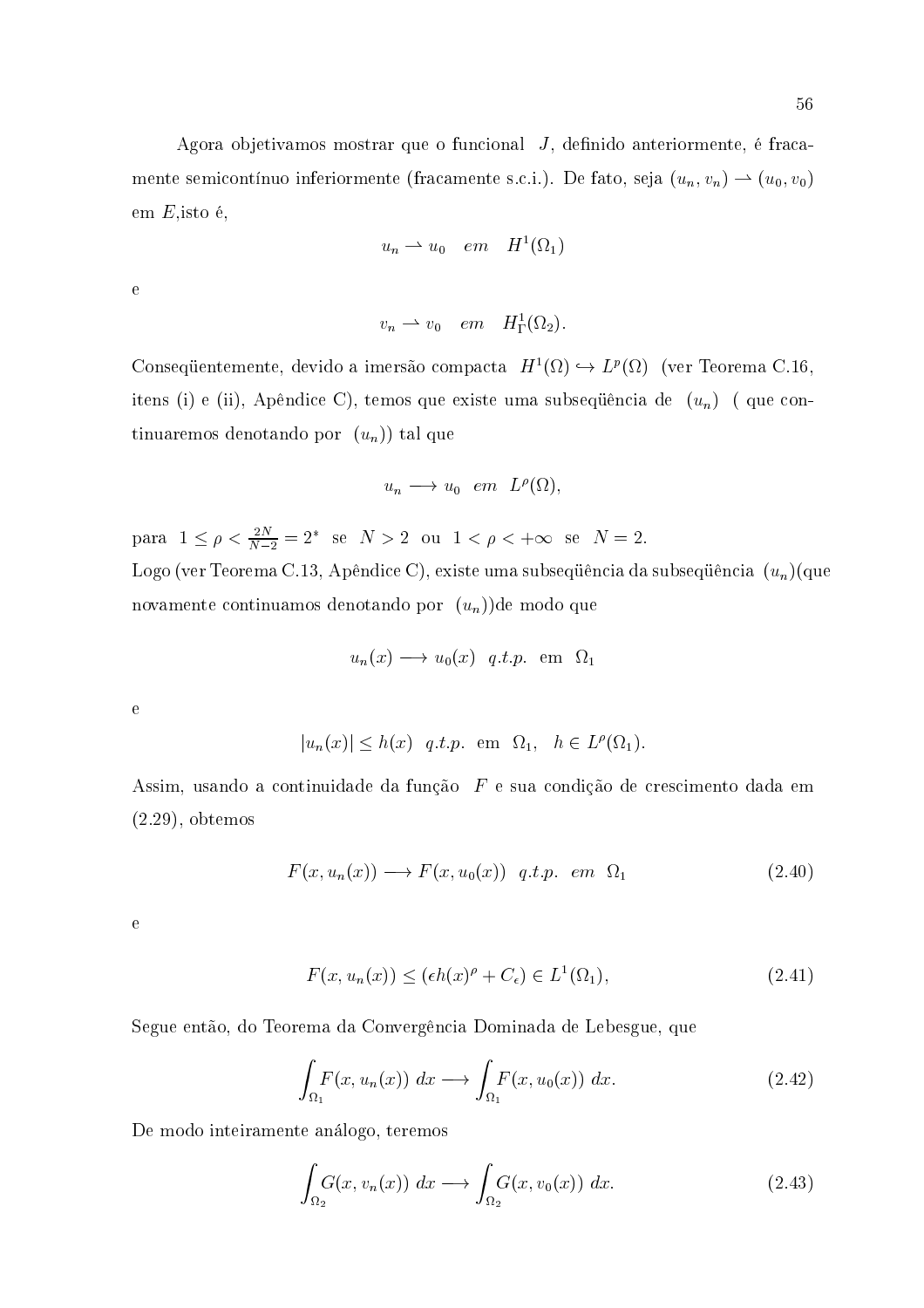Agora recordando a definição do funcional J, usando a continuidade das funções  $A e B$ e propriedades de limite, temos

$$
\liminf_{n\to\infty} J(u_n, v_n) \geq \frac{1}{2} A \left( \liminf_{n\to\infty} ||\nabla u_n||_{L^2(\Omega_1)}^2 \right) + \frac{1}{2} B \left( \liminf_{n\to\infty} ||\nabla v_n||_{L^2(\Omega_2)}^2 \right)
$$

$$
- \limsup_{n\to\infty} \int_{\Omega_1} F(x, u_n(x)) dx - \limsup_{n\to\infty} \int_{\Omega_2} G(x, v_n(x)) dx
$$

donde decorre, usando o fato de as funções  $A e B$  serem crescentes, a convexidade da norma $||.||_{L^2}^2, (2.42)$ e (2.43), que

$$
\liminf_{n\to\infty} J(u_n, v_n) \geq \frac{1}{2} A \left( ||\nabla u_0||^2_{L^2(\Omega_1)} \right) + \frac{1}{2} B \left( ||\nabla v_0||^2_{L^2(\Omega_2)} \right) - \int_{\Omega_1} F(x, u_0(x)) dx - \int_{\Omega_2} G(x, v_0(x)) dx,
$$

isto é,

$$
\liminf_{n\to\infty} J(u_n,v_n)\geq J(u_0,v_0),
$$

mostrando que o funcional  $J$  é fracamente semicontínuo inferiormente.

Finalizamos esta secão apresentando um resultado de regularidade para o problema de transmissão elíptico. Seja  $(u, v) \in E$  um ponto crítico de J em E e escrevamos  $\alpha = a\left(\int_{\Omega_1} |\nabla u|^2 dx\right)$  e  $\beta = b\left(\int_{\Omega_2} |\nabla v|^2 dx\right)$ . Agora observe que as funções

$$
f_1(x) = f(x, u(x))
$$
 e  $g_1(x) = g(x, v(x))$ 

são  $L^2$ na variável  $x.$  Daí, segue-se (Ladyzhenskaya & Ural'tseva [17], p.386-403) que  $(u,v)$ é a única solução em  $\ H^2(\Omega_1)\times H^2(\Omega_2)$ do sistema

$$
-\alpha \Delta u = f_1, \quad em \quad \Omega_1,\tag{2.44}
$$

$$
-\beta \Delta v = g_1, \quad em \quad \Omega_2,\tag{2.45}
$$

$$
v = 0, \quad sobre \quad \Gamma, \tag{2.46}
$$

$$
u = v \quad e \quad \alpha \frac{\partial u}{\partial \nu} = \beta \frac{\partial v}{\partial \nu}, \quad \text{sobre} \quad \Sigma. \tag{2.47}
$$

Se além disso,  $f,g$ são localmente Lipschitzianas, então  $(u,v)$ é uma solução de classe  $C^2$ .

#### Provas dos Teoremas 2.3

Nesta seção apresentaremos as demonstrações dos Teoremas enunciados no início do capítulo.

Demonstração do teorema 2.1: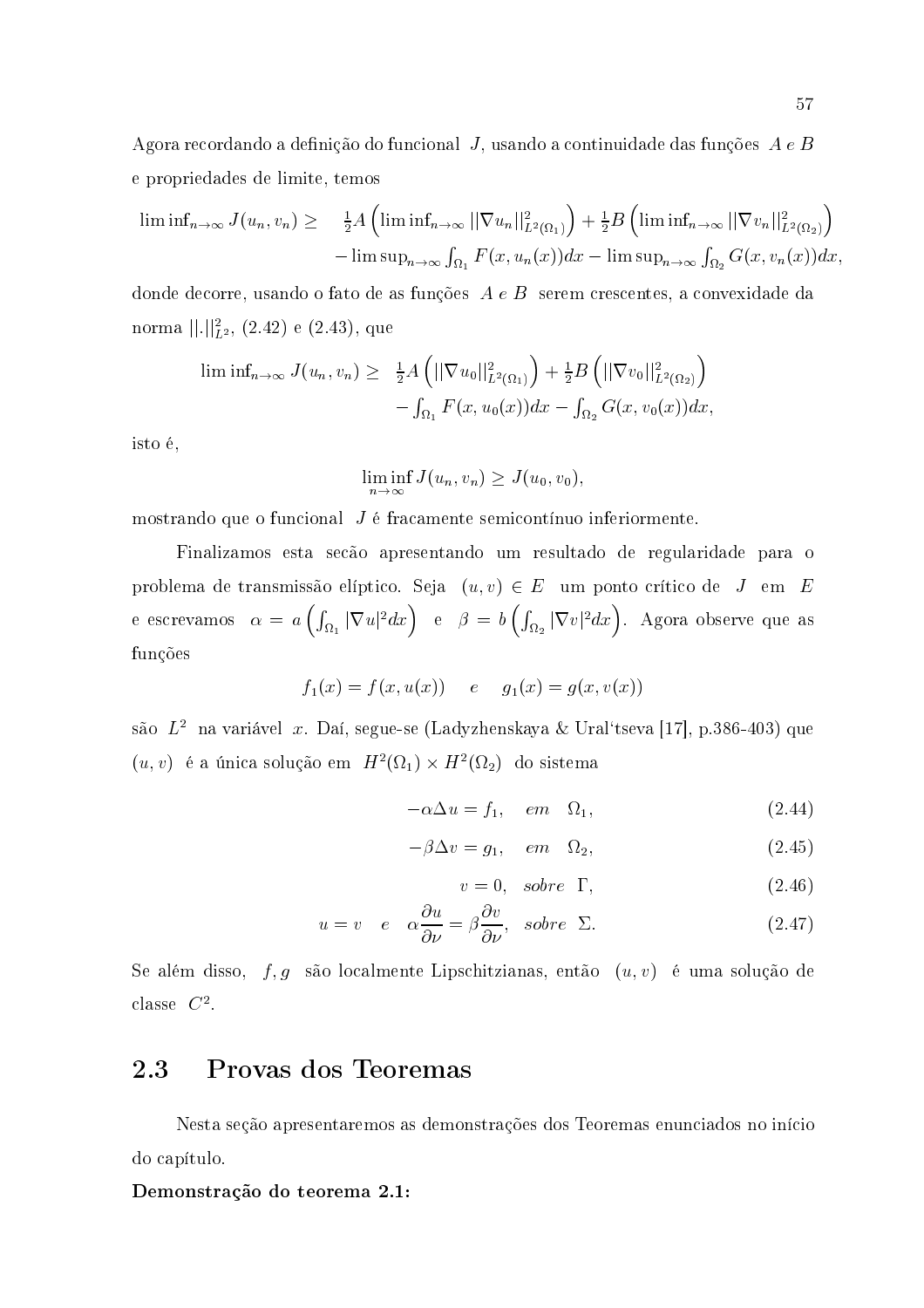A demonstração desse teorema é baseada em um argumento de minimização. Especificamente, caminharemos com o objetivo de aplicarmos o Teorema C.8 (ver Apêndice C) para assegurar a existência de um mínimo para o funcional J. Como  $J_{\perp}$ é de classe  $C^1$ , segue-se então, que esse mínimo será ponto crítico do funcional  $J$ associado ao problema  $(2.1)-(2.4)$  e, portanto asseguramos a existência de pelo menos uma solução.

Vejamos: Sabemos que

$$
A(s) = \int_0^s a(\omega)d\omega \quad e \quad B(s) = \int_0^s b(\omega)d\omega
$$

Logo, usando a hipótese (2.5), obtemos que

$$
A(s) \ge \frac{a_1}{\sigma} s^{\sigma} \quad e \quad B(s) \ge \frac{b_1}{\sigma} s^{\sigma}, \quad \forall \ s > 0. \tag{2.48}
$$

Consequentemente,

$$
J(u,v) \ge \frac{a_1}{2\sigma} ||\nabla u||_{L^2(\Omega_1)}^{2\sigma} + \frac{b_1}{2\sigma} ||\nabla v||_{L^2(\Omega_2)}^{2\sigma} - \int_{\Omega_1} F(x,u)dx - \int_{\Omega_2} G(x,v)dx. \tag{2.49}
$$

Como vimos anteriormente, da hipótese (2.6) decorre (2.29), que por sua vez, resulta que

$$
\int_{\Omega_1} F(x, u(x))dx \leq \epsilon_1 ||u||_{L^{\rho}(\Omega_1)}^{\rho} + C_{\epsilon_1} |\Omega_1|
$$

Da imersão contínua  $H^1(\Omega_1) \hookrightarrow L^q(\Omega_1)$ , com  $1 \le q \le \frac{2N}{N-2} = 2^*$  se  $N \ge 3$  e  $1 \leq q < \infty$  se  $N = 2$ (ver Teorema C.14, itens *(i)* e *(ii)* Apêndice C), temos que

$$
||u||_{L^{\rho}(\Omega_1)} \leq \gamma_1 ||u||_{1,2;\Omega_1}
$$

donde segue

$$
\int_{\Omega_1} F(x, u(x))dx \leq \epsilon_1 \gamma_1 ||u||_{1,2;\Omega_1}^{\rho} + C_{\epsilon_1} |\Omega_1|.
$$

De modo análogo, obtemos a desigualdade abaixo para a função  $G$ ,

$$
\int_{\Omega_2} G(x, v(x)) dx \le \epsilon_2 \gamma_2 ||u||_{1,2;\Omega_2}^{\rho} + C_{\epsilon_2} |\Omega_2|
$$

Substituindo essas duas últimas desigualdades em (2.49), implica que

$$
J(u,v) \geq C_1(||\nabla u||_{L^2(\Omega_1)}^{2\sigma} + ||\nabla v||_{L^2(\Omega_2)}^{2\sigma}) - \epsilon \gamma (||u||_{1,2;\Omega_1}^{\rho} + ||u||_{1,2;\Omega_2}^{\rho}) - C_3
$$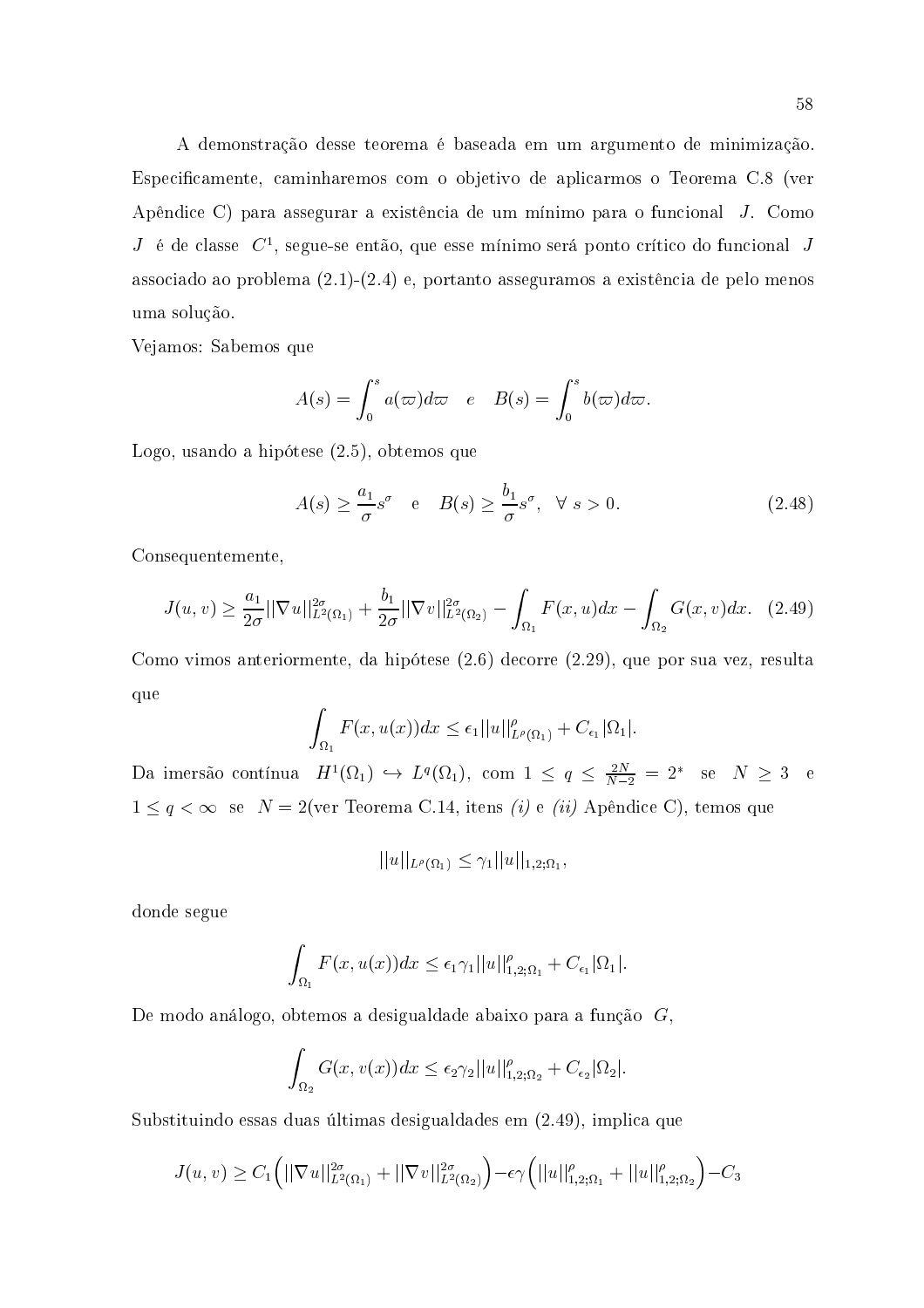Daí, fazendo alguns cálculos e usando o Lema 2.1 (item ii), deduzimos que

$$
J(u, v) \ge C_1 ||(u, v)||_E^{2\sigma} - \epsilon C_2 ||(u, v)||_E^{\rho} - C_3.
$$
\n(2.50)

Uma vez que  $\rho \leq 2\sigma$  e, escolhendo  $\epsilon > 0$  suficientemente pequeno, concluímos que

$$
J(u, v) \longrightarrow +\infty
$$
 qdo.  $||(u, v)||_E \rightarrow +\infty$ 

ou seja, o funcional  $J$  é coercivo em  $E$ . Além disso, sabemos que o funcional  $J : E \to \mathbb{R}$ , onde E é um espaço de Banach reflexivo, é fracamente s.c.i. e de classe  $C^1$ . Consequentemente (ver Teorema C.8, Apêndice C), existe  $(u_0, v_0) \in E$  tal que

$$
J^\prime(u_0,v_0)=0
$$

donde resulta que o sistema  $(2.1)$  -  $(2.4)$  tem pelo menos uma solução.

Para finalizarmos a demonstração resta-nos mostrar que as soluções são nãonegativas. Para isto, definamos as funções:

$$
\widetilde{f}(x, u) = \begin{cases} f(x, u), & \text{se} \quad u \ge 0, \\ 0, & \text{se} \quad u < 0, \end{cases}
$$

 $\overline{\mathbf{e}}$ 

$$
\widetilde{g}(x,v) = \begin{cases} g(x,v), & \text{se} \quad v \ge 0, \\ 0, & \text{se} \quad v < 0. \end{cases}
$$

Podemos observar que as funções  $\tilde{f} e \tilde{g}$  satisfazem as mesmas e respectivas hipóteses das funções f e g. Daí, segue-se que existe uma solução  $(u, v) \in E$  do sistema  $(2.1)$  -  $(2.4)$ , ponto crítico do funcional  $\widetilde{J}$ , onde  $\widetilde{J}$  é o mesmo funcional J, trocando f por  $\widetilde{f}$  e g por  $\widetilde{g}$ .

Por outro lado, observamos que

$$
\int_{\Omega_1} \widetilde{f}(x, u)u^- dx = \int_{\Omega_2} \widetilde{g}(x, v)v^- dx = 0
$$

onde  $u^- = - \min\{0, u\}$  e  $v^- = - \min\{0, v\}$ (com essa consideração, temos que  $u = u^{+} - u^{-}$  e  $v = v^{+} - v^{-}$ ).

Multiplicando (2.45) e (2.46) por  $u^-$  e v<sup>-</sup>, respectivamente, e integrando por partes, obtemos

$$
\alpha \int_{\Omega_1} \nabla u \nabla u^- dx = \int_{\Omega_1} \widetilde{f}(x, u) u^- dx = 0
$$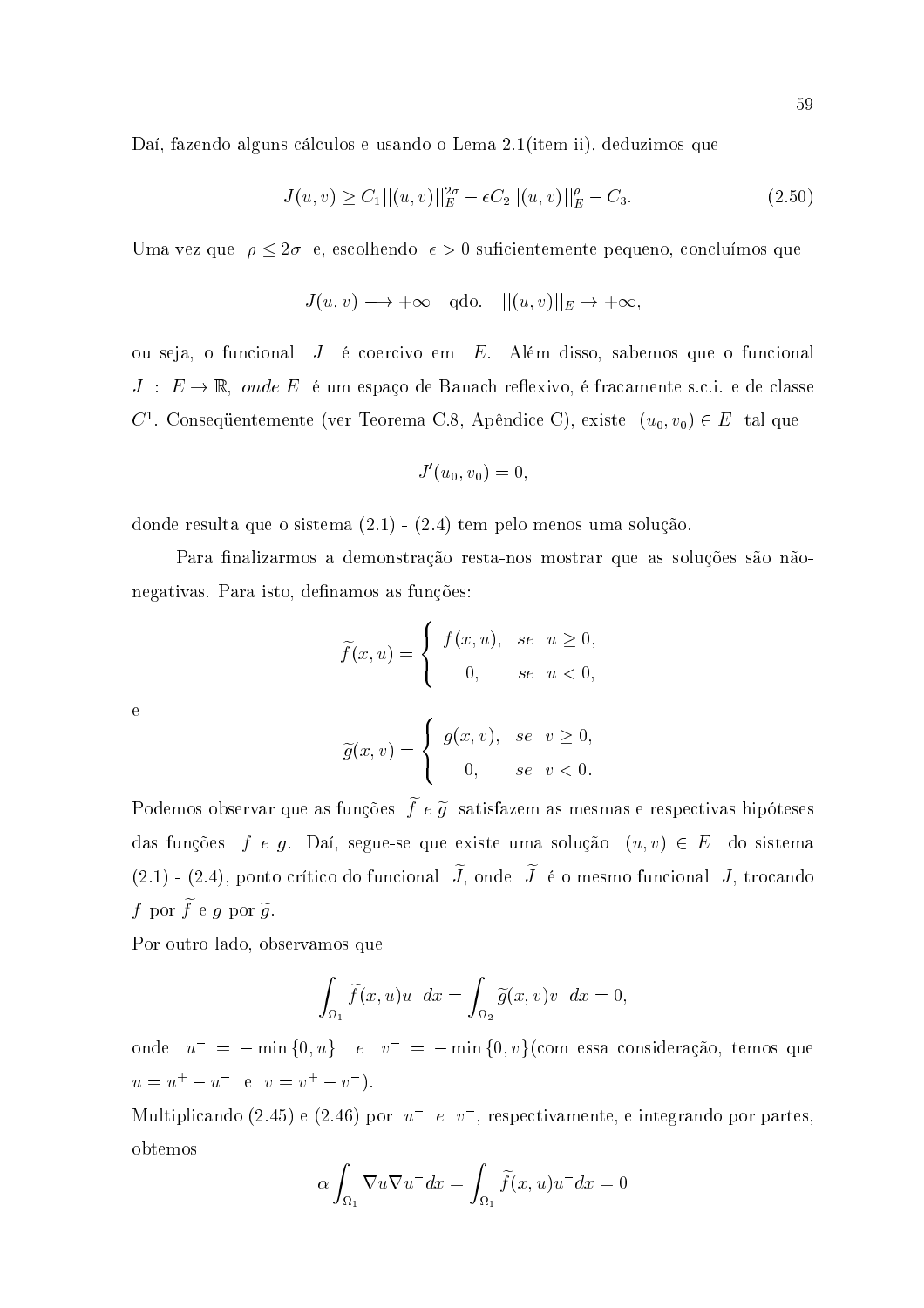$\ddot{e}$ 

$$
\beta \int_{\Omega_2} \nabla v \nabla v^- dx = \int_{\Omega_2} \widetilde{g}(x, v) v^- dx = 0
$$

isto é,

$$
\alpha \int_{\Omega_1} \nabla u \nabla u^- dx + \beta \int_{\Omega_2} \nabla v \nabla v^- dx = 0.
$$

Ora, uma vez que  $\;u=u^+-u^-\;$ e $\;v=v^+-v^-\label{eq:u}$ resulta que

$$
\alpha \int_{\Omega_1} |\nabla u^-|^2 dx + \beta \int_{\Omega_2} |\nabla v^-|^2 dx = 0.
$$

Como  $\alpha = a\left(\int_{\Omega_1} |\nabla u|^2 dx\right), \ \beta = b\left(\int_{\Omega_2} |\nabla v|^2 dx\right)$  e as funções  $a e b$  são positivas, segue-se que

$$
||\nabla u^-||_{L^2(\Omega_1)}=||\nabla v^-||_{L^2(\Omega_2)}=0
$$

ou seja,

$$
|| (u^-, v^-) ||_E = 0
$$

Portanto,  $u, v \geq 0$ , e consequentemente

$$
\widetilde{f}(x, u) = f(x, u) \quad e \quad \widetilde{g}(x, v) = g(x, v).
$$

Assim, concluímos que  $(u, v)$  é de fato uma solução não-negativa do sistema  $(2.1)$  - $(2.4).$  $C.q.d.$ 

Agora com esse resultado em mãos, faremos uso do princípio de máximo forte de Hopf, para garantir que a solução é positiva.

## Demonstração do teorema 2.2:

Seja  $(u, v)$  uma solução não-negativa dada pelo Teorema 2.1 a qual é, de fato, um mínimo global do funcional

$$
\widetilde{J}(u,v) = \frac{1}{2}A\left(||\nabla u||^2_{L^2(\Omega_1)}\right) + \frac{1}{2}B\left(||\nabla v||^2_{L^2(\Omega_2)}\right) - \int_{\Omega_1} \widetilde{F}(x,u)dx - \int_{\Omega_2} \widetilde{G}(x,v)dx(2.51)
$$

Objetivamos mostrar que  $\;u\neq0.$  Para isso, considere  $\;\varphi_1>0$ a primeira autofunção de  $(-\Delta; H_0^1(\Omega_1))$  com  $||\nabla \varphi_1||_{L^2(\Omega)} = 1$ . Então,

$$
(t\varphi_1,0) \in E, \quad \forall \ t \in \mathbb{R}.
$$

Segue da hipótese (2.8), que existem  $\epsilon, r' > 0$  tal que

$$
\widetilde{f}(x, u) \geq \lambda_1 \left( a_2 + a_3 \tau^{-1} + \epsilon \right) u
$$
, see  $0 < u < r'$ ,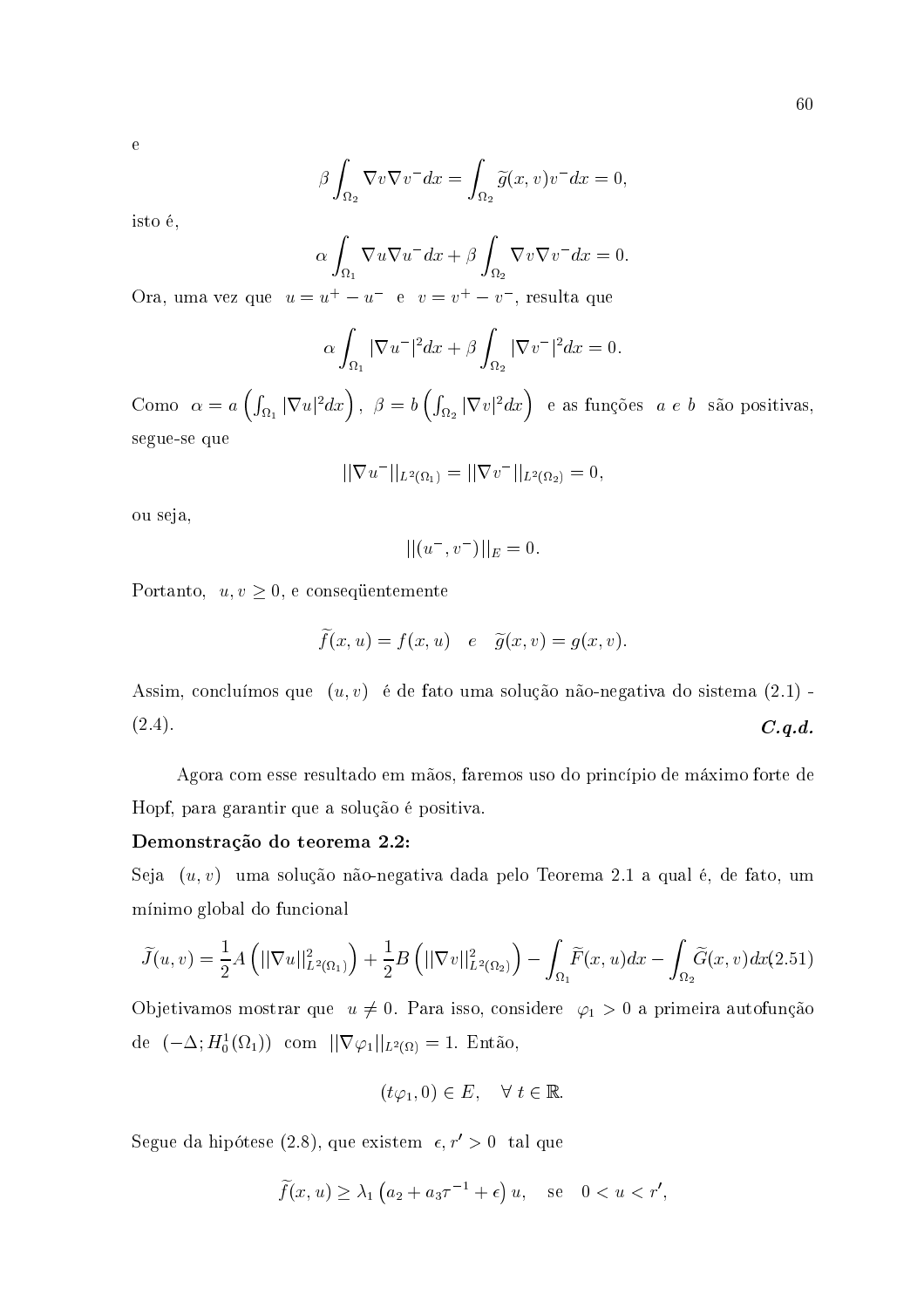por conseguinte,

$$
\widetilde{F}(x,u) \ge \frac{\lambda_1}{2} \left( a_2 + \frac{a_3}{\tau} + \epsilon \right) u^2, \quad \text{se} \quad 0 < u < r'.\tag{2.52}
$$

Agora observamos que se  $0 < t < r'/||\varphi_1||_{\infty}$ , então  $0 < t\varphi_1 < r'$ . Consequentemente, fazendo  $u = t\varphi_1$  em (2.52) e integrando em  $\Omega_1$ , obtemos

$$
\int_{\Omega_1} \widetilde{F}(x,t\varphi_1(x))dx \geq \frac{\lambda_1}{2}\left(a_2 + \frac{a_3}{\tau} + \epsilon\right)t^2 \int_{\Omega_1} |\varphi_1|^2 dx.
$$

Por outro lado, recordamos que

$$
\int_{\Omega_1} |\nabla \varphi_1|^2 dx = \lambda_1 \int_{\Omega_1} |\varphi_1|^2 dx,
$$

isto é,

$$
\int_{\Omega_1} |\varphi_1|^2 dx = \frac{1}{\lambda_1}
$$

Logo,

$$
\int_{\Omega_1} \widetilde{F}(x, t\varphi_1(x))dx \ge \frac{1}{2} \left( a_2 + \frac{a_3}{\tau} + \epsilon \right) t^2.
$$
\n(2.53)

Já da hipótese (2.7) resulta que

$$
A(s) \le a_2 s + \frac{a_3}{\tau} s^{\tau}, \quad \text{se} \quad 0 < s < r. \tag{2.54}
$$

Fazendo  $u = t\varphi_1 e v = 0$  em (2.51) e usando (2.53) e (2.54), teremos

$$
\widetilde{J}(t\varphi_1,0) \le \frac{a_3}{2\tau} \left(t^{2\tau} - t^2\right) - \epsilon \frac{t^2}{2}
$$

donde deduzimos, para  $t > 0$  suficientemente pequeno, que

$$
\widetilde{J}(t\varphi_1,0)<0
$$

Considerando  $w \in H_0^1(\Omega_2)$ , temos que  $(t\varphi_1, w), (0, w) \in E$  e além disso,

$$
\widetilde{J}(t\varphi_1, w) - \widetilde{J}(0, w) = \widetilde{J}(t\varphi_1, 0) < 0.
$$

Consequentemente, para  $t > 0$  pequeno o suficiente, obtemos que

$$
\widetilde{J}(t\varphi_1, w) < \widetilde{J}(0, w), \quad \forall w \in H_0^1(\Omega_2),
$$

e por conseguinte,  $(0, v)$  não é um mínimo global de  $\widetilde{J}$ . Portanto, concluímos que  $u \neq 0.$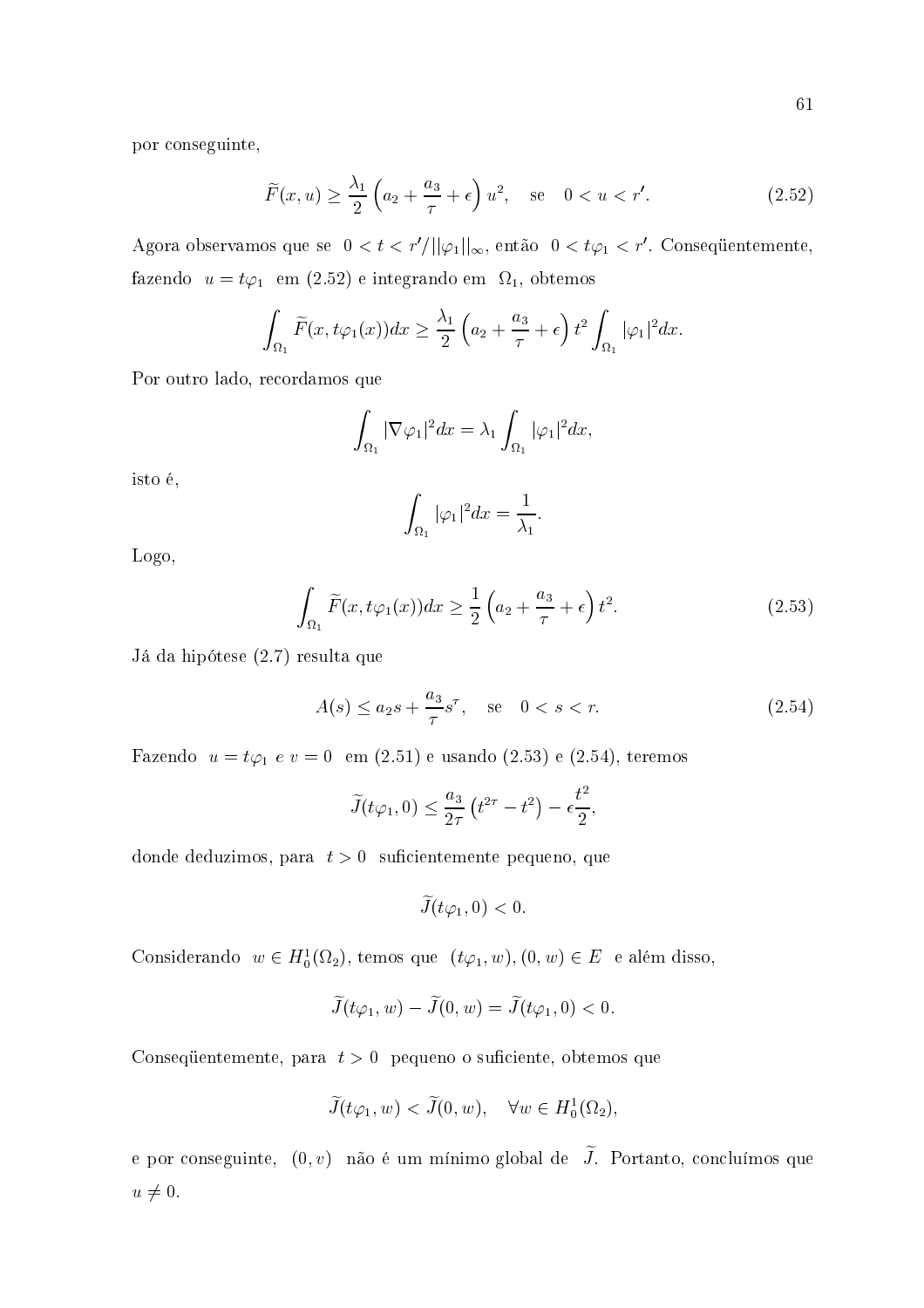Agora vamos definir a função  $c(x)$  por

$$
c(x) = \begin{cases} \frac{f^-(x,u)}{u}, & \text{se } u \neq 0, \\ 0, & \text{se } u = 0, \end{cases}
$$

que substituida em  $(2.1)$ , resulta que

$$
-\alpha \Delta u + c(x)u = f^+(x, u) \ge 0 \quad \text{em} \quad \Omega_1
$$

Então, aplicando o Princípio do Máximo Forte de Hopf (ver Teorema C.11, Apêndice C) e o Teorema C.12 (ver Apêndice C), temos que

$$
u > 0
$$
 em  $\Omega_1$  e  $\frac{\partial u}{\partial \nu} \neq 0$  sobre  $\Sigma$ .

Pela condição de transmissão (2.4), segue-se que  $v \neq 0$ , pois caso contrário aplicando o Teorema do Divergente (Ver Teorema C.1, Apêndice C) implicaria que  $\frac{\partial v}{\partial \nu} = 0$  sobre  $\partial \Omega_2 = \Gamma \cup \Sigma$ , o que é um absurdo.

Portanto, fazendo como antes, concluímos que  $v > 0$  em  $\Omega_2$ , mostrando assim que o sistema  $(2.1) - (2.4)$  tem pelo menos uma solução positiva.  $C.q.d.$ 

Por fim, mostramos um resultado de não existência de solução.

#### Demonstração do teorema 2.3:

Faremos a demonstração argumentando por contradição, isto é, suponhamos que exista  $(u, v) \in E$  solução positiva do sistema  $(2.1)$  -  $(2.4)$ . Então,

$$
\alpha \int_{\Omega_1} \nabla u \nabla \varphi dx + \beta \int_{\Omega_2} \nabla v \nabla \psi dx = \int_{\Omega_1} f(x, u) \varphi dx + \int_{\Omega_1} g(y, v) \psi dx, \quad \forall (\varphi, \psi) \in E.
$$

Seja  $\varphi^1 > 0$  a primeira autofunção de  $(-\Delta; H_0^1(\Omega))$ . Observamos que  $(\varphi^1, \varphi^1) \in E$ , e consequentemente,

$$
\alpha \int_{\Omega_1} \nabla u \nabla \varphi^1 dx + \beta \int_{\Omega_2} \nabla v \nabla \varphi^1 dy = \int_{\Omega_1} f(x, u) \varphi^1 dx + \int_{\Omega_2} g(y, v) \varphi^1 dy,
$$

donde, uma vez que  $m < inf_{s \geq 0} \{a(s), b(s)\}\)$ , segue-se que

$$
m\int_{\Omega_1} \nabla u \nabla \varphi^1 dx + m \int_{\Omega_2} \nabla v \nabla \varphi^1 dy < \int_{\Omega_1} f(x, u) \varphi^1 dx + \int_{\Omega_2} g(y, v) \varphi^1 dy. \tag{2.55}
$$

Por outro lado, sabemos que

$$
\int_{\Omega} \nabla \varphi^1 \nabla \phi dx = \lambda^1 \int_{\Omega} \varphi^1 \phi dx, \quad \forall \phi \in H_0^1(\Omega)
$$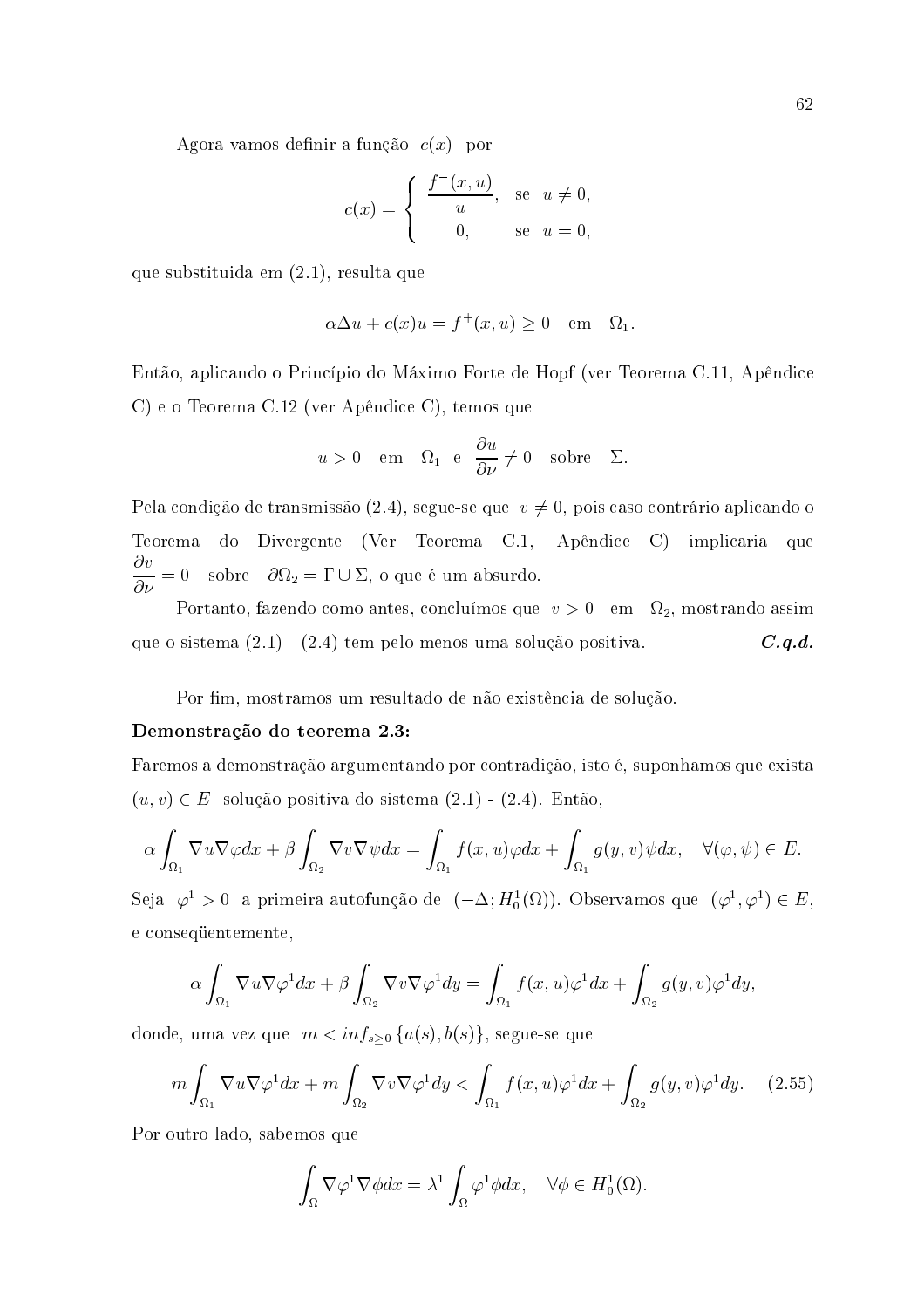Definindo

$$
\xi(x) = u(x) \cdot \mathcal{X}_{\Omega_1}(x) + v(x) \cdot \mathcal{X}_{\Omega_2}(x) + v(x) \cdot \mathcal{X}_{\Sigma \cup \Gamma}(x)
$$

observamos, segundo a Teoria do Traço de funções de  $H^1(\Omega)$ , que  $\xi \in H_0^1(\Omega)$ . Logo,

$$
\int_{\Omega} \nabla \varphi^1 \nabla \xi dx = \lambda^1 \int_{\Omega} \varphi^1 \xi dx
$$

ou seja,

$$
\int_{\Omega_1} \nabla \varphi^1 \nabla u dx + \int_{\Omega_2} \nabla \varphi^1 \nabla v dy = \lambda^1 \int_{\Omega_1} \varphi^1 u dx + \lambda^1 \int_{\Omega_2} \varphi^1 v dy
$$

Multiplicando esta última igualdade por  $m$  e comparando com (2.55), teremos

$$
m\lambda^1 \int_{\Omega_1} \varphi^1 u dx + m\lambda^1 \int_{\Omega_2} \varphi^1 v dy < \int_{\Omega_1} f(x, u)\varphi^1 dx + \int_{\Omega_2} g(y, v)\varphi^1 dy,
$$

contradizendo a hipótese (2.9). Portanto, mostramos com as condições descritas nesse teorema, que o sistema  $(2.1)$  -  $(2.4)$  não tem solução positiva.  $C.q.d.$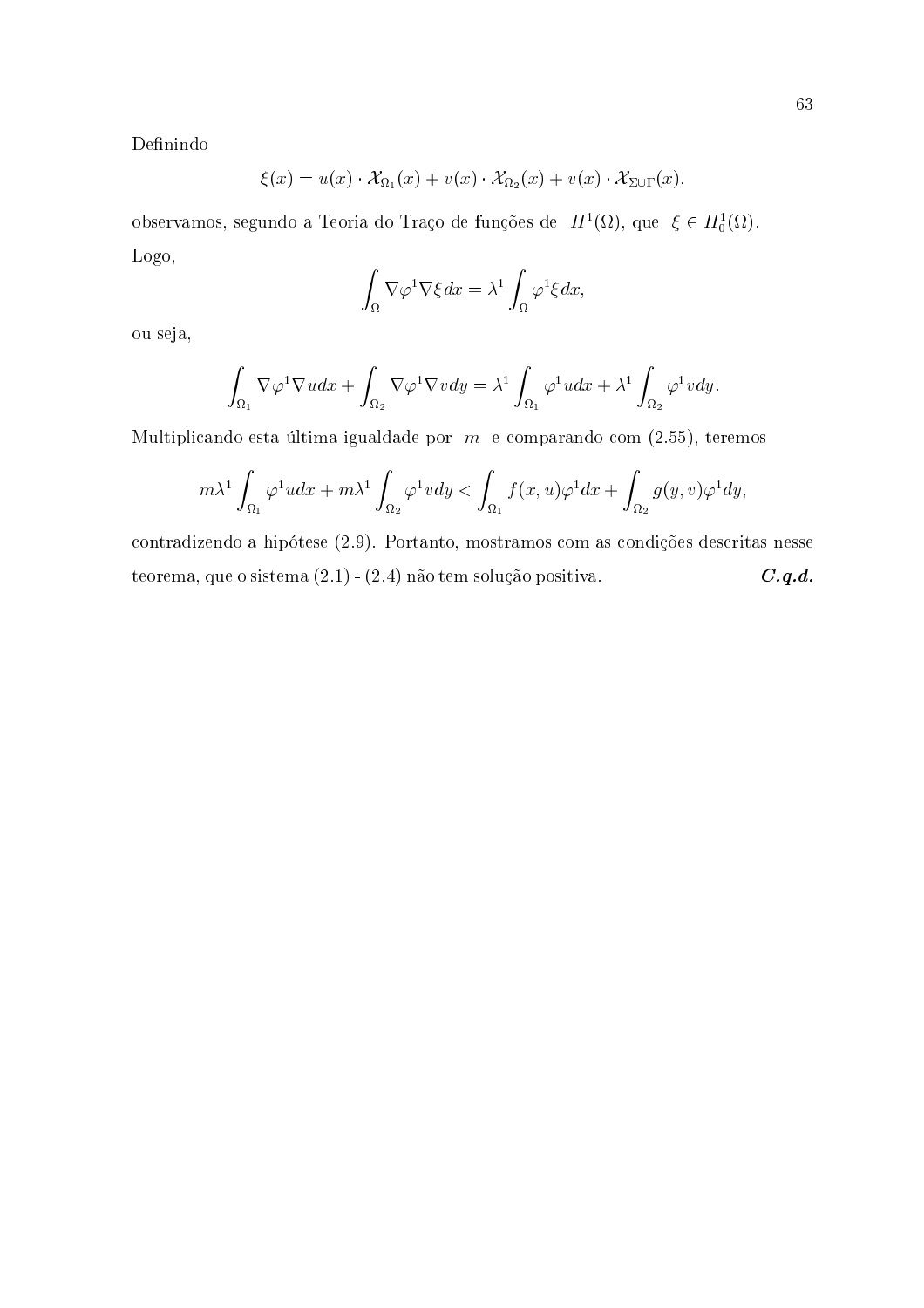## Capítulo 3

## Regularização ou Bootstrap

Neste capítulo apresentaremos o procedimento usado para provar que uma solução fraca de uma equação é uma solução clássica. Este procedimento chama-se Regularização ou Bootstrap.

Considere o seguinte problema:

$$
\begin{cases}\n-\Delta u = f(x, u), & \Omega \\
u = 0, & \partial\Omega,\n\end{cases}
$$
\n(3.1)

onde $\Omega\subset\mathbb{R}^N,\ N\geq 2\ \text{ é um domínio limitado com fronteira de classe }C^{2,\mu},\ 0<\mu<1$ e  $f(x, u)$ :  $\Omega \times \mathbb{R} \longrightarrow \mathbb{R}$ é uma função satisfazendo

$$
|f(x,s)| \le c|s|^{\sigma} + d, \quad c, d \in \mathbb{R}^+, \tag{3.2}
$$

com  $0 \leq \sigma < \frac{N+2}{N-2}$  se $N \geq 3$ e $0 \leq \sigma < \infty$  se $N=2.$ Uma vez que a função  $\,f\,$ tem este crescimento, usando a teoria dos espaços  $L^p$  de Lebesgue, a teoria de Schauder das equações elípticas e as imersões de Sobolev, conseguimos obter o resultado de regularidade que segue:

**Teorema 3.1** Seja  $u \in H_0^1(\Omega)$  uma solução fraca do problema (3.1), então

 $u \in C^{1,\mu}(\overline{\Omega})$  se f for de Carathéodory.

Além disso, se  $f \in C^{0,1}(\overline{\Omega} \times \mathbb{R})$ , temos que  $u \in C^{2,\mu}(\overline{\Omega})$ .

## Demonstração: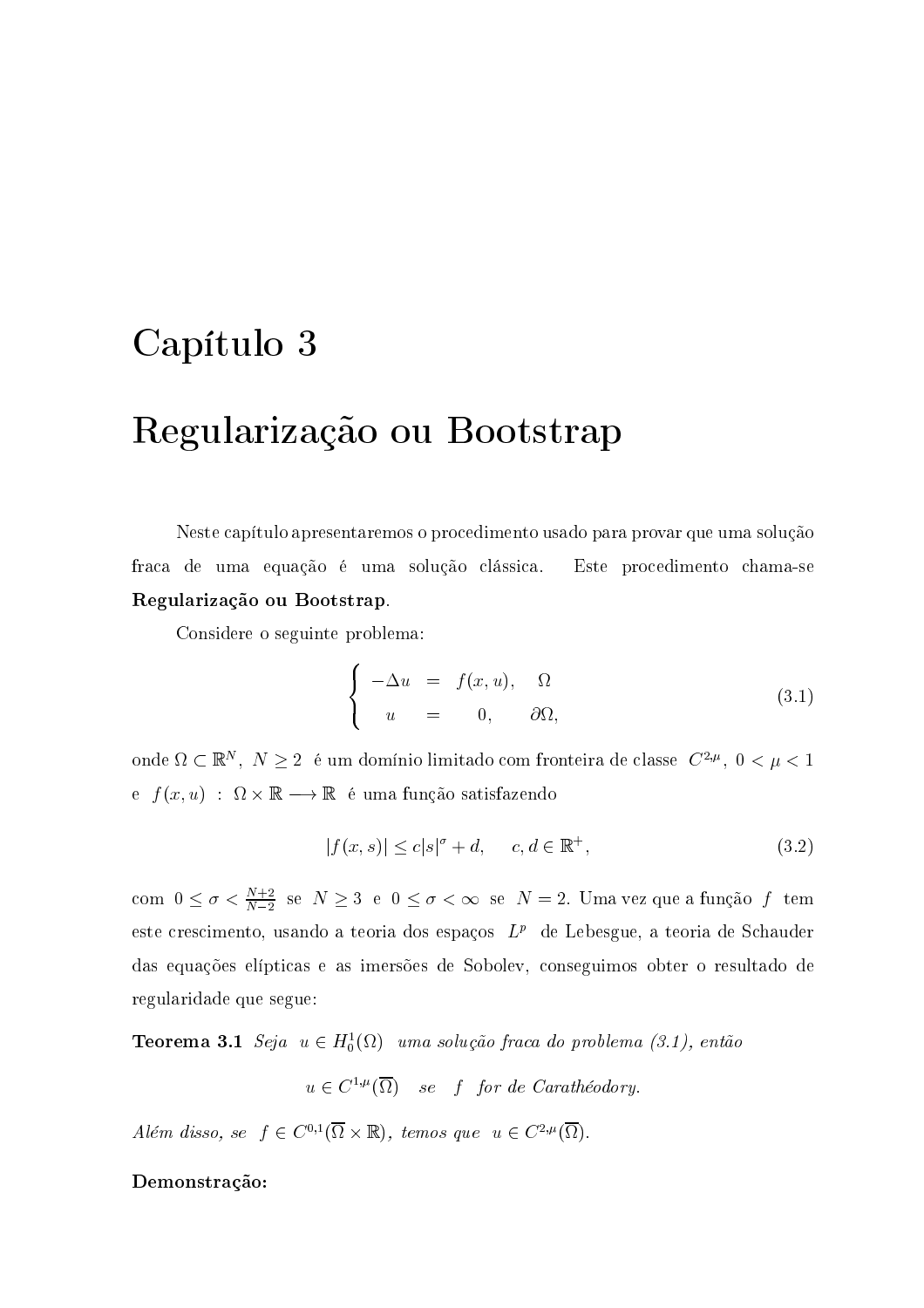## Parte I:

Vamos mostrar o resultado inicialmente para  $N > 2$ .

Como,  $1 < \frac{N}{2} e u \in H_0^1(\Omega)$ , segue-se da imersão contínua (Ver Teorema C.14, item i Apêndice C) que  $u \in L^{2^*}(\Omega)$ .

Por outro lado, uma vez que  $f : \overline{\Omega} \times \mathbb{R} \longrightarrow \mathbb{R}$  é de Caratheódory, então a função  $(Figueiredo [11])$ 

$$
x \mapsto f(x, u(x))
$$

é mensurável para qualquer função  $u : \overline{\Omega} \to \mathbb{R}$  mensurável.

Daí, usando o crescimento da função f mostraremos que a aplicação (Operador de Nemytiskii) definida por

$$
N_f : L^{2^*}(\Omega) \longrightarrow L^{\frac{2^*}{\sigma}}(\Omega)
$$
  
 
$$
u \longmapsto N_f(u) = f(x, u(x))
$$

está bem definida.

De fato, usando (3.2), resulta em

$$
\int_{\Omega} |N_f(u)|^{2^*/\sigma} dx = \int_{\Omega} |f(x, u(x))|^{2^*/\sigma} dx
$$
\n
$$
\leq \int_{\Omega} |c| u(x)|^{\sigma} + d|^{2^*/\sigma} dx
$$
\n
$$
\leq \int_{\Omega} \left[ 2 \max \{ c |u(x)|^{\sigma}, d \} \right]^{2^*/\sigma} dx
$$
\n
$$
\leq C_1 \int_{\Omega} |u(x)|^{2^*} dx + C_2 \int_{\Omega} dx < \infty
$$

mostrando que a aplicação acima está bem definida. Escrevendo  $p_1 = \frac{2^*}{\sigma}$ , temos que

$$
f(\cdot, u(\cdot)) \in L^{p_1}(\Omega).
$$

Consequentemente (Ver Teorema C.20, Apêndice C),

$$
u \in W^{2,p_1}(\Omega)
$$

Assim, analisaremos os seguintes casos:

**1°CASO:**  $N - 2p_1 < 0$  ( $\frac{N}{p_1} < 2$ ,  $m = 2$ ) Como

65

$$
u \in W^{2,p_1}(\Omega),
$$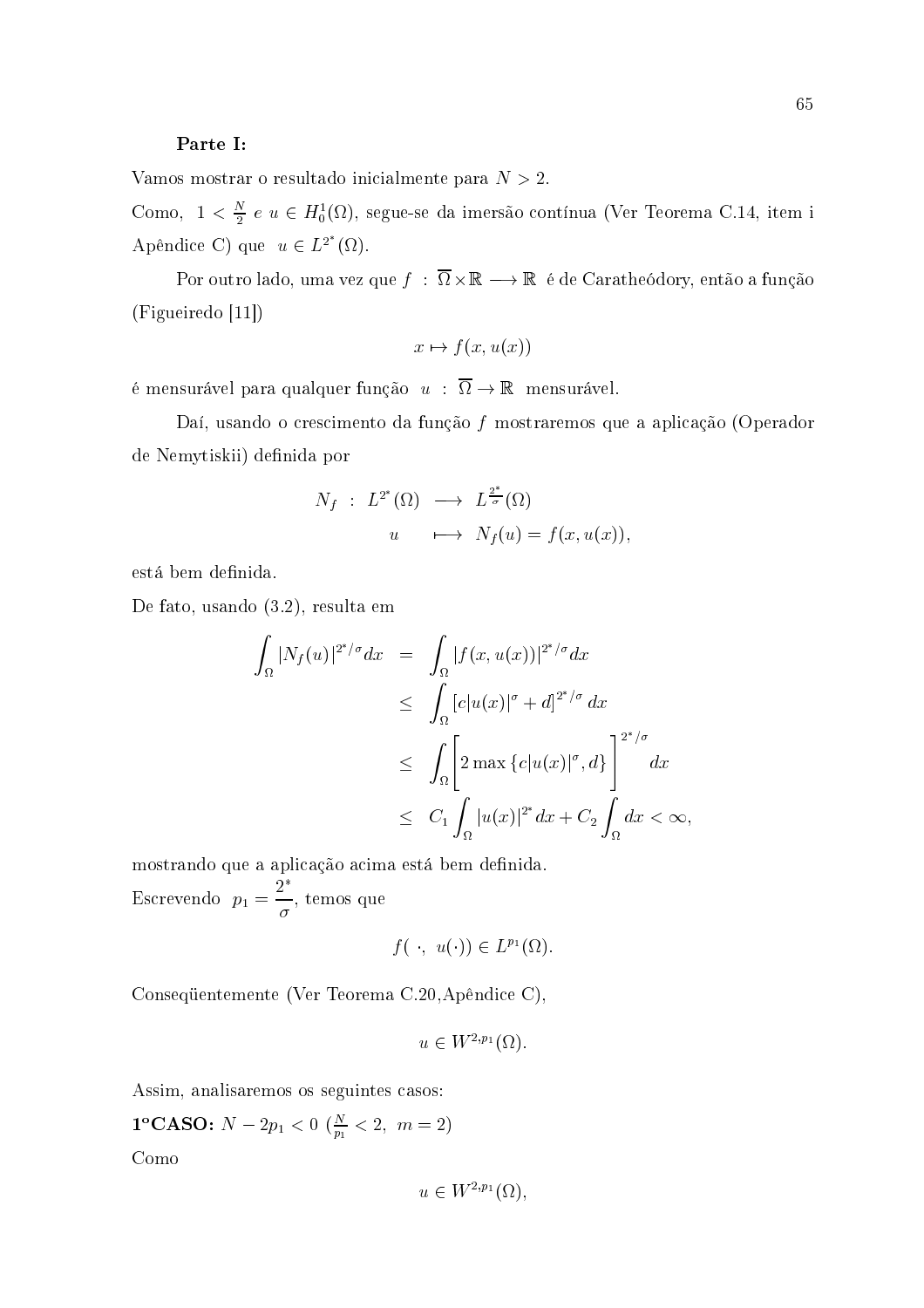resulta da imersão compacta (Ver Teorema C.16, item iii apêndice C)que

$$
u\in C^0(\overline{\Omega}).
$$

Donde concluímos que

$$
u \in L^r(\Omega), \quad \forall r \ge 1.
$$

Segue-se como antes que a aplicação

$$
N_f : L^r(\Omega) \longrightarrow L^{\frac{r}{\sigma}}(\Omega)
$$
  
 
$$
u \longmapsto N_f(u) = f(x, u(x)),
$$

está bem definida com  $\frac{r}{\sigma} > \frac{N-2}{N+2}$ . Em particular,

$$
f(x, u(x)) \in L^{\frac{r}{\sigma}}
$$
 com  $r \geq 2\sigma$ .

Logo (Ver Teorema C.20, Apêndice C),

$$
u \in W^{2,r/\sigma}(\Omega)
$$
 com  $r \geq 2\sigma$ .

Daí, é possível escolher  $r_0/\sigma$  tal que  $0 < \frac{N}{r_0/\sigma} < 1$ . Portanto da imersão de Sobolev (Ver Teorema C.15, item iv Apêndice C), temos que

$$
u\in C^{1,\mu}(\overline{\Omega}),\quad \text{com}\quad 0<\mu<1-\frac{N}{r_0/\sigma}
$$

**2°CASO:**  $N - 2p_1 = 0$  ( $\frac{N}{p_1} = 2$ ,  $m = 2$ )<br>Desde que  $u \in W^{2,p_1}(\Omega)$ ,  $p_1 = \frac{2^*}{\sigma}$  temos, pela imersão de Sobolev (ver Teorema C.15, item ii Apêndice C), que

$$
u \in L^{q}(\Omega), \quad com \quad p_1 \leq q < +\infty.
$$

Assim, para  $q \geq \sigma$ a aplicação

$$
N_f : L^q(\Omega) \longrightarrow L^{\frac{q}{\sigma}}(\Omega)
$$
  
 
$$
u \longmapsto N_f(u) = f(x, u(x)),
$$

está bem definida, isto é,

$$
f(x, u(x)) \in L^{\frac{q}{\sigma}}(\Omega)
$$
 com  $p_1 \leq q < +\infty$  e  $q \geq \sigma$ .

Consequentemente (ver Teorema C.20, Apêndice C)

$$
u \in W^{2, \frac{q}{\sigma}}(\Omega) \quad \text{com} \quad p_1 \le q < +\infty \quad e \quad q \ge \sigma
$$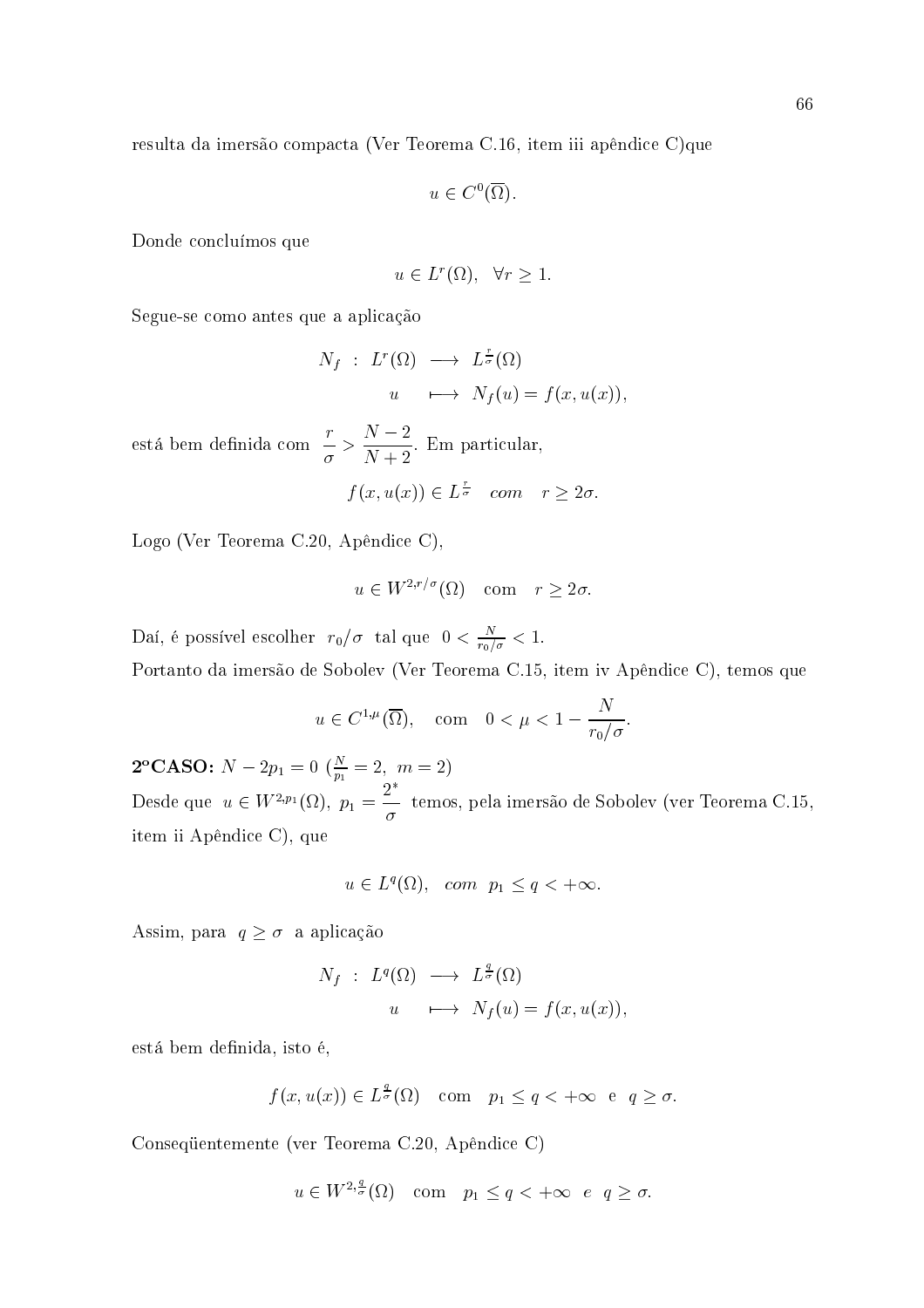Daí, é possível escolher  $q_0$  de modo que  $0 < \frac{N}{q_0/\sigma} < 1$ , e portanto, como no caso anterior,

$$
u \in C^{1,\mu}(\overline{\Omega}), \text{ com } 0 < \mu < 1 - \frac{N}{q_0/\sigma}
$$

**3°CASO:**  $N - 2p_1 > 0$  ( $\frac{N}{p_1} > 2$ ,  $m = 2$ )

Uma vez que  $u \in W^{2,p_1}(\Omega)$  e  $\frac{N}{p_1} > 2$ , temos pela imersão de Sobolev (ver Teorema C.15, item i Apêndice C), que

$$
u \in L^{r_1}(\Omega)
$$
 para  $p_1 \le r_1 \le \frac{Np_1}{N-2p_1} = p_1^*$ .

Em particular,

$$
u \in L^{p_1^*}(\Omega).
$$

Donde segue-se que a aplicação

$$
N_f : L^{p_1^*}(\Omega) \longrightarrow L^{\frac{p_1^*}{\sigma}}(\Omega)
$$
  
 
$$
u \longmapsto N_f(u) = f(x, u(x)),
$$

está bem definida. Logo(ver Teorema C.20, Apêndice C)

$$
u \in W^{2,p_2}(\Omega)
$$
 onde  $p_2 = \frac{p_1^*}{\sigma}$ .

Agora observemos que:

•  $p_1 > 1$ .

De fato,

$$
p_1 = \frac{2^*}{\sigma} > \left(\frac{2N}{N-2}\right) \cdot \left(\frac{N-2}{N+2}\right) = \frac{2N}{N+2} > 1,
$$

pois  $N > 2$ .

•  $\frac{p_2}{p_1} > 1.$ De fato.

$$
\frac{p_2}{p_1} = \frac{p_1^*}{\sigma} \cdot \frac{\sigma}{2^*} = \frac{p_1^*}{2^*} = \left(\frac{p_1 N}{N - 2p_1}\right) \cdot \frac{N - 2}{2N} > 1,
$$

pois, através de alguns cálculos, chegamos que a desigualdade anterior é equivalente a  $\sigma < \frac{N+2}{N-2}$ .

Assim, podemos escolher  $A_0 > 1$  tal que

$$
p_1 > A_0 > 1
$$
 e  $\frac{p_2}{p_1} > A_0.$  (3.3)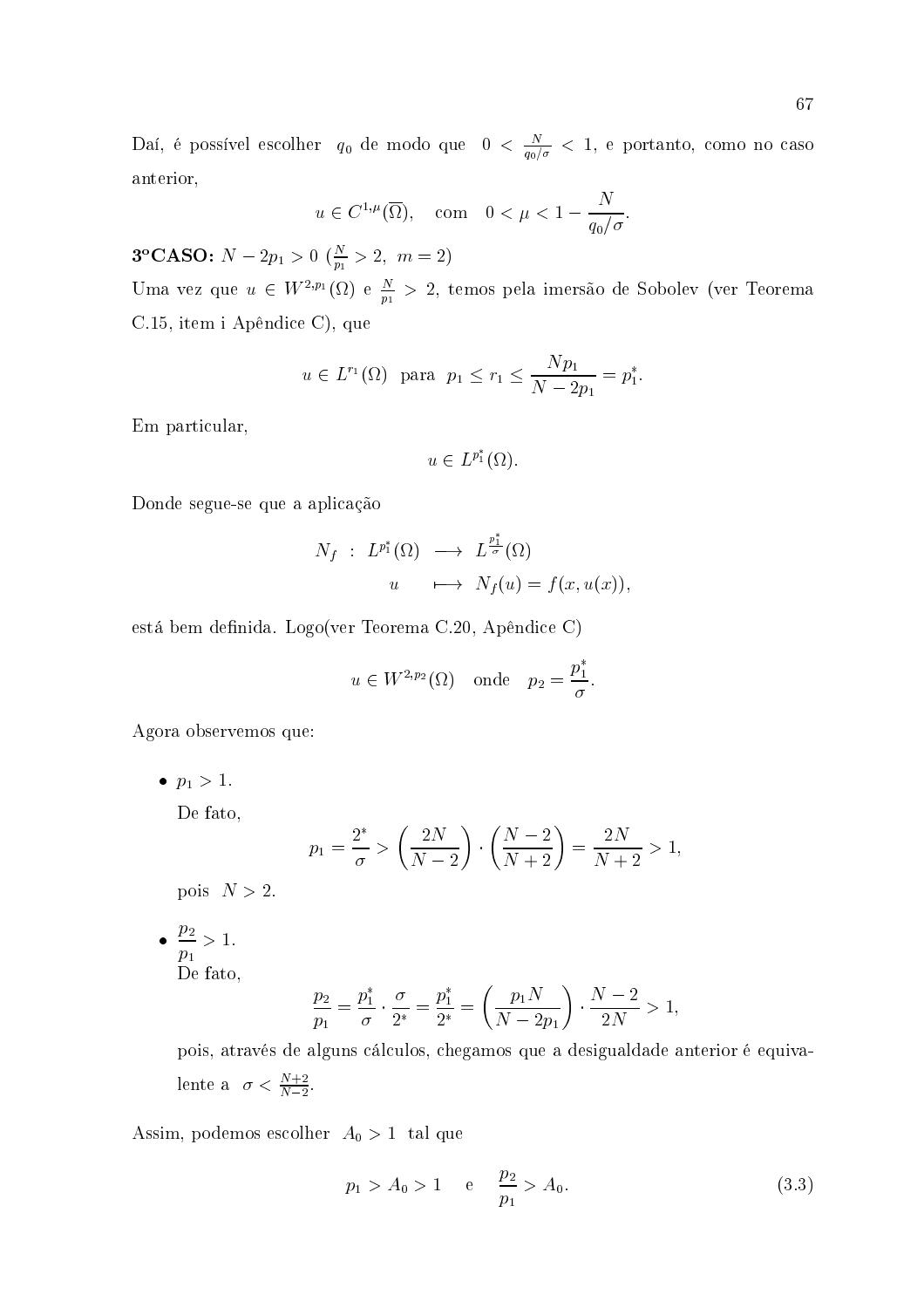Consequentemente,

$$
p_2 > p_1 \cdot A_0 > A_0^2. \tag{3.4}
$$

Recordando que  $u \in W^{2,p_2}(\Omega)$  onde  $p_2 = \frac{p_1^*}{\sigma}$ , vamos considerar, nesta segunda etapa, os mesmos casos anteriores:

**1**<sup>o</sup>**CASO:** 
$$
N - 2p_2 < 0
$$
 ( $\frac{N}{p_2} < 2$ ,  $m = 2$ )

De modo inteiramente análogo ao 1ºCASO do passo anterior, obtemos que

$$
u \in C^{1,\mu}(\overline{\Omega}), \quad com \quad 0 < \mu < 1 - \frac{N}{t_0/\sigma}
$$

para algum  $t_0 \in \mathbb{R}^+$ .

**2°CASO:**  $N - 2p_2 = 0$  ( $\frac{N}{p_2} = 2$ ,  $m = 2$ )

Semelhantemente ao 2ºCASO do passo anterior, temos que

$$
u\in C^{1,\mu}(\overline{\Omega}),\quad com \quad 0<\mu<1-\frac{N}{q_0/\sigma}
$$

para algum  $q_0 \in \mathbb{R}^+$ .

**3°CASO:**  $N - 2p_2 > 0$  ( $\frac{N}{p_2} > 2$ ,  $m = 2$ ) Desde que  $u \in W^{2,p_2}(\Omega)$  e  $\frac{N}{p_2} > 2$ , temos pela imersão de Sobolev (ver Teorema C.15, item i Apêndice C), que

$$
u \in L^{p_2^*}(\Omega)
$$
 onde  $p_2^* = \frac{Np_2}{N - 2p_2}$ 

Segue-se também que a aplicação

$$
N_f : L^{p_2^*}(\Omega) \longrightarrow L^{\frac{p_2^*}{\sigma}}(\Omega)
$$
  
 
$$
u \longmapsto N_f(u) = f(x, u(x)),
$$

está bem definida, ou seja,

$$
f(\cdot, u(\cdot)) \in L^{p_3}(\Omega)
$$
, onde  $p_3 = \frac{p_2^*}{\sigma}$ .

Logo (ver Teorema C.20, Apêndice C),

$$
u \in W^{2,p_3}(\Omega)
$$

Agora, provaremos que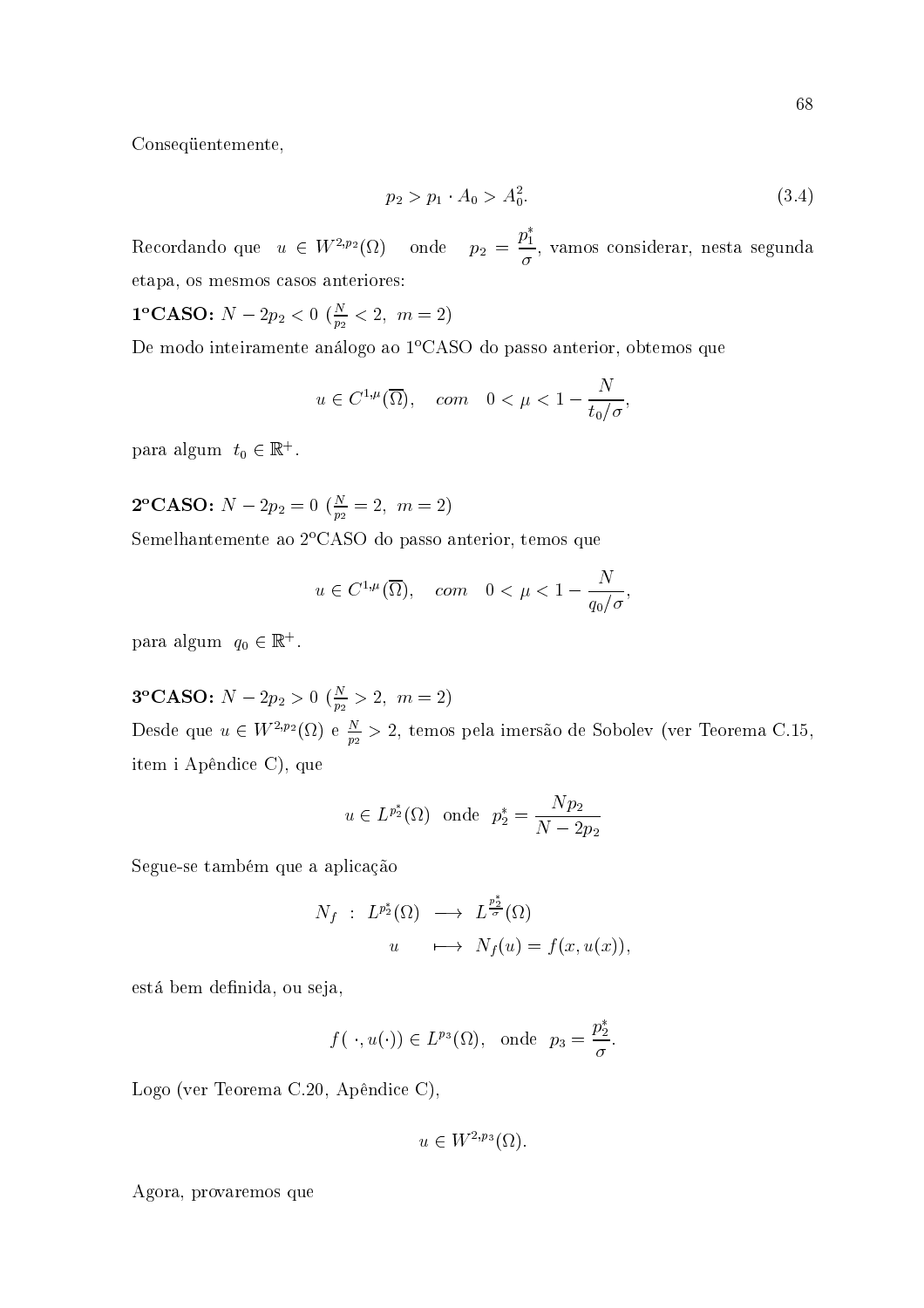$$
\bullet \ \ \frac{p_3}{p_2} > \frac{p_2}{p_1}.
$$

De fato,

$$
\frac{p_3}{p_2} = \frac{p_2^*}{\sigma} \cdot \frac{\sigma}{p_1^*} = \frac{p_1^*}{p_1^*} = \left(\frac{Np_2}{N-2p_2}\right) \cdot \left(\frac{N-2p_1}{Np_1}\right) = \frac{p_2}{p_1} \left(\frac{N-2p_1}{N-2p_2}\right) > \frac{p_2}{p_1},
$$

se e somente se,

$$
\frac{N - 2p_1}{N - 2p_2} > 1,
$$

ou equivalentemente,

$$
p_2>p_1.
$$

Portanto, mostramos que

$$
\frac{p_3}{p_2} > \frac{p_2}{p_1}
$$

e usando  $(3.3)$  e  $(3.4)$  obtemos que

 $p_3 > A_0^3$ .

Continuando com este processo encontramos uma sequência $\{p_j\}$ tal que

$$
A_0 < p_1 < p_2 < \cdots < p_j < p_{j+1} < \cdots,
$$
\n
$$
A_0 < \frac{p_2}{p_1} < \frac{p_3}{p_2} < \frac{p_4}{p_3} \cdots < \frac{p_{j+1}}{p_j} < \cdots
$$

 $\mathbf{e}$ 

$$
p_j>A_0^j.
$$

Uma vez que  $A_0 > 1$ , segue-se que

$$
p_j \to +\infty \quad qdo \quad j \to +\infty.
$$

Daí, podemos escolher  $p_0$  tal que  $0 < \frac{N}{p_0} < 1$  e, consequentemente (ver Teorema C.15, item iv Apêndice C), num dos passos do 3°Caso, resultará que

$$
u \in C^{1,\mu}(\overline{\Omega}) \quad com \quad 0 < \mu < 1 - \frac{N}{p_0}.
$$

 $C.q.d.$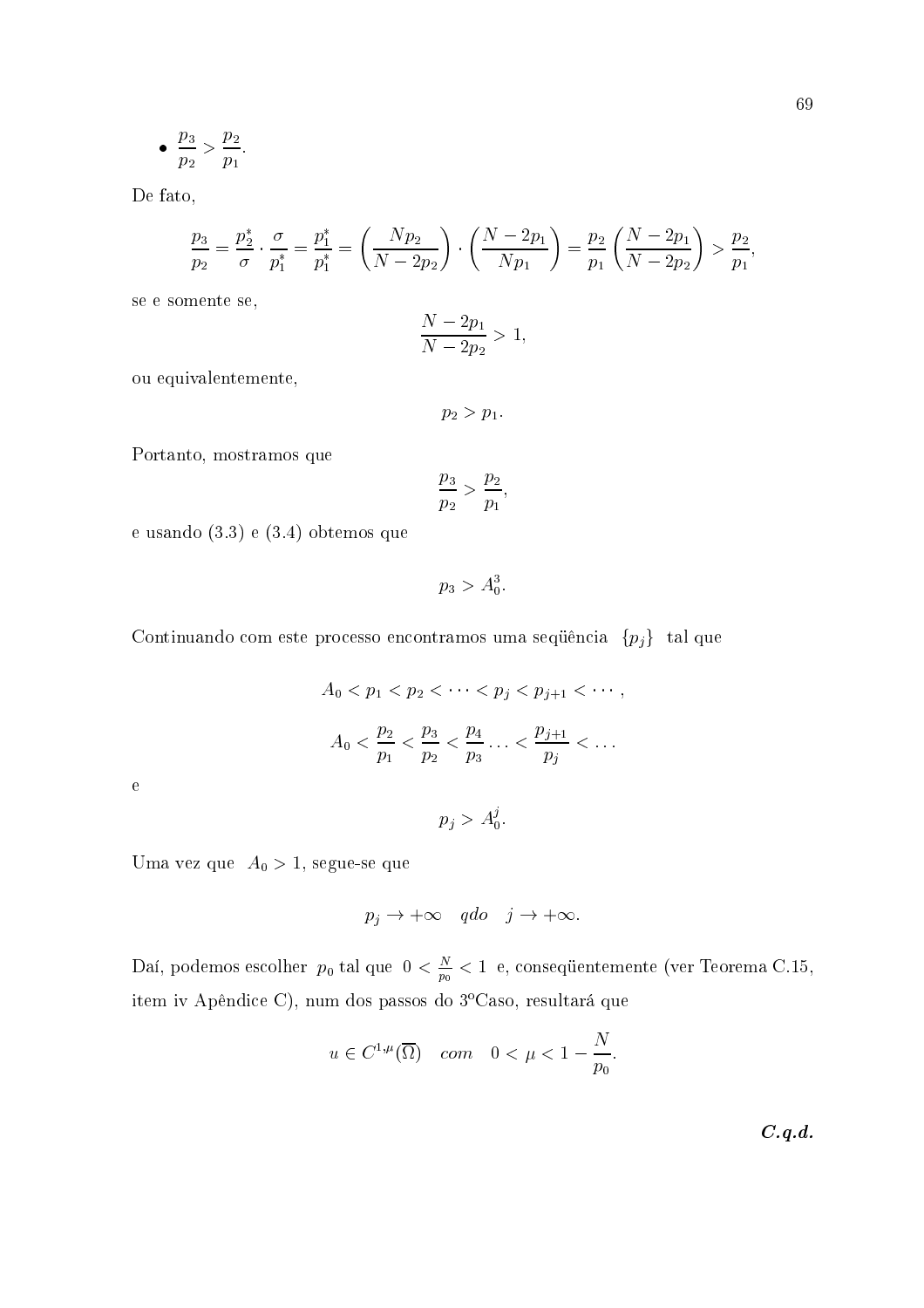Para o caso em que  $N=2$ , segue-se usando a imersão de sobolev  $H_0^1(\Omega) \hookrightarrow L^q(\Omega)$ (ver Teorema C.15, item *(ii)*, Apêndice C), o Teorema C.20 (ver Ap.C) e em seguida a imersão  $W^{j+m,p} \hookrightarrow C^{j,\mu}(\overline{\Omega})$  (ver Teorema C.15, item iv).

#### Parte II:

Agora supondo que  $f \in C^{0,1}(\overline{\Omega} \times \mathbb{R})$  segue-se que f é lipschitziana, isto é,  $\exists C_1 > 0$ tal que  $(x, u(x)), (y, u(y)) \in (\overline{\Omega} \times \mathbb{R})$  implica,

$$
|f(x, u(x)) - f(y, u(y))| \leq C_1 |(x, u(x)) - (y, u(y))|
$$
  
\n
$$
\leq C_1 |(x - y, u(x) - u(y))|
$$
  
\n
$$
\leq C_1 (|x - y| + |u(x) - u(y)|).
$$

Considerando  $x, y \in \overline{\Omega}$  com  $x \neq y e 0 < \mu < 1$  temos que

$$
\frac{|f(x, u(x)) - f(y, u(y))|}{|x - y|^{\mu}} \le C_1 \left( \frac{|x - y|}{|x - y|^{\mu}} + \frac{|u(x) - u(y)|}{|x - y|^{\mu}} \right)
$$
  

$$
\le C_1 \left( |x - y|^{1 - \mu} + \frac{|u(x) - u(y)|}{|x - y|^{\mu}} \right), \quad \forall x, y \in \overline{\Omega} \text{ com } x \ne y.
$$

Logo,

$$
\sup_{x \neq y} \frac{|f(x, u(x)) - f(y, u(y))|}{|x - y|^{\mu}} \leq C_1 \Big( \sup_{x \neq y} |x - y|^{1 - \mu} + \sup_{x \neq y} \frac{|u(x) - u(y)|}{|x - y|^{\mu}} \Big)
$$

o que implica,

$$
H_{\mu}\left[f(\cdot,u)\right] \leq C_{1}\Big[\Big(\sup_{x\neq y}|x-y|\Big)^{1-\mu}+H_{\mu}\left[u\right]\Big],
$$

donde segue-se que

$$
H_{\mu}\left[f(\cdot,u)\right] \leq C_{1}\left[\left(dim(\overline{\Omega})\right)^{1-\mu} + H_{\mu}\left[u\right]\right] < \infty
$$

desde que a função  $u$  seja Hölder contínua de expoente  $\mu$ . Portanto,

$$
f(\cdot, u) \in C^{\mu}(\overline{\Omega}), \quad com \ \ 0 < \mu < 1.
$$

Daí (ver Teorema C.18, Apêndice C), resulta que o problema

$$
\begin{cases}\n-\Delta v = f(x, u), & \Omega, \\
v = 0, & \partial\Omega,\n\end{cases}
$$

tem uma única solução  $v \in C^{2,\mu}(\overline{\Omega}).$ 

Assim, temos que  $u e v s$ ão soluções fracas do problema  $(3.1)$ , isto é,

$$
\int_{\Omega} \nabla u \nabla \varphi dx = \int_{\Omega} f(x, u) \cdot \varphi dx, \forall \varphi \in H_0^1(\Omega)
$$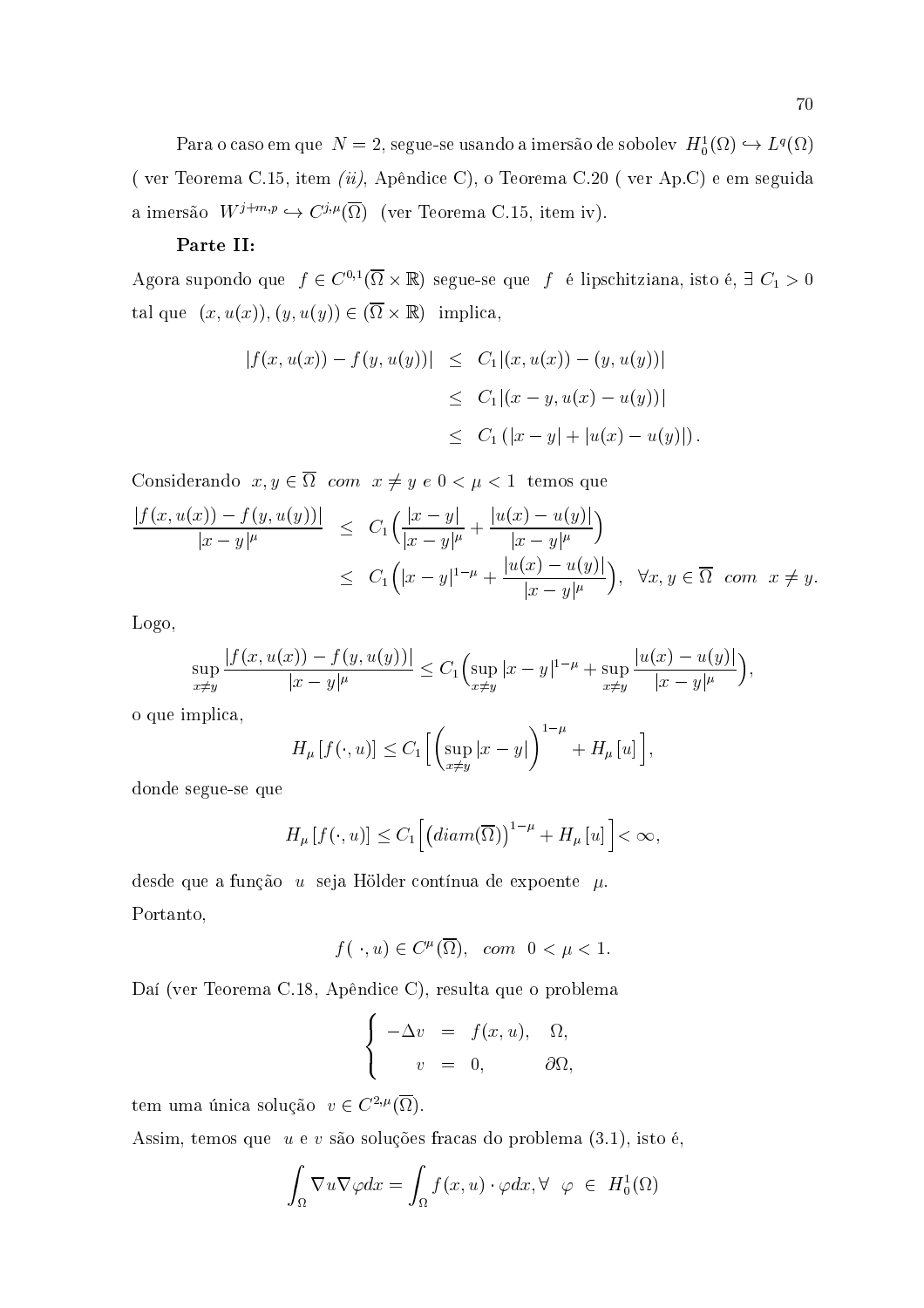$$
\int_{\Omega} \nabla v \nabla \varphi dx = \int_{\Omega} f(x, u) \cdot \varphi dx, \forall \varphi \in H_0^1(\Omega).
$$

Consequentemente,

$$
\int_{\Omega} \nabla (u - v) \nabla \varphi dx = 0, \forall \varphi \in H_0^1(\Omega),
$$

ou seja,

 $\rm e$ 

$$
u = v \quad \text{em} \quad H_0^1(\Omega)
$$

e assim,

$$
u = v \quad q.t.p. \quad em \quad \Omega
$$

Por outro lado, uma vez que as funções  $u e v s$ ão contínuas em  $\Omega$  resulta que

$$
u \equiv v \quad \text{em} \quad \Omega.
$$

E portanto,

$$
u \in C^{2,\mu}(\overline{\Omega}), \ \ 0 < \mu < 1.
$$

 $C.q.d.$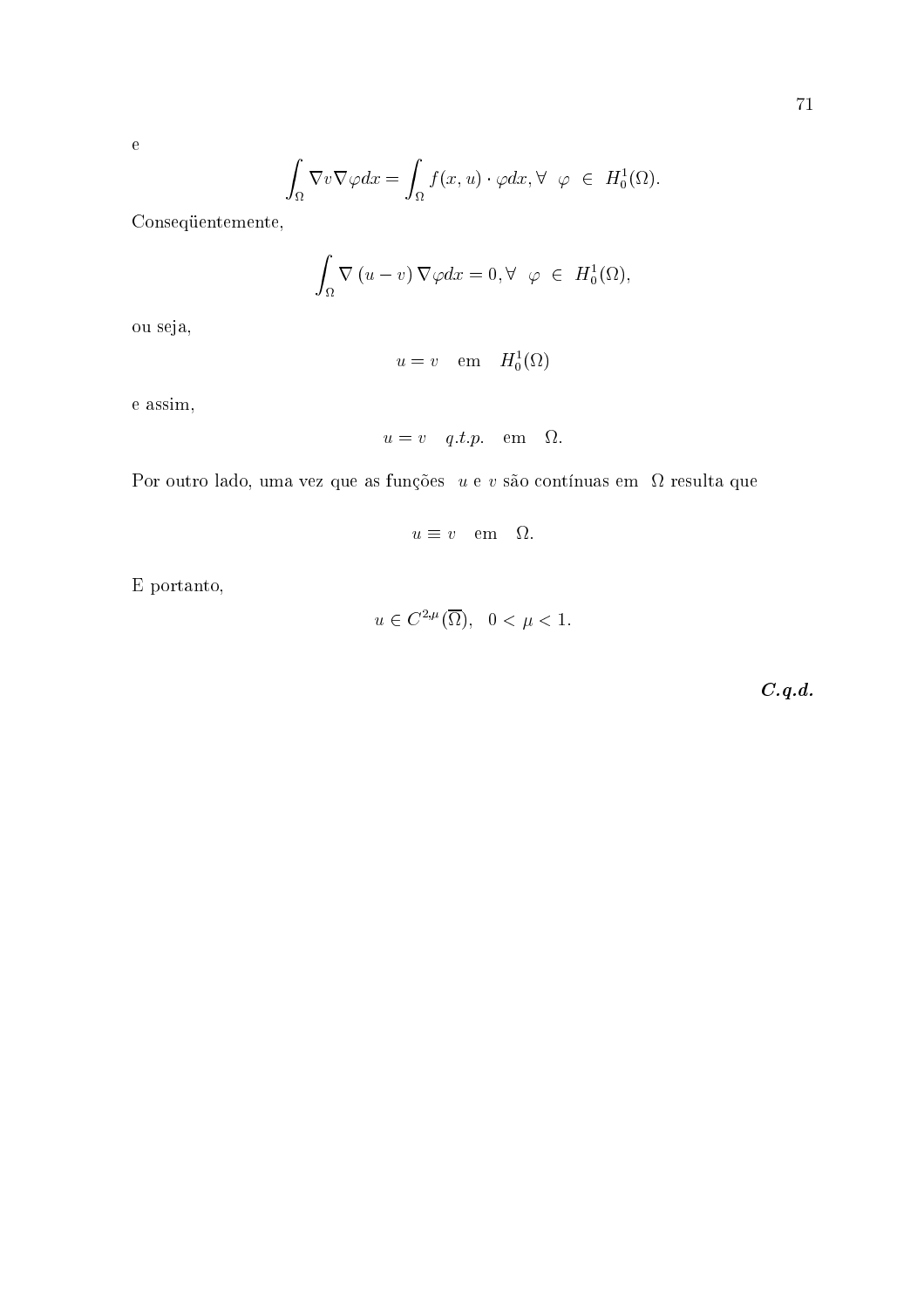# Apêndice A

# Um pouco de Teoria Espectral

Neste apêndice, apresentaremos uma descrição do espectro do operador  $-\Delta$ , no caso do problema homogêneo de Dirichlet.

Iniciamos estudando a existência e unicidade de solução fraca para o problema linear

$$
\begin{cases}\n-\Delta u = f(x), & \Omega \\
u = 0, & \partial\Omega,\n\end{cases}
$$
\n(A.1)

onde  $\Omega \subseteq \mathbb{R}^N (N \geq 2)$ é um domínio limitado e $f \in L^2(\Omega)$ .

Mostraremos a existência e unicidade da solução do problema linear (A.1) aplicando um resultado devido a Lax-Milgram, o qual é conhecido na Literatura como Teorema de Lax-Milgram (ver Teorema C.21, Ap.C).

### Solução do Problema (A.1):

Iremos fixar um Espaço de Hilbert(H), uma forma bilinear (A) e um funcional linear continuo (T) em H para aplicarmos o já referido resultado. Consideramos:

•  $\mathbb{H} = H_0^1(\Omega)$ , com o produto interno definido por

$$
\langle u, v \rangle = \int_{\Omega} \nabla u \nabla v dx
$$

e norma induzida dada por

$$
||u|| = \left(\int_{\Omega} |\nabla u|^2 dx\right)^{1/2}
$$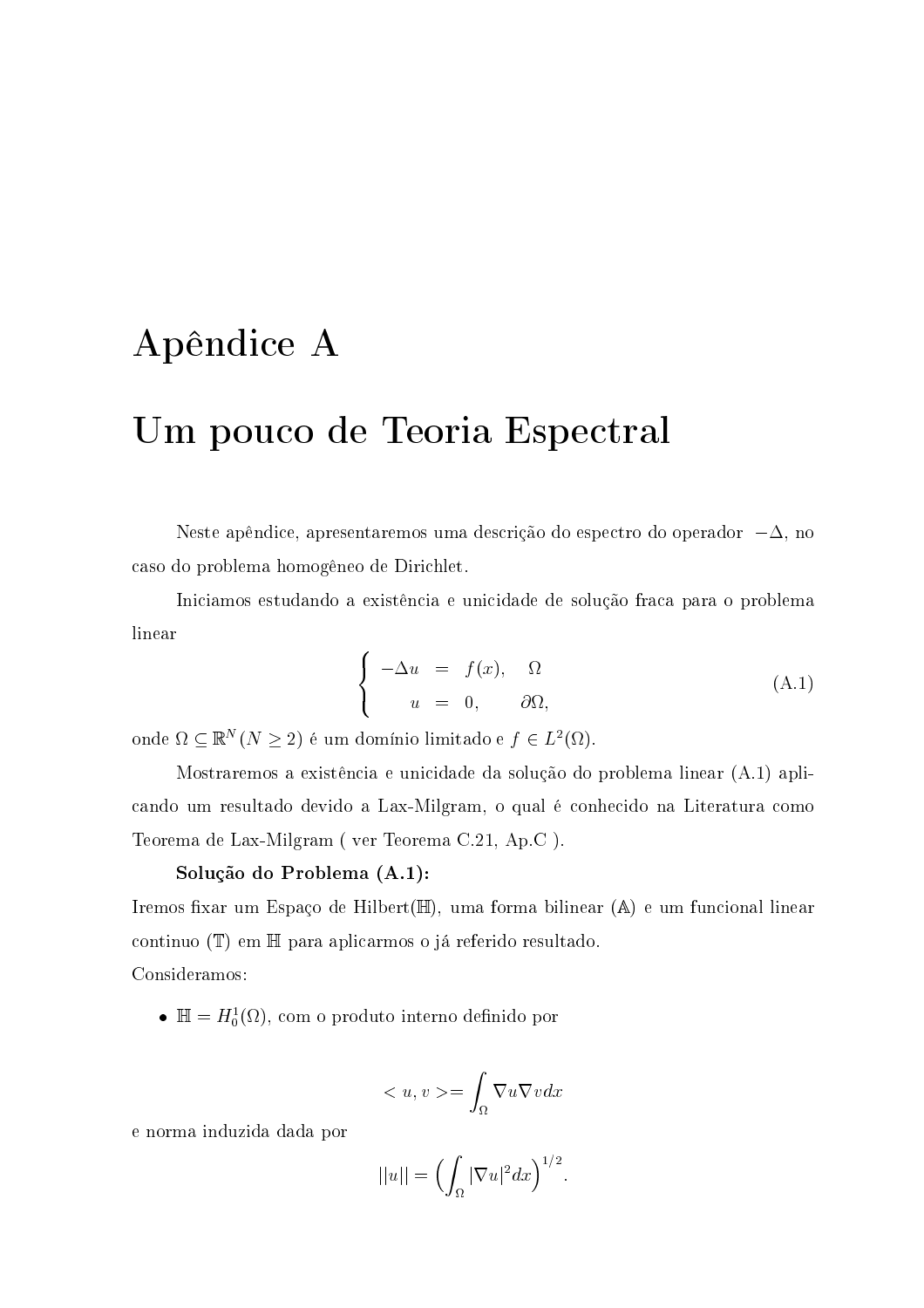• A forma bilinear (A) será dada por

$$
\begin{array}{rcl}\n\mathbb{A} & \colon H_0^1(\Omega) \times H_0^1(\Omega) \longrightarrow \mathbb{R} \\
(u, v) & \longmapsto \mathbb{A}(u, v) = \int_{\Omega} \nabla u \nabla v dx,\n\end{array}
$$

que também é simétrica.

Note que, devido a Desigualdade de Cauchy-Schwarz, a forma bilinear A é contínua, pois

$$
|\mathbb{A}(u,v)| = | < u, v > | \leq ||u|| \cdot ||v||, \ \forall \ u, \ v \in H_0^1(\Omega).
$$

Temos também, que A é coerciva, pois

$$
\mathbb{A}(u, u) = \langle u, v \rangle = ||u||^2, \quad \forall u \in H_0^1(\Omega)
$$

• O funcional linear contínuo  $(\mathbb{T})$  é dado por

$$
\mathbb{T} : H_0^1(\Omega) \longrightarrow \mathbb{R}
$$
  

$$
v \longrightarrow \mathbb{T}(v) = \int_{\Omega} f \cdot v dx
$$

Podemos observar que a aplicação T está bem definida, devido a Desigualdade de Hölder(ver Teorema C.5, Apêndice C) e a Imersão Contínua  $H_0^1(\Omega) \hookrightarrow L^2(\Omega)$  (ver Teorema C.15, Apêndice C), e é linear contínua em  $\mathbb{H} = H_0^1(\Omega)$ .

Daí, aplicando o Teorema de Lax-Milgram (ver Teorema C.21, Ap.C), existe uma única função $u\in H^1_0(\Omega)$ tal que

$$
\mathbb{A}(u, v) = \mathbb{T}(v), \quad \forall \ v \ \in \ H_0^1(\Omega),
$$

ou seja,

$$
\int_{\Omega} \nabla u \nabla v dx = \int_{\Omega} f \cdot v dx, \forall \ v \in H_0^1(\Omega),
$$

mostrando que o problema linear (A.1) tem uma única solução fraca  $u \in H_0^1(\Omega)$ .

Pelo que foi exposto até agora, podemos definir uma aplicação

$$
S : L^{2}(\Omega) \longrightarrow H_{0}^{1}(\Omega)
$$
  

$$
f \longmapsto S(f) = u,
$$

isto é, uma aplicação que associa a cada  $f \in L^2(\Omega)$  a única solução fraca do problema linear  $(A.1)$ .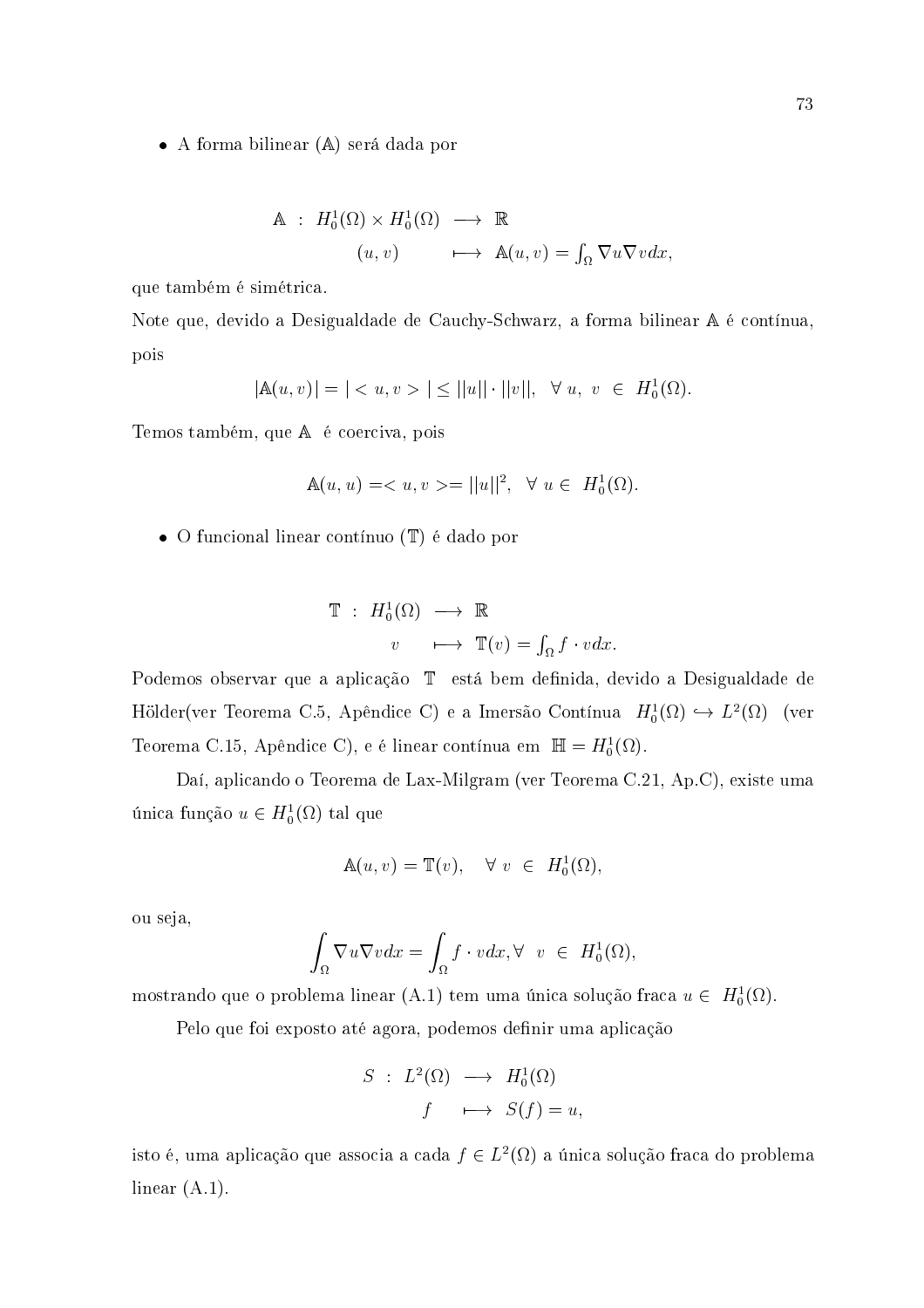Além disso, observamos pela resolução do problema (A.1) que

$$
\mathbb{A}(S(f), v) = ((f, v)), \forall v \in H_0^1(\Omega),
$$

onde  $(( , ))$  denota o produto interno em  $L^2(\Omega)$ .

Vejamos agora as propriedades da aplicação S.

#### (i)  $S$  é uma aplicação linear, isto é,

$$
S(\alpha_1 f + \alpha_2 g) = \alpha_1 S(f) + \alpha_2 S(g), \quad \forall \ f, \ g \in L^2(\Omega) \ e \ \forall \ \alpha_1, \ \alpha_2 \ \in \mathbb{R}.
$$

De fato; Consideremos uma dada  $v \in H_0^1(\Omega)$ . Então,

$$
\begin{aligned}\n\mathbb{A}(S(\alpha_1 f + \alpha_2 g), v) &= ((\alpha_1 f + \alpha_2 g, v)) = ((\alpha_1 f, v)) + ((\alpha_2 g, v)) = \\
&= \alpha_1((f, v)) + \alpha_2((g, v)) = \\
&= \alpha_1 \mathbb{A}(S(f), v) + \alpha_2 \mathbb{A}(S(g), v) = \\
&= \mathbb{A}(\alpha_1 S(f), v) + \mathbb{A}(\alpha_2 S(g), v) = \\
&= \mathbb{A}(\alpha_1 S(f) + \alpha_2 S(g), v), \quad \forall \ v \in H_0^1(\Omega),\n\end{aligned}
$$

o que implica,

$$
S(\alpha_1 f + \alpha_2 g) = \alpha_1 S(f) + \alpha_2 S(g), \quad \forall \ f, \ g \in L^2(\Omega) \ e \ \forall \ \alpha_1, \ \alpha_2 \ \in \mathbb{R},
$$

mostrando a linearidade de S.

(ii) S é contínua, isto é,  $\exists K > 0$  tal que

$$
||S(f)|| \le K||f||_{L^{2}(\Omega)}, \quad \forall f \in L^{2}(\Omega).
$$

De fato, como a forma bilinear A é coerciva em  $H_0^1(\Omega)$ , então considerando  $u =$  $S(f)$ , temos que existe  $\alpha > 0$  de modo que

 $\alpha||S(f)||^2 \leq A(S(f), S(f)) = ((f, S(f))) \leq |((f, S(f)))| \leq ||f||_{L^2(\Omega)} \cdot ||S(f)||_{L^2(\Omega)}$ Logo, usando a imersão contínua $\ H^1_0(\Omega) \hookrightarrow L^2(\Omega) \,$  (ver Teorema C.15, Apêndice C), chegamos ao resultado desejado.

(iii) 
$$
S : H_0^1(\Omega) \to H_0^1(\Omega)
$$
 **é um operador linear compacto.**  
De fato, como a imersão  $H_0^1(\Omega) \hookrightarrow L^2(\Omega)$  (ver Teorema C.16, Apêndice C) além  
de ser contínua, também é compacta e  $S : L^2(\Omega) \to H_0^1(\Omega)$  é contínua,  
segue-se que  $S \circ i : H_0^1(\Omega) \to H_0^1(\Omega)$  é uma composição de uma aplicação  
compacta com uma contínua e, portanto, é um operador compacto.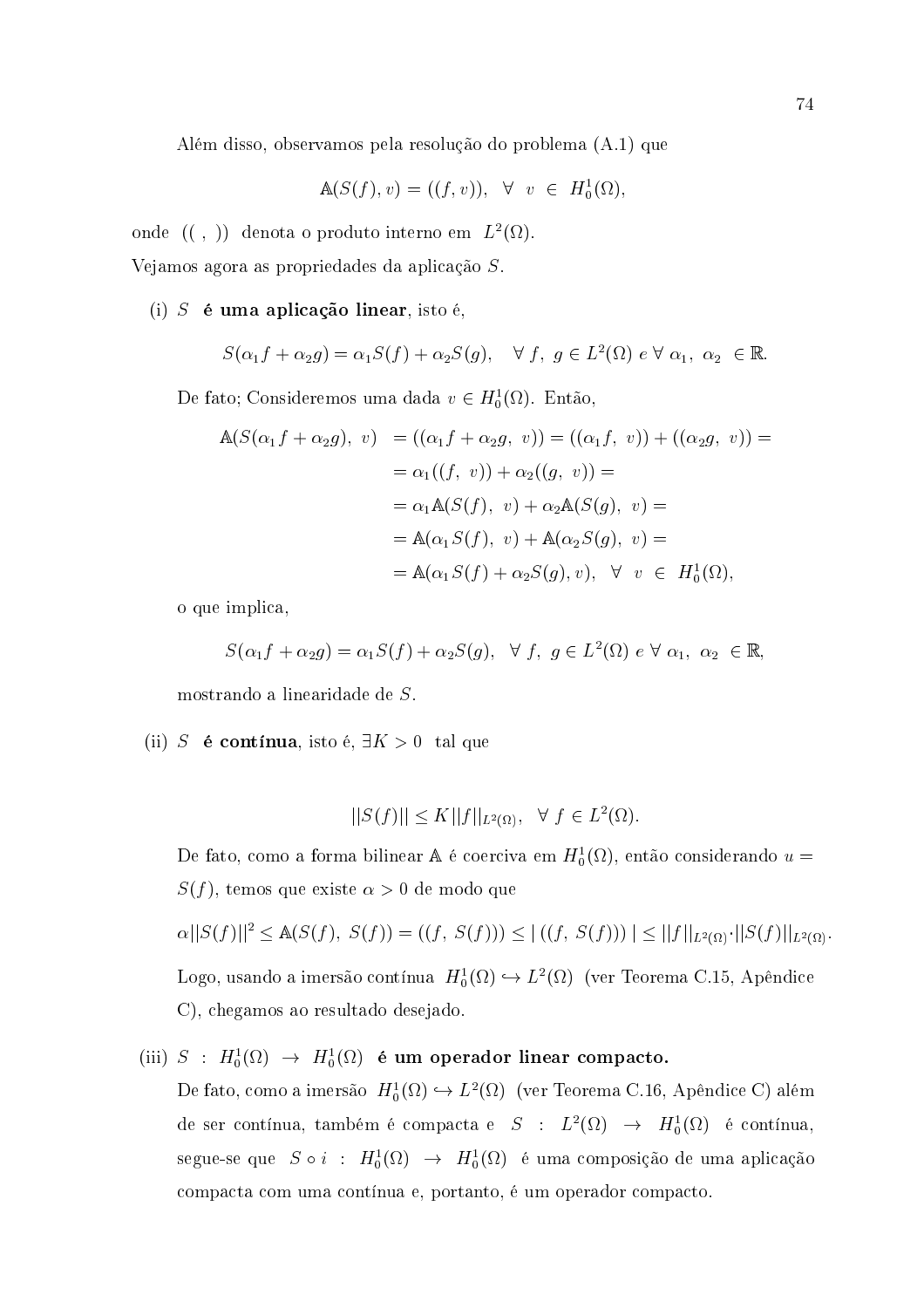(iv)  $S$  :  $H_0^1(\Omega) \rightarrow H_0^1(\Omega)$  é simétrico (ou auto-adjunto),

ou seja,

$$
\mathbb{A}(S(u), v) = \mathbb{A}(u, S(v)), \quad \forall u, v \in H_0^1(\Omega).
$$

De fato, estamos considerando o espaço de Hilbert $H^1_0(\Omega)$ com o produto interno dado por

$$
\mathbb{A}(u, v) = \int_{\Omega} \nabla u \nabla v dx,
$$

o qual induz uma norma equivalente à norma original de  $H_0^1(\Omega)$ . Assim, dados  $u, v \in H_0^1(\Omega)$ , resulta da simetria dos produtos internos envolvidos, que

$$
\mathbb{A}(S(u), v) = ((u, v)) = ((v, u)) = \mathbb{A}(S(v), u) = \mathbb{A}(u, S(v)).
$$

(v) S é definida estritamente positiva em  $H_0^1(\Omega)$ , pois para cada  $v \in H_0^1(\Omega)$ , temos que

$$
\mathbb{A}(S(v), v) = ((v, v)) = ||v||_{L^2(\Omega)}^2 > 0 \quad \text{se} \quad v \neq 0.
$$

Portanto, uma vez que  $S : H_0^1(\Omega) \to H_0^1(\Omega)$  é um operador nas condições do Teorema Espectral para operadores compactos em um espaço de Hilbert, no caso simétrico (ou auto-adjunto) estritamente positivo, resulta que existe uma sequência  $(\mu_n)$ de números reais, que são os autovalores, verificando

$$
\mu_1 > \mu_2 > \ldots > \mu_n > \ldots > 0
$$

 $\overline{e}$ 

$$
\mu_n \longrightarrow 0
$$
, qdo.  $n \rightarrow +\infty$ .

Associados aos autovalotes, existe uma sequência  $(\phi_n)$  de funções de  $H_0^1(\Omega)$ , denominadas de autofunções de S, as quais constituem uma base Hilbertiana para  $H_0^1(\Omega)$ .

Em outras palavras, encontramos duas sequências  $(\mu_n)_{n\in\mathbb{N}}$  e  $(\phi_n)_{n\in\mathbb{N}}$  tais que

$$
S(\phi_n) = \mu_n \phi_n, \quad \forall \ n = 1, 2, \dots,
$$
\n(A.2)

com  $\mu_n > 0$ ,  $\forall n = 1, 2, ...$  e  $\mu_n \longrightarrow 0$ , qdo.  $n \rightarrow +\infty$ . Fazendo  $\lambda_n = \frac{1}{\mu_n}$ ,  $\forall n$ , resulta que  $(\lambda_n)$  é uma sequência de números reais positivos tais que

$$
\lambda_1 < \lambda_2 < \ldots < \lambda_n < \ldots
$$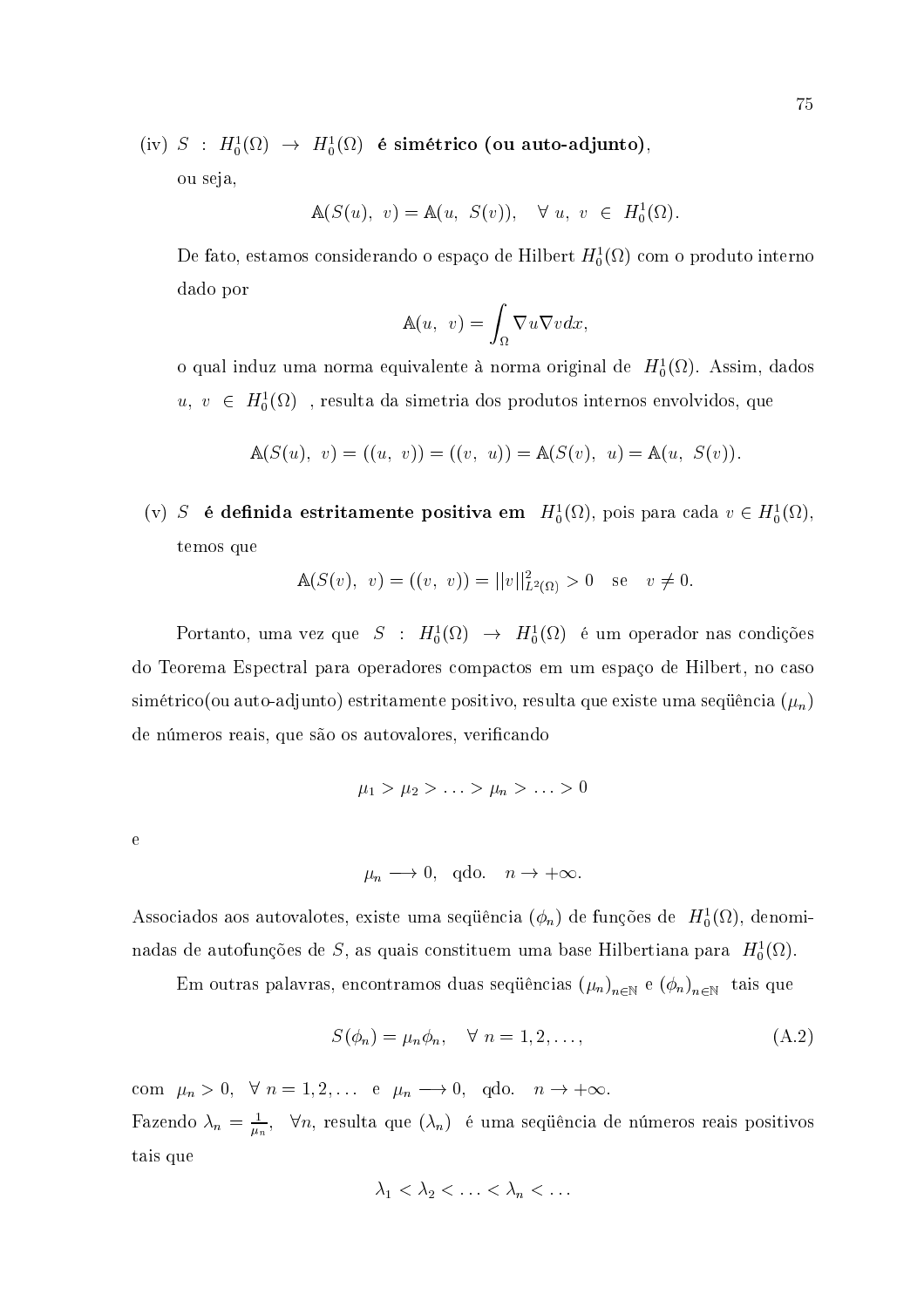$$
\lambda_n\stackrel{n\to+\infty}{\longrightarrow+\infty}
$$

De  $(A.2)$  temos que

$$
\phi_n = \lambda_n \cdot S(\phi_n), \quad n = 1, 2, 3, \dots
$$

e, devido a linearidade de  $S$ , obtemos

$$
S(\lambda_n \cdot \phi_n) = \phi_n, \quad \forall \ n \in \mathbb{N}.
$$

Uma vez que  $\lambda_n \phi_n \in L^2(\Omega)$ ,  $\forall n \in \mathbb{N}$ , segue-se, pela definição de S, que

$$
\begin{cases}\n-\Delta \phi_n = \lambda_n \phi_n, & \Omega, \\
\phi_n = 0, & \partial \Omega\n\end{cases}
$$

Portanto, a sequência  $(\lambda_n)_{n\in\mathbb{N}}$  crescente de números reais positivos constituem os autovalores do operador  $-\Delta$  com  $\lambda_n \longrightarrow +\infty$  e a sequência  $(\phi_n)_{n\in\mathbb{N}}$  são as autofunções associadas do operador $\; -\Delta,$ as quais formam uma base ortonormal em $H^1_0(\Omega)$ (consequência do Teorema Espectral).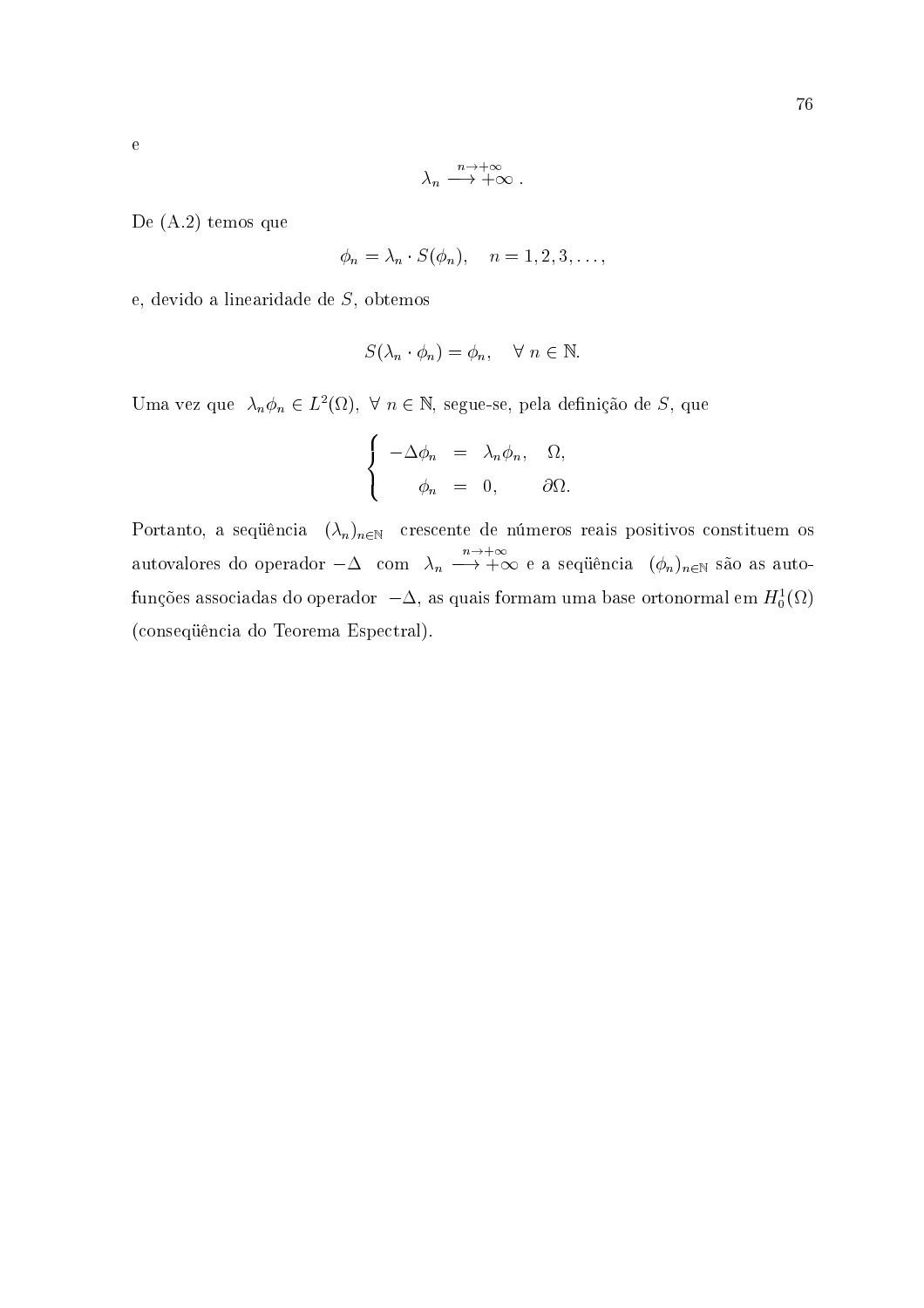# Apêndice B

# Um Resultado de Unicidade

Neste apêndice apresentamos um resultado de unicidade mostrado por Brezis & Oswald [7]. Esse resultado inclui, como um caso particular, o problema (1.55) usado na prova do Teorema 1.4.

Vejamos: Considere o problema

$$
\begin{cases}\n-\Delta u = f(x, u), & \Omega \\
u \ge 0, & u \ne 0, \Omega \\
u = 0, & \partial\Omega,\n\end{cases}
$$
\n(B.1)

onde  $\Omega \subset \mathbb{R}^N$  é um domínio limitado com fronteira suave e  $f(x, u) : \Omega \times [0, \infty) \longrightarrow \mathbb{R}$ é uma função satisfazendo as seguintes hipóteses:

- (i) Para quase todo  $x \in \Omega$ , a função  $u \mapsto f(x, u)$  é contínua sobre o intervalo  $[0, \infty)$ e a função  $u \mapsto f(x, u)/u$  é decrescente sobre  $(0, \infty)$ ;
- (ii) Para cada  $u \geq 0$  a função  $x \mapsto f(x, u) \in L^{\infty}(\Omega)$ .

Para o nosso objetivo, isto é, para mostrarmos a unicidade de solução para o problema  $(B.1)$  essas hipóteses são suficientes.

Vamos começar com o seguinte lema:

**Lema B.1** Supondo (i) e (ii) e considerando  $u \in H_0^1(\Omega)$  (e por regularização,  $u \in$  $C^2(\Omega)$ ) uma solução do problema (B.1).  $Ent\tilde{a}o$ ,

$$
u > 0, \qquad \Omega \tag{B.2}
$$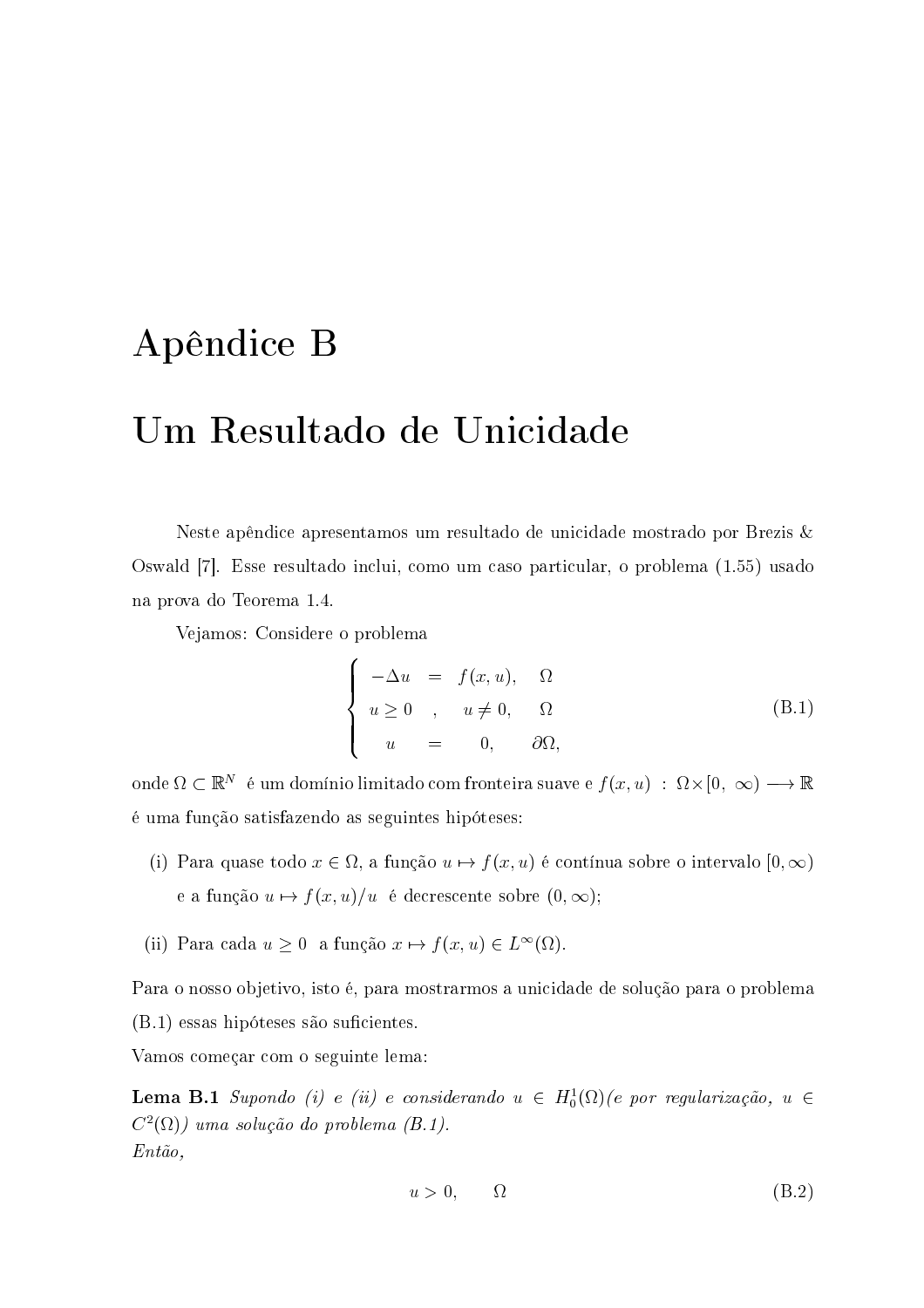$\ddot{e}$ 

$$
\frac{\partial u}{\partial \eta} < 0, \qquad \partial \Omega,\tag{B.3}
$$

onde  $\eta$  denota a direção normal exterior a fronteira  $\partial\Omega$ .

## Demonstração:

Sendo  $u$  solução de  $(B.1)$ , tem-se que

$$
u \ge 0
$$
,  $u \ne 0$  em  $\Omega$ .

Uma vez que  $u(x) \le ||u||_{\infty}, \forall x \in \Omega$ , resulta, por (i), que

$$
\frac{f(x,u)}{u} \le \frac{f(x,||u||_{\infty})}{||u||_{\infty}}.
$$

Por outro lado, devido a hipótese (ii), existe  $C_1 > 0$  tal que

$$
|f(x,||u||_{\infty})| \leq C_1.
$$

Juntando essas duas últimas desigualdades, obtemos

$$
f(x, u) \ge -C_2 u, \quad \text{em} \quad \Omega,
$$

para alguma constante  $C_2 > 0$ .

Por conseguinte a função  $\boldsymbol{u}$  satisfaz

$$
\begin{cases}\n-\Delta u + C_2 u \geq 0, & \Omega \\
u = 0, & \partial\Omega,\n\end{cases}
$$

e usando o princípio do máximo forte (Ver Teoremas C.10 e C.12), decorre (B.2) e  $(B.3).$ 

 $C.q.d.$ 

#### Prova da Unicidade:

Suponha que $u_1$ <br/> $e\ u_2\;$ sejam duas soluções de (B.1).<br> Então, par<br/>a $i=1,2\;$ temos

$$
\begin{cases}\n-\Delta u_i = f(x, u_i), & \Omega \\
u_i \ge 0, & u_i \ne 0, & \Omega \\
u_i = 0, & \partial \Omega,\n\end{cases}
$$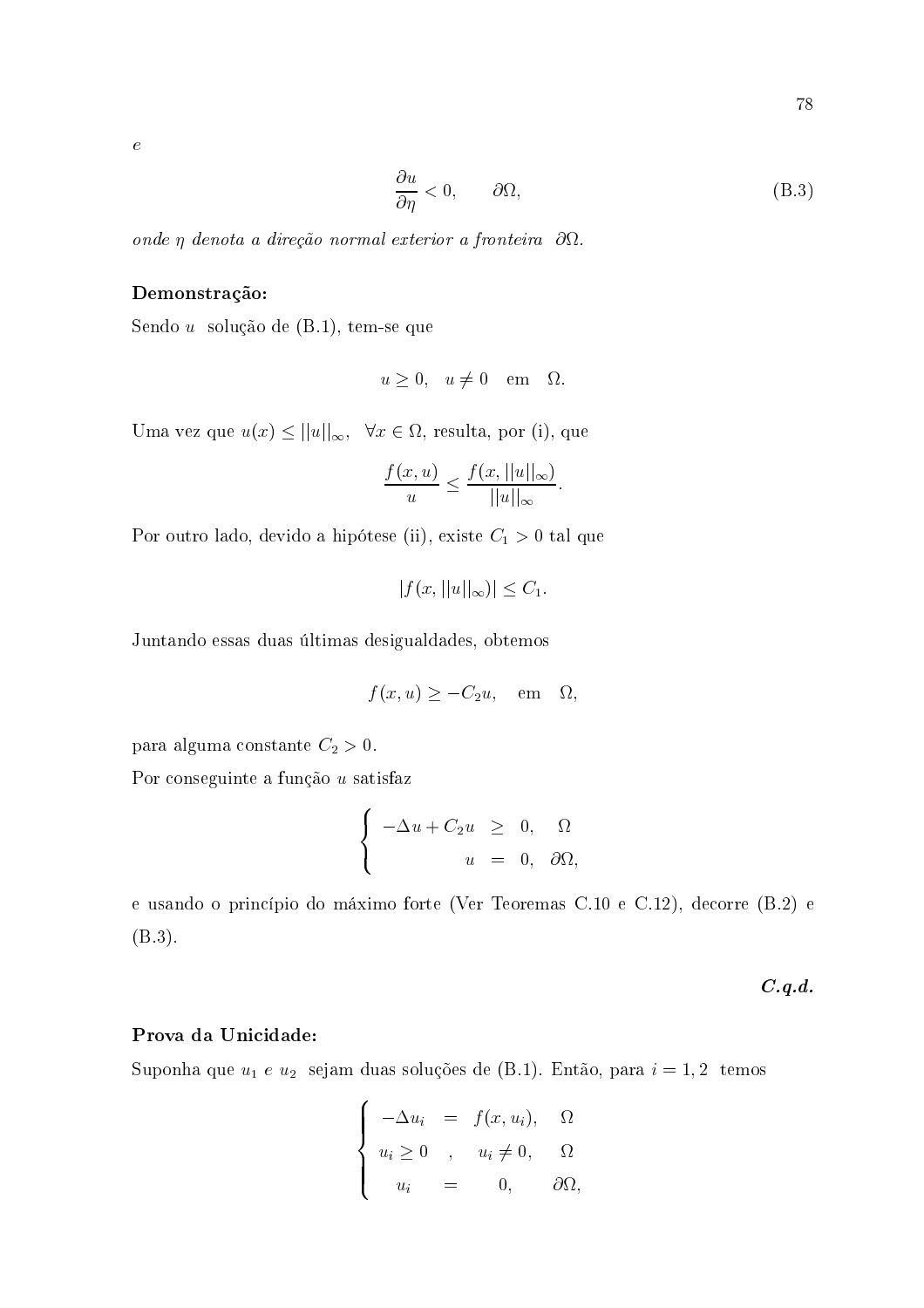e portanto, podemos escrever

$$
-\frac{\Delta u_1}{u_1} + \frac{\Delta u_2}{u_2} = \frac{f(x, u_1)}{u_1} - \frac{f(x, u_2)}{u_2}, \quad \Omega.
$$
 (B.4)

Usando o Lema B.1, e raciocinando de maneira análoga ao que fizemos na demonstração do Teorema 1.4, deduzimos que

$$
\frac{u_2}{u_1}, \frac{u_1}{u_2} \in L^{\infty}(\Omega). \tag{B.5}
$$

Afirmação:

$$
\frac{u_2^2}{u_1}, \frac{u_1^2}{u_2} \in H_0^1(\Omega),\tag{B.6}
$$

$$
\nabla \left(\frac{u_2^2}{u_1}\right) = 2\frac{u_2}{u_1}\nabla u_2 - \frac{u_2^2}{u_1^2}\nabla u_1 \quad e \quad \nabla \left(\frac{u_1^2}{u_2}\right) = 2\frac{u_1}{u_2}\nabla u_1 - \frac{u_1^2}{u_2^2}\nabla u_2.
$$
 (B.7)

De fato, desde que  $u_1, u_2 \in H_0^1(\Omega)$ , temos  $u_1, u_2 \in L^2(\Omega)$ . Assim, devido a (B.5), segue-se que

$$
\frac{u_2^2}{u_1}, \frac{u_1^2}{u_2} \in L^2(\Omega)
$$

Sabemos também que  $\frac{\partial u_1}{\partial x_i}, \frac{\partial u_2}{\partial x_i} \in L^2(\Omega)$ , para  $i = 1, 2, 3, ...,$ Por outro lado, depois de alguns cálculos, obtemos

$$
\frac{\partial \left(\frac{u_2^2}{u_1}\right)}{\partial x_i} = \left(2\frac{u_2}{u_1}\cdot \frac{\partial u_2}{\partial x_i} - \frac{u_2^2}{u_1^2}\cdot \frac{\partial u_1}{\partial x_i}\right) \in L^2(\Omega)
$$

donde decorre (B.7) e que  $\frac{u_2^2}{u_1}, \frac{u_1^2}{u_2} \in H^1(\Omega)$ .

Resta-nos apenas concluir (B.6). Para isto, observe que, por (B.5), para  $x_0 \in \partial\Omega$ encontramos

$$
\lim_{x \to x_0} \left( \frac{u_2^2(x)}{u_1(x)} \right) = \lim_{x \to x_0} \left( \frac{u_1^2(x)}{u_2(x)} \right) = 0
$$

Pela continuidade das funções, podemos defini-lás sobre a fronteira  $\partial\Omega$  do seguinte modo:

$$
\frac{u_2^2}{u_1} = \frac{u_1^2}{u_2} = 0
$$

Além disso,

$$
\frac{u_2^2}{u_1}, \frac{u_1^2}{u_2} \in W^{1,2}(\Omega) \cap C(\overline{\Omega}),
$$

implicando assim (ver Teorema C.9, Apêndice C), na validade de (B.6).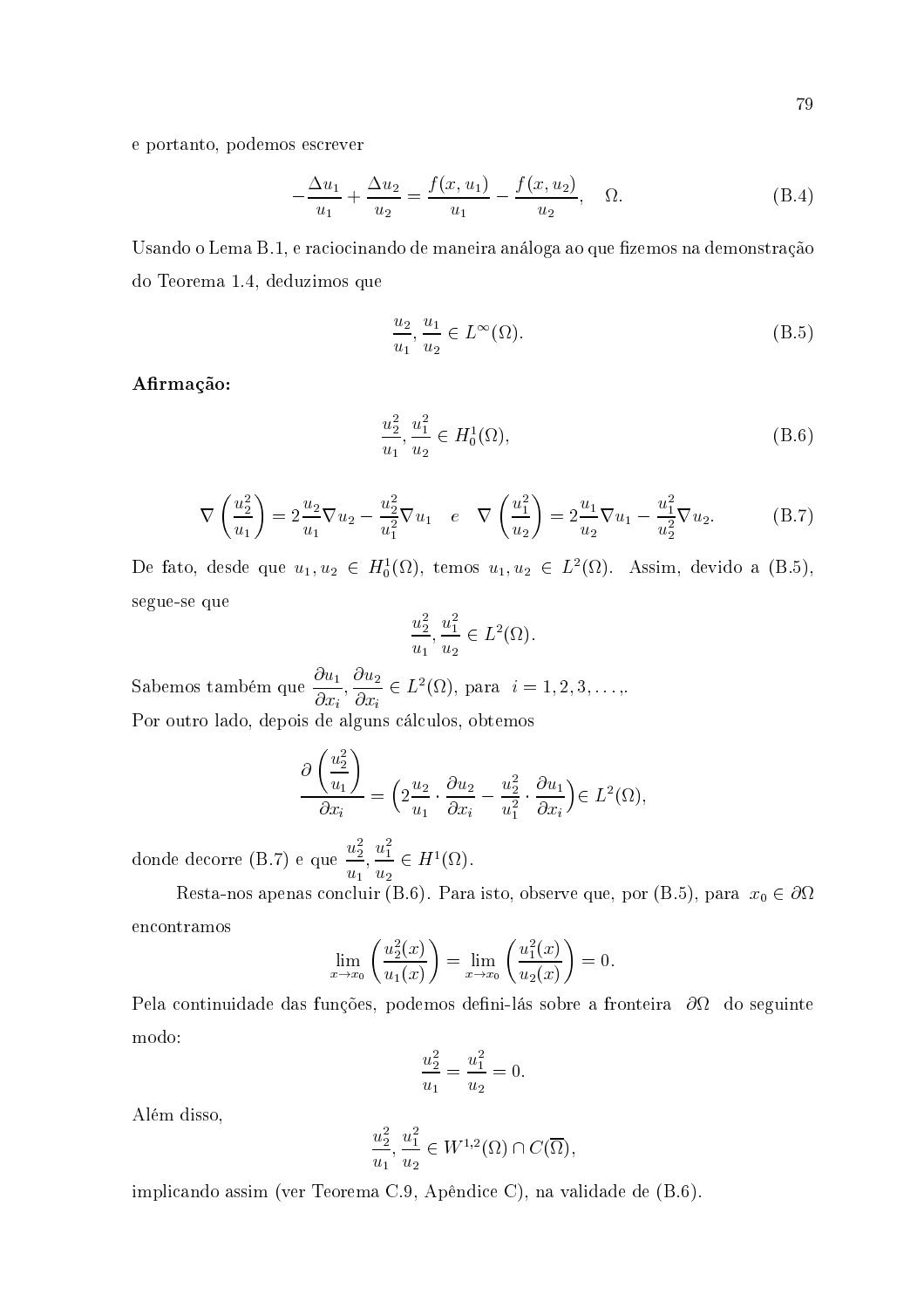Agora, multiplicando (B.4) por  $(u_1^2 - u_2^2)$  e integrando em  $\Omega$ , obtemos a seguinte identidade

$$
\int_{\Omega} \left( -\frac{\Delta u_1}{u_1} + \frac{\Delta u_2}{u_2} \right) (u_1^2 - u_2^2) dx = \int_{\Omega} \left( \frac{f(x, u_1)}{u_1} - \frac{f(x, u_2)}{u_2} \right) (u_1^2 - u_2^2) dx, \quad \Omega. \quad (B.8)
$$

Por outro lado obtemos também, usando as duas igualdades presentes em (B.7) e a integração por partes, que

$$
\int_{\Omega} \left( -\frac{\Delta u_1}{u_1} + \frac{\Delta u_2}{u_2} \right) (u_1^2 - u_2^2) dx = \int_{\Omega} \left( \left| \nabla u_1 - \frac{u_1}{u_2} \nabla u_2 \right|^2 + \left| \nabla u_2 - \frac{u_2}{u_1} \nabla u_1 \right|^2 \right) dx.
$$

Consequentemente, em virtude dessas duas últimas igualdades, temos que

$$
\int_{\Omega} \left( \frac{f(x, u_1)}{u_1} - \frac{f(x, u_2)}{u_2} \right) (u_1^2 - u_2^2) dx \ge 0, \quad \Omega
$$

de onde concluimos, devido a hipótese (i), que  $u_1 = u_2$ .

 $C.q.d.$ 

Como podemos observar, esse resultado de unicidade para o problema (B.1) inclui o caso em que $f(x,u)=u^q,\ 0< q<1,$ haja vista que as hipóteses (i) e (ii) são verificadas. Consequentemente, o problema (1.55) tem unicidade de solução assegurada.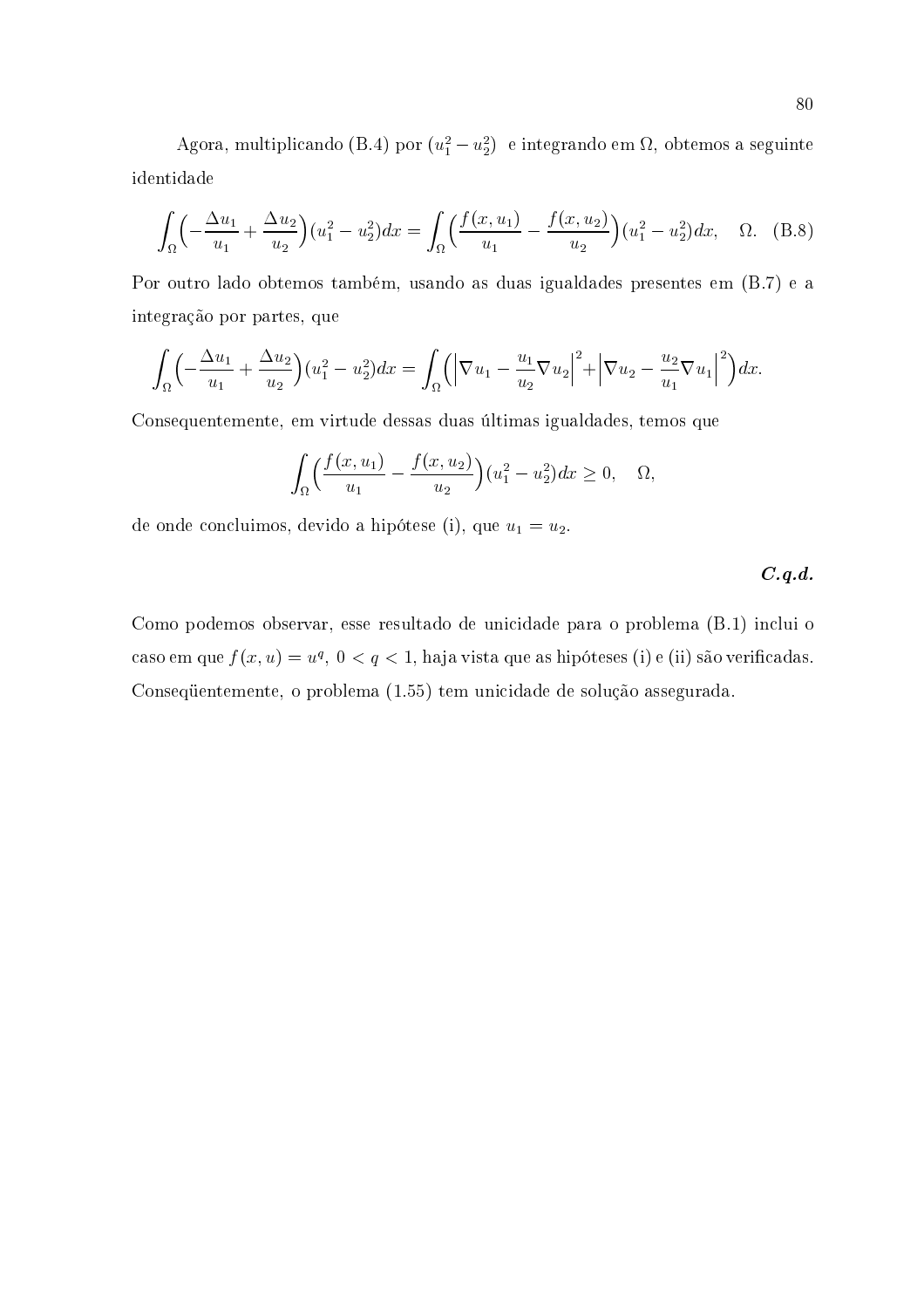# Apêndice C

# Resultados Utilizados

Neste apêndice apresentaremos os resultados utilizados em nosso trabalho. Indicaremos também as referências onde podem ser encontradas as respectivas demonstrações.

### Teorema C.1 (Teorema do divergente) (ver [13], p. 2)

 $Sejam \Omega$  um domínio limitado cuja  $\partial \Omega$  é uma hiperfície de classe  $C^1$  e  $\nu$  o vetor unitário normal a  $\partial\Omega$ . Para qualquer função  $W$ :  $\Omega \to \mathbb{R}^N$ ,  $W \in C^0(\overline{\Omega}) \cap C^1(\Omega)$ , temos que

$$
\int_{\Omega} \operatorname{div} W dx = \int_{\partial \Omega} (W \cdot \nu) ds.
$$

# Teorema C.2 (1a Identidade de Green) (ver [13], p. 47)

Considere  $\Omega$  um domínio no qual seja válido o Teorema do Divergente. Se a funções  $u, v \in C^1(\overline{\Omega}) \cap C^2(\Omega)$ , então

$$
\int_{\Omega} v \Delta u dx + \int_{\Omega} \nabla u \nabla v dx = \int_{\partial \Omega} v \frac{\partial u}{\partial \nu} ds.
$$

Teorema C.3 (Princípio de Máximo Fraco) (ver [14], p. 15)  $Seja u \in C^{0}(\overline{\Omega}) \cap C^{2}(\Omega)$  com  $\Delta u > 0$  ( $\Delta u < 0$ ) em  $\Omega$ . Então, se  $\Omega$  é limitado,

$$
\sup_{\Omega} u = \sup_{\partial \Omega} u \left( \inf_{\Omega} u = \inf_{\partial \Omega} u \right)
$$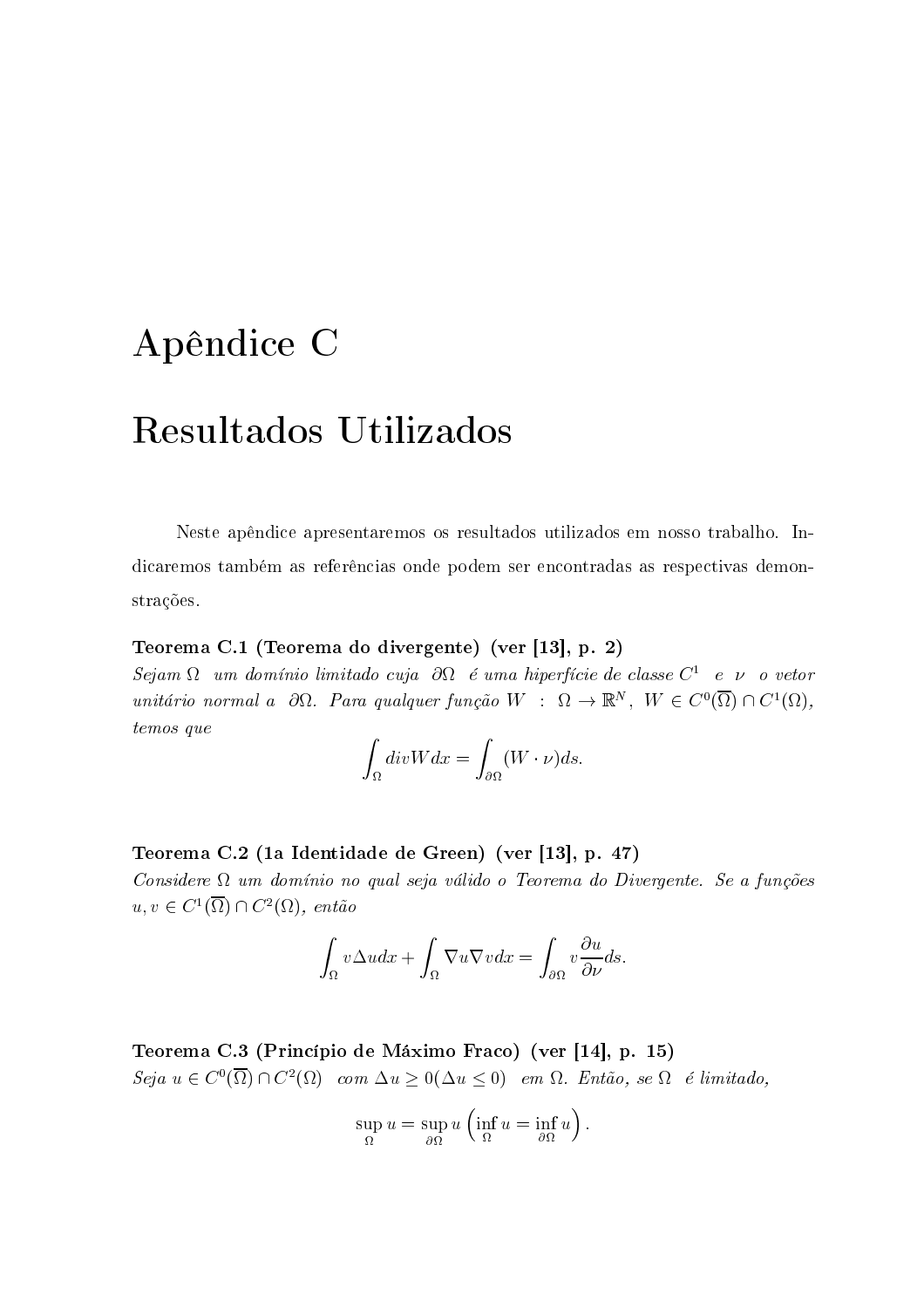## Teorema C.4 (Princípio de Máximo Forte) (ver [14], p. 15)

 $Sejam \Omega \subset \mathbb{R}^N$  um aberto limitado e  $u \in C^0(\overline{\Omega}) \cap C^2(\Omega)$  tal que  $\Delta u \geq 0$  ( $\Delta u \leq 0$ )  $em \; \Omega \ \ \, e \; suponha \; que \; existe \; um \; ponto \; y \in \Omega \; tal \; que \; u(y) = \sup_{\Omega} u \; \Bigl( \inf_{\partial \Omega} u \Bigr) . \; Ent\tilde{a}o, \; u \ \ \, \acute{e}$  $constante.$ 

Teorema C.5 (Desigualdade de Hölder) (ver [6], p. 56) Seja  $f \in L^p(\Omega)$  e  $g \in L^q(\Omega)$  com  $\frac{1}{p} + \frac{1}{q} = 1$  e  $p > 1$ . Então,

$$
f \cdot g \in L^1(\Omega)
$$

 $\overline{e}$ 

$$
\int_{\Omega} |f \cdot g| dx \leq ||f||_{L^{p}(\Omega)} ||g||_{L^{q}(\Omega)}
$$

# Teorema C.6 (Desigualdade de Poincaré) (ver [6], p. 174)

 $Seja \Omega$  um aberto limitado do  $\mathbb{R}^N$ . Então, existe uma constante  $C = C(\Omega, p)$  tal que

$$
||u||_{L^{p}(\Omega)} \leq C \left( \int_{\Omega} |\nabla u|^p dx \right)^{1/p}, \quad \forall u \in W_0^{1,p}(\Omega), \quad 1 \leq p < +\infty.
$$

Teorema C.7 (Teorema da Convergência Dominada de Lebesgue) (ver [6], p.54)  $Seja(f_n)$  uma sequência de funções integravéis. Suponha que

- (i)  $f_n(x) \rightarrow f(x)$  q.t.p. em  $\Omega$ ;
- (ii) existe uma função  $g \in L^1(\Omega)$  tal que para todo  $n, |f_n(x)| \leq g(x)$  q.t.p. em  $\Omega$ .

 $Ent\tilde{a}o$ ,

$$
f \in L^1(\Omega) \qquad e \qquad ||f_n - f||_{L^1(\Omega)} \to 0.
$$

### Teorema C.8 (ver [9], p. 2)

Seja E um espaço de Hilbert (ou um espaço de Banach reflexivo) e suponha que o funcional  $\phi$  :  $E \rightarrow \mathbb{R}$  é

- (i) fracamente semicontínuo inferiormente (fracamente s.c.i.);
- (ii) coercivo, isto é,  $\phi(u) \to +\infty$  quando  $||u|| \to +\infty$ .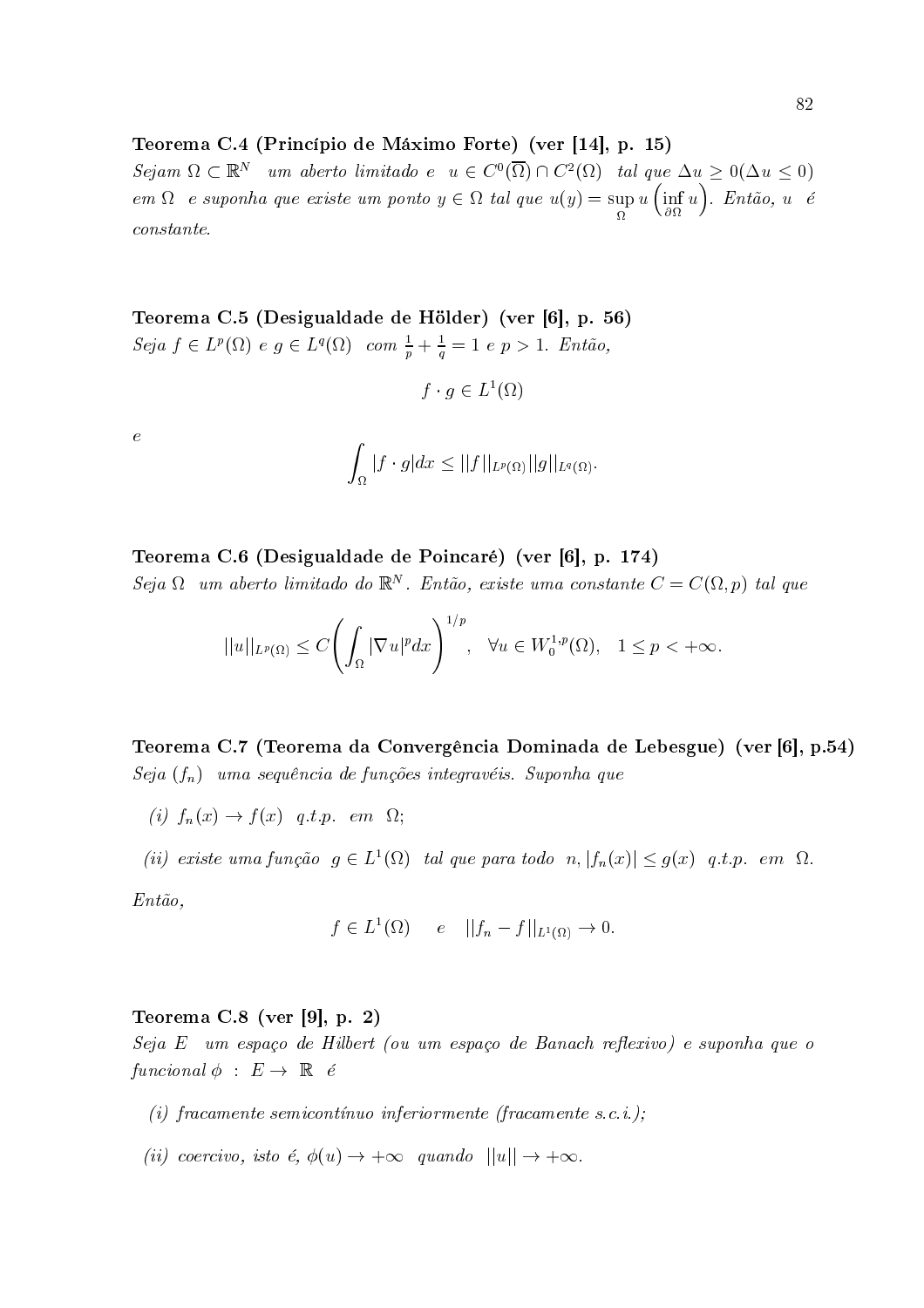Então  $\phi$  é limitado inferiormente e existe  $u_0 \in E$  tal que

$$
\phi(u_0) = \inf_E \phi.
$$

Além disso, se o funcional  $\phi : E \to \mathbb{R}$  é diferenciável, então qualquer ponto de mínimo  $u_0$  é um ponto crítico de  $\phi$ , isto é,

$$
\phi'(u_0)=0\in E'
$$

### Teorema C.9 (ver [6], p. 171)

Suponha que  $\Omega$  é de classe  $C^1$ . Seja  $u \in W^{1,p}(\Omega) \cap C(\overline{\Omega})$  com  $1 \leq p < \infty$ . Então as seguintes propriedades são equivalentes:

- (i)  $u = 0$  sobre  $\partial\Omega$ ;
- (*ii*)  $u \in W_0^{1,p}(\Omega)$ .

# Teorema C.10 (ver [14], p. 34)

Suponha que L é uniformemente elíptico,  $c = 0$  e Lu  $\geq 0$  em  $\Omega$ . Seja  $x_0 \in \partial \Omega$  tal que

- (i)  $u \notin$  continua em  $x_0$ ;
- (ii)  $u(x_0) > u(x)$  para todo  $x \in \Omega$ ;
- (iii)  $\partial\Omega$  satisfaz uma condição da esfera interior em  $x_0$ .

Então, a derivada normal exterior de u em  $x_0$ , se ela existe, satisfaz a desigualdade  $estrita$ 

$$
\frac{\partial u}{\partial \nu}(x_0) > 0.
$$

 $Se\ c \leq 0\ e\ c/\lambda$  é limitado, a mesma conclusão vale desde que  $u(x_0) \geq 0$ , e se  $u(x_0) = 0$ amesma conclusão ainda vale independente do sinal de c.

Teorema C.11 (Princípio de Máximo Forte de E. Hopf) (ver [14], p. 35)

Seja L um operador uniformemente elíptico,  $c = 0$  e Lu  $\geq 0 (\leq 0)$  em  $\Omega(n \tilde{a} \circ$ necessariamente limitado). Se u assume um máximo (ou mínimo) no interior de  $\Omega$ ,  $ent\tilde{a}o$  u é constante.

 $\textit{Se } c \leq 0 \textit{ e } c/\lambda \textit{ for limitado}, \textit{então } u \textit{ não pode assumir um máximo não-negativo (mínimo$  $n\tilde{a}o$ -positivo) no interior de  $\Omega$ , a menos que u seja constante.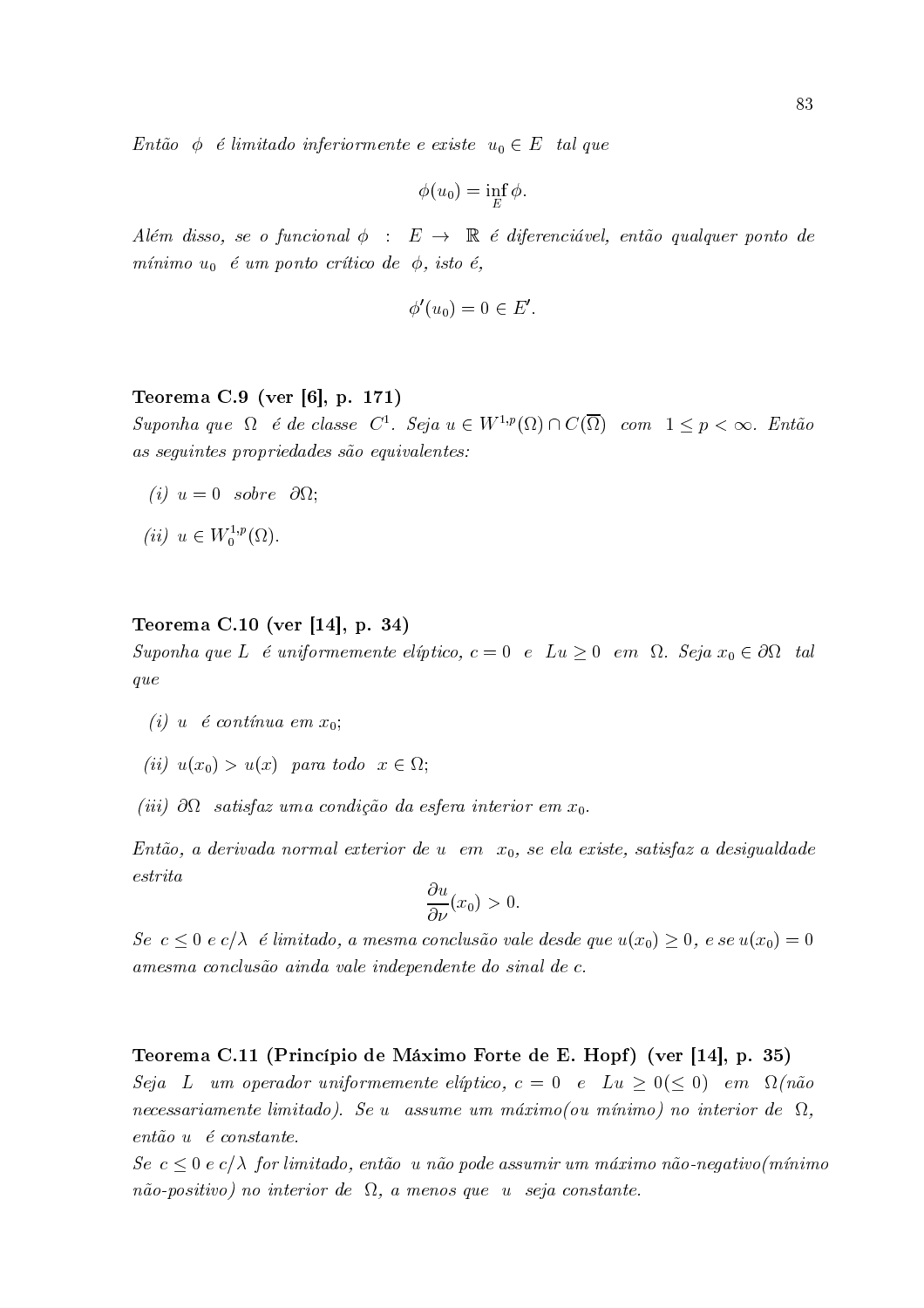### Teorema C.12 (ver [14], p. 35)

Seja  $u \in C^0(\overline{\Omega}) \cap C^2(\Omega)$  uma solução de Lu = 0 em um domínio limitado  $\Omega$ , onde L é uniformemente elíptico,  $c \leq 0$ ,  $c/\lambda$  é limitado e  $\Omega$  satisfaz a condição da esfera interior em cada ponto da fronteira  $\partial\Omega$ . Se a derivada normal é definida por toda parte sobre  $\partial\Omega e \frac{\partial u}{\partial n} = 0$  sobre  $\partial\Omega$ , então u é constante em  $\Omega$ . Se também,  $c < 0$ em algum ponto de  $\Omega$ , então  $u \equiv 0$ .

# Teorema C.13 (ver [6], p. 58)

Seja  $(f_n)$  uma sequência em L<sup>p</sup> e  $f \in L^p$ , tal que  $||f_n - f||_{L^p} \to 0$ . Então, existe uma subsequência  $(f_{n_k})$  tal que

- (i)  $f_{n_k}(x) \rightarrow f(x)$  q.t.p. em  $\Omega$ ;
- (ii)  $|f_{n_k}(x)| \leq h(x)$   $\forall k, q.t.p. em \Omega$  com  $h \in L^p$ .

#### Teorema C.14 (ver [23], p. 75)

Sejam  $\Omega$  um subconjunto limitado do  $\mathbb{R}^N(N \geq 2)$ ,  $\Omega$  de classe  $C^m$  e  $1 \leq p < \infty$ . Então as imersões abaixo são contínuas:

- (i)  $W^{m,p}(\Omega) \hookrightarrow L^q(\Omega)$ ,  $1 \leq q \leq \frac{Np}{N-mp} = p^*$  se  $mp < N$ .
- (ii)  $W^{m,p}(\Omega) \hookrightarrow L^q(\Omega)$ ,  $1 \leq q < \infty$  se  $mp = N$ .
- (iii)  $W^{m,p}(\Omega) \hookrightarrow C^{k,\mu}(\overline{\Omega})$  se  $mp > N$ .

onde k é um inteiro verificando  $k < m - Np \le k + 1$  e  $\mu$  um número real satisfazendo  $0 < \mu \leq m - k - \frac{N}{p} = \mu_0$  se  $\mu_0 < 1$  e  $0 < \mu < 1$  se  $\mu_0 = 1$ .

#### Teorema C.15 (Imersão de Sobolev) (ver [10], p. 102)

Sejam  $\Omega$  um domínio suave em  $\mathbb{R}^N$ ,  $m \geq 0$  e  $1 \leq p \leq +\infty$ . Então, para qualquer  $i > 0$  as imersões abaixo são contínuas:

- (i) Se  $m < \frac{N}{p}$ ,  $W^{j+m,p} \hookrightarrow W^{j,q}$ ,  $p \le q \le \frac{Np}{N-mp} = p^*$ ;
- (ii) Se  $m = \frac{N}{p}$ ,  $W^{j+m,p} \hookrightarrow W^{j,q}$ ,  $p \le q < +\infty$ ;
- (iii) Se  $\frac{N}{p} < m$ ,  $W^{j+m,p} \hookrightarrow C^j_{\beta}$ ;
- (iv) Se  $m-1 < \frac{N}{n} < m$ ,

$$
W^{j+m,p} \hookrightarrow C^{j,\mu}(\overline{\Omega}), \ 0 < \mu < m - \frac{N}{p}
$$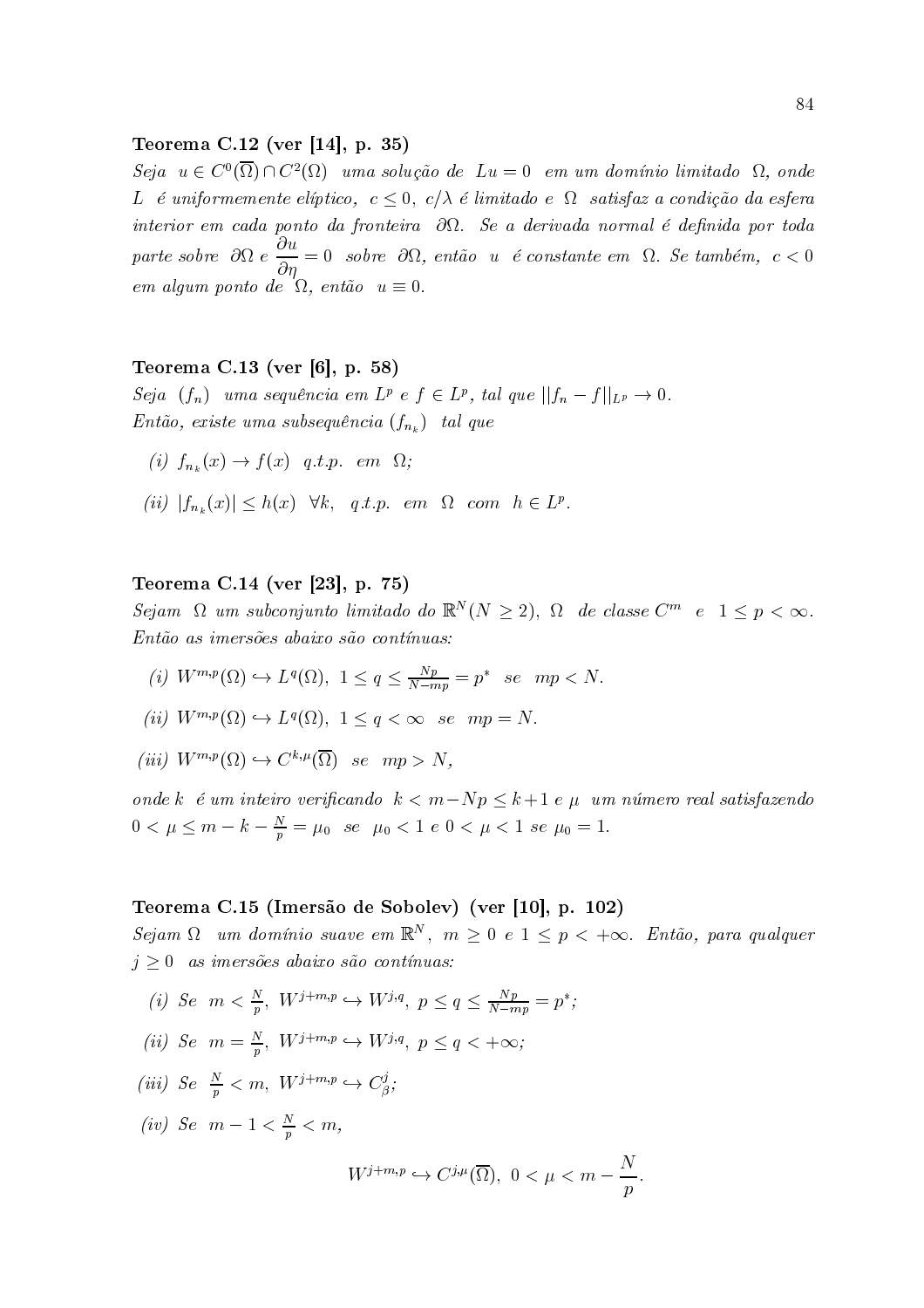Teorema C.16 (Imersão Compacta de Rellich-Kondrachov) (ver [10], p. 103)  $Sejam \Omega$  um domínio limitado com fronteira suave em  $\mathbb{R}^N$ ,  $j \geq 0$ ,  $m \geq 1$  e  $1 \leq p <$  $+\infty$ . Então, as imersões abaixo são compactas:

(i) Se  $m < \frac{N}{p}$ ,  $W^{j+m,p}(\Omega) \hookrightarrow W^{j,q}(\Omega)$ ,  $1 \leq q < \frac{Np}{N-mp} = p^*$ ; (ii) Se  $m = \frac{N}{p}$ ,  $W^{j+m,p}(\Omega) \hookrightarrow W^{j,q}(\Omega)$ ,  $1 \le q < +\infty$ ; (iii) Se  $\frac{N}{p} < m$ , •  $W^{j+m,p}(\Omega) \hookrightarrow W^{j,q}(\Omega)$ ,  $1 \leq q \leq +\infty$ . •  $W^{j+m,p}(\Omega) \hookrightarrow C^j_{\beta}(\Omega)$  e •  $W^{j+m,p}(\Omega) \hookrightarrow C^j(\overline{\Omega})$ . (iv) Se  $m-1 < \frac{N}{p} < m$ ,  $W^{j+m,p} \hookrightarrow C^{j,\mu}(\overline{\Omega}), \ 0 < \mu < m - \frac{N}{n}.$ 

Teorema C.17 (Teorema de Fubini) (ver [5], p.)

Suponhamos que  $F \in L^1(\Omega_1 \times \Omega_2)$ . Então, para todo  $x \in \Omega_1$ ,

$$
F(x,y) \in L_y^1(\Omega_2) \quad e \quad \left( \int_{\Omega_2} F(x,y) dy \right) \ \in L_x^1(\Omega_1)
$$

De maneira análoga, para todo  $y \in \Omega_2$ ,

$$
F(x,y) \in L_x^1(\Omega_1) \quad e \quad \left( \int_{\Omega_1} F(x,y) dx \right) \ \in L_y^1(\Omega_2)
$$

Além disso,

$$
\int_{\Omega_1} dx \int_{\Omega_2} F(x, y) dy = \int_{\Omega_2} dy \int_{\Omega_1} F(x, y) dx = \iint_{\Omega_1 \times \Omega_2} F(x, y) dx dy.
$$

# Teorema C.18 (ver [14], p. 107)

Sejam L um operador estritamente elíptico em um domínio limitado  $\Omega$ , com  $c \leq 0$ , f e os coeficientes de L pertencentes a  $C^{\mu}(\overline{\Omega})$ . Suponha que  $\Omega$  é um domínio de classe  $C^{2,\mu}$  e que  $\varphi \in C^{2,\mu}(\overline{\Omega})$ . Então o problema de Dirichlet

$$
\begin{cases}\nLu &= f, & \Omega, \\
u &= \varphi, & \partial\Omega,\n\end{cases}
$$

tem uma única solução situada em  $C^{2,\mu}(\overline{\Omega})$ .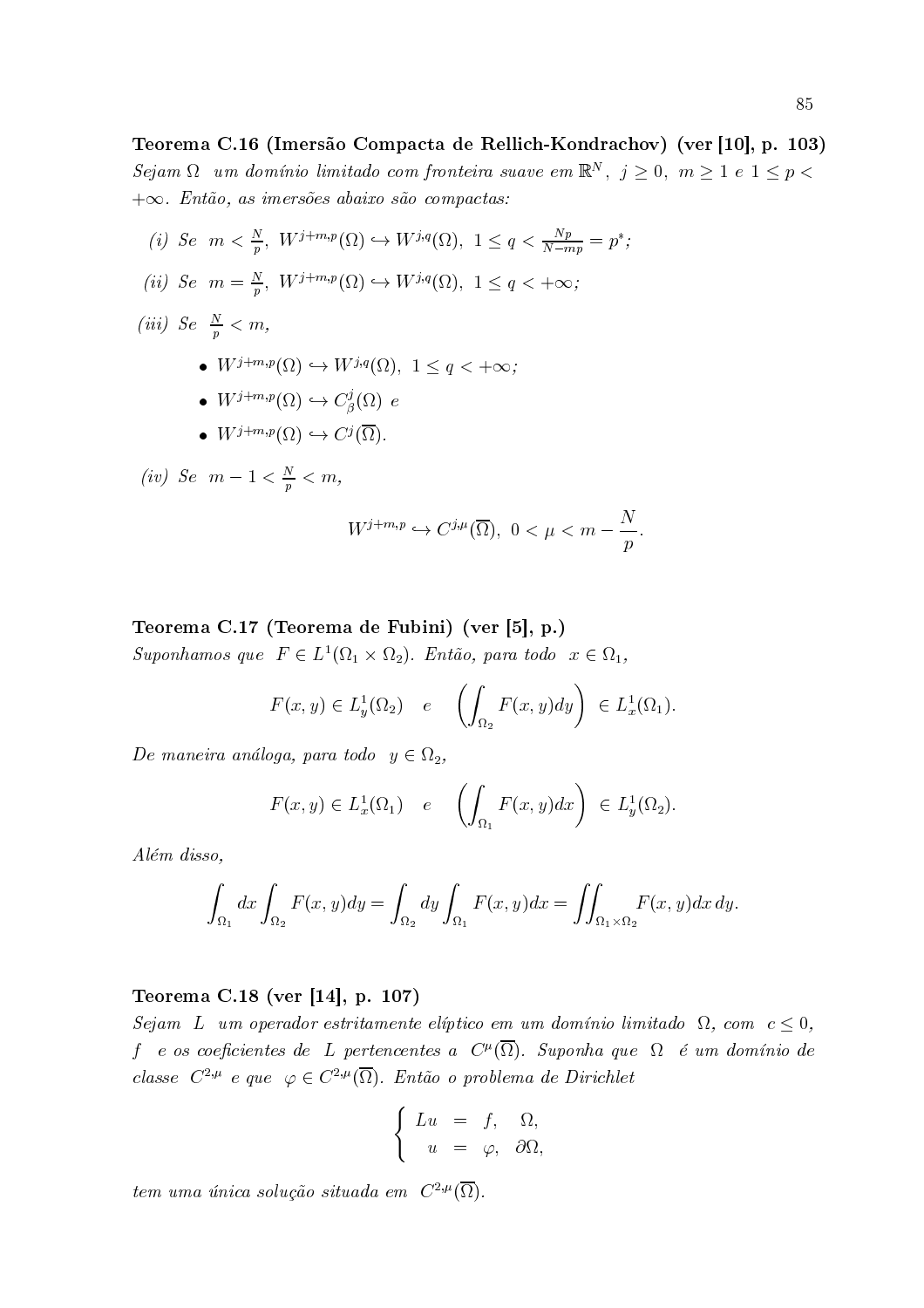# Teorema C.19 (ver [1], p. 25)

Suponha que  $\Omega \subset \mathbb{R}^N (N \geq 1)$  é um aberto limitado e  $1 \leq p \leq q$ . Se  $u \in L^q(\Omega)$ , então  $u \in L^p(\Omega)$  e além disso a imersão

$$
L^q(\Omega) \hookrightarrow L^p(\Omega)
$$

 $é$  contínua.

#### Teorema C.20 (ver [14], p. 241-242)

Seja  $f \in L^p(\Omega)$  com  $1 < p < +\infty$ . Então existe uma única  $u \in W^{2,p}(\Omega) \cap W^{1,p}_0(\Omega)$ tal que

$$
\begin{cases}\n-\Delta u &= f, & \Omega, \\
u &= 0, & \partial\Omega\n\end{cases}
$$

Além disso, existe uma constante  $C$  independente de  $f e u$  de modo que

$$
||u||_{2,p;\Omega} \leq C||f||_{L^p(\Omega)}.
$$

### Teorema C.21 (Teorema de Lax-Milgram) (ver [6], p. 84)

Sejam H um espaço de Hilbert e  $a(u, v)$  uma forma bilinear, contínua e coerciva em H. Então, para todo  $\varphi \in H'$ , existe um único  $u \in H$  tal que

$$
a(u, v) = \langle \varphi, v \rangle \,, \quad \forall v \in H
$$

# Teorema  $C.22$  (ver [6], p.50)

Sejam E um espaço de Banach reflexivo e  $(x_n)$  uma sequência limitada em E. Então existe uma subsequência  $(x_{n_k})$  com  $x_{n_k} \rightharpoonup x$  em E.

### Teorema  $C.23$  (ver [6], p.38)

Seja  $\varphi : E \rightarrow [-\infty, +\infty]$  uma função convexa, s.c.i. (pela topologia forte). Então,  $\varphi$  é s.c.i. pela topologia fraca  $\sigma(E, E')$ . Em particular se  $x_n \rightharpoonup x$  pela  $\sigma(E, E')$ , então

$$
\varphi(x) \le \liminf \varphi(x_n).
$$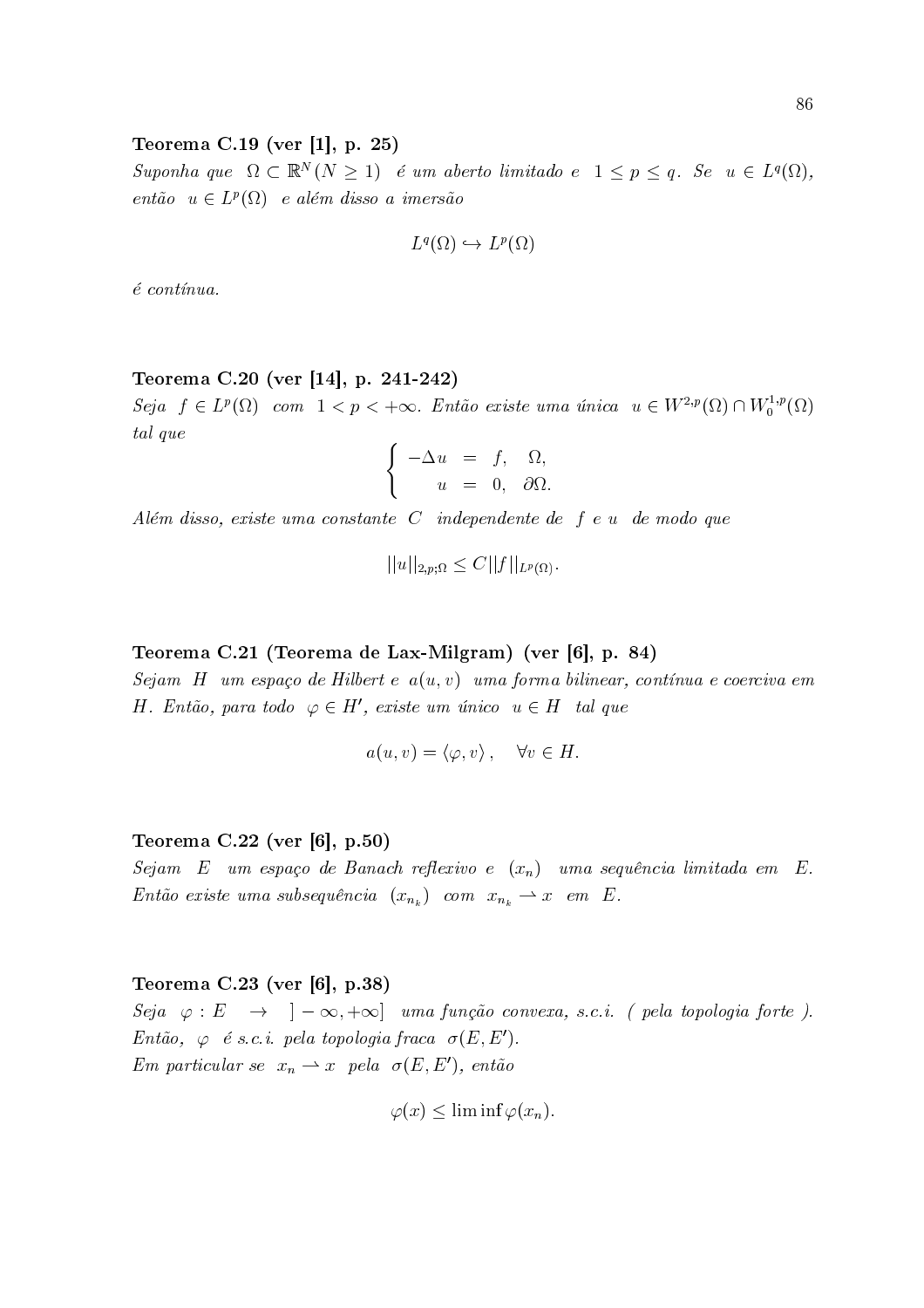#### Teorema C.24

Seja

$$
I_{\infty} := \inf_{u \in H^{1}(\Omega_{1})} \left\{ \int_{\Omega_{1}} |\nabla u|^{2} dx + \int_{\Sigma} |u|^{2} ds ; \int_{\Omega_{1}} |u|^{2} = 1 \right\}
$$

Então, o número  $I_{\infty}$  é atingido em algum  $u_0 \in H^1(\Omega_1)$  e é estritamente positivo.

### Demonstração.

Consideremos o funcional  $J: H^1(\Omega_1) \to \mathbb{R}$  definido por

$$
J(u) = \int_{\Omega_1} |\nabla u|^2 dx + \int_{\Sigma} |u|^2 ds
$$

Notamos que:

- (a) J está bem definido, devido a Teoria do Traço de funções em  $H^1(\Omega_1)$ ;
- (b) *J* é limitado inferiormente em  $H^1(\Omega_1)$ , pois

$$
J(u) \ge 0, \quad \forall \quad u \in H^1(\Omega_1).
$$

(c)  $J$  é fracamente semicontínuo inferiormente, isto é,

$$
u_n \rightharpoonup u_0 \quad em \quad H^1(\Omega_1) \quad \Rightarrow \quad \liminf_{n \to \infty} J(u_n) \geq J(u_0).
$$

De fato, como podemos observar o funcional  $J$  é soma das normas

$$
J_1(u) = ||\nabla u||^2_{L^2(\Omega_1)}
$$
 e  $J_2(u) = ||u||^2_{L^2(\Sigma)}$ ,

as quais são convexas e contínuas. Consequentemente, devido ao Teorema C.23 acima, temos que o funcional  $J$  é fracamente s.c.i.

Agora de (b) decorre que

$$
\inf_{\substack{u \in H^1(\Omega_1) \\ \int_{\Omega_1} |u|^2 dx = 1}} J(u) := I_{\infty} \ge 0.
$$

Logo, existe uma sequência minimizante  $(u_n) \subset H^1(\Omega_1)$ , com  $\int_{\Omega_1} |u_n|^2 dx = 1$ , tal que

$$
J(u_n) = \int_{\Omega_1} |\nabla u_n|^2 dx + \int_{\Sigma} |u_n|^2 ds \to I_{\infty}.
$$

Daí, segue-se que  $J(u_n)$  é limitada e assim resulta que  $\int_{\Omega_1} |\nabla u_n|^2 dx$  também é limitada. Consequentemente

$$
||u_n||_{1,2;\Omega_1}^2 = \int_{\Omega_1} |\nabla u_n|^2 dx + \int_{\Omega_1} |u_n|^2 dx \leq C,
$$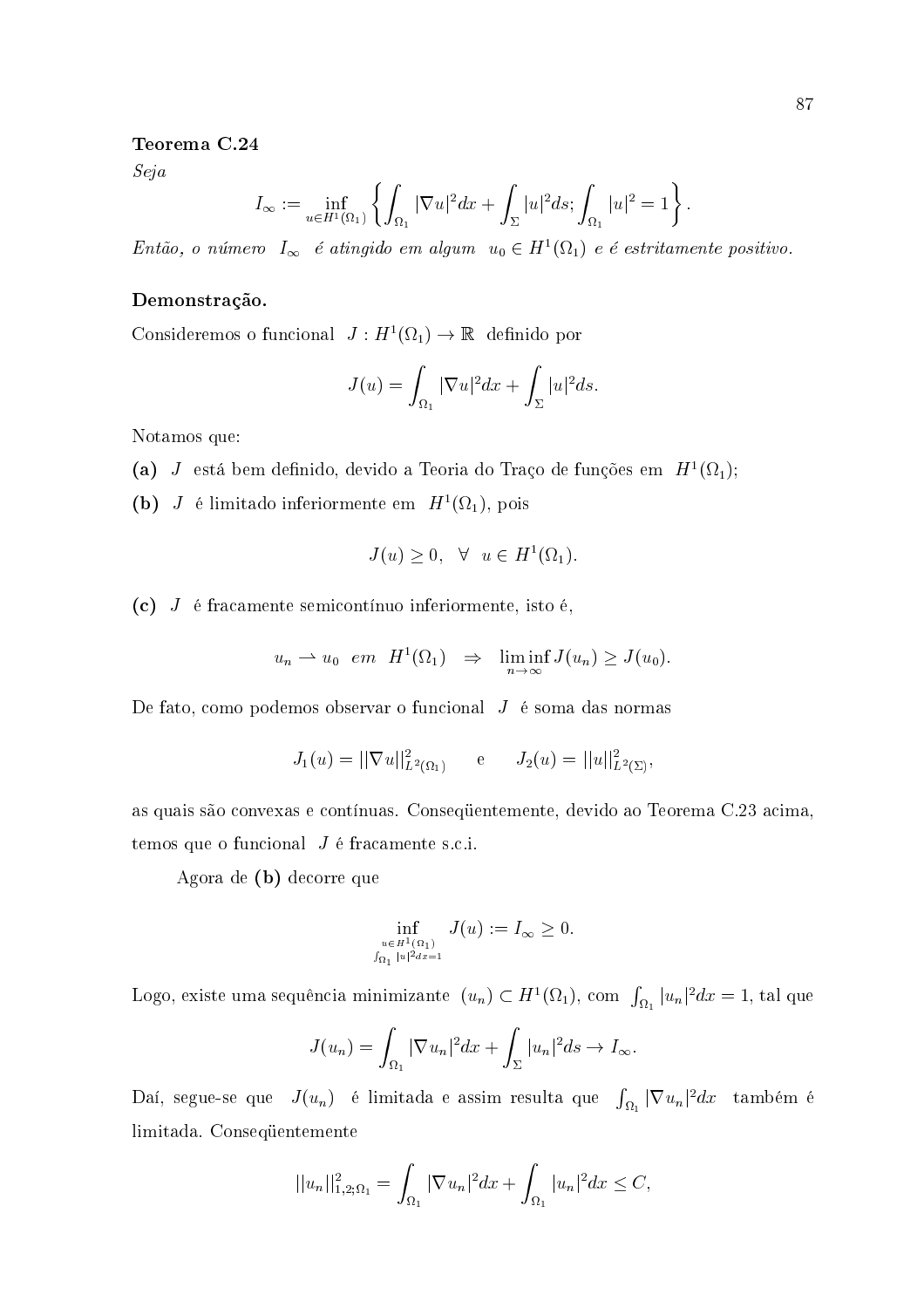ou seja, a sequência  $\;(u_n)\;$ é limitada em  $\;H^1(\Omega_1).$ Como o espaço de Sobolev $\;H^1(\Omega_1)\;$ é reflexivo, então (ver Teorema C.21, Apêndice C) existe uma subsequência de  $(u_n)$  ( ainda denotada por  $(u_n)$ ) tal que

$$
u_n \rightharpoonup u_0 \quad em \quad H^1(\Omega_1). \tag{C.1}
$$

Por outro lado, uma vez que  $\ H^1(\Omega_1)\hookrightarrow L^2(\Omega_1)$  compactamente ( Ver Teorema C.16, Apêndice C), teremos

$$
\int_{\Omega_1} |u_n|^2 dx \longrightarrow \int_{\Omega_1} |u_0|^2 dx,
$$

assim,

$$
\int_{\Omega_1}|u_0|^2dx=1,
$$

resultando desse modo que,

$$
I_{\infty} \leq J(u_0)
$$

Ora, de  $(C.1)$  e de  $(c)$ , temos que

$$
J(u_0) \le \liminf_{n \to \infty} J(u_n) = I_{\infty}.
$$
 (C.2)

Dessas duas últimas desigualdades, teremos

$$
J(u_0)=I_\infty
$$

Agora, se $\ I_\infty=0,$ então teríamos

$$
\int_{\Omega_1} |\nabla u_0|^2 dx = \int_{\Sigma} |u_0|^2 ds = 0,
$$

e daí,

$$
\nabla u_0 = 0 \quad \text{e} \quad u_{0|_{\Sigma}} = 0.
$$

Logo,

$$
u_0\equiv 0
$$

o que é um absurdo pois  $\int_{\Omega_1}|u_0|^2dx=1$ . Portanto mostramos que  $I_{\infty}>0$ .

 $C.q.d.$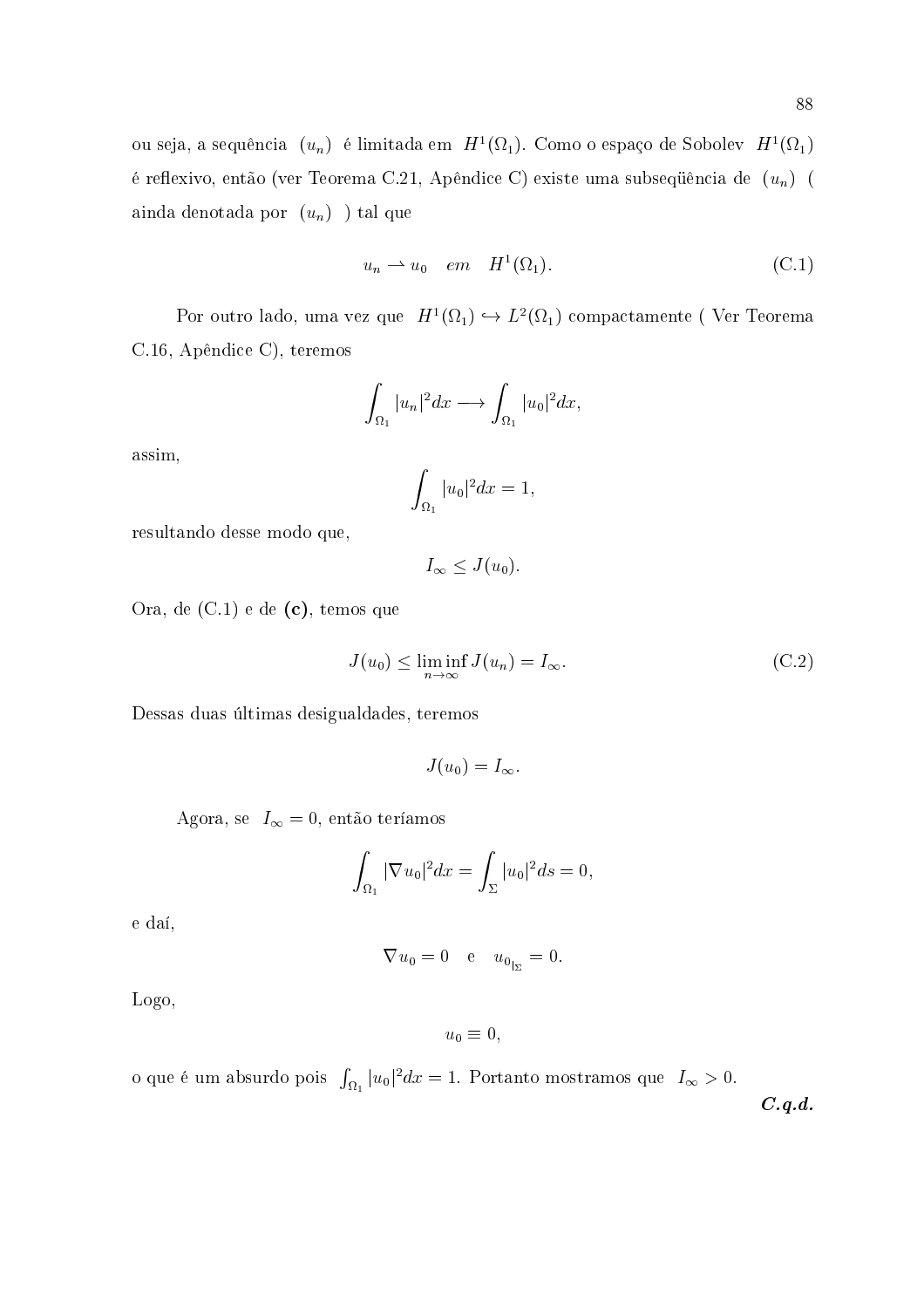# Bibliografia

- [1] Adams, R. A., Sobolev Spaces. Academic Press, New York, 1975.
- [2] Alves, C.O. & Corrêa, F.J.S.A., On existence of solutions for class of problems *involving a nonlinear operator*, Comm. Appl. Non. Anal. 8, 43-56(2001).
- [3] Ambrosetti, A., Brezis, H. & Cerami, G., Combined Effects of Concave and Convex *Nonlinearities in Some Elliptic Problems*, Journal of Functional Analysis 122, 519-543, 1994.
- [4] Astaburuaga M. A., Fernandez C. & Perla Menzala G., Local Smoothing effects *for a nonlinear Timoshenko type equations, Nonlinear Analysis TMA. 23, 1091-*1103, 1994.
- [5] Bartle, Robert G., The Elements of Integration and Lebesque Measure, Wiley, New York, 1995
- [6] Brezis, H., Analyse Fonnctionelle, Theorie et Applications. Masson, Paris, New York, Barcelone, Milan, Mexico e Sao Paulo, 1987.
- [7] Brezis, H. & Oswald, L., Remarks on Sublinear Elliptic Equations, Vol. 10, No 1, pp 55-64, 1986.
- [8] Carmo, Manfredo P. do, *Differential geometry of curves and superfaces*, Prentice-Hall, Englewood cliffs, N. Jersey, 1976.
- [9] Costa, David G., Tópicos em Análise não-linear e aplicações às Equações Diferenciais, VIII Escola Latino-Americana de Matemática, IMPA, Rio de Janeiro, 1986.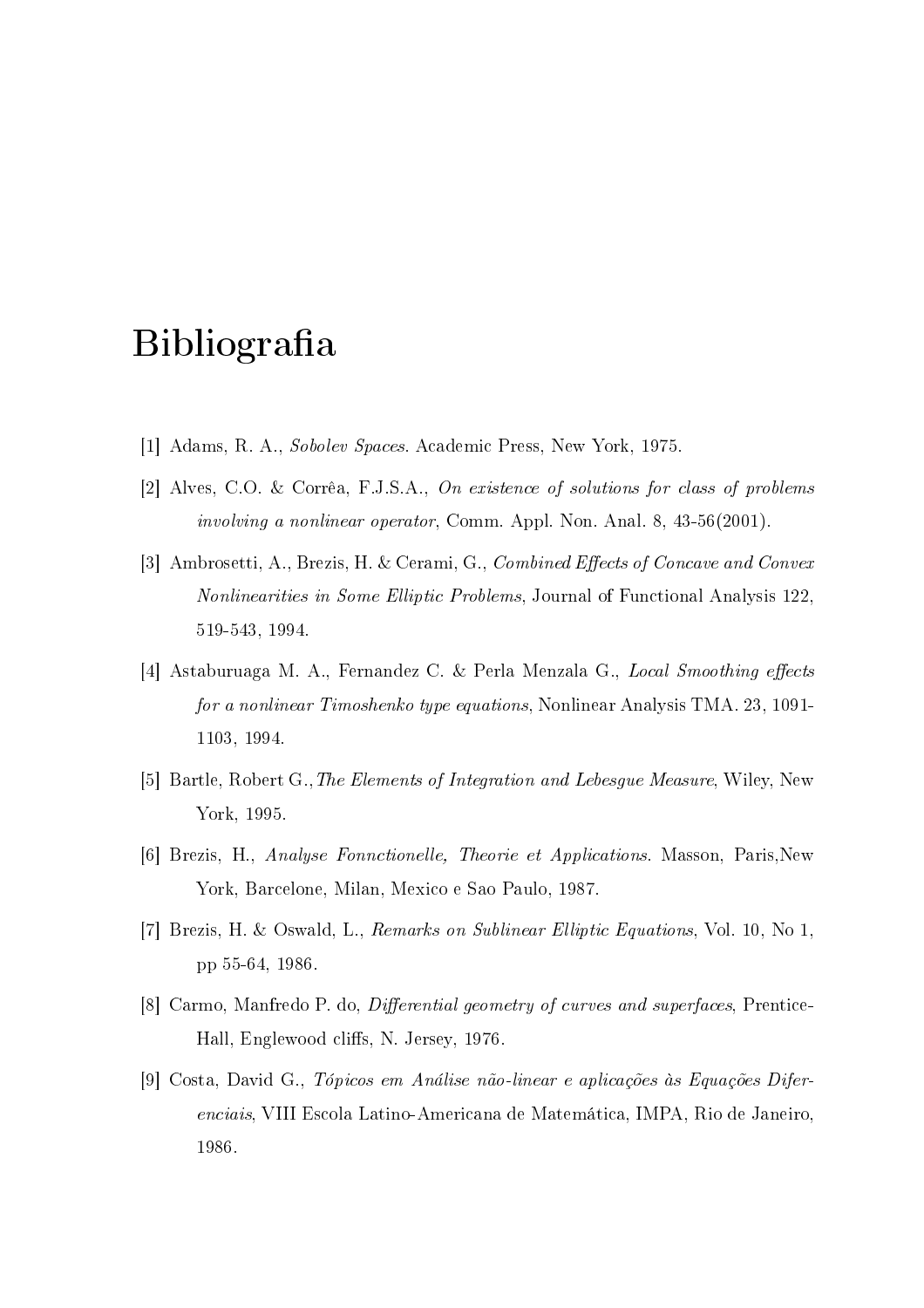- [10] Figueiredo, D. G. de, Equações Elípticas não lineares, 11<sup>°</sup> Colóquio Brasileiro de Matemática, IMPA, Poços de Caldas, 1977.
- [11] Figueiredo, D. G. de, Ekeland Variational Principle with Applications and Detours, Tata Institute, Springer-Verlag, Heidelberg, 1989.
- [12] Figueiredo, D. G. de, *Positive solutions of semilinear elliptic problems*, Pgs. 34-87, Lectures Notes in Mathematics, No. 957, Springer-Verlag, 1982.
- [13] Figueiredo, D. G. de, *Teoria Clássica do Potencial*, Editora Universidade de Brasília, Brasília, 1963.
- [14] Gilbarg, D. & Trudinger, Neil S., Elliptic Partial Differential Equations of Second Order. Springer-Verlag, Berlin, Heidelberg, New York, Tokyo, 1983.
- [15] Kavian, O., Indroduction à la Théorie des Points Critiques et Applications aux Problèmes Elliptiques, Springer-Verlag, 1993.
- [16] Kreyzkig, E., *Introductory Functional Analysis with Applications*, Wiley, New York, 1989
- [17] Ladyzhenskaya, O. A., & Ural'tseva, N. N., Linear and Quasilinear Elliptic Equations, Academic Press, New York, 1968.
- [18] Limaco Ferrel, J. & Medeiros, L. A., Kirchhoff-Carrier elastic strings in noncylindrical domains, Portugaliae Mathematica, Vol. 14, No. 04, 464-500, 1999.
- [19] Lima, E.L., Curso de Análise, Vol. 1, Projeto Euclides, IMPA, Rio de Janeiro, 1976.
- [20] Lima, E.L., Curso de Análise, Vol. 2 (6<sup>ª</sup> edição), Projeto Euclides, IMPA, Rio de Janeiro, 2000.
- [21] Lions, J. L., On some questions in boundary value problems of Mathematical Physics, in: International Symposium on Continuum Mechanics and Partial *Diffrential Equations*, Rio de Janeiro, 1977, North-Holland, 1978.
- [22] Ma, T. F. & Rivera, J. E. Muñoz, *Positive Solutions for a Nonlinear Nonlocal El*liptic Transmission Problem, Applied Mathematics Letters 16, 243-248, 2003.
- [23] Medeiros, L. A. & Miranda, M. A. Milla, Espaços de Sobolev e Iniciação aos Problemas Elípticos não Homogêneos, IM-UFRJ, Rio de Janeiro, 2000.